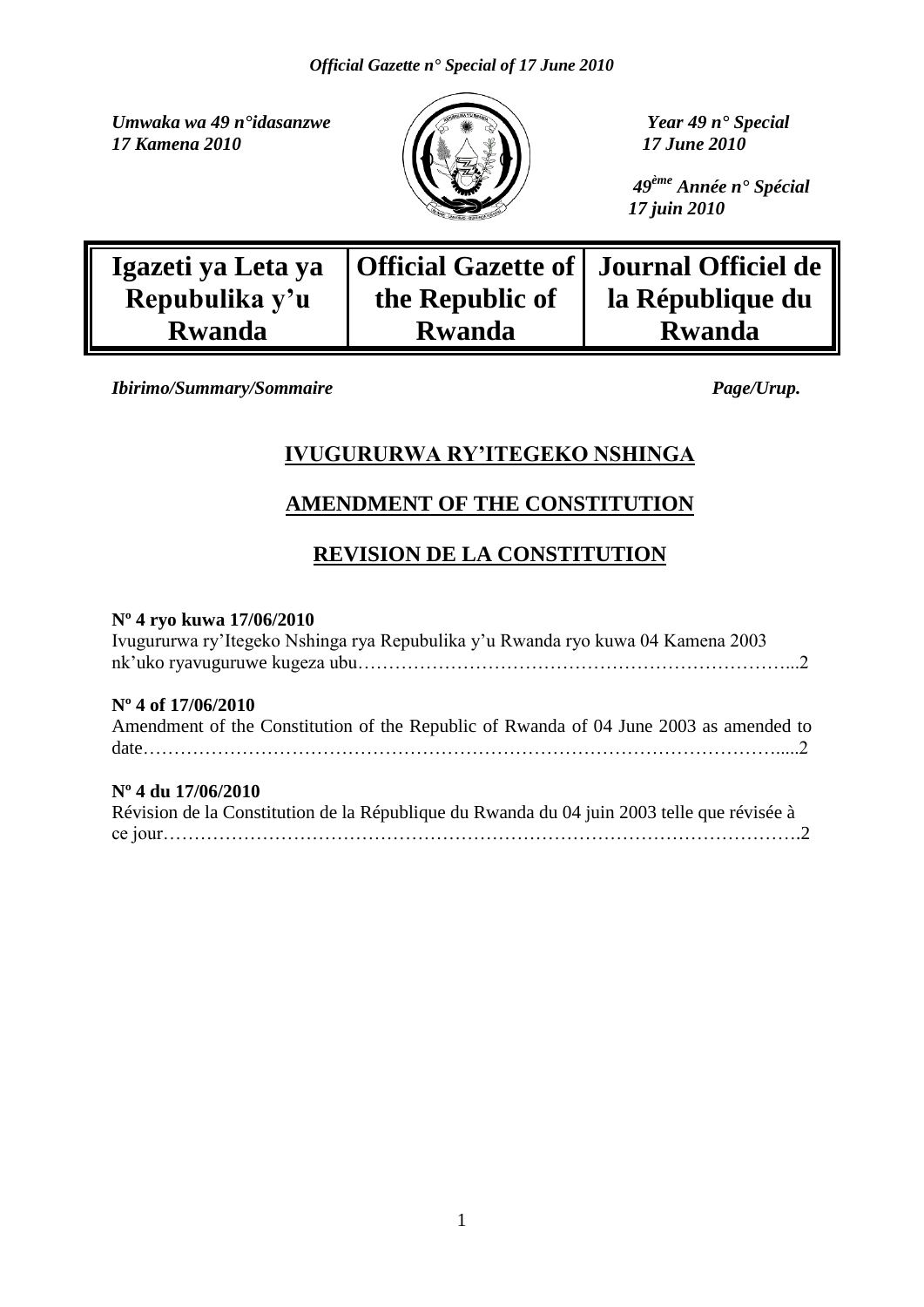**IVUGURURWA N° 04 RYO KUWA AMENDMENT N° 04 OF 17/06/2010 OF REVISION N° 04 DU 17/06/2010 DE LA 17/06/2010 RY"ITEGEKO NSHINGA RYA REPUBULIKA Y"U RWANDA RYO KUWA REPUBLIC OF RWANDA OF 04 JUNE DU RWANDA DU 04 JUIN 2003 TELLE 04 KAMENA** 2003 **RYAVUGURUWE KUGEZA UBU THE CONSTITUTION OF THE 2003 AS AMENDED TO DATE CONSTITUTION DE LA REPUBLIQUE QUE REVISEE A CE JOUR**

#### **ISHAKIRO**

**Inteko Ishinga Amategeko**

#### **TABLE OF CONTENTS**

#### **TABLE DES MATIERES**

| Ingingo     | <b>va</b> |                                             |  |  |  | mbere: Kudakurikizwa Article One: Non retroactivity of criminal Article premier: Non rétroactivité de la loi |
|-------------|-----------|---------------------------------------------|--|--|--|--------------------------------------------------------------------------------------------------------------|
|             |           | kw'itegeko mpanabyaha ku byaha byakozwe law |  |  |  | pénale                                                                                                       |
| ritarajvaho |           |                                             |  |  |  |                                                                                                              |
|             |           |                                             |  |  |  |                                                                                                              |

**Ingingo ya 2: Uburenganzira n"inshingano Article 2 : Right and duty to a clean and byo kuba ahantu hadafite ingaruka mbi ku healthy environment and the duty to protect buzima** n'inshingano vo **ibidukikije** kurengera it **Article 2 : Droit et devoir à un environnement sain et satisfaisant et devoir de le protéger**

**Ingingo ya 3: Ihuriro ry"Igihugu Article 3: National Consultative Forum of Nyunguranabitekerezo ry"Imitwe ya Politiki Political Organizations Article 3: Forum National de Concertation des Formations Politiques**

**Ingingo ya 4: Isangira ry"ubutegetsi Article 4: Power sharing Article 4: Partage du pouvoir**

**Ingingo ya 5: Imirimo itabangikanywa no kujya mu Mitwe ya Politiki Article 5: Functions incompatible with the active membership of political organizations Article 5 : Fonctions incompatibles avec l"adhésion aux formations politiques**

**Ingingo ya 6: Indahiro y"abayobozi Ingingo ya 7: Itangira ry"imirimo y"abagize Article 7:Taking office for members of the Article 6: Oath of office of authorities Article 6 : Serment des autorités** 

**Parliament**

**Article 7: Entrée en fonction des membres du Parlement**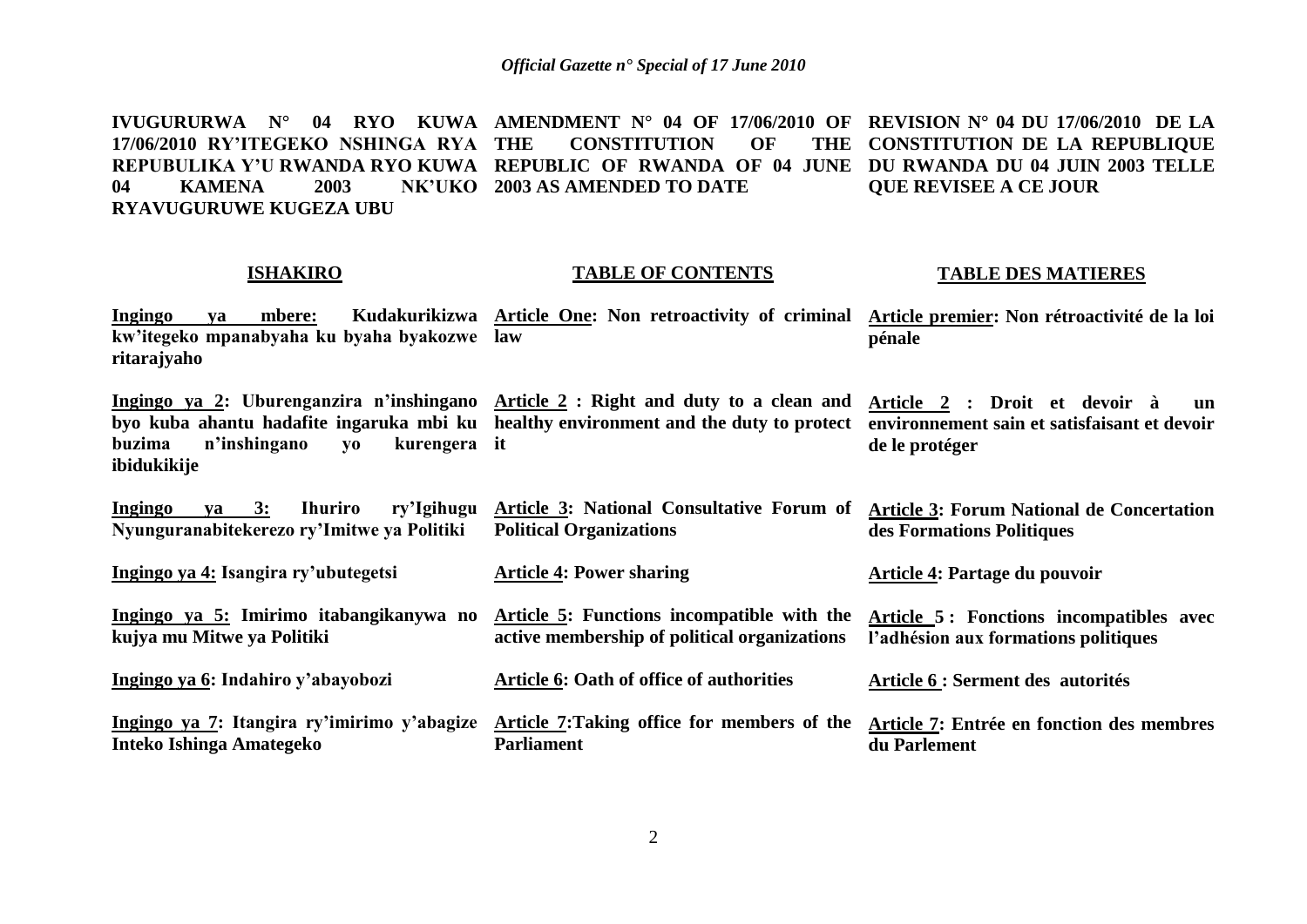| Ingingo ya 8: Imirimo itabangikanywa Article 8: Incompatibility with the office of a Article 8: Incompatibilité avec la fonction<br>n'umurimo<br>w'ugize<br>Ishinga<br>Inteko<br>Amategeko | member of the Parliament                                                                                                              | de membre du Parlement                                                                                  |
|--------------------------------------------------------------------------------------------------------------------------------------------------------------------------------------------|---------------------------------------------------------------------------------------------------------------------------------------|---------------------------------------------------------------------------------------------------------|
| Ubudahungabanywa<br>Ingingo<br>9:<br>ya<br>bw'abagize<br>Inteko<br>Ishinga<br>Amategeko<br>n'imikurikiranirwe yabo                                                                         | Article 9: Immunity for members of the Article 9: Immunité des membres du<br>procedures of<br><b>Parliament</b><br>and<br>prosecution | their Parlement et procédures de leur poursuite                                                         |
| Ingingo ya 10: Ivanwaho ry'ingingo ya 75                                                                                                                                                   | <b>Article 10: Repealing of Article 75</b>                                                                                            | Article 10: Abrogation de l'article 75                                                                  |
| Ingingo ya 11: Abagize Umutwe w'Abadepite,<br>manda yabo n'uko batorwa                                                                                                                     | Article 11: Composition of the Chamber of<br>Deputies, term of office and modalities for<br>their election                            | Article 11: Composition de la Chambre des<br>Députés, mandat des Députés et le mode de<br>leur élection |
| Ingingo ya 12: Isimburwa ry'Umudepite                                                                                                                                                      | <b>Article 12: Replacement of a Deputy</b>                                                                                            | Article 12: Remplacement d'un Député                                                                    |
| Ingingo ya 13: Abagize Sena                                                                                                                                                                | <b>Article 13: Composition of the Senate</b>                                                                                          | Article 13: Composition du Sénat                                                                        |
| Ingingo ya 14: Ibisabwa ugize Sena                                                                                                                                                         | <b>Article 14: Requirements for membership of</b><br>the Senate                                                                       | Article 14: Conditions requises pour être<br>membre du Sénat                                            |
| ry'urutonde<br>Ingingo ya 15:<br>Ivemerwa<br>rw'abakandida<br>n'Urukiko<br>rikozwe<br>rw'Ikirenga                                                                                          | Article 15: Approval of the list of candidates<br>by the Supreme Court                                                                | Article 15: Approbation de la liste des<br>candidats par la Cour Suprême                                |
| Ingingo ya 16: Isimburwa ry'Umusenateri                                                                                                                                                    | <b>Article 16: Replacement of a Senator</b>                                                                                           | Article 16: Remplacement d'un Sénateur                                                                  |
| Ingingo ya 17 : Ububasha bwa Sena                                                                                                                                                          | <b>Article 17: Powers of the Senate</b>                                                                                               | Article 17 : Compétence du Sénat                                                                        |
| Ingingo ya 18: Uburyo amategeko atorwamo<br>n'ubusumbane bwayo                                                                                                                             | Article 18: Mode of adoption of laws and<br>their hierarchy                                                                           | Article 18: Modalités d'adoption des lois et<br>leur hiérarchie                                         |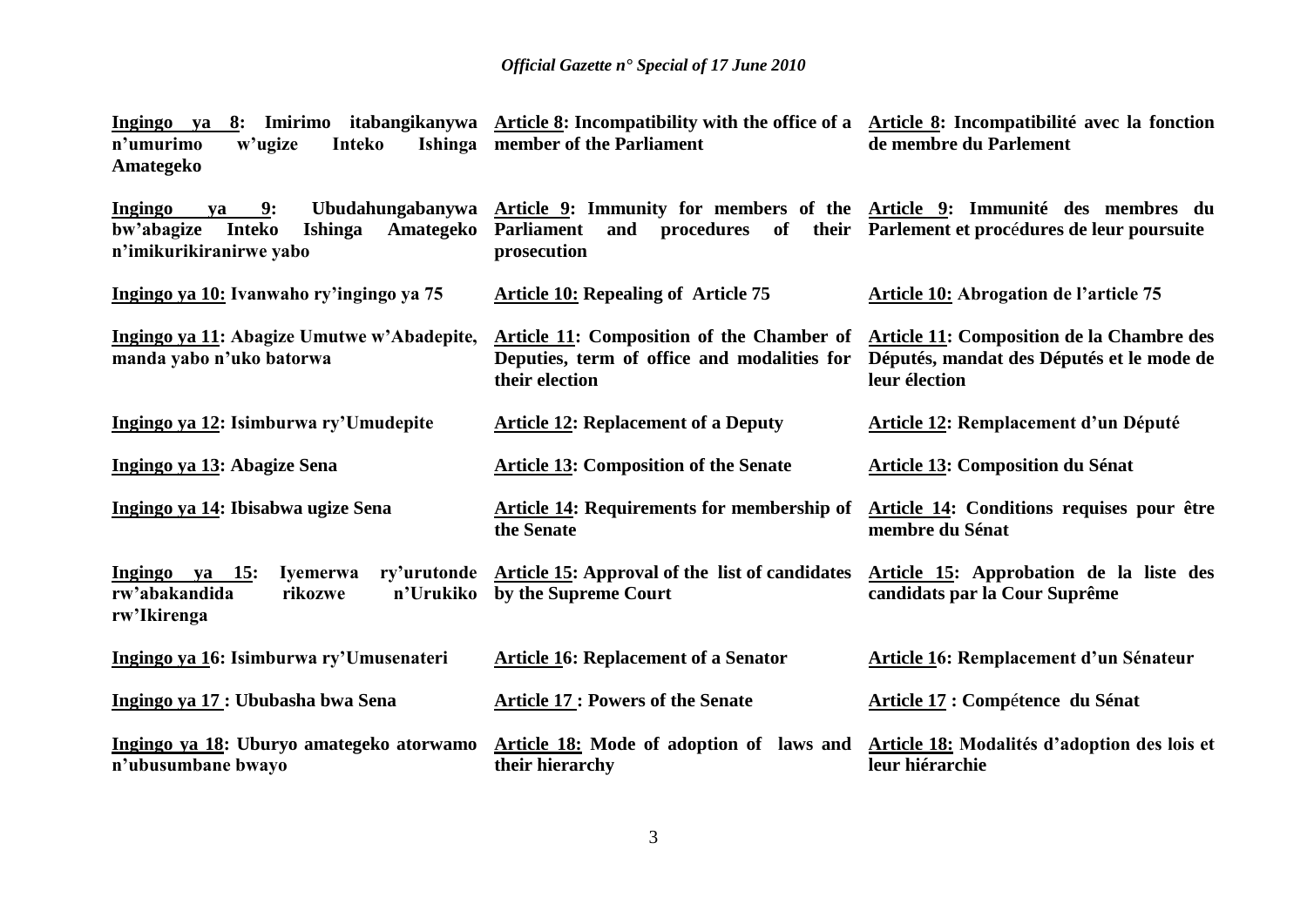| Ingingo ya 19: Inshingano za Perezida wa Article 19: Responsibilities of the President Article 19: Attributions du Président de la<br>Repubulika | of the Republic                                                                                              | République                                                                 |
|--------------------------------------------------------------------------------------------------------------------------------------------------|--------------------------------------------------------------------------------------------------------------|----------------------------------------------------------------------------|
| Ingingo ya 20: Itorwa rya Perezida wa Article 20 : Election of the President of the Article 20: Election du Président de la<br><b>Repubulika</b> | <b>Republic</b>                                                                                              | République                                                                 |
| Ingingo ya 21: Igihe itora rya Perezida wa<br>Repubulika ribera                                                                                  | Article 21: Period for holding presidential<br>elections                                                     | élections<br>Article<br>21:<br>Période<br>des<br>présidentielles           |
| Ingingo ya 22: Imigendekere y'amatora                                                                                                            | <b>Article 22: Procedure for holding elections</b>                                                           | Article 22: Procédure des élections                                        |
| Ingingo ya 23: Ishyirwa ry'umukono ku Article 23: Promulgation of laws<br>mategeko                                                               |                                                                                                              | <b>Article 23: Promulgation de lois</b>                                    |
| Ingingo ya 24: Ububasha bwa Perezida wa<br>Repubulika mu byerekeranye n'intambara                                                                | Article 24: Powers of the President of the<br>Republic in matters concerning war                             | Article 24: Pouvoirs du Président de la<br>République en matière de guerre |
| Ingingo ya 25: Ishyirwa ry'umukono ku Article 25: Signing Presidential Orders<br>mateka ya Perezida                                              |                                                                                                              | 25:<br><b>Signature</b><br>des<br>arrêtés<br>Article<br>présidentiels      |
| Ingingo ya 26 :Amateka Perezida wa Article 26: Orders signed by the President of<br>Repubulika ashyiraho umukono                                 | the Republic                                                                                                 | Article 26: Arrêtés signés par le Président<br>de la République            |
| Guverinoma<br>Ingingo ya 27:<br>Abagize<br>n'ishyirwaho ryabo                                                                                    | Article 27: Composition of Cabinet and Article 27: Composition du Gouvernement<br>appointment of its members | et nomination de ses membres                                               |
| Ingingo ya 28: Inshingano za Minisitiri<br>w'Intebe                                                                                              | <b>Article 28: Responsibilities of the Prime</b><br><b>Minister</b>                                          | <b>Attributions du Premier</b><br>Article 28:<br><b>Ministre</b>           |
| Ingingo<br>29<br><b>Ibyigwa</b><br>n'Inama<br>va<br>$\ddot{\phantom{1}}$<br>y'Abaminisitiri                                                      | Article 29: Items deliberated upon by the Article 29: Points examinés par le Conseil<br><b>Cabinet</b>       | des Ministres                                                              |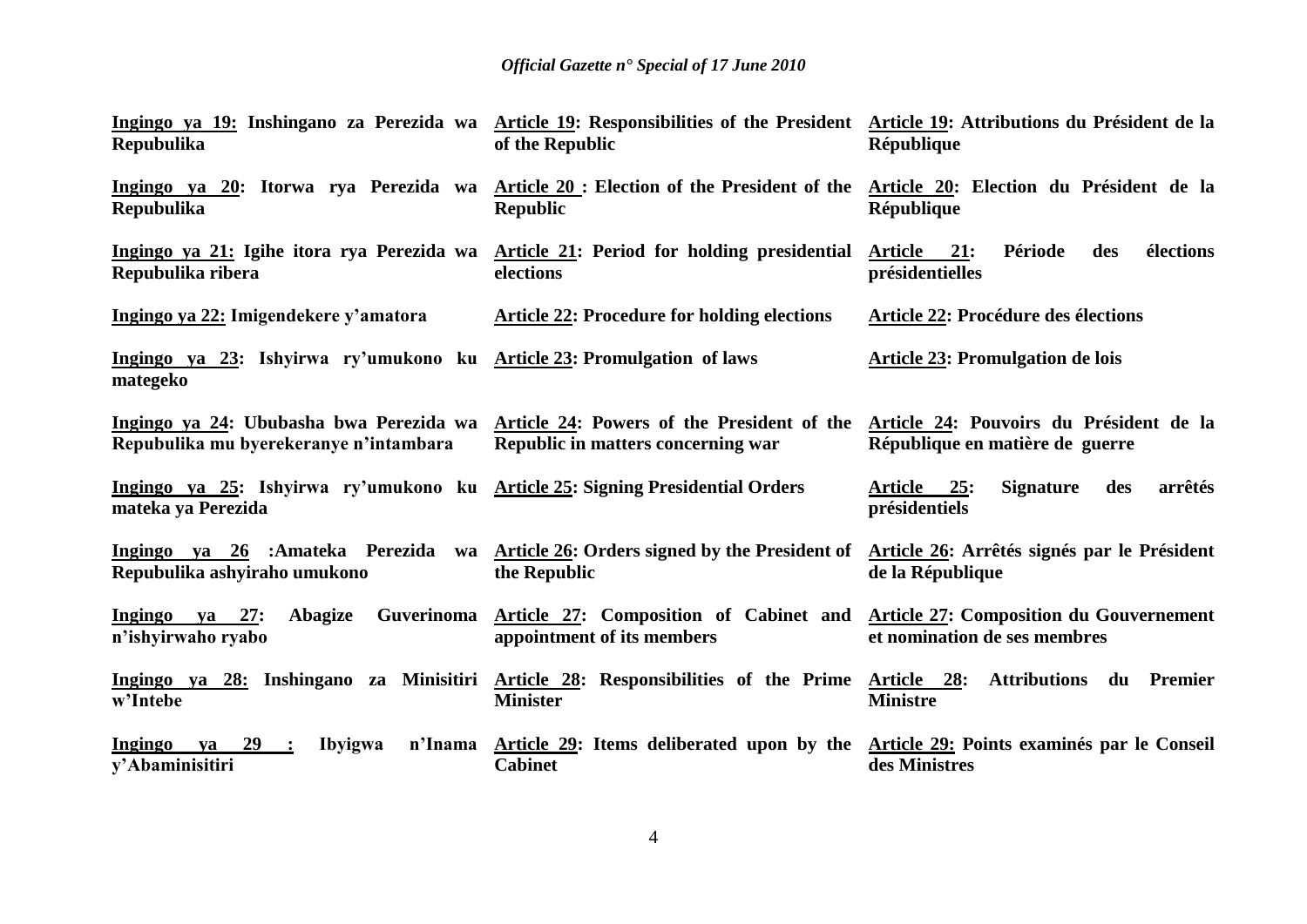| $ya$ 30 :<br>Ingingo<br>Guverinoma n'ibitabangikanwa n'imirimo<br>yabo                                                                         | Ibigenerwa abagize Article 30: Benefits for members of the Article 30: Avantages dévolus<br>Cabinet and incompatibilities with being a<br>member of the Cabinet | aux<br>membres<br>du<br>Gouvernement<br><b>et</b><br>incompatibilités de leurs fonctions |
|------------------------------------------------------------------------------------------------------------------------------------------------|-----------------------------------------------------------------------------------------------------------------------------------------------------------------|------------------------------------------------------------------------------------------|
| Ingingo ya 31: Kumenyesha Inteko Ishinga<br>Amategeko ibikorwa bya Guverinoma                                                                  | Article 31: Informing the Parliament of Article 31: Information du Parlement des<br><b>Government activities</b>                                                | activités du Gouvernement                                                                |
| Ingingo ya 32: Manda y'abayobozi b'inkiko<br>n'umurimo w'ubucamanza                                                                            | Article 32 : Term of office of the heads of Article 32: Mandat des responsables des<br><b>Courts and judicial functions</b>                                     | juridictions et l'office du juge                                                         |
| Ingingo ya 33: Ububasha n'inshingano<br>by'Urukiko rw'Ikirenga                                                                                 | <b>Article 33 : Jurisdiction and responsibilities</b><br>of the Supreme Court                                                                                   | 33:<br>Compétences<br>les<br>Article<br>et<br>responsabilités de la Cour Suprême         |
| Ingingo ya 34: Ishyirwaho ry'abacamanza<br>b'Urukiko rw'Ikirenga                                                                               | Article 34 : Appointment of judges of the Article 34 : Nomination des juges de la<br><b>Supreme Court</b>                                                       | <b>Cour Suprême</b>                                                                      |
| Ingingo ya 35: Urutonde rw'abakandida ku Article 35: List of candidates as judges of the<br>b'Urukiko<br>y'abacamanza<br>myanya<br>rw'Ikirenga | <b>Supreme Court</b>                                                                                                                                            | Article 35: Liste des candidats juges à la<br><b>Cour Suprême</b>                        |
| Ingingo ya 36 : Ihindurwa ry'Inyito                                                                                                            | Article 36 : Change of the title                                                                                                                                | Article 36 : Changement de l'intitulé                                                    |
| Ingingo ya 37_: Urukiko Rukuru                                                                                                                 | <b>Article 37 : High Court</b>                                                                                                                                  | <b>Article 37: Haute Cour</b>                                                            |
| Ingingo ya 38: Inkiko Gacaca                                                                                                                   | <b>Artilce 38 : Gacaca Courts</b>                                                                                                                               | <b>Article 38: Des juridictions Gacaca</b>                                               |
| Ingingo ya 39 : Inkiko z'Ubucuruzi                                                                                                             | <b>Article 39: Commercial Courts</b>                                                                                                                            | <b>Article 39: Juridictions de Commerce</b>                                              |
| Ingingo ya 40:Ishyirwaho<br>n'inshingano<br>by'Inama Nkuru y'Ubucamanza                                                                        | Article 40: Establishment and responsibilities<br>of the High Council of the Judiciary                                                                          | Article 40: Institution et attributions du<br>Conseil Supérieur de la Magistrature       |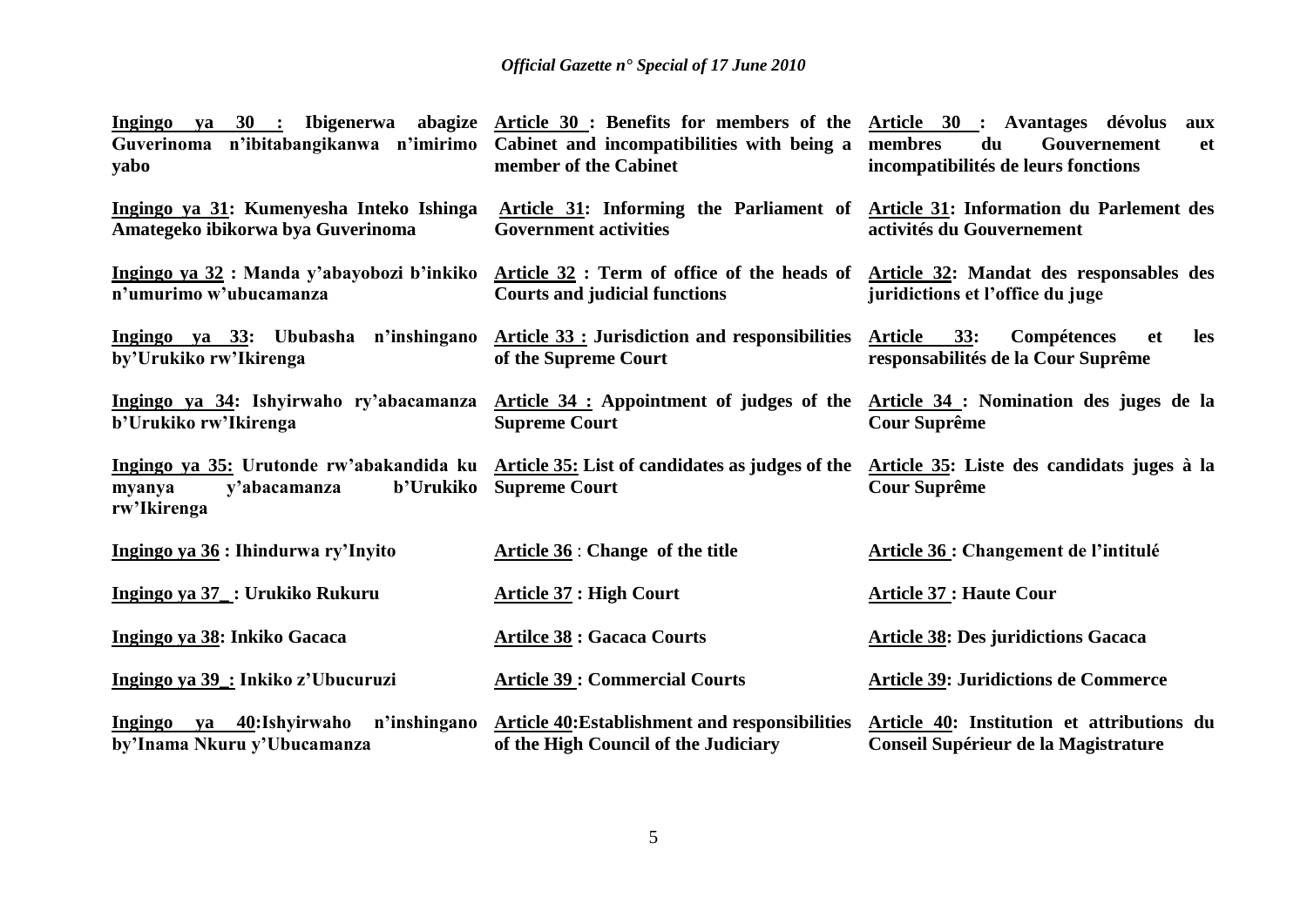| 41:<br>Ingingo<br>va<br>ry'Ubushinjacyaha Bukuru                                                        | Ishyirwaho Article 41: Establishment of the National Article 41: Création de l'Organe National<br><b>Public Prosecution Authority</b> | de Poursuite Judiciaire                                                                                             |
|---------------------------------------------------------------------------------------------------------|---------------------------------------------------------------------------------------------------------------------------------------|---------------------------------------------------------------------------------------------------------------------|
| Ingingo ya 42: Inzego zigize Ubushinjacyaha                                                             | Article 42: Composition of National Public Article 42: Composition de l'Organe<br><b>Prosecution Authority</b>                        | <b>National de Poursuite Judiciaire</b>                                                                             |
| Ingingo ya 43: Ishyirwaho ry'Inama Nkuru<br>y'Ubushinjacyaha                                            | Article 43: Establishment of the High<br><b>Council of the National Public Prosecution</b><br><b>Authority</b>                        | Article 43: Institution du Conseil Supérieur<br>de l'Organe<br><b>National</b><br>de Poursuite<br><b>Judiciaire</b> |
| Ingingo ya 44: Indahiro y'Abashinjacyaha                                                                | <b>Article 44: Oath of office of the Prosecutors</b>                                                                                  | Article 44: Prestation de serment des<br><b>Officiers de Poursuite Judiciaire</b>                                   |
| Ingingo ya 45: Inzego zishinzwe umutekano                                                               | <b>Article 45: Security organs</b>                                                                                                    | <b>Article 45: Organes de sécurité</b>                                                                              |
| Ingingo ya 46: Amahame Polisi y'u Rwanda<br>igenderaho                                                  | <b>Article 46: Principles governing the Rwanda</b><br><b>National Police</b>                                                          | Article 46 : Principes régissant la Police<br><b>Nationale du Rwanda</b>                                            |
| Ingingo ya 47: Ivanwaho ry'ingingo ya 171                                                               | <b>Article 47: Repealing of Article 171</b>                                                                                           | Article 47: Abrogation de l'article 171                                                                             |
| ry'Urwego<br>Ingingo ya 48: Ishyirwaho<br>rushinzwe<br>rw'Igihugu<br><b>Iperereza</b><br>n'umutekano    | Article 48: Establishment of the National<br><b>Intelligence and Security Service</b>                                                 | <b>Article 48: Institution du Service National</b><br>de Renseignements et de Sécurité                              |
| Ingingo ya 49: Ingabo z'u Rwanda                                                                        | <b>Article 49: Rwanda Defence Forces</b>                                                                                              | Article 49: Forces Rwandaises de Défense                                                                            |
| Ingingo ya $50$ :<br>Ihindurwa ry'inyito<br>y'Interuro ya VIII                                          | Article 50: Change of short title of Title VIII                                                                                       | Artilce 50: Modification de l'intitulé du<br><b>Titre VIII</b>                                                      |
| Ingingo ya 51 : Ivanwaho ry'imitwe igize Article 51: Repealing of chapters of Title<br>Interuro ya VIII | <b>VIII</b>                                                                                                                           | Article 51: Abrogation des chapitres du<br><b>Titre VIII</b>                                                        |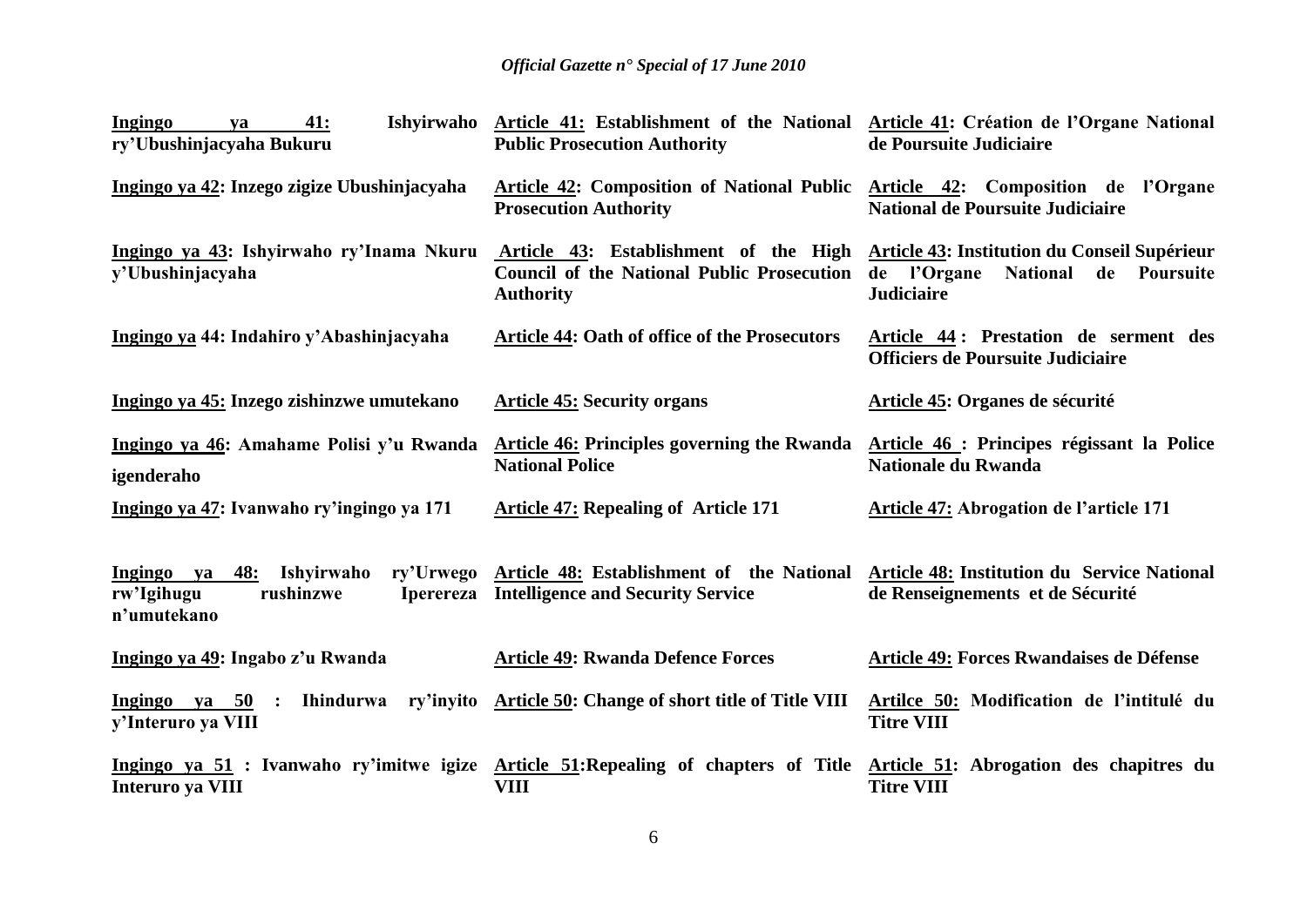**Ingingo ya 52 : Imitwe mishya igize Interuro ya VIII Article 52 : New chapters of Title VIII Article 52 : Nouveaux chapitres du Titre VIII**

| Ingingo ya 53 : Ishyirwaho rya za Komisiyo<br>z'Igihugu, Inzego Zihariye, Inama z'Igihugu<br>n'Ibigo bya Leta | <b>National</b><br>Article 53: Establishment of<br><b>Commissions, Specialized Organs, National</b><br><b>Councils and Public Institutions</b> | Article 53: Création des Commissions<br>Nationales, Organes Spécialisés, Conseils<br><b>Nationaux et Etablissements Publics</b> |
|---------------------------------------------------------------------------------------------------------------|------------------------------------------------------------------------------------------------------------------------------------------------|---------------------------------------------------------------------------------------------------------------------------------|
| Umutwe wa II: Komisiyo z'Igihugu                                                                              | <b>Chapter II : National Commissions</b>                                                                                                       | <b>Chapitre II : Commissions Nationales</b>                                                                                     |
| Ingingo ya 54: Komisiyo y'Igihugu<br>y'Uburenganzira bwa Muntu                                                | <b>Article 54: National Commission for Human</b><br><b>Rights</b>                                                                              | <b>Article 54: Commission Nationale des</b><br><b>Droits de la Personne</b>                                                     |
| y'Igihugu<br>ya 55:<br>Komisiyo<br><b>Ingingo</b><br>y'Ubumwe n'Ubwiyunge                                     | 55:<br>Unity<br><b>Article</b><br><b>National</b><br>and<br><b>Reconciliation Commission</b>                                                   | Article 55: Commission Nationale de<br>l'Unité et la Réconciliation                                                             |
| Ingingo ya 56: Komisiyo y'Igihugu yo<br>kurwanya Jenoside                                                     | <b>Article 56 : National Commission to Fight</b><br>against Genocide                                                                           | <b>Article 56: Commission Nationale de Lutte</b><br>contre le Génocide                                                          |
| $ya$ 57:<br>Komisiyo<br>y'Igihugu<br>Ingingo<br>y'Amatora                                                     | <b>Article 57: National Electoral Commission</b>                                                                                               | 57:<br><b>Nationale</b><br><b>Article</b><br><b>Commission</b><br><b>Electorale</b>                                             |
| Ingingo ya 58: Komisiyo ishinzwe Abakozi ba Article 58: Public Service Commission<br>Leta                     |                                                                                                                                                | Article 58: Commission de la Fonction<br><b>Publique</b>                                                                        |
| <b>Umutwe wa III : Inzego zihariye</b>                                                                        | <b>Chapter III: Special Organs</b>                                                                                                             | <b>Chapitre III : Organes Spécialisés</b>                                                                                       |
| Ingingo ya 59: Urwego rw'Umuvunyi                                                                             | <b>Article 59: Office of the Ombudsman</b>                                                                                                     | Article 59: Office de l'Ombudsman                                                                                               |
| Ingingo ya 60: Urwego rw'Ubugenzuzi<br>Bukuru bw'Imari ya Leta                                                | Article 60: Office of the Auditor General of<br><b>State Finances</b>                                                                          | Article 60: Office de l'Auditeur Général<br>des Finances de l'Etat                                                              |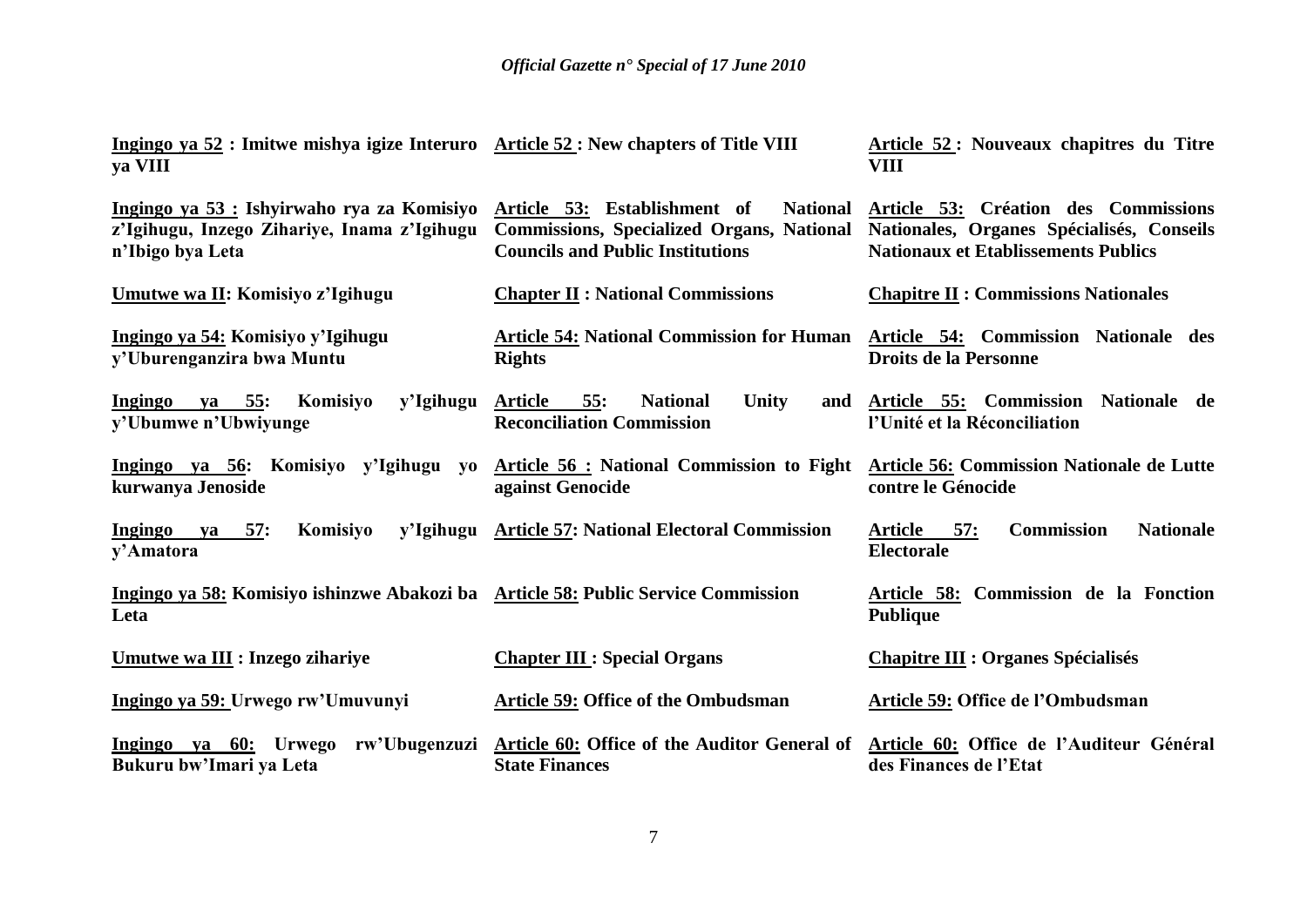| Ingingo ya 61 : Raporo y'Umugenzuzi Article 61: Report of Auditor General of<br>Mukuru w'Imari ya Leta                                                                                    | <b>State Finances</b>                                                    | <b>Article 61: Rapport de l'Auditeur</b><br>Général des Finances de l'Etat |
|-------------------------------------------------------------------------------------------------------------------------------------------------------------------------------------------|--------------------------------------------------------------------------|----------------------------------------------------------------------------|
| Ingingo ya 62: Urwego rushinzwe kugenzura Article 62: Gender Monitoring Office<br>ry'Uburinganire<br>Iyubahirizwa<br>n'Ubwuzuzanye bw'Abagore n'Abagabo mu<br>Iterambere ry'Igihugu       |                                                                          | <b>Article 62: Observatoire du «Gender»</b>                                |
| Ingingo ya 63: Urwego rw'Igihugu rushinzwe Article 63: Chancellery for Heroes and Article 63: Chancellerie des Héros et des<br>Imidari<br>n'Impeta<br>Intwari<br>z'Igihugu,<br>by'ishimwe | <b>National Orders and Decorations of Honour</b>                         | <b>Ordres Nationaux</b>                                                    |
| Umutwe wa IV: Inama z'Igihugu                                                                                                                                                             | <b>Chapter IV: National Councils</b>                                     | <b>Chapitre IV : Conseils Nationaux</b>                                    |
| Ingingo ya 64: Inama y'Igihugu y'Abagore                                                                                                                                                  | <b>Article 64: National Women Council</b>                                | <b>Article 64: Conseil National des Femmes</b>                             |
| y'Igihugu<br><b>Ingingo</b><br>$65$ :<br>Inama<br>ya<br>y'Urubyiruko                                                                                                                      | <b>Article 65: National Youth Council</b>                                | <b>Article 65: Conseil National de la Jeunesse</b>                         |
| Ingingo ya 66 : Inama y'Igihugu y'Abantu<br>bafite ubumuga                                                                                                                                | <b>Article 66: National Council of Persons with</b><br><b>Disability</b> | <b>Article 66: Conseil National des Personnes</b><br>Handicapées           |
| Ingingo ya 67: Ivanwaho ry'Interuro ya IX                                                                                                                                                 | <b>Article <math>67</math>: Repealing the Title IX</b>                   | <b>Article 67 : Abrogation du Titre IX</b>                                 |
| Ingingo ya 68: Ivanwaho ry'ingingo ya 186<br>bis                                                                                                                                          | <b>Article 68 : Repealing of Article 186 bis</b>                         | Article 68: Abrogation de l'article 186 bis                                |
| Ingingo ya 69 : Ingingo z'inzibacyuho                                                                                                                                                     | <b>Article 69 : Transitional provisions</b>                              | <b>Article 69 : Dispositions transitoires</b>                              |
| Ingingo ya 70: Igihe Ivugururwa ritangira Article 70: Commencement<br>gukurikizwa                                                                                                         |                                                                          | Article 70: Entrée en vigueur                                              |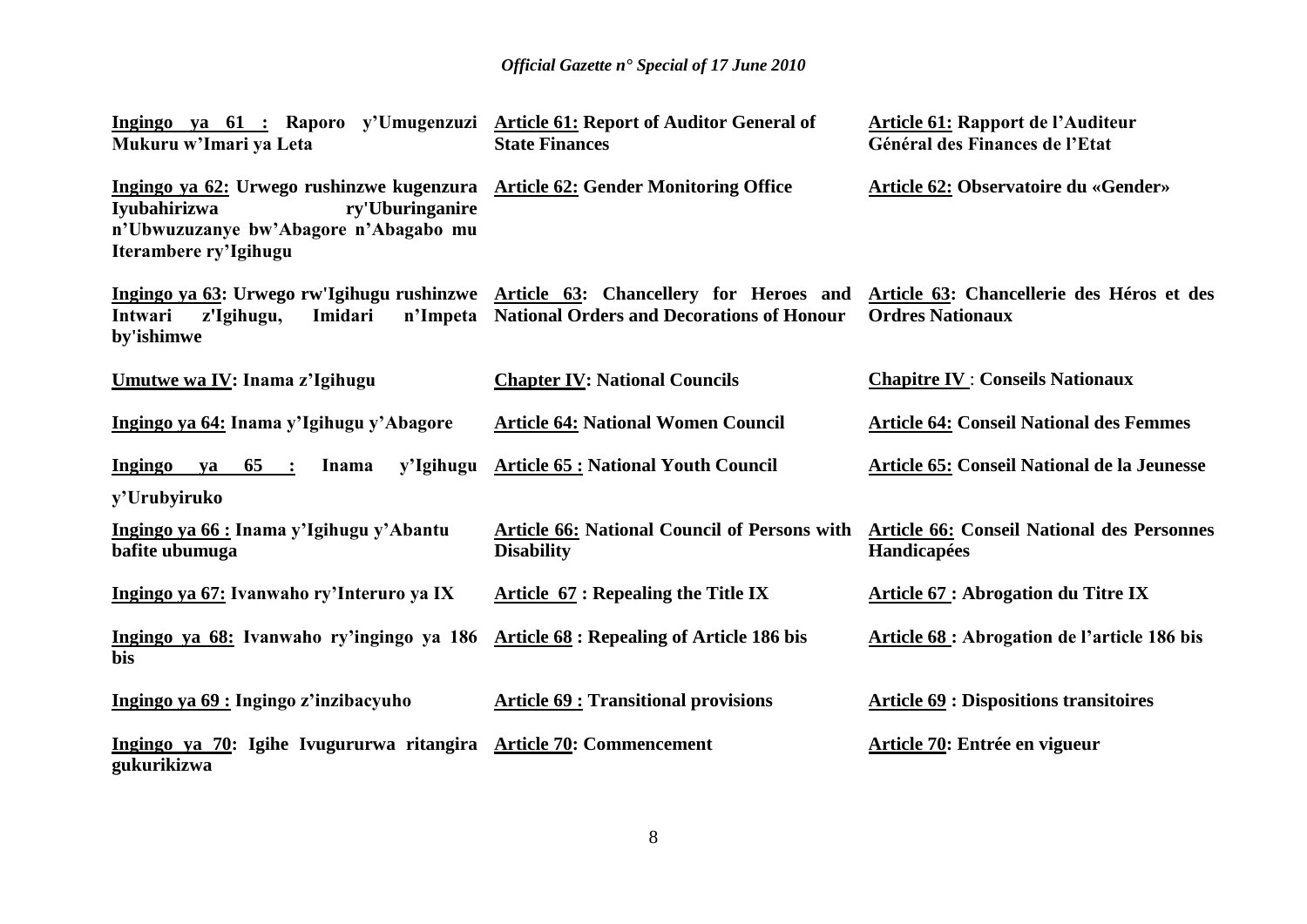**IVUGURURWA N° 04 RYO KUWA AMENDMENT N° 04 OF 17/06/2010 OF REVISION N° 04 DU 17/06/2010 DE LA 17/06/2010 RY"ITEGEKO NSHINGA RYA REPUBULIKA Y"U RWANDA RYO KUWA REPUBLIC OF RWANDA OF 04 JUNE DU RWANDA DU 04 JUIN 2003 TELLE**  04 **KAMENA** 2003 **RYAVUGURUWE KUGEZA UBU THE CONSTITUTION OF THE 2003 AS AMENDED TO DATE QUE REVISEE A CE JOUR**

#### **INTEKO ISHINGA AMATEGEKO:**

Umutwe w'Abadepite, uteranye mu nama yawo yo kuvugurura Itegeko Nshinga yo ku itariki ya mbere Kamena 2010;

Umutwe wa Sena, uteranye mu nama yawo yo kuvugurura Itegeko Nshinga yo ku itariki ya mbere Kamena 2010;

Ishingiye ku Itegeko Nshinga rya Repubulika y'u Rwanda ryo kuwa 04 Kamena 2003 nk'uko ryavuguruwe kugeza ubu, cyane cyane mu ngingo zaryo, iya 193 n'iya 200;

Isubiye ku Itegeko Nshinga rya Repubulika y'u Rwanda ryo kuwa 04 Kamena 2003 nk'uko ryavuguruwe kugeza ubu, cyane cyane mu ngingo zaryo, iya 20, iya 49, iya 56, iya 58, iya 59, iya 61, iya 65, iya 68, iya 69, iya 75, iya 76, iya 78, iya 82, iya 83, iya 85 iya 86, iya 88, iya 93, iya 98, iya 100, iya 102, iya 103, iya 108 , iya 110, iya 112, iya 113, iya 116, iya 118, iya 121, iya 122 , iya 134, iya 142, iya 145, iya 147, iya 148, iya 149, iya 152, iya 155 bis, iya 157,

### **THE PARLIAMENT:**

Constituent Assembly, in its session of 1st June Constituante, en sa séance du premier juin 2010;

The Senate, meeting in a Constituent Le Sénat, réuni en Constituante, en sa séance Assembly, in its session of 1st June 2010;

Rwanda of 04 June 2003 as amended to date, especially in Articles 193 and 200;

Having reviewed the Constitution of the Revu la Constitution de la République du Republic of Rwanda of 04 June 2003 as Rwanda du 04 juin 2003 telle que révisée à ce amended to date, especially in Articles 20, 49, 56, 58, 59, 61, 65, 68, 69, 75, 76, 78, 82, 83, 58, 59, 61, 65, 68, 69, 75, 76, 78, 82, 83, 85, 85, 86, 88, 93, 98, 100, 102, 103, 108, 110, 86, 88, 93, 98, 100, 102, 103, 108, 110, 112, 112, 113, 116, 118, 121, 122, 134, 142, 145, 113, 116, 118, 121, 122, 134, 142, 145, 147, 147, 148, 149, 152, 155 bis, 157, 160, 161, 148, 149, 152, 155 bis, 157, 160, 161, 165, 165, 166, 169, 170, 172, 173, 176, 177, 178, 179, 180, 181, 182, 183, 184, 185, 186, 186 180, 181, 182, 183, 184, 185, 186, 186 bis, bis, 187, 188 and 202;

# **CONSTITUTION DE LA REPUBLIQUE**

#### **LE PARLEMENT:**

The Chamber of Deputies, meeting in a La Chambre des Députés, réunie en 2010;

du premier juin 2010;

Pursuant to the Constitution of the Republic of Vu la Constitution de la République du Rwanda du 04 juin 2003 telle que révisée à ce jour, spécialement en ses articles 193 et 200;

> jour, spécialement en ses articles 20, 49, 56, 166, 169, 170, 172, 173, 176, 177, 178, 179, 187, 188 et 202;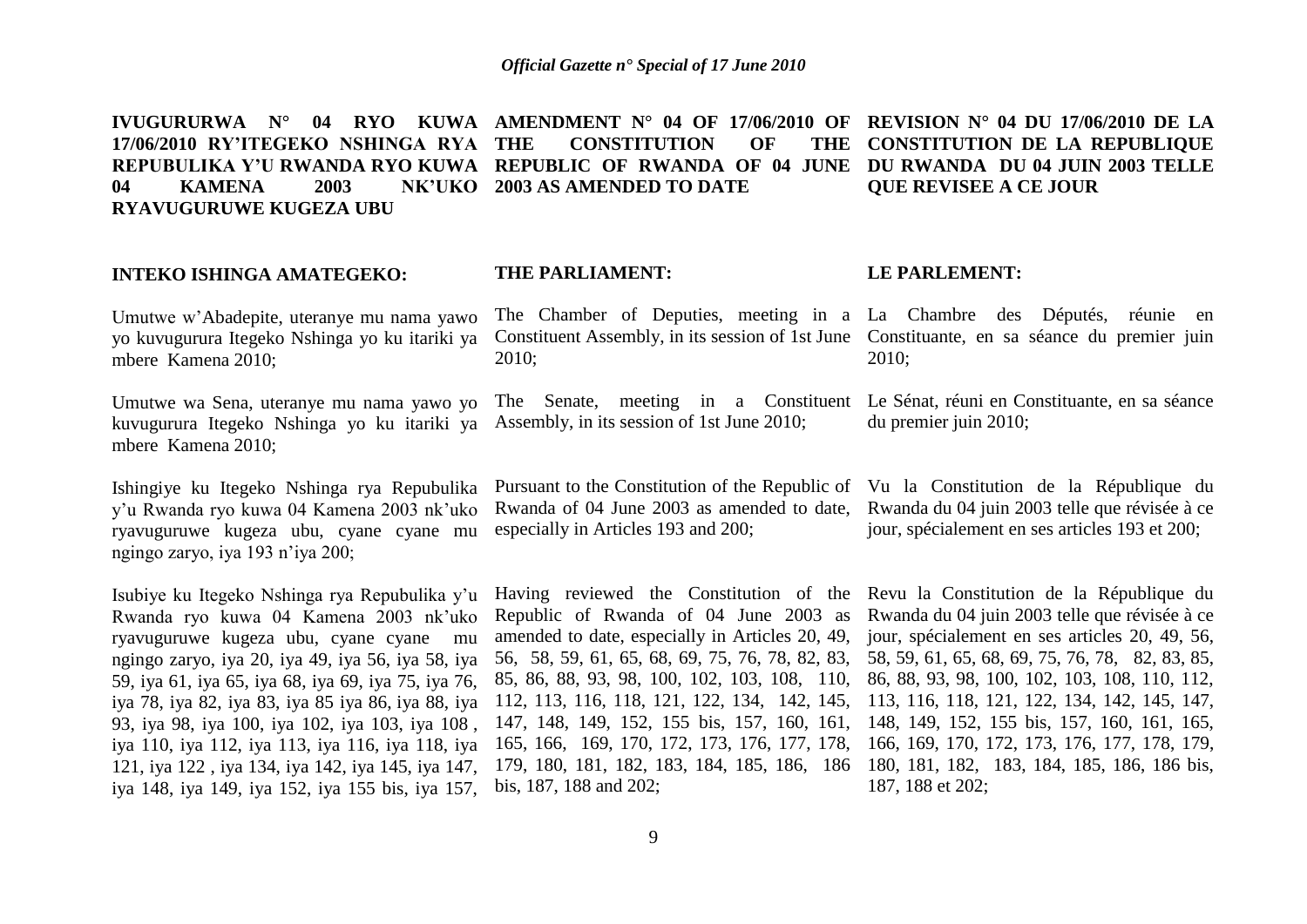iya 160, iya 161, iya 165, iya 166, iya 169, iya 170, iya 172, iya 173, iya 176, iya 177, iya 178, iya 179, iya 180, iya 181, iya 182, iya 183, iya 184, iya 185, iya 186, iya 186 bis, iya 187, iya 188 n'iya 202;

Bisabwe na Perezida wa Repubulika, bimaze gusuzumwa no kwemezwa n'Inama y'Abaminisitiri yo kuwa 25 Ugushyingo 2009;

On the initiative of the President of the Republic, after consideration and approval by Cabinet, in its session of 25 November 2009;

Sur initiative du Président de la République, après examen et adoption par le Conseil des Ministres en sa séance du 25 novembre 2009;

**ADOPTE :**

#### **YEMEJE:**

**Ingingo ya mbere: Kudakurikizwa Article One: Non retroactivity of criminal kw"itegeko mpanabyaha ku byaha byakozwe law ritarajyaho Article premier: Non rétroactivité de la loi pénale**

**ADOPTS:**

Ingingo ya 20 y'Itegeko Nshinga rya Repubulika Article 20 of the Constitution of the Republic y'u Rwanda ryo kuwa 04 Kamena 2003 nk'uko of Rwanda of 04 June 2003 as amended to date ryavuguruwe kugeza ubu ivuguruwe ku buryo is amended as follows: bukurikira:

"Nta wushobora gukurikiranwa, gufatwa, gufungwa cyangwa guhanirwa ibyo yakoze cyangwa atakoze, iyo amategeko y'Igihugu cyangwa amategeko mpuzamahanga atabifataga nk'icyaha igihe byakorwaga.

giteganyijwe n'amategeko mu gihe yakoraga icyaha.

L'article 20 de la Constitution de la République du Rwanda du 04 juin 2003 telle que révisée à ce jour est révisé comme suit:

"No person shall be subjected to prosecution, arrest, detention or punishment on account of any act or omission which did not constitute a criminal offence under national or international law at the time it was committed.

Nta wushobora guhanishwa igihano kiruta icyari No person shall be punished with a penalty that Nul ne peut être infligé d'une peine plus forte is heavier than the one that was prescribed under the law at the time when the offence was où l'infraction a été commise.committed.

«Nul ne peut être poursuivi, arrêté, détenu ou condamné pour des actions ou omissions qui ne constituaient pas une infraction d'après le droit national ou international au moment où elles ont été commises.

que celle qui était prévue par la loi au moment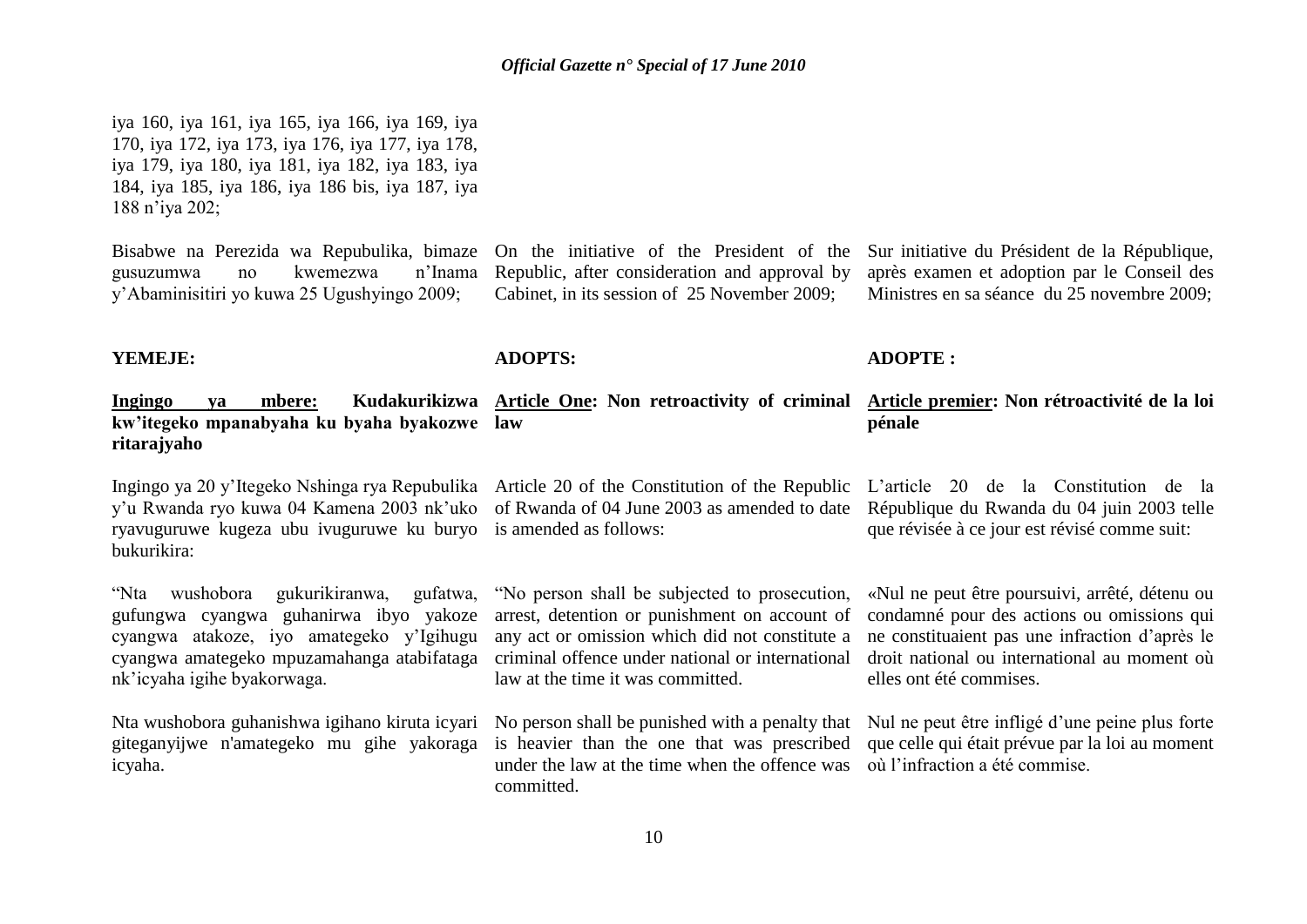Ibyaha n'ibihano bijyanye na byo biteganywa Offences and related penalties shall be Les infractions et les peines y afférentes sont n'itegeko ngenga".

**Ingingo ya 2: Uburenganzira n"inshingano Article 2: Right and duty to a clean and byo kuba ahantu hadafite ingaruka mbi ku healthy environment and the duty to protect environnement sain et satisfaisant et devoir buzima** n'inshingano vo **ibidukikije** kurengera it

y'u Rwanda ryo kuwa 04 Kamena 2003 nk'uko of Rwanda of 04 June 2003 as amended to date ryavuguruwe kugeza ubu ivuguruwe ku buryo is amended as follows: bukurikira:

ahantu hadafite ingaruka mbi ku buzima kandi healthy environment. hatunganye.

Umuntu wese afite inshingano yo kurengera, kubungabunga no guteza imbere ibidukikije. Leta yishingira kurengera ibidukikije.

Itegeko ngenga rigena uburyo bwo kurengera, kubungabunga no guteza imbere ibidukikije."

#### **Ingingo ya 3: Ihuriro ry"Igihugu Nyunguranabitekerezo ry"Imitwe ya Politiki**

Ingingo ya 56 y'Itegeko Nshinga rya Repubulika Article 56 of the Constitution of the Republic y'u Rwanda ryo kuwa 04 Kamena 2003 nk'uko of Rwanda of 04 June 2003 as amended to date ryavuguruwe kugeza ubu ivuguruwe ku buryo is amended as follows: bukurikira:

determined by an Organic Law".

Ingingo ya 49 y'Itegeko Nshinga rya Repubulika Article 49 of the Constitution of the Republic

"Umuntu wese afite uburenganzira bwo kuba "Every person has a right to a clean and

Every person has the duty to protect, safeguard and promote the environment. The State shall ensure the protection of environment.

An Organic Law shall determine the modalities for protecting, safeguarding and promoting the environment."

# **Political Organizations**

déterminées par une loi organique.»

**Article 2: Droit et devoir à un de le protéger** 

L'article 49 de la Constitution de la République du Rwanda du 04 juin 2003 telle que révisée à ce jour est révisé comme suit:

« Toute personne a droit à un environnement sain et satisfaisant.

Toute personne a le devoir de protéger, de sauvegarder et de promouvoir l'environnement. L'Etat veille à la protection de l'environnement.

Une loi organique définit les modalités de protéger, de sauvegarder et de promouvoir l'environnement.»

#### **Article 3: National Consultative Forum of Article 3: Forum National de Concertation des Formations Politiques**

L'article 56 de la Constitution de la République du Rwanda du 04 juin 2003 telle que révisée à ce jour est révisé comme suit: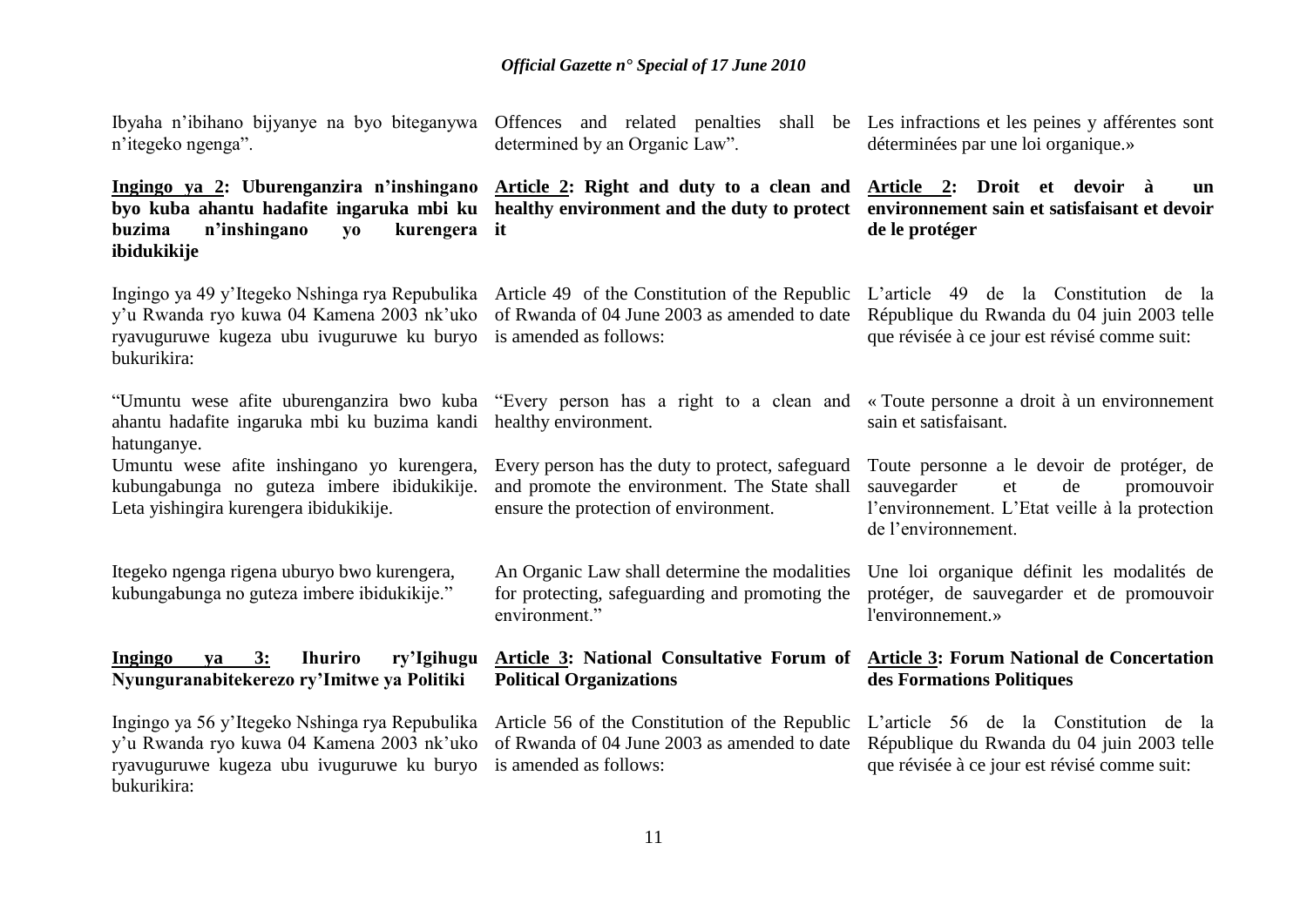**"**Ihuriro ry'Igihugu Nyunguranabitekerezo "A National Consultative Forum of Political « Le Forum National de Concertation des ry'Imitwe ya Politiki rishyizweho ku mpamvu yo gutuma imitwe ya politiki yungurana purposes of national political dialogue, ibitekerezo, igira uruhare mu ubwumvikane n'ubumwe bw'Igihugu**."** 

#### **Ingingo ya 4: Isangira ry"ubutegetsi**

Ingingo ya 58 y'Itegeko Nshinga rya Repubulika Article 58 of the Constitution of the Republic y'u Rwanda ryo kuwa 04 Kamena 2003 nk'uko of Rwanda of 04 June 2003 as amended to date ryavuguruwe kugeza ubu ivuguruwe ku buryo is amended as follows: bukurikira:

"Perezida wa Repubulika na Perezida w'Umutwe w'Abadepite ntibashobora guturuka of the Chamber of Deputies shall not belong to mu mutwe umwe wa politiki."

#### **Ingingo ya 5: Imirimo itabangikanywa no Article 5: Functions incompatible with the kujya mu Mitwe ya Politiki**

y'u Rwanda ryo kuwa 04 Kamena 2003 nk'uko of Rwanda of June 4, 2003 as amended to date République du Rwanda du 04 juin 2003 telle ryavuguruwe kugeza ubu ivuguruwe ku buryo is amended as follows: bukurikira:

"Abacamanza, abashinjacyaha, abasirikare, abapolisi n'abakozi bo mu Rwego rw'Igihugu rushinzwe Iperereza n'Umutekano ntibemerewe National Intelligence and Security Service shall kujya mu mitwe ya politiki."

Organizations is hereby established for consensus building and national cohesion".

#### **Article 4: Power sharing**

Perezida "The President of the Republic and the Speaker" the same political organization".

**active membership of political organizations l"adhésion aux formations politiques**

"Judges, prosecutors, members of the armed forces, the police force and members of not be members of political organizations".

Formations Politiques est créé en vue de promouvoir un dialogue politique national dans la recherche d'un consensus et la cohésion nationale.»

#### **Article 4: Partage du pouvoir**

L'article 58 de la Constitution de la République du Rwanda du 04 juin 2003 telle que révisée à ce jour est révisé comme suit:

« Le Président de la République et le Président de la Chambre des Députés ne doivent pas provenir d'une même formation politique. »

# **Article 5: Fonctions incompatibles avec**

Ingingo ya 59 y'Itegeko Nshinga rya Repubulika Article 59 of the Constitution of the Republic L'article 59 de la Constitution de la que révisée à ce jour est révisé comme suit:

> « Les juges, les Officiers de Poursuite Judiciaire, les militaires et les policiers ainsi que les membres du Service National de Renseignements et de Sécurité ne peuvent adhérer à des formations politiques.»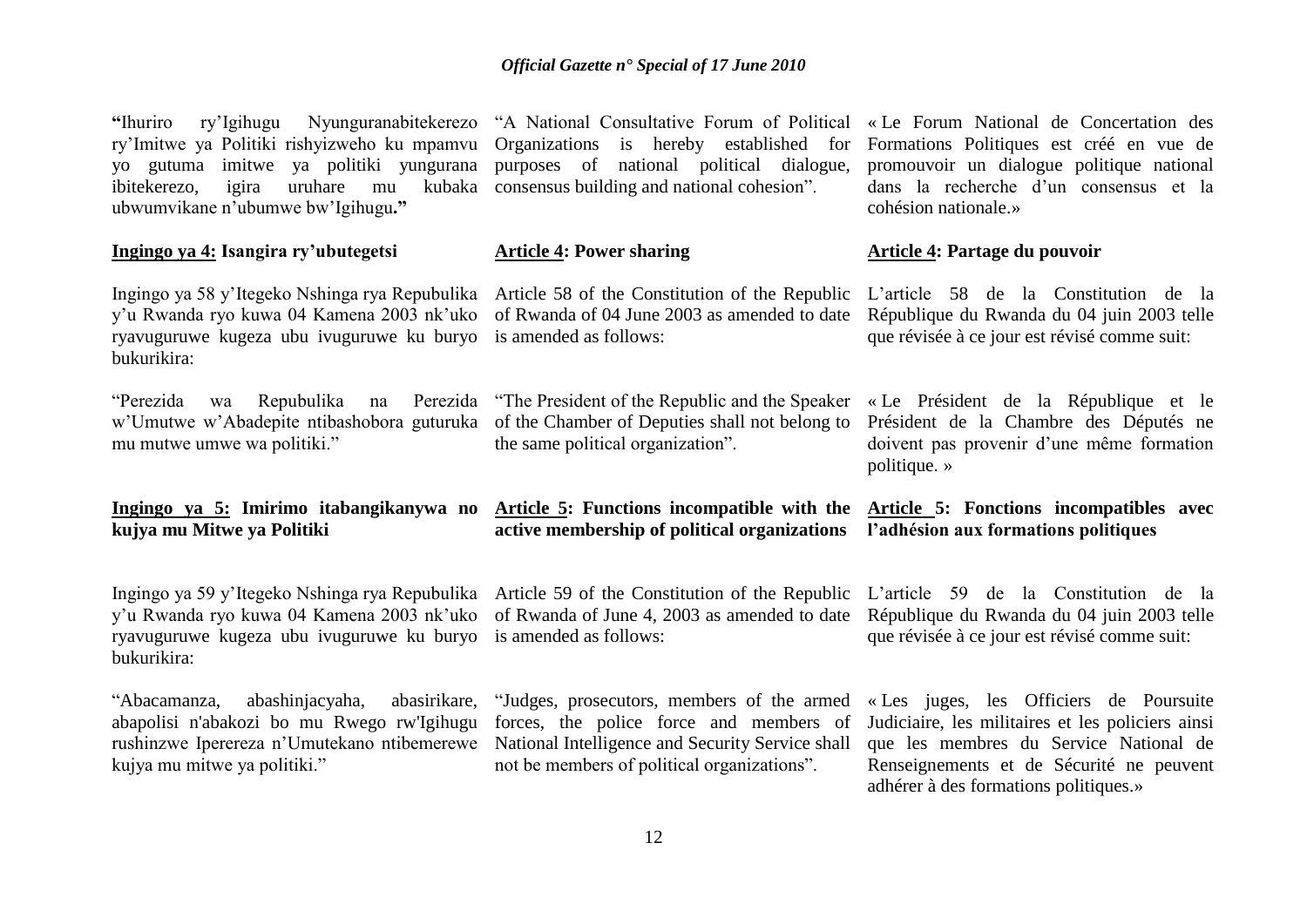| Ingingo ya 6: Indahiro y'abayobozi                                                                                                                                                                       | Article 6: Oath of office of authorities                                                             | Article 6: Serment des autorités                                                                                                                                               |
|----------------------------------------------------------------------------------------------------------------------------------------------------------------------------------------------------------|------------------------------------------------------------------------------------------------------|--------------------------------------------------------------------------------------------------------------------------------------------------------------------------------|
| Ingingo ya 61 y'Itegeko Nshinga rya Repubulika Article 61 of the Constitution of the Republic<br>y'u Rwanda ryo kuwa 04 Kamena 2003 nk'uko<br>ryavuguruwe kugeza ubu ivuguruwe ku buryo<br>bukurikira:   | of Rwanda of 04 June 2003 as amended to date<br>is amended as follows:                               | L'article 61 de la Constitution de la<br>République du Rwanda du 04 juin 2003 telle<br>que révisée à ce jour est révisé comme suit:                                            |
| "Abayobozi bose<br>mategeko biteganya ko barahira mbere yo other laws to swear before taking office, shall<br>gutangira imirimo yabo, barahira muri aya take an oath in the following words:<br>magambo: | Itegeko Nshinga n'andi "All authorities required by Constitution and                                 | autorités<br>"Toutes"<br>les<br>auxquelles<br>- la<br>Constitution et d'autres lois exigent de prêter<br>serment avant d'entrer en fonction, prêtent<br>serment en ces termes: |
| $\kappa$ Jyewe,        ,                                                                                                                                                                                 | $T_1$                                                                                                |                                                                                                                                                                                |
| ndahiriye u Rwanda ku mugaragaro:                                                                                                                                                                        | solemnly swear to the Nation that I shall:                                                           | je jure solennellement à la Nation :                                                                                                                                           |
| $1^\circ$ ko ntazahemukira<br>Repubulika y'u<br>Rwanda;                                                                                                                                                  | $1^\circ$ remain loyal to the Republic of<br>Rwanda;                                                 | $1^{\circ}$ de garder fidélité à la République du<br>Rwanda;                                                                                                                   |
| 2° ko nzubahiriza Itegeko Nshinga n'andi<br>mategeko;                                                                                                                                                    | $2^{\circ}$ uphold the Constitution and other laws;                                                  | $2^{\circ}$ d'observer la Constitution et les<br><i>autres lois</i> ;                                                                                                          |
| $3^{\circ}$ ko nzaharanira uburenganzira bw`ibanze<br>bwa muntu n'ibyagirira Abanyarwanda<br>bose akamaro;                                                                                               | $3^\circ$ safeguard the basic individual human<br>rights and the interests of the Rwandan<br>people; | $3^{\circ}$ de veiller aux droits fondamentaux de<br>la personne et aux intérêts du peuple<br>rwandais;                                                                        |
| $4^\circ$ ko<br>nzaharanira<br>ubumwe<br>bw'Abanyarwanda;                                                                                                                                                | $4^{\circ}$ work for the consolidation of national<br>unity;                                         | $4^{\circ}$ d'œuvrer à la consolidation de l'unité<br><i>nationale</i> ;                                                                                                       |
| $5^\circ$<br>nzakorana<br>ko<br>imirimo<br>umurava<br>nshinzwe;                                                                                                                                          | $5^\circ$ diligently fulfil the responsibilities<br>entrusted to me;                                 | $5^\circ$ de remplir loyalement les fonctions<br>qui me sont confiées;                                                                                                         |
| $6^{\circ}$ ko ntazakoresha ububasha mpawe mu                                                                                                                                                            | $6^\circ$ never use the powers conferred on me                                                       | $6^{\circ}$ de ne jamais utiliser les pouvoirs qui                                                                                                                             |
|                                                                                                                                                                                                          | 12                                                                                                   |                                                                                                                                                                                |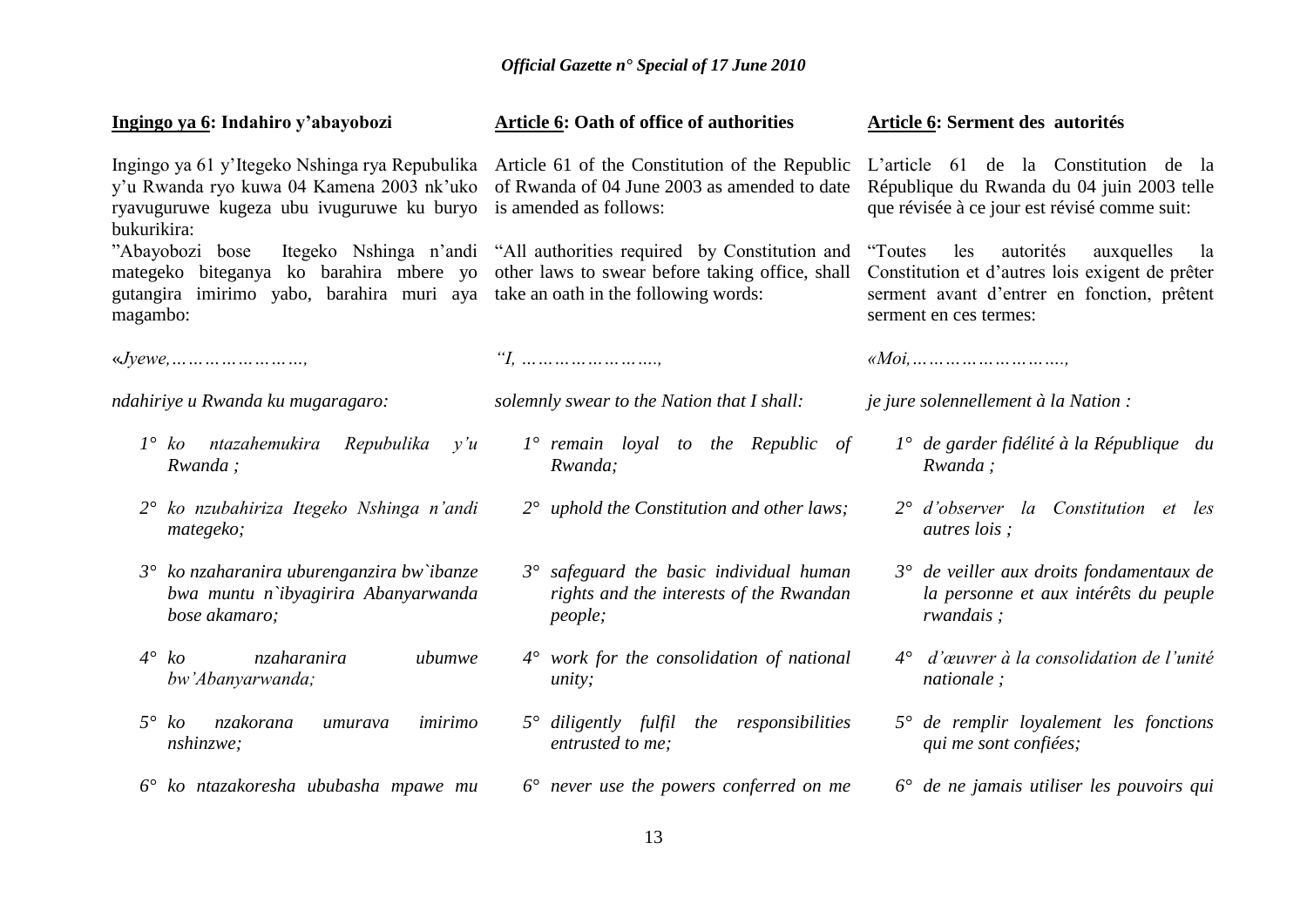| nyungu zanjye bwite.                                                                                                                                                                                                                                                                                | for personal ends.                                                                                                                                                                                                                                                                                                                                                         | dévolus<br>à<br>des<br>fins<br>sont<br>me<br><i>personnelles.</i>                                                                                                                                                                                                                                                        |
|-----------------------------------------------------------------------------------------------------------------------------------------------------------------------------------------------------------------------------------------------------------------------------------------------------|----------------------------------------------------------------------------------------------------------------------------------------------------------------------------------------------------------------------------------------------------------------------------------------------------------------------------------------------------------------------------|--------------------------------------------------------------------------------------------------------------------------------------------------------------------------------------------------------------------------------------------------------------------------------------------------------------------------|
| Nintatira<br>ndahiro,<br>nzabihanirwe<br>iyi<br>n'amategeko.                                                                                                                                                                                                                                        | Should I fail to honour this oath, may I face the<br>rigours of the law.                                                                                                                                                                                                                                                                                                   | En cas de parjure, que je subisse les rigueurs<br>de la loi.                                                                                                                                                                                                                                                             |
| Imana ibimfashemo".                                                                                                                                                                                                                                                                                 | So help me God".                                                                                                                                                                                                                                                                                                                                                           | Que Dieu m'y aide ».                                                                                                                                                                                                                                                                                                     |
| Ingingo ya 7: Itangira ry'imirimo y'abagize<br>Inteko Ishinga Amategeko                                                                                                                                                                                                                             | <b>Article 7: Taking office for members of the</b><br><b>Parliament</b>                                                                                                                                                                                                                                                                                                    | Article 7: Entrée en fonction des membres<br>du Parlement                                                                                                                                                                                                                                                                |
| Ingingo ya 65 y'Itegeko Nshinga rya Repubulika<br>y'u Rwanda ryo kuwa 04 Kamena 2003 nk'uko<br>ryavuguruwe kugeza ubu ivuguruwe ku buryo<br>bukurikira:                                                                                                                                             | Article 65 of the Constitution of the Republic<br>of Rwanda of 04 June 2003 as amended to date<br>is amended as follows:                                                                                                                                                                                                                                                   | L'article 65 de la Constitution de la<br>République du Rwanda du 04 juin 2003 telle<br>que révisée à ce jour est révisé comme suit:                                                                                                                                                                                      |
| "Mbere yo gutangira imirimo, abagize Inteko<br>Ishinga Amategeko barahirira imbere ya<br>Perezida wa Repubulika, ataboneka bakarahirira<br>imbere ya Perezida w'Urukiko rw'Ikirenga.                                                                                                                | "Before taking office, members of the «Avant d'entrer en fonction, les membres du<br>Parliament shall take an oath before the<br>President of the Republic and, in case of<br>his/her absence, before the President of the Président de la Cour Suprême.<br>Supreme Court.                                                                                                 | Parlement prêtent serment devant le Président<br>de la République et, en son absence, devant le                                                                                                                                                                                                                          |
| Mu ntangiriro ya buri manda y'abagize Inteko<br>Ishinga Amategeko, inama ya mbere ya buri<br>Mutwe iharirwa itora rya Biro igizwe na<br>Perezida na ba Visi Perezida. Itumizwa kandi<br>ikayoborwa na Perezida wa Repubulika mu gihe<br>cy'iminsi cumi n'itanu (15) nyuma y'itangazwa<br>ry'amajwi. | On commencement of each term of office for<br>members of the Parliament, the first sitting of<br>each Chamber shall be devoted to the election<br>of the Bureau composed of the Speaker and<br>Deputy Speakers. It shall be convened and<br>presided over by the President of the Republic<br>within fifteen $(15)$ days after the publication of<br>the election results. | A l'ouverture de chaque législature, la<br>première séance de chaque Chambre est<br>consacrée à l'élection de son Bureau composé<br>du Président et des Vice-Présidents. Elle est<br>convoquée et présidée par le Président de la<br>République endéans quinze (15) jours de la<br>publication des résultats du scrutin. |

Mbere yo gutangira imirimo, abagize Biro ya Before taking office, members of the Bureau of Avant d'entrer en fonction, les membres du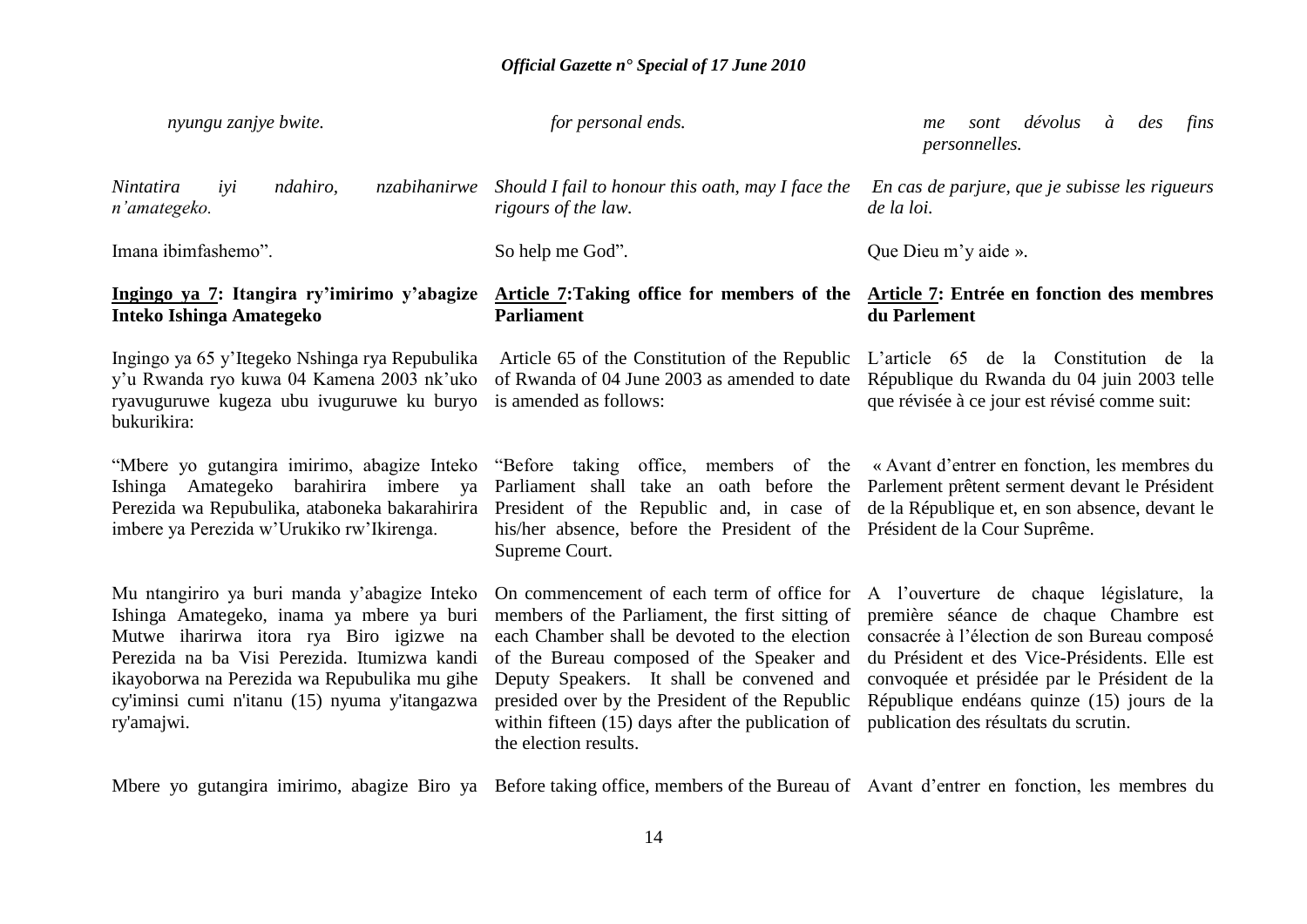buri Mutwe w'Inteko Ishinga Amategeko barahirira imbere ya Perezida wa Repubulika.

Abagize Biro ya buri Mutwe w'Inteko Ishinga Amategeko, inshingano zabo n'uburyo inama zabo ziterana biteganywa mu itegeko ngenga rigena imikorere ya buri Mutwe".

n'umurimo w'ugize Inteko **Amategeko member of the Parliament**

ryavuguruwe kugeza ubu ivuguruwe ku buryo is amended as follows: bukurikira:

"Nta muntu wemerewe kuba icyarimwe mu "No person shall at the same time be a member bagize Umutwe w'Abadepite no mu bagize of the Chamber of Deputies and the Senate. Sena.

Kuba Umudepite cyangwa Umusenateri The office of a Deputy or a Senator is La fonction de Député ou de Sénateur est ntibishobora kubangikanywa no kuba mu bagize incompatible with the office of a member of incompatible avec celle de membre du Guverinoma.

Itegeko ngenga rigena imikorere ya buri Mutwe The Organic Law establishing internal rules of w'Inteko Ishinga Amategeko rigena indi mirimo itabangikanywa no kuba umwe mu bagize determine other offices which are incompatible Inteko Ishinga Amategeko.

before the President of the Republic.

The composition of the Bureau of each La composition du Bureau de chaque Chamber of the Parliament, Organic Law establishing internal rules of each de chaque Chambre.» Chamber".

each Chamber of the Parliament shall take oath Bureau de chaque Chambre du Parlement prêtent serment devant le Président de la République.

responsibilities as well as modalities for modalités de siéger sont déterminées par la loi holding sessions shall be determined by the organique portant règlement d'ordre intérieur Chambre du Parlement, ses attributions et les

#### Ingingo ya 8: Imirimo itabangikanywa Article 8: Incompatibility with the office of a Article 8: Incompatibilité avec la fonction **de membre du Parlement**

Ingingo ya 68 y'Itegeko Nshinga rya Repubulika Article 68 of the Constitution of the Republic L'article 68 de la Constitution de la y'u Rwanda ryo kuwa 04 Kamena 2003 nk'uko of Rwanda of 04 June 2003 as amended to date

République du Rwanda du 04 juin 2003 telle que révisée à ce jour est révisé comme suit:

"Nul ne peut appartenir à la fois à la Chambre des Députés et au Sénat.

Gouvernement.

each Chamber of the Parliament shall with the office of member of the Parliament.

La loi organique portant règlement d'ordre intérieur de chaque Chambre du Parlement détermine les autres incompatibilités avec la fonction de membre du Parlement.

the Cabinet*.*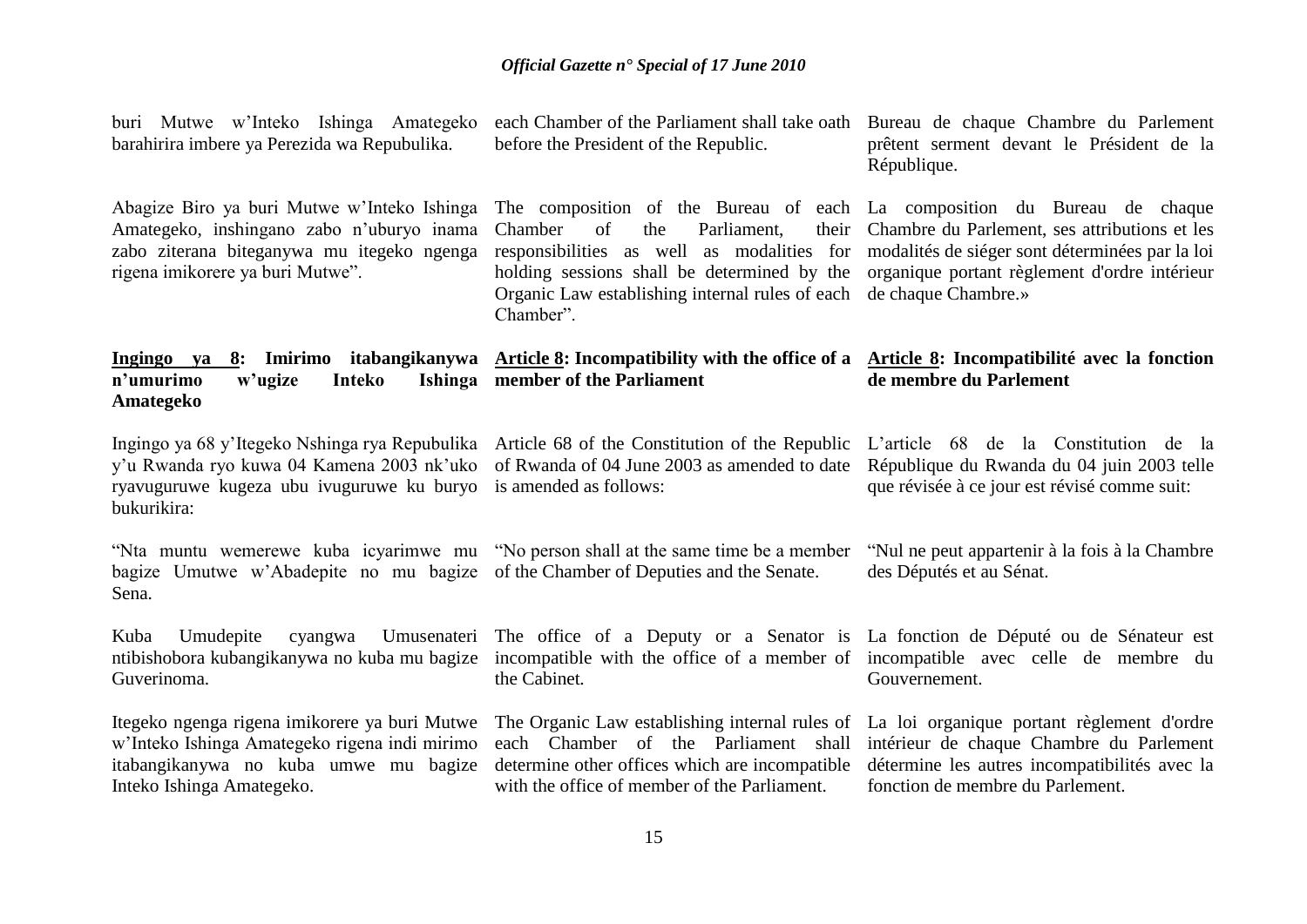Itegeko ngenga rigena ibigenerwa abagize An Organic Law shall determine the benefits Inteko Ishinga Amategeko."

#### **Ingingo ya 9: Ubudahungabanywa Article 9: Immunity for members of the bw"abagize Inteko Ishinga Amategeko Parliament and procedures of their Parlement et proc**é**dures de leur poursuite n"imikurikiranirwe yabo**

Ingingo ya 69 y'Itegeko Nshinga rya Repubulika Article 69 of the Constitution of the Republic L'article 69 de la Constitution de la y'u Rwanda ryo kuwa 04 Kamena 2003 nk'uko of Rwanda of 04 June 2003 as amended to date République du Rwanda du 04 juin 2003 telle ryavuguruwe kugeza ubu ivuguruwe ku buryo is amended as follows: bukurikira:

Amategeko ushobora gukurikiranwa, prosecuted, pursued, arrested, detained or poursuivi, recherché, arrêté, détenu ou jugé gushakishwa, gufatwa, gufungwa cyangwa judged for any opinions expressed or by reason suite aux opinions ou votes émis par lui dans gucirwa urubanza azira ibitekerezo yagaragaje of how he/she votes during the exercise of l'exercice de ses fonctions. cyangwa uko yatoye mu gihe akora imirimo his/her duties. ashinzwe.

Amategeko ukekwaho icyaha cy'ubugome felony or misdemeanour may be prosecuted or commis un crime ou un délit ne peut être cyangwa gikomeye ushobora gukurikiranwa arrested without the authorisation of the poursuivi ou-arrêté-que-sur-autorisation-de-la cyangwa gufatwa bidatangiwe uburenganzira Chamber to which he/she belongs by voting Chambre dont il est membre procédant par n'Umutwe w'Inteko arimo binyujijwe mu nzira with a majority of two thirds (2/3) of members élection à la majorité des deux tiers (2/3) des y'amatora ku bwiganze bwa bibiri bya gatatu present except where a member of the membres présents sauf en cas de flagrant délit (2/3) by'abitabiriye inama keretse afatiwe mu Parliament is caught in flagrante delicto cyuho akora icyaha cy'ubugome cyangwa yarakatiwe igihano ku buryo budasubirwaho.

Iyo atari mu gihembwe, hatumizwa igihembwe When it is not in session, an extraordinary kidasanzwe kubera iyo mpamvu.

accorded to the members of the Parliament."

Une loi organique fixe les avantages alloués aux membres du Parlement.»

## **prosecution Article 9: Immunité des membres du**

"Nta n'umwe mu bagize Inteko Ishinga "No member of the Parliament shall be « Aucun membre du Parlement ne peut être

que révisée à ce jour est révisé comme suit:

Nta n'umwe mu bagize Inteko Ishinga No member of the Parliament suspected of a Aucun membre du Parlement suspecté d'avoir committing a felony or a court of law has condamnation définitive. passed a final verdict and sentence against him/her.

d'infraction de crime ou en cas de

session will be convened for that purpose.

S'il s'agit de période hors session, une session extraordinaire est convoquée à cet effet.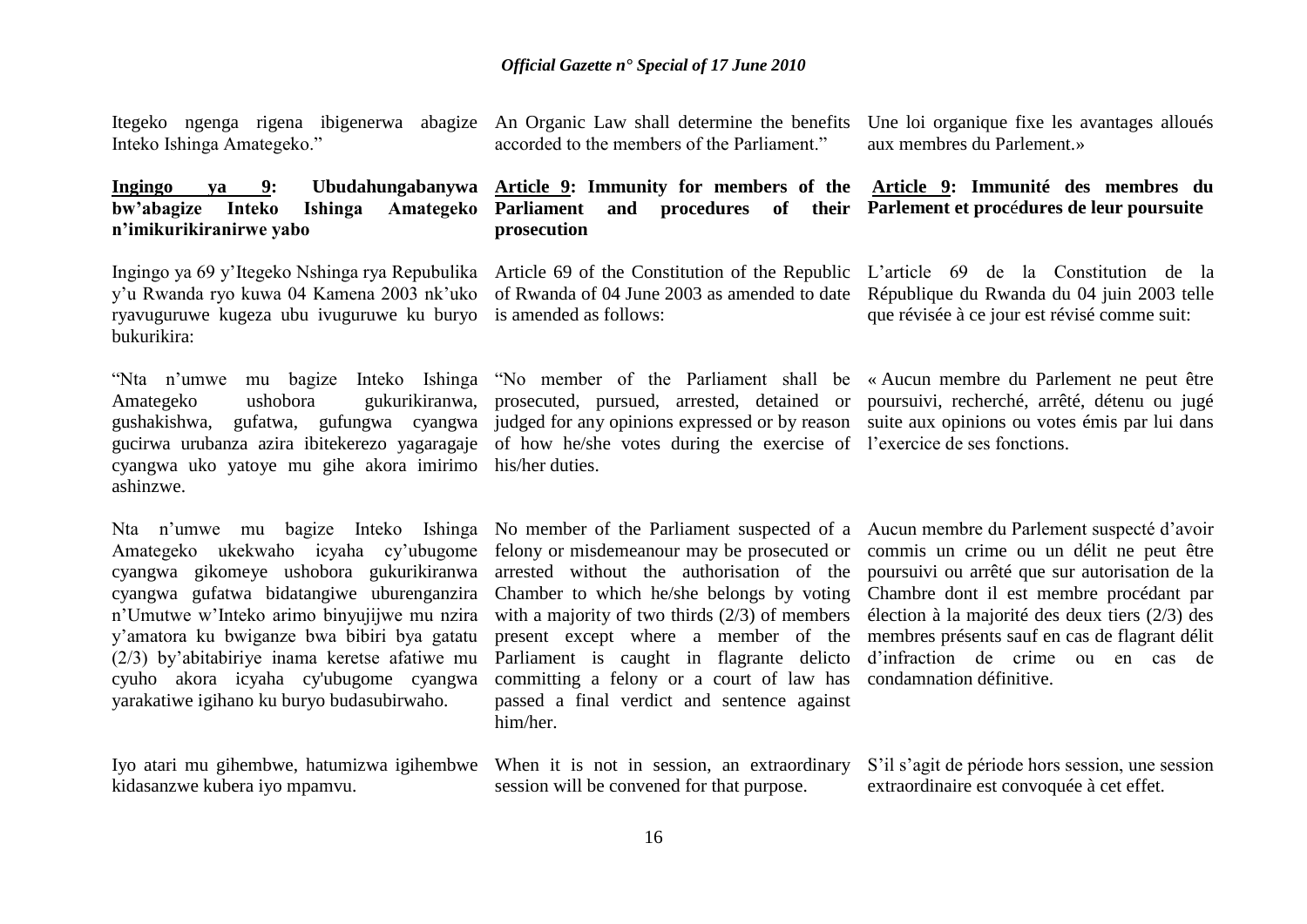Umuntu wese mu bagize Inteko Ishinga Any member of the Parliament convicted of a Tout membre du Parlement condamné à une Amategeko wakatiwe igihano ku buryo felony by a court of law of last instance is peine pour infraction de crime par une budasubirwaho n'urukiko kubera cy'ubugome ahita asezererwa mu Mutwe parliamentary seat, after confirmation by the d'office déchu de son mandat parlementaire, w'Inteko arimo, byemejwe n'Urukiko Supreme Court. rw'Ikirenga.

ushobora guteganya, mu itegeko ngenga rigena imikorere yawo, amakosa akomeye atuma umwe mu bawugize akurwa ku mirimo byemejwe n'abagize uwo Mutwe. Icyo gihe, icyemezo cyo kumukuraho gifatwa ku bwiganze bwa bitatu bya gatanu (3/5) by'abagize Umutwe w'Inteko hireha<sup>"</sup>

#### **Ingingo ya 10: Ivanwaho ry"ingingo ya 75**

Ingingo ya 75 y'Itegeko Nshinga rya Repubulika Article 75 of the Constitution of the Republic y'u Rwanda ryo kuwa 04 Kamena 2003 nk'uko ryavuguruwe kugeza ubu ivanyweho.

#### **Ingingo ya 11: Abagize Umutwe w"Abadepite, manda yabo n"uko batorwa**

Ingingo ya 76 y'Itegeko Nshinga rya Repubulika Article 76 of the Constitution of the Republic y'u Rwanda ryo kuwa 04 Kamena 2003 nk'uko ryavuguruwe kugeza ubu ivuguruwe ku buryo date is amended as follows: bukurikira:

icvaha automatically stripped off

Buri Mutwe w'Inteko Ishinga Amategeko Each Chamber of the Parliament may, in the Chaque Chambre du Parlement peut prévoir, Organic Law establishing its internal rules, make provisions for gross misconduct with consequences which may include the removal from office of a member of that Chamber upon approval of its members. In such a case, the decision to remove the member from office shall be taken by a majority of three-fifths (3/5) of the members of the concerned Chamber".

#### **Article 10: Repealing of Article 75**

of Rwanda of 04 June 2003 as amended to date is repealed.

#### **Article 11: Composition of the Chamber of Deputies, term of office and modalities for their election**

of Rwanda of 04 June 2003 as amended to

his/her juridiction statuant en dernier ressort est sur confirmation de la Cour Suprême.

> dans la loi organique portant son règlement d'ordre intérieur, les fautes graves qui entraînent la déchéance du mandat parlementaire par la Chambre dont le Parlementaire fait partie. Dans ce cas, la décision de déchéance est prise à la majorité des trois cinquièmes (3/5) des membres de la Chambre concernée.»

#### **Article 10: Abrogation de l"article 75**

L'article 75 de la Constitution de la République du Rwanda du 04 juin 2003 telle que révisée à ce jour est abrogé.

#### **Article 11: Composition de la Chambre des Députés, mandat des Députés et le mode de leur élection**

L'article 76 de la Constitution de la République du Rwanda du 04 juin 2003 telle que révisée à ce jour est révisé comme suit: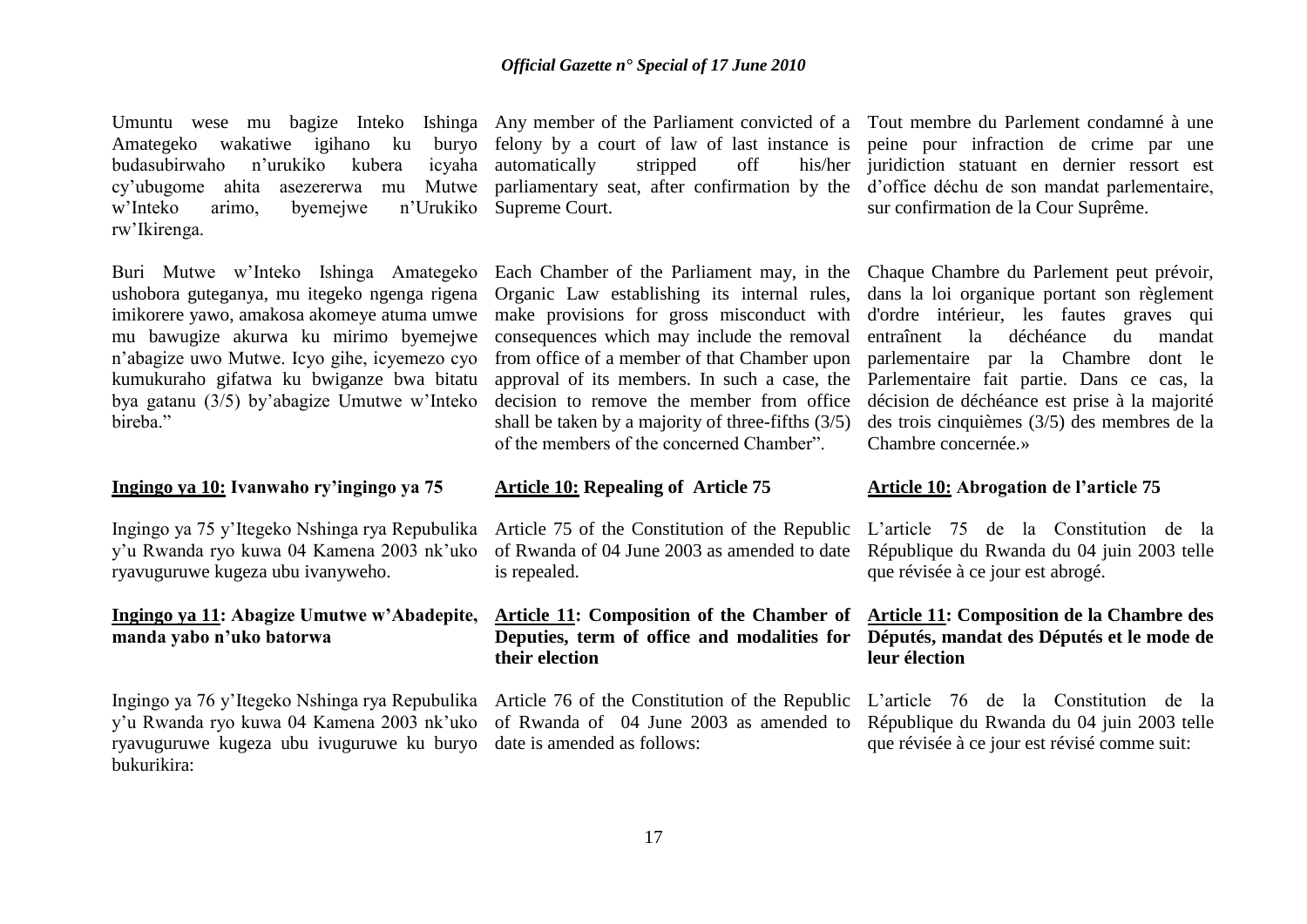mirongo inani (80) bakurikira:

- 1° mirongo itanu na batatu (53) batowe nk'uko biteganywa n'ingingo ya 77 y'iri Tegeko Nshinga;
- 2° makumyabiri na bane (24) b'abagore batorwa n'inzego zihariye hakurikijwe inzego z'imitegekere y'Igihugu ;
- 3° babiri (2) batorwa n'Inama y'Igihugu y'Urubyiruko;
- 4° umwe (1) utorwa n'Inama y'Igihugu y'abantu bafite ubumuga.

Abagize Umutwe w'Abadepite batorerwa manda Members of the Chamber of Deputies shall be Les membres de la Chambre des Députés sont y'imyaka itanu (5).

wa Repubulika asesa Umutwe w'Abadepite President of the Republic shall dissolve the hasigaye nibura iminsi mirongo itatu (30) kandi Chamber of Deputies at least thirty (30) days itarenga iminsi mirongo itandatu (60) ngo manda y'abawugize irangire.

Itorwa ry'abagize Umutwe w'Abadepite rikorwa Elections of members of the Chamber of Les élections des membres de la Chambre des mu gihe kivugwa mu gika kibanziriza iki, mbere y'uko manda yabo irangira.

of eighty (80) Deputies who shall include the quatre-vingts (80) Députés, à savoir : following:

- 1° fifty-three (53) Deputies elected in accordance with the provisions of Article 77of this Constitution;
- $2^{\circ}$  twenty- four (24) women elected by specific councils in accordance with the State administrative entities;
- 3° two (2) Deputies elected by the National Youth Council;
- 4° one (1) Deputy elected by the National Council of Persons with Disabilities.

elected for a five-year (5) term.

Icyakora, kubera impamvu z'amatora, Perezida However, in order to organize elections, the Toutefois, pour des raisons électorales, le and not more than sixty (60) days before the expiry of its current members' term of office.

> Deputies shall be held in the period set out in Députés ont lieu pendant la période prévue à the preceding paragraph, before the expiration l'alinéa précédent, avant l'expiration de leur of their term of office.

"Umutwe w'Abadepite ugizwe n'Abadepite "The Chamber of Deputies shall be composed "La Chambre des Députés est composée de

- 1° cinquante-trois (53) Députés élus conformément à l'article 77 de la présente Constitution ;
- 2° vingt- quatre (24) Députés de sexe féminin élus par des organes spécifiques en fonction des entités administratives du pays ;
- 3° deux (2) Députés élus par le Conseil National de la Jeunesse ;
- 4° un (1) Député élu par le Conseil National des Personnes Handicapées.

élus pour un mandat de cinq (5) ans.

Président de la République dissout la Chambre des Députés dans une période située entre trente (30) jours minimum et soixante (60) jours maximum avant la fin du mandat de ses membres.

mandat.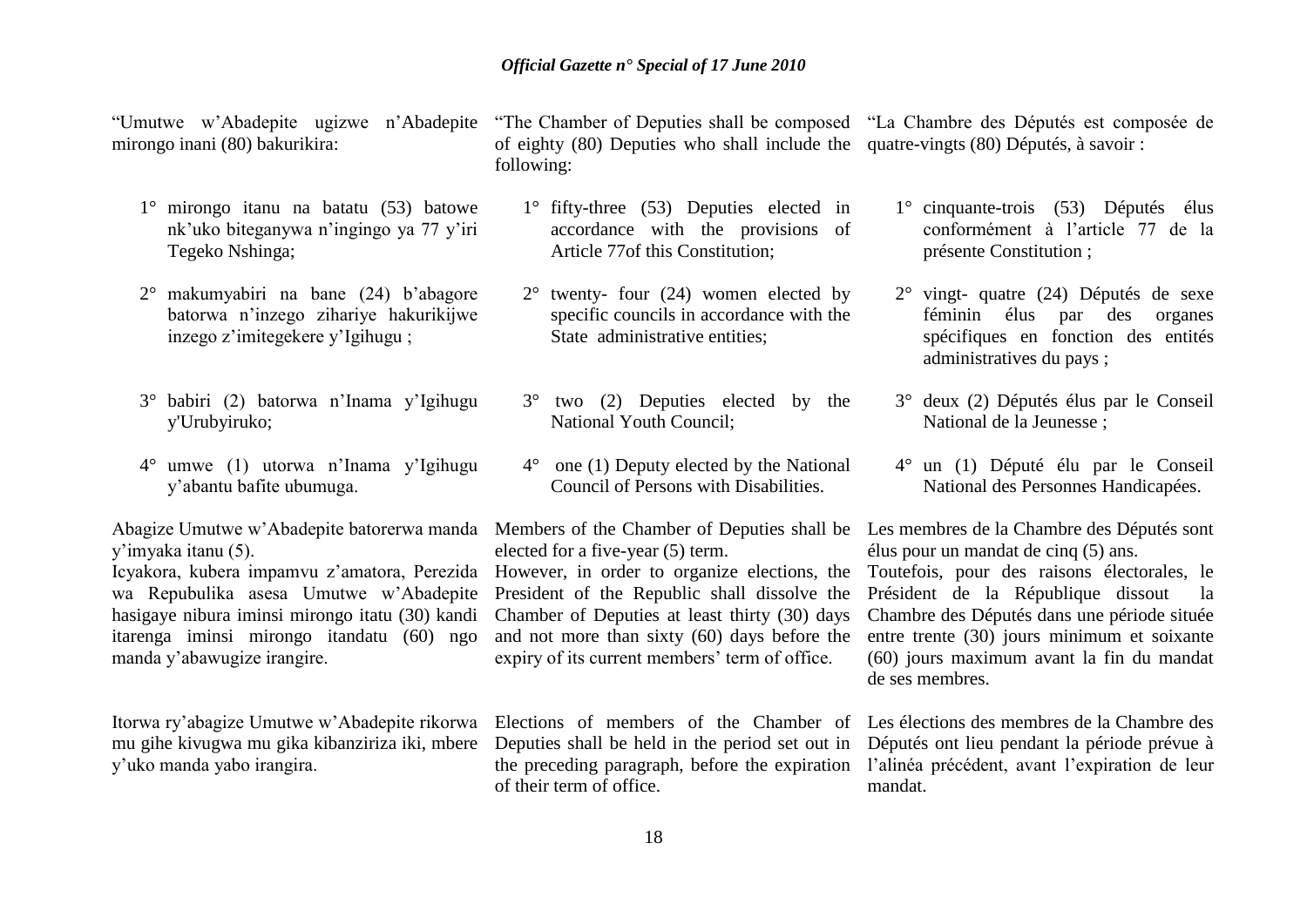Itegeko rigenga amatora rigena uko amatora Modalities for the election of the members of Les modalités d'élection des membres de la y'abagize Umutwe w'Abadepite mu Nteko Ishinga Amategeko akorwa".

#### **Ingingo ya 12: Isimburwa ry"Umudepite**

Ingingo ya 78 y'Itegeko Nshinga rya Repubulika Article 78 of the Constitution of the Republic y'u Rwanda ryo kuwa 04 Kamena 2003 nk'uko of Rwanda of 04 June 2003 as amended to date ryavuguruwe kugeza ubu ivuguruwe ku buryo is amended as follows: bukurikira:

"Umudepite ava mu mwanya w'Ubudepite ku mpamvu zikurikira :

- 1° yeguye mu Mutwe w'Abadepite;
- 2° yirukanywe mu Mutwe w'Abadepite;
- 3° asezeye mu mutwe wa politiki yatorewemo;
- 4° yirukanywe mu mutwe wa politiki yatorewemo mu buryo buteganywa n'itegeko ngenga ryerekeye imitwe ya politiki;
- 5° agiye mu wundi mutwe wa politiki;
- 6° apfuye**.**

the Chamber of Deputies shall be determined by the law relating to elections".

#### **Article 12: Replacement of a Deputy**

following cases :

- 1° resignation from the Chamber of Deputies;
- 2° Having been expelled from the Chamber of Deputies;
- 3° resignation from his/her political organization ;
- 4° Having been expelled from the political organization to which he/she belongs in accordance with provisions of the Organic Law governing political organizations;
- 5° Having joined another political organization;

Chambre des Députés sont déterminées par la loi relative aux élections".

#### **Article 12: Remplacement d"un Député**

L'article 78 de la Constitution de la République du Rwanda du 04 juin 2003 telle que révisée à ce jour est révisé comme suit:

"A Deputy shall lose his/her seat in the « Un Député perd son siège dans les cas suivants :

- 1° sa démission de la Chambre des Députés ;
- 2° son exclusion de la Chambre des Députés ;
- 3° sa démission de la formation politique qui l'a parrainé dans les élections ;
- 4° son exclusion de sa formation politique conformément à la loi organique régissant les formations politiques;
- 5° changement de formation politique;
- 6° Upon death. 6° décès.

Impaka zishingiye ku cyemezo cyo kwirukana Disputes relating to the decision to expel a Les contestations relatives à la décision Umudepite mu Mutwe w'Abadepite cyangwa Deputy from the Chamber of Deputies or from d'exclure un Député de la Chambre des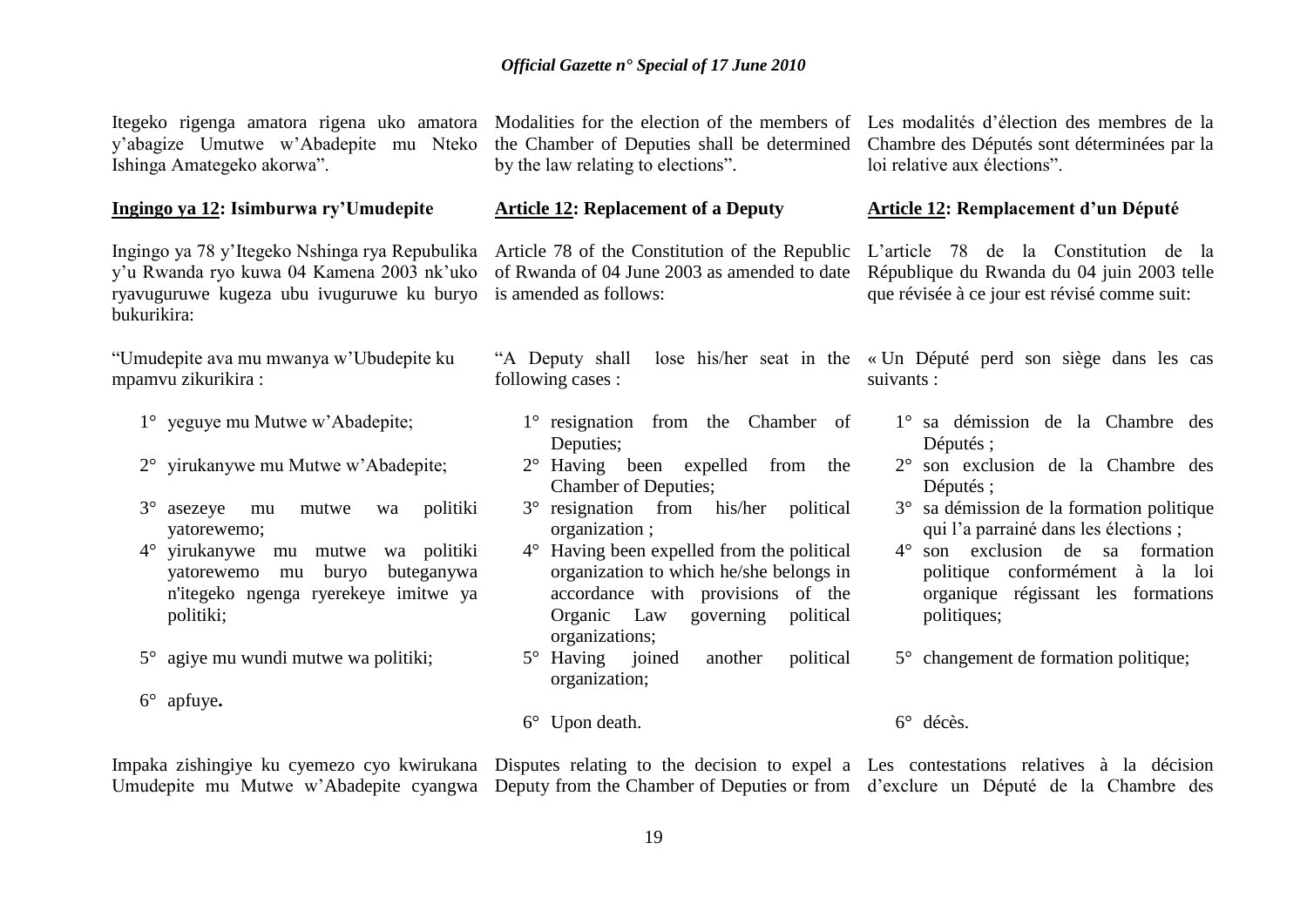rwa mbere n'urwa nyuma n'Urukiko Supreme Court in the first and last instance. rw'Ikirenga.

murimo we w'ubudepite, umwanya uhabwa ukurikiraho ku rutonde rw'abakandida yatoreweho akarangiza igihe cya manda gisigaye iyo kirenze umwaka umwe.

Abandi batowe bitanyuze mu bw'urutonde rw'abakandida iyo batakaje cyangwa bakuwe ku murimo w'ubudepite who lose or are removed from office shall be amatora asubirwamo.

mpamvu iyo ari yo yose basimburwa bugenwa modalities of replacing a Deputy who leaves n'itegeko rigenga amatora."

#### **Ingingo ya 13: Abagize Sena**

y'u Rwanda ryo kuwa 04 Kamena 2003 nk'uko of Rwanda of 04 June 2003 as amended to date ryavuguruwe kugeza ubu ivuguruwe ku buryo is amended as follows: bukurikira:

"Sena igizwe n'Abasenateri makumyabiri na batandatu (26) bafite manda y'imyaka umunani (8) muri bo nibura mirongo itatu ku ijana (30%) bakaba ari abagore. Abo Basenateri biyongeraho abahoze ari Abakuru b'Igihugu babisabye State become members of the Senate upon their des anciens Chefs d'Etat qui en font la

mu Mutwe wa Politiki ziburanishwa ku rwego a political organisation are adjudicated by the

Iyo Umudepite atakaje cyangwa akuwe mu In the event that a Deputy loses or is removed from office when his/her term still has more than one year, the seat vacated shall devolve upon the person who was next on the list on le terme restant s'il est supérieur à un an. which he / she was elected.

> than through lists of political organizations replaced through fresh elections.

his/her position for whatever reason."

#### **Article 13: Composition of the Senate**

Ingingo ya 82 y'Itegeko Nshinga rya Repubulika Article 82 of the Constitution of the Republic

"The Senate shall be composed of twenty-six "Le Sénat est composé de vingt-six (26) (26) Senators serving for a term of eight (8) years and at least thirty per cent (30 %) of them shall be women. In addition, former Heads of de sexe féminin. A ces membres s'ajoutent

Députés ou de sa formation politique sont jugées en premier et dernier ressort par la Cour Suprême*.*

En cas de perte ou de déchéance du mandat de Député, le siège vacant est dévolu au suppléant sur la liste des candidats qui achève

Deputies who were elected by means other Lorsque les Députés qui n'ont pas été élus sur les listes des formations politiques perdent leurs sièges, il est procédé à de nouvelles élections.

Uburyo abavuye ku mwanya w'Ubudepite ku The law relating to elections provides for La loi relative aux élections détermine les modalités de remplacement d'un Député qui n'exerce plus ses fonctions pour une raison quelconque.»

#### **Article 13: Composition du Sénat**

L'article 82 de la Constitution de la République du Rwanda du 04 juin 2003 telle que révisée à ce jour est révisé comme suit:

Sénateurs dont le mandat est de huit (8) ans et dont trente pour cent (30 %) au moins sont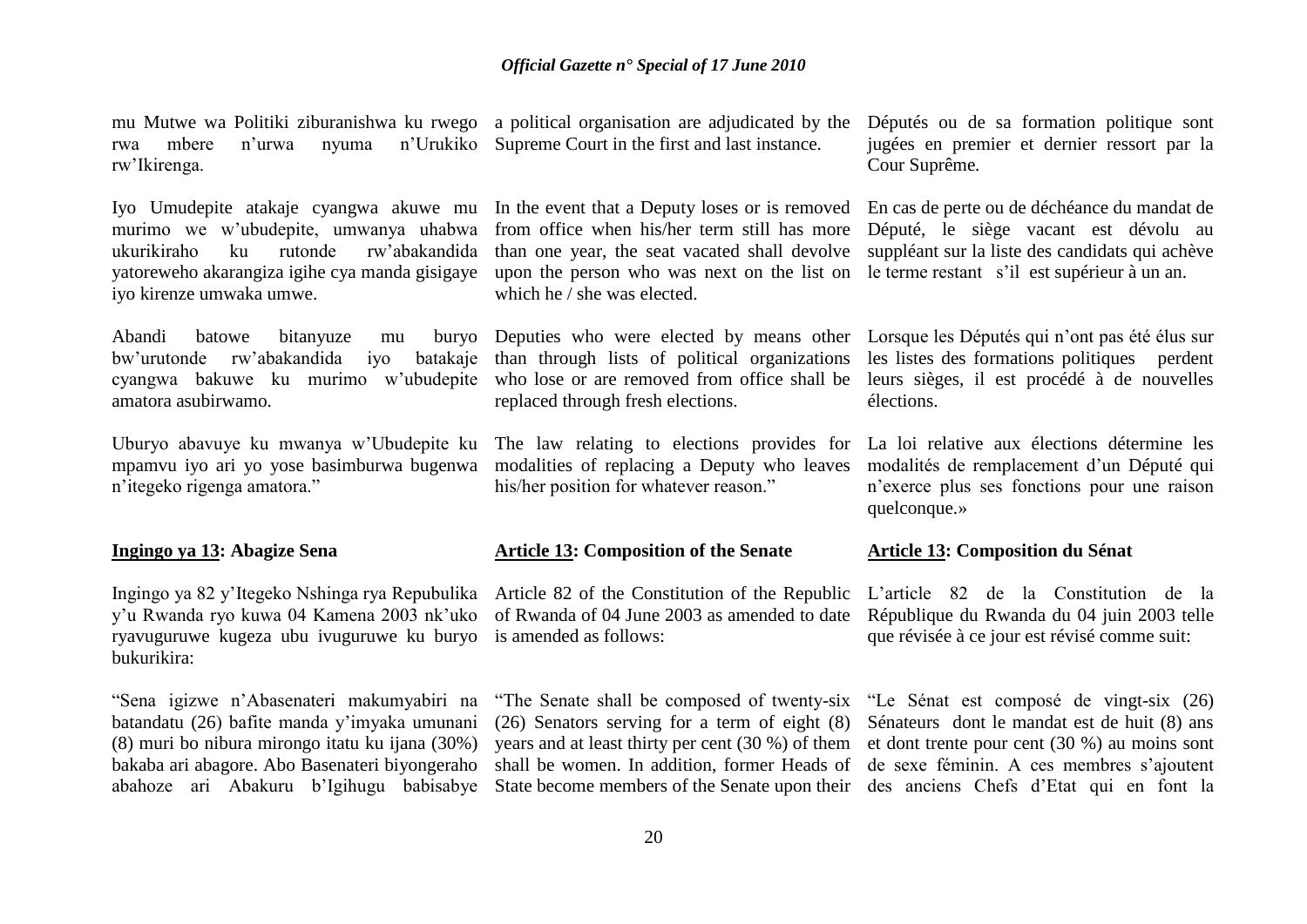Urukiko rw'Ikirenga, ariko bagomba kuba request to the Supreme Court but they must demande à la Cour Suprême, et qui doivent barasezeye ku bushake bwabo.

Abo Basenateri makumyabiri na batandatu (26) The twenty-six (26) Senators shall be elected Ces vingt-six (26) Sénateurs sont élus ou batorwa cyangwa bashyirwaho ku buryo or appointed as follows: bukurikira:

- 1° cumi na babiri (12) batorwa n'inzego 1° twelve (12) Senators shall be elected by 1° douze (12) Sénateurs élus par des organes zihariye, hakurikijwe inzego z'imitegekere y'Igihugu;
- 2° umunani (8) bashyirwaho na Perezida wa Repubulika, by'umwihariko akita ku bumwe bw'Abanyarwanda, ku ihagararirwa ry'igice cy'Abanyarwanda amateka agaragaza ko basigaye inyuma no ku zindi nyungu rusange z'Igihugu;
- 3° Bane (4) bashyirwaho n'Ihuriro ry'Igihugu 3° four (4) Senators shall be designated by the Nyunguranabitekerezo ry'Imitwe ya Politiki ;
- $4^{\circ}$  Umwarimu umwe (1) umushakashatsi umwe (1) wo muri Kaminuza no mu Mashuri Makuru bya Leta uri ku rwego nibura rw'umwarimu wungirije utorwa n'abarimu n'abashakashatsi bo muri ibyo bigo;

bararangije neza manda yabo cyangwa have honourably completed their terms of office or voluntarily resigned from office.

- specific organs in accordance with the administrative entities;
- $2^{\circ}$  eight (8) Senators shall be appointed by the  $2^{\circ}$  huit (8) Sénateurs nommés par le President of the Republic, who shall particulary consider the principle of national unity among Rwandans, the representation of historically marginalized communities and other national public interests;
- National Consultative Forum of Political Organisations;
- cyangwa  $4^{\circ}$  one (1) lecturer or researcher from public  $4^{\circ}$ Universities and Institutions of higher learning who has at least the rank of Associate Professor, elected by the academic and research staff of such institutions;

avoir normalement terminé ou volontairement résigné leur mandat.

désignés comme suit :

- spécifiques, en fonction des entités administratives du pays;
- Président de la République, qui veille particulièrement à l'unité entre les Rwandais, à la représentation de la communauté nationale historiquement la plus défavorisée et aux autres intérêts nationaux;
- 3° quatre (4) Sénateurs nommés par le Forum National de Concertation des Formations Politiques ;
- 4° un (1) enseignant ou chercheur issu des Universités et Institutions d'enseignement supérieur publiques ayant au moins le grade académique de Professeur Associé, élu par le corps académique et de recherche de ces institutions;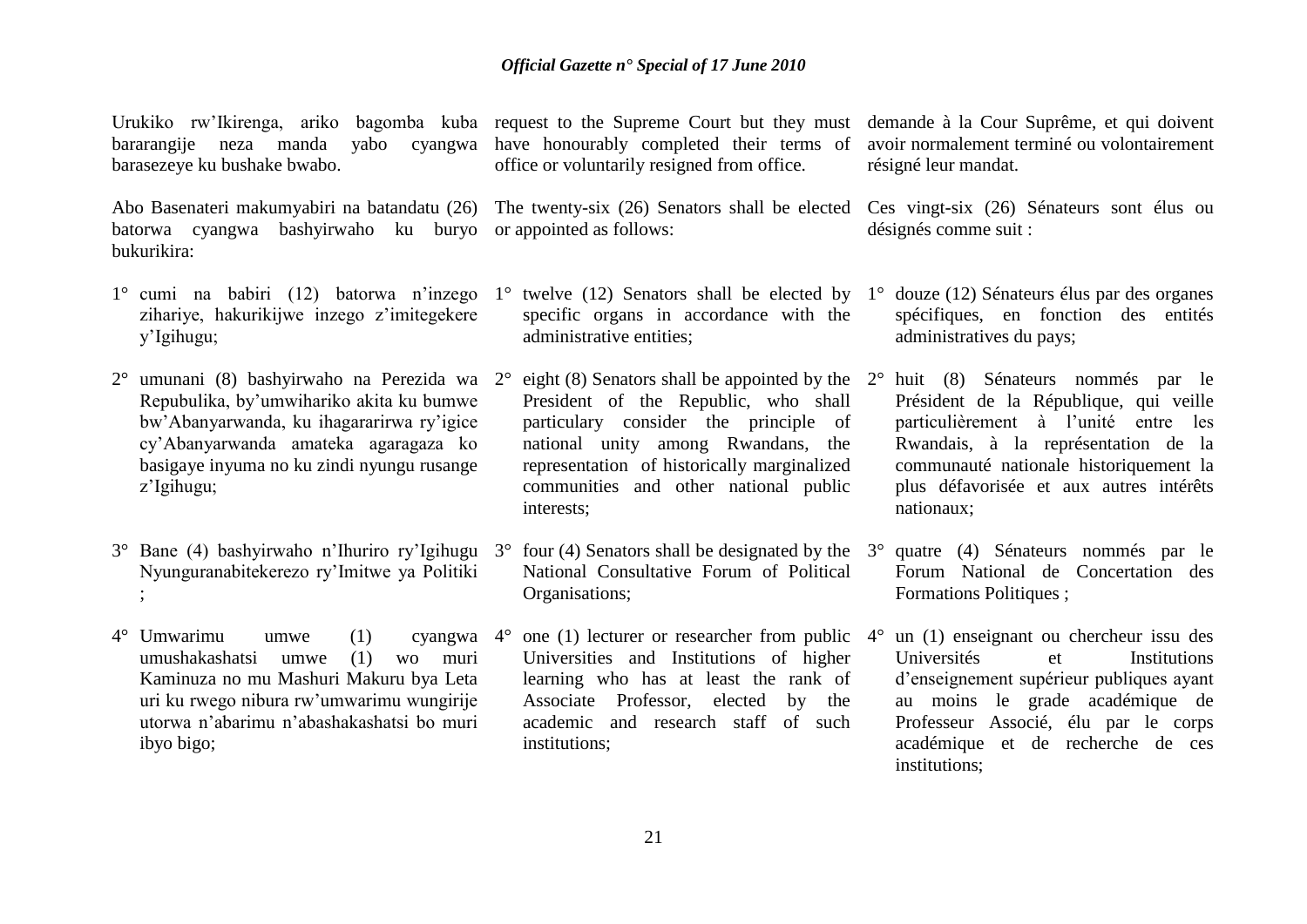$5^\circ$  Umwarimu umwe (1) umushakashatsi umwe (1) wo muri Kaminuza no mu Mashuri Makuru byigenga nibura uri ku rwego rw'umwarimu wungirije utorwa n'abarimu n'abashakashatsi bo muri ibyo bigo.

Uko Abasenateri batorwa bigenwa n'itegeko rigenga amatora.

Inzego zishinzwe kugena abagomba kujya muri The organs responsible for the nomination of Sena zigomba kwita ku bw'Abanyarwanda n'ihagararirwa ry'ibitsina and equal representation of both sexes. byombi.

Impaka zivutse zerekeye ishyirwa mu bikorwa ry'iyi ngingo n'iry'iya 83 nk'uko yavuguruwe zikemurwa n'Urukiko rw'Ikirenga ku rwego rwa mbere n'urwa nyuma."

#### **Ingingo ya 14: Ibisabwa ugize Sena**

Ingingo ya 83 y'Itegeko Nshinga rya Repubulika Article 83 of the Constitution of the Republic y'u Rwanda ryo kuwa 04 Kamena 2003 nk'uko of Rwanda of 04 June 2003 as amended to date ryavuguruwe kugeza ubu ivuguruwe ku buryo is amended as follows: bukurikira:

kandi hatitawe ku mitwe ya politiki basis of individual merit without regard to individuel et sans considération de leur

Universities and Institutions of higher learning who has at least the rank of Associate Professor, elected by the academic and research staff of such institutions.

Modalities for the election of Senators are determined by the law relating to elections.

bumwe Senators shall take into account national unity

Disputes relating to the application of this Les contestations relatives à l'application du Article and Article 83 as amended shall be présent article et de l'article 83 tel que révisé adjudicated by the Supreme Court in the first and last instance."

#### **Article 14: Requirements for membership of the Senate**

kandi b'inararibonye batorwa cyangwa bagenwa impeccable character with experience who citoyens intègres et d'une grande expérience ku giti cyabo bidashingiye ku marangamutima shall be elected or appointed objectively on the élus ou désignés objectivement à titre

5° one (1) lecturer or researcher from private 5° un (1) membre issu des Universités et Institutions d'enseignement supérieur privées ayant au moins le grade académique de Professeur Associé, élu par le corps académique et de recherche de ces institutions.

> Les modalités d'élection des Sénateurs sont déterminées par la loi relative aux élections.

Les organes chargés de désigner les Sénateurs sont tenus de prendre en considération l'unité nationale et la représentation des deux sexes.

sont jugées en premier et en dernier ressort par la Cour Suprême.»

#### **Article 14: Conditions requises pour être membre du Sénat**

L'article 83 de la Constitution de la République du Rwanda du 04 juin 2003 telle que révisée à ce jour est révisé comme suit:

"Abagize Sena ni abenegihugu b'indakemwa "Members of the Senate shall be citizens of "Les membres du Sénat doivent être des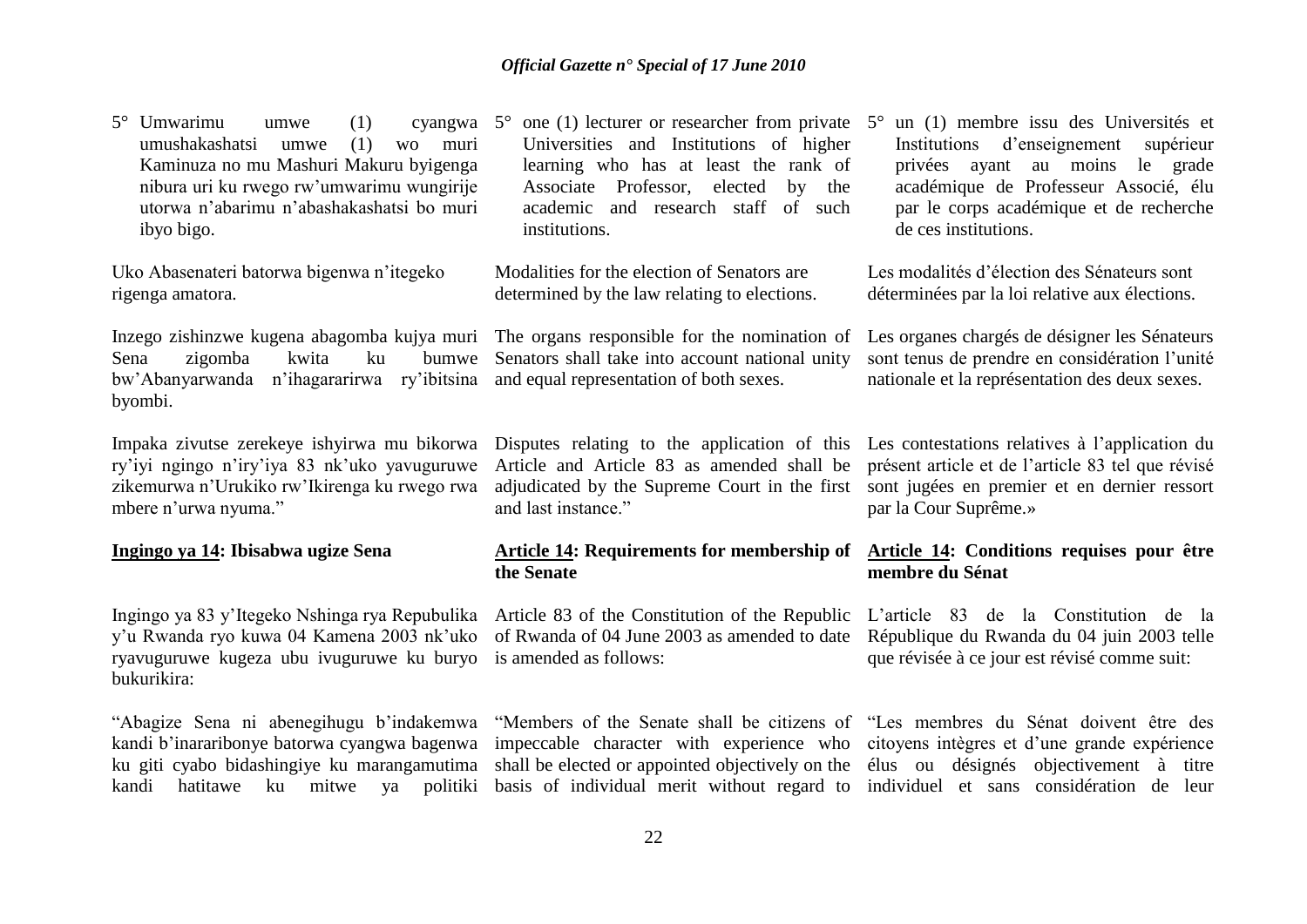bakomokamo, bafite n'ubuhanga buhanitse mu by'ubumenyi cyangwa amategeko, ubukungu, politiki, imibanire y'abantu n'umuco cyangwa se baba barakoze imirimo yo mu rwego rwo hejuru muri Leta cyangwa mu bikorera.

Ibisabwa ushaka kuba Umusenateri bigenwa The conditions to be fulfilled by candidates for Les conditions à remplir par les candidats n'itegeko rigenga amatora".

**Ingingo ya 15: Iyemerwa** rw'abakandida rikozwe **rw"Ikirenga** ry'urutonde Article 15: Approval of the **candidates by the Supreme Court**

Ingingo ya 85 y'Itegeko Nshinga rya Repubulika Article 85 of the Constitution of the Republic y'u Rwanda ryo kuwa 04 Kamena 2003 nk'uko of Rwanda of 04 June 2003 as amended to date ryavuguruwe kugeza ubu ivuguruwe ku buryo is amended as follows: bukurikira:

**"**Uburyo Urukiko rw'Ikirenga rwemeza urutonde rw'abakandida b'Abasenateri n'itorwa ryabo buteganywa n'itegeko rigenga amatora.

Abasenateri bagenwa na Perezida wa Repubulika ntibemezwa n'Urukiko rw'Ikirenga kandi bashyirwaho nyuma y'Abasenateri Senators have been elected or designated by bashyirwaho n'izindi nzego.

political affiliation. They shall be highly skilled in one or more of the fields of science, law, economics, politics, sociology, culture or persons who have held senior positions in the public or private sector.

the Senate shall be determined by the law relating to elections."

économique, politique, social et culturel ou sont des personnalités ayant occupé de hautes fonctions publiques ou privées.

Sénateurs sont déterminées par la loi relative aux élections.»

appartenance politique. Ils doivent posséder des qualifications de haut niveau dans l'un ou l'autre des domaines scientifique, juridique,

**Article 15: Approbation de la liste des candidats par la Cour Suprême**

L'article 85 de la Constitution de la République du Rwanda du 04 juin 2003 telle que révisée à ce jour est révisé comme suit:

"Modalities by which the Supreme Court approves the list of candidates to the position of Senators and their election shall be determined by the law relating to elections.

Senators appointed by the President of the Les Sénateurs désignés par le Président de la Republic shall be nominated after the other competent organs and their names shall not be submitted to the Supreme Court for approval.

"La loi relative aux élections détermine les modalités selon lesquelles la Cour Suprême approuve la liste des candidats Sénateurs et celles relatives à leur élection.

République le sont après l'élection ou la désignation des autres Sénateurs par les organes habilités et leurs noms ne doivent pas être notifiés à la Cour Suprême pour approbation.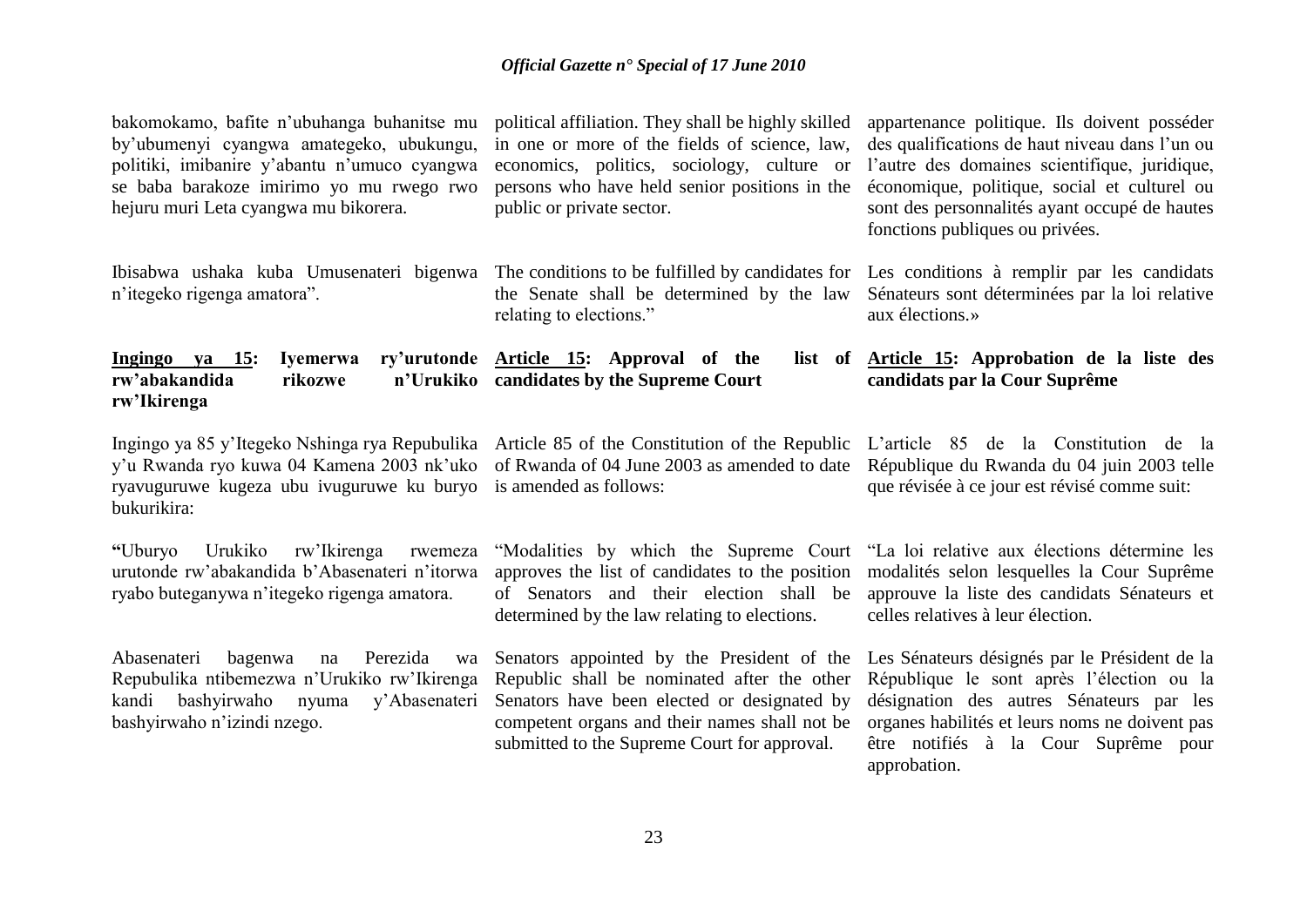Iyo hari abakandida batemewe n'Urukiko In the event that some of the candidates are not rw'Ikirenga, inzego zibashyiraho zigomba kuzuza umubare mu gihe kitarenze iminsi irindwi (7) y'itangazwa ry'urutonde rw'amazina (7) from the date of its publication. y'abemewe".

#### **Ingingo ya 16: Isimburwa ry"Umusenateri**

y'u Rwanda ryo kuwa 04 Kamena 2003 nk'uko of Rwanda of 04 June 2003 as amended to date ryavuguruwe kugeza ubu ivuguruwe ku buryo is amended as follows: bukurikira:

"Mu gihe Umusenateri watowe yeguye, apfuye, avanwe ku murimo n'icyemezo cy'urukiko cyangwa agize impamvu imubuza burundu law or a permanent impediment to accomplish judiciaire ou est définitivement empêché de kurangiza inshingano ze igihe cya manda his/her duties when his/her term of office has at remplir sa mission un an au moins avant la fin gisigaye kingana nibura n'umwaka umwe, harongera hakaba amatora. Iyo ari Umusenateri washyizweho, urwego rwamushyizeho ni na rwo rugena umusimbura*.* 

Umusenateri mushya utowe cyangwa ushyizweho arangiza igice cya manda gisigaye complete the remaining part of the term of reste du mandat de celui qu'il remplace; il ne cy'uwo yasimbuye, ntiyongera cyangwa gushyirwaho nk'Umusenateri".

#### **Ingingo ya 17: Ububasha bwa Sena**

Ingingo ya 88 y'Itegeko Nshinga rya Repubulika Article 88 of the Constitution of the Republic L'article 88 de la Constitution de la

approved by the Supreme Court, the competent organs shall complete the list within seven days

#### **Article 16: Replacement of a Senator**

Ingingo ya 86 y'Itegeko Nshinga rya Repubulika Article 86 of the Constitution of the Republic

resignation, death, impeachment by a court of déchu de ses fonctions par une décision least one year to run, fresh elections shall be de son mandat, il est procédé à de nouvelles held. In case of an appointed Senator, the élections. S'il s'agit d'un Sénateur nommé, competent organ shall designate his/her l'organe compétent désigne son remplaçant. replacement.

office of his/her predecessor; he/she shall be peut plus être élu ni nommé au Sénat.» ineligible for future election or appointment as a Senator".

#### **Article 17: Powers of the Senate**

Si certains candidats n'ont pas été retenus par la Cour Suprême, les organes habilités devront compléter le nombre autorisé dans le délai de sept (7) jours après la publication de la liste**"**.

#### **Article 16: Remplacement d"un Sénateur**

L'article 86 de la Constitution de la République du Rwanda du 04 juin 2003 telle que révisée à ce jour est révisé comme suit:

"In the event of an elected Senator's "Si le Sénateur élu démissionne, décède, est

The newly elected or appointed Senator shall Le Sénateur ainsi élu ou désigné termine le

#### **Article 17: Comp**é**tence du Sénat**

y'u Rwanda ryo kuwa 04 Kamena 2003 nk'uko of Rwanda of 04 June 2003 as amended to date République du Rwanda du 04 juin 2003 telle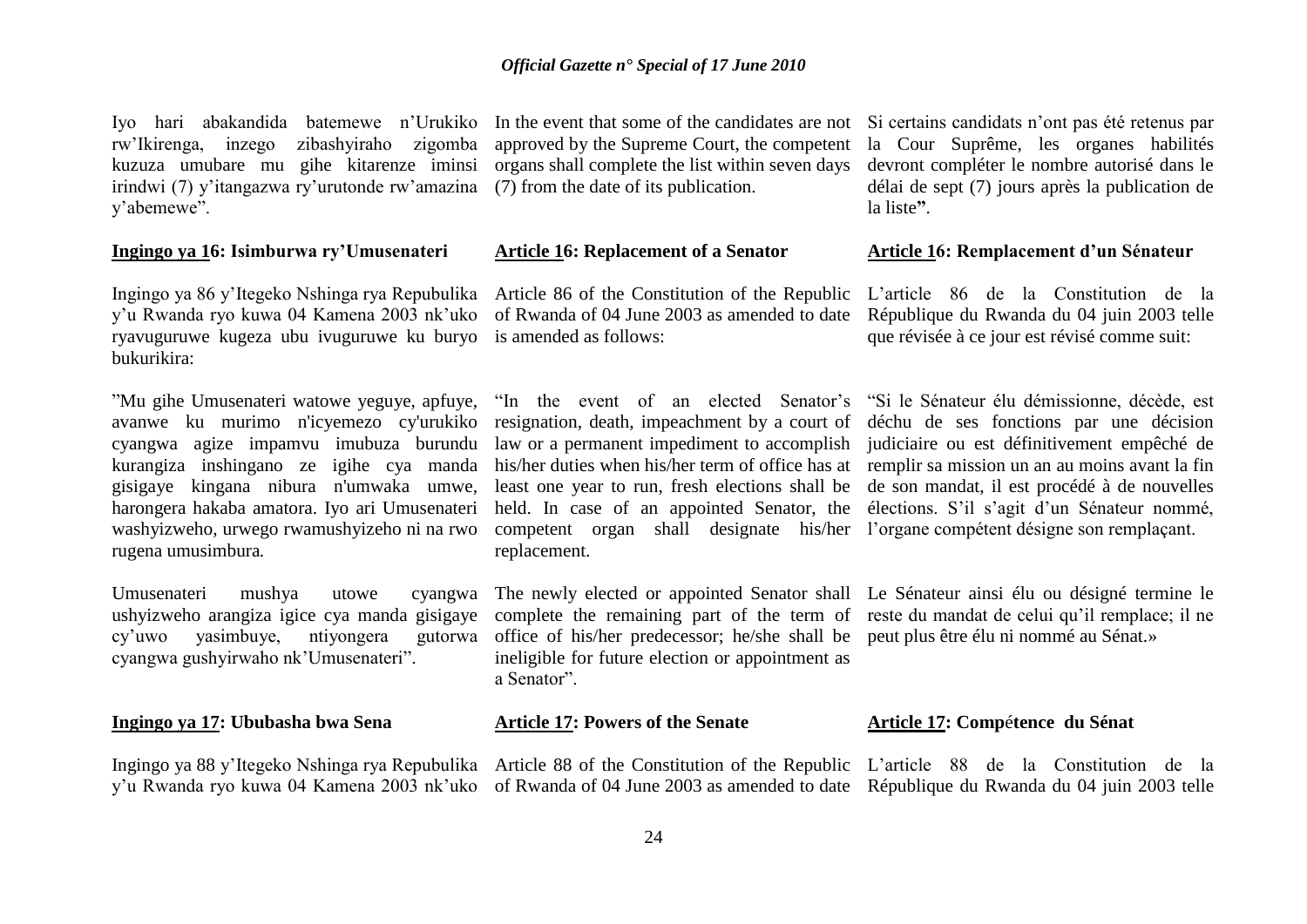ryavuguruwe kugeza ubu ivuguruwe ku buryo is amended as follows: bukurikira: "Mu birebana n'amategeko, Sena ifite ububasha bwo gutora : "In legislative matters, the Senate shall be « En matière législative, le Sénat est competent to vote on the following : que révisée à ce jour est révisé comme suit: compétent pour voter :

> modification, le fonctionnement et la suppression des institutions étatiques ou para-étatiques et l'organisation du

5° les lois relatives à la procédure pénale ;

7° les lois électorales et référendaires ;

6° les lois relatives à la défense et à la

territoire ;

sécurité nationales;

1° ivugururwa ry'Itegeko Nshinga **;** 1° amendment of the Constitution; 2° Organic Laws; 1° la révision de la Constitution ; 2° les lois organiques ;

2° amategeko ngenga ;

- 3° amategeko yerekeye ishyirwaho, ihindurwa, imikorere n'ivanwaho ry'inzego za Leta cyangwa zishamikiye kuri Leta n'ayerekeye imiterere y'Igihugu; 3° laws relating to establishment, 3° les lois concernant la création, la modification, functioning and dissolution of public enterprises and parastatal organisations and territorial organisation;
- 4° amategeko yerekeye ubwisanzure, uburenganzira n'inshingano by'ibanze bya Muntu ; 4° laws relating to fundamental freedoms, 4° les lois relatives aux libertés, aux droits et rights and duties of the person; devoirs fondamentaux de la personne ;
- 5° amategeko yerekeye imiburanishirize 5° laws relating to the criminal procedure; y'imanza z'inshinjabyaha ;
- 6° amategeko yerekeye kurinda Igihugu 6° laws relating to defence and security; n'umutekano ;
- 7° amategeko areba amatora na referendumu; na  $7^\circ$  laws relating to elections and referendum;
- 8° amategeko yerekeye amasezerano 8° laws relating to international agreements 8° les lois relatives aux traités et accords mpuzamahanga. and treaties. internationaux.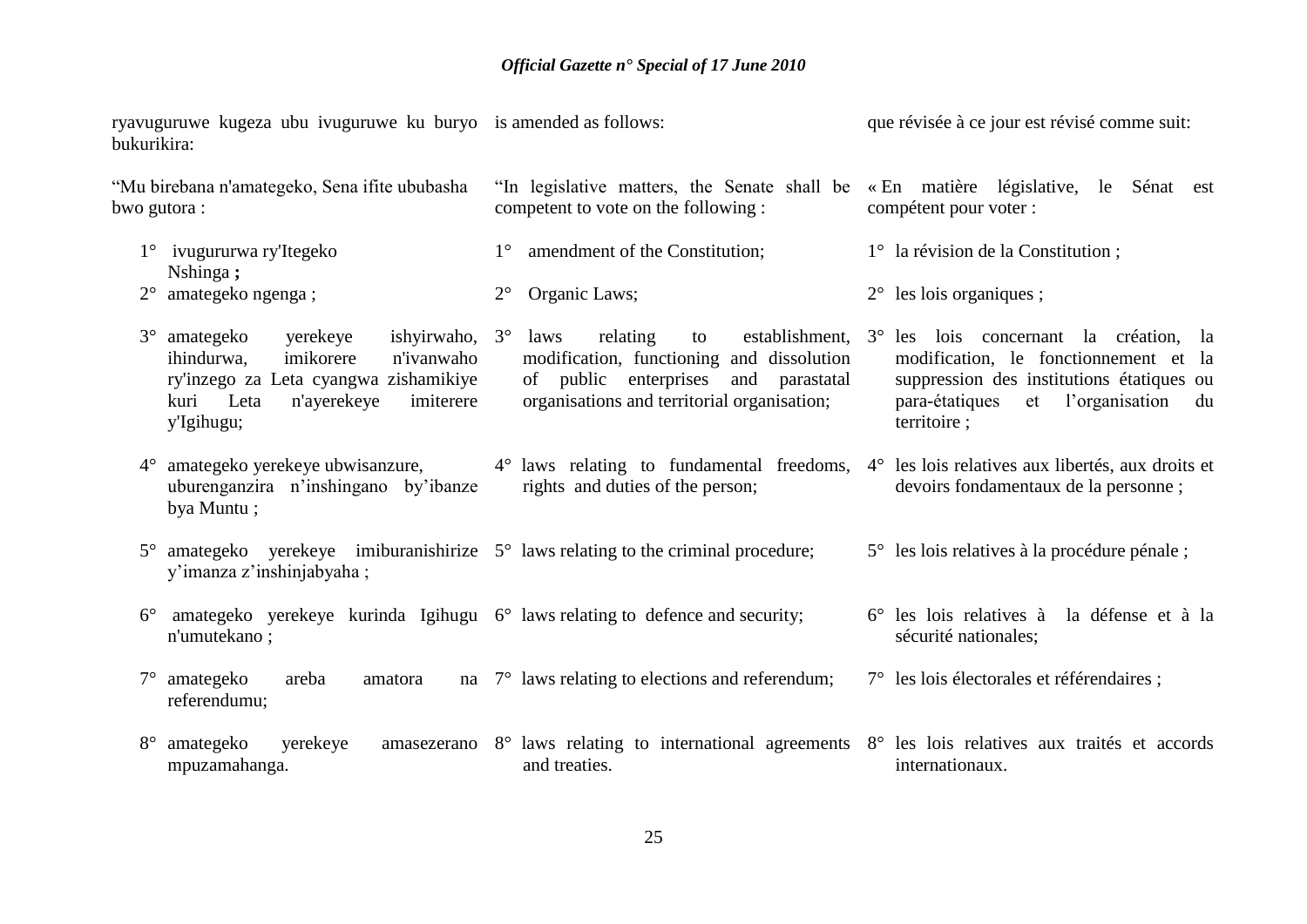Sena ifite na none ububasha bwo :

- 1° kwemeza ishyirwaho rya Perezida, Visi-Perezida n'Abacamanza b'Urukiko rw'Ikirenga, ba Perezida na Visi-Perezida b'Urukiko Rukuru n`ab`Urukiko Rukuru rw'Ubucuruzi, Umushinjacyaha Mukuru n'Umushinjacyaha Mukuru Wungirije;
- 2° kwemeza ishyirwaho ry'abayobora n'abagize za Komisiyo z'igihugu, Umuvunyi Mukuru n'Abamwungirije, Umugenzuzi Mukuru w'Imari ya Leta n'Umwungirije, Abahagarariye u Rwanda mu bihugu by'amahanga no mu miryango mpuzamahanga, ba Guverineri b'Intara, abayobora ibigo bya Leta n'ibishamikiye kuri Leta bifite ubuzima gatozi;
- 3° kwemeza ishyirwaho ry'abandi bakozi ba Leta, igihe bibaye ngombwa, bagenwa n'itegeko ngenga."

#### **Ingingo ya 18: Uburyo amategeko atorwamo n"ubusumbane bwayo**

Ingingo ya 93 y'Itegeko Nshinga rya Repubulika y'u Rwanda ryo kuwa 04 Kamena 2003 nk'uko ryavuguruwe kugeza ubu ivuguruwe ku buryo bukurikira:

The Senate shall also have power to :

- approve the appointment of the President, the vice President and the judges of the Supreme Court, the President and Vice President of the High Court and of the Commercial High Court, the Prosecutor General and the Deputy Prosecutor General;
- approve the appointment of the Chairperson  $2^{\circ}$ and members of National Commissions, Ombudsman and his/her Deputies, the Auditor General of the State Finances and his/her Deputy, Ambassadors and permanent Representatives to International Organisations, Provincial Governors and Heads of Public Institutions and parastatal organisations which have legal personality;
- approve the appointment of such other  $3^\circ$ public officials as determined by an Organic Law where necessary."

#### **Article 18: Mode of adoption of laws and Article 18: Modalités d"adoption des lois et their hierarchy**

Article 93 of the Constitution of the Republic of Rwanda of 04 June 2003 as amended to date is amended as follows:

Le Sénat est également compétent pour :

- 1° approuver la nomination du Président, du Vice-Président et des Juges de la Cour Suprême, des Présidents et Vice-Présidents de la Haute Cour et de la Haute Cour de Commerce, du Procureur Général et du Procureur Général Adjoint ;
- 2° approuver la nomination des dirigeants et membres des Commissions Nationales, de l'Ombudsman et de ses adjoints, de l'Auditeur Général des Finances de l'Etat et de son Adjoint, des Ambassadeurs et des Représentants permanents auprès des organisations internationales, des Gouverneurs des Provinces, des Dirigeants des Etablissements Publics et Para-étatiques dotés de la personnalité juridique ;
- 3° approuver la nomination d'autres agents de l'Etat prévus par une loi organique en cas de besoin.»

# **leur hiérarchie**

L'article 93 de la Constitution de la République du Rwanda du 04 juin 2003 telle que révisée à ce jour est révisé comme suit: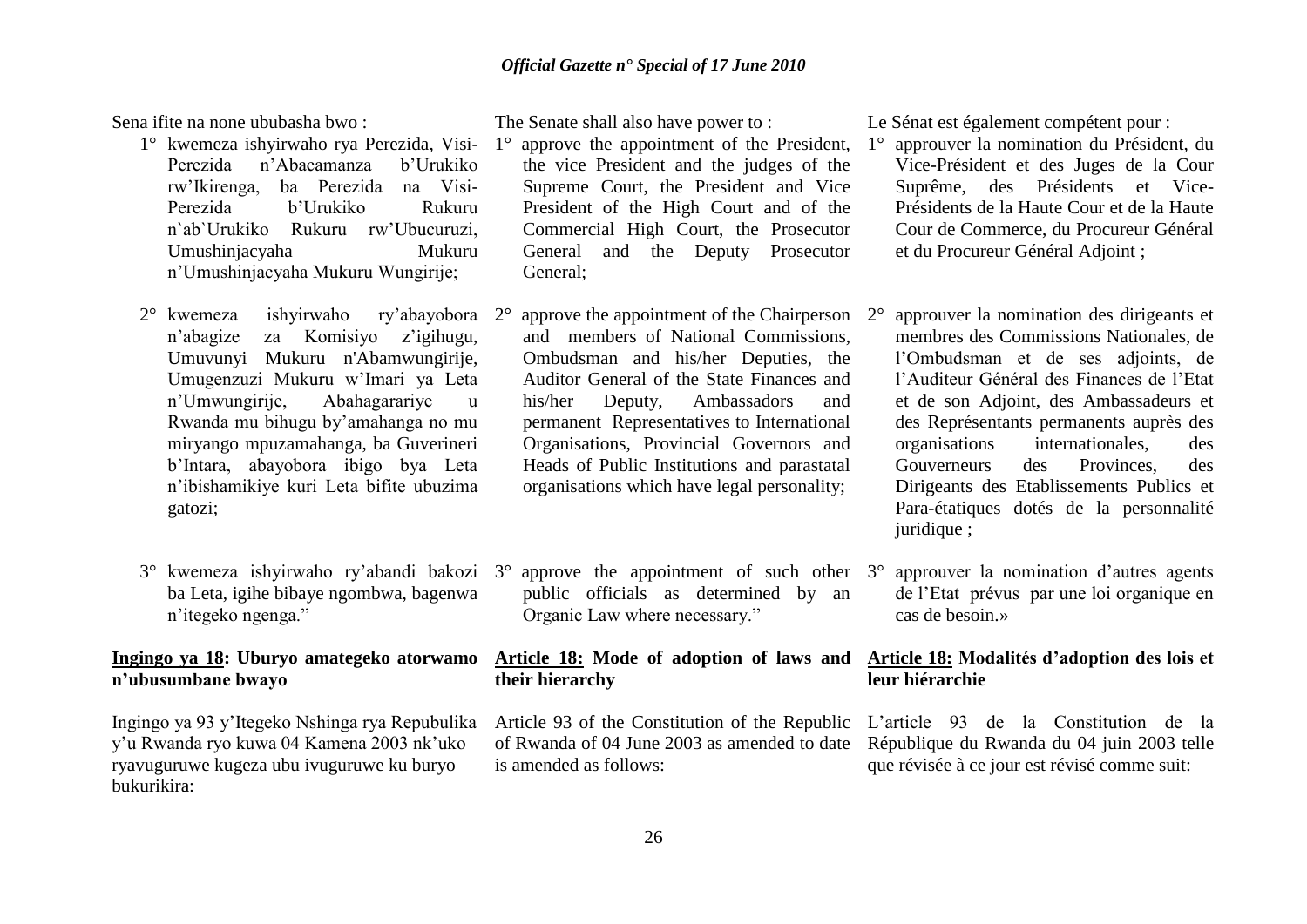"Gutora itegeko ryose buri gihe bicishwa mu itora, buri wese ahamagawe mu izina rye, kandi agasubiza mu ijwi riranguruye.

Itegeko ryose risuzumwa kandi rigatorwa mu Kinyarwanda cyangwa mu rurimi ryateguwemo hitawe kuri buri rurimi mu zikoreshwa mu butegetsi. Iyo itegeko ritumvikanye kimwe mu ndimi uko ari eshatu, hitabwa ku rurimi itegeko ryatowemo.

burunduye bw'amajwi y'abagize buri Mutwe majority of members of each Chamber present. bitabiriye inama.

Amategeko ngenga atorwa ku bwiganze bwa bitatu bya gatanu (3/5) by'abagize buri Mutwe bitabiriye inama.

Uburyo bukoreshwa mu itora n'uko itora rikorwa bigenwa n'itegeko ngenga rigena imikorere ya buri Mutwe ugize Inteko Ishinga Amategeko.

Itegeko rigenga byose ku buryo butavuguruzwa.

Amategeko ngenga ni ayo Itegeko Nshinga Organic laws are only those envisaged as such riteganya nk'amategeko ngenga gusa.

"A vote on the entire bill shall be conducted by "Sur l'ensemble d'une loi, il est toujours calling each parliamentarian by name and the procédé à un vote par appel nominal et à parliamentarian shall vote by responding in an audible voice.

Kinyarwanda or in the language of preparation in respect of any of the official languages. In case of conflict between the three official languages, the prevailing language shall be the language in which the law was adopted.

Amategeko asanzwe atorwa ku bwiganze Ordinary laws shall be passed by an absolute

Organic laws shall be passed by a majority vote of three fifths (3/5) of the members of the Chamber present.

The procedure for voting shall be determined by the Organic law establishing the internal rules and regulations of each Chamber.

The law is sovereign in all matters.

by the Constitution.

haute voix.

Each law shall be considered and adopted in Toute loi est examinée et adoptée en Kinyarwanda ou dans l'une des langues officielles dans laquelle la dite loi a été initiée. En cas de contradiction entre les trois langues, la langue d'adoption de la loi prévaut.

> Les lois ordinaires sont votées à la majorité absolue des membres présents de chaque Chambre.

> Les lois organiques sont votées à la majorité des trois cinquièmes (3/5) des membres présents de chaque Chambre.

> Les modalités de vote sont déterminées par la loi organique portant règlement d'ordre intérieur de chaque Chambre.

> La loi intervient souverainement en toute matière.

> Les lois organiques sont uniquement celles auxquelles la Constitution confère ce caractère.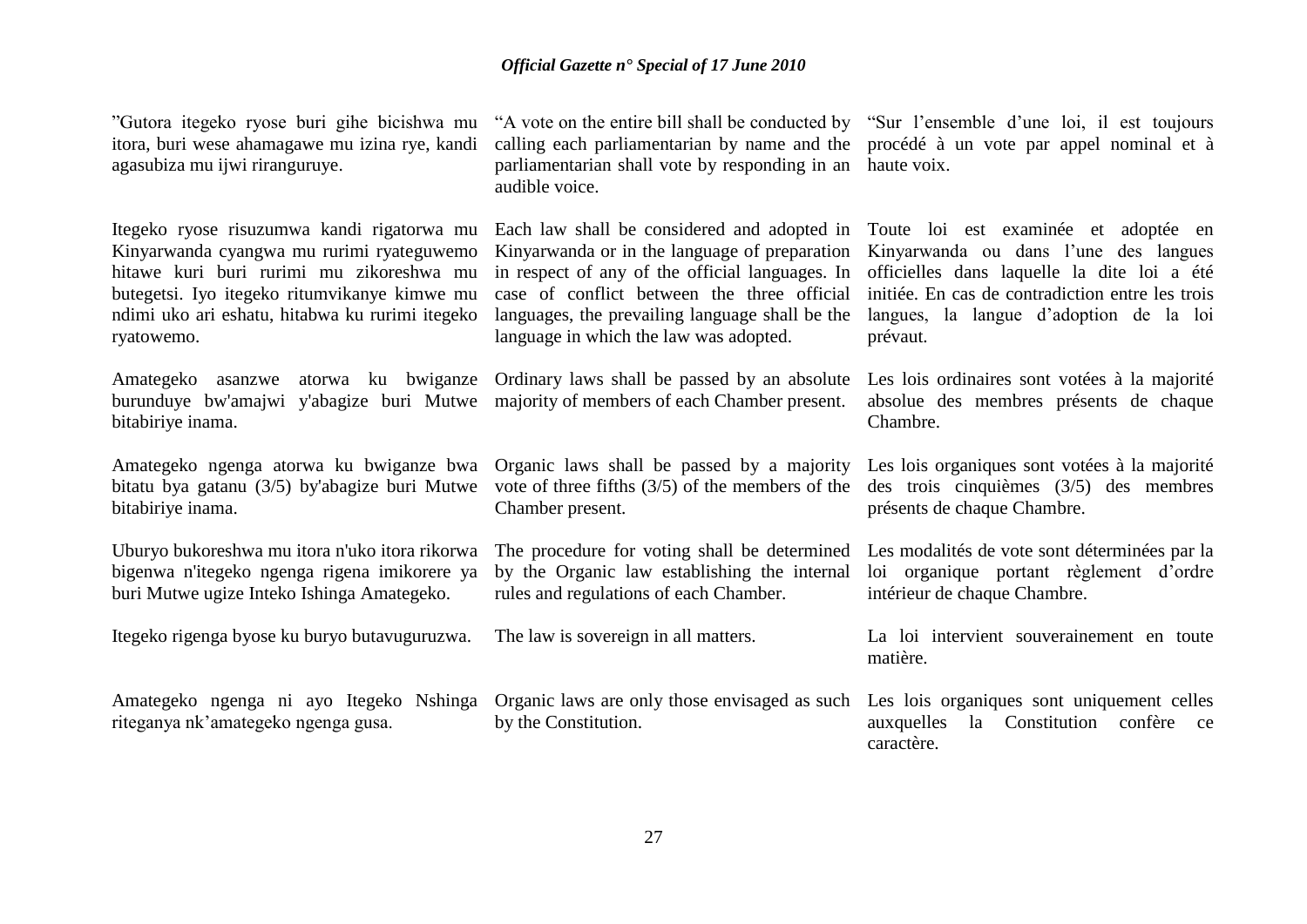Nshinga; nta n'ubwo itegeko risanzwe cyangwa itegeko-teka rivuguruza itegeko ngenga, cyangwa se ngo iteka cyangwa amabwiriza law nor shall an order or regulation be ou un règlement à une loi.» bivuguruze itegeko."

# **Repubulika**

Ingingo ya 98 y'Itegeko Nshinga rya Repubulika y'u Rwanda ryo kuwa 04 Kamena 2003 nk'uko ryavuguruwe kugeza ubu ivuguruwe ku buryo bukurikira:

w'Igihugu.

Itegeko Nshinga no kubumbatira ubumwe of the Constitution and shall guarantee national bw'Abanyarwanda.

ikomeza kubaho, ubwigenge n'ubusugire the continuity of the State, the independence bw'Igihugu no kubahiriza amasezerano and territorial integrity of the country and mpuzamahanga.

Perezida wa Repubulika, rimwe mu mwaka, ageza ku Banyarwanda ijambo ry'uko Igihugu gihagaze."

the Constitution. Neither shall an ordinary law or a decree-law be inconsistent with an Organic inconsistent with a law".

# **of the Republic**

Article 98 of the Constitution of the Republic of Rwanda of 04 June 2003 as amended to date is amended as follows:

"Perezida wa Repubulika ni we Mukuru "The President of the Republic shall be the « Le Président de la République est le Chef de Head of State.

Perezida wa Repubulika ashinzwe kurinda The President of the Republic is the guardian unity.

> respect of international treaties and agreements.

> The President of the Republic shall once every year deliver the state of the Nation address."

Nta na rimwe itegeko ngenga rivuguruza Itegeko An Organic law shall not be inconsistent with Il ne peut être dérogé par une loi organique à la Constitution ni par une loi ordinaire ou un décret-loi à une loi organique ni par un arrêté

#### **Ingingo ya 19: Inshingano za Perezida wa Article 19: Responsibilities of the President Article 19: Attributions du Président de la République**

L'article 98 de la Constitution de la République du Rwanda du 04 juin 2003 telle que révisée à ce jour est révisé comme suit:

l'Etat.

Le Président de la République est le gardien de la Constitution et le garant de l'Unité Nationale.

Perezida wa Repubulika yishingira ko Leta The President of the Republic shall guarantee Le Président de la République est le garant de la continuité de l'Etat, de l'indépendance nationale et de l'intégrité du territoire et du respect des traités et accords internationaux.

> Le Président de la République adresse une fois par an un message au peuple rwandais sur l'état de la Nation**.»**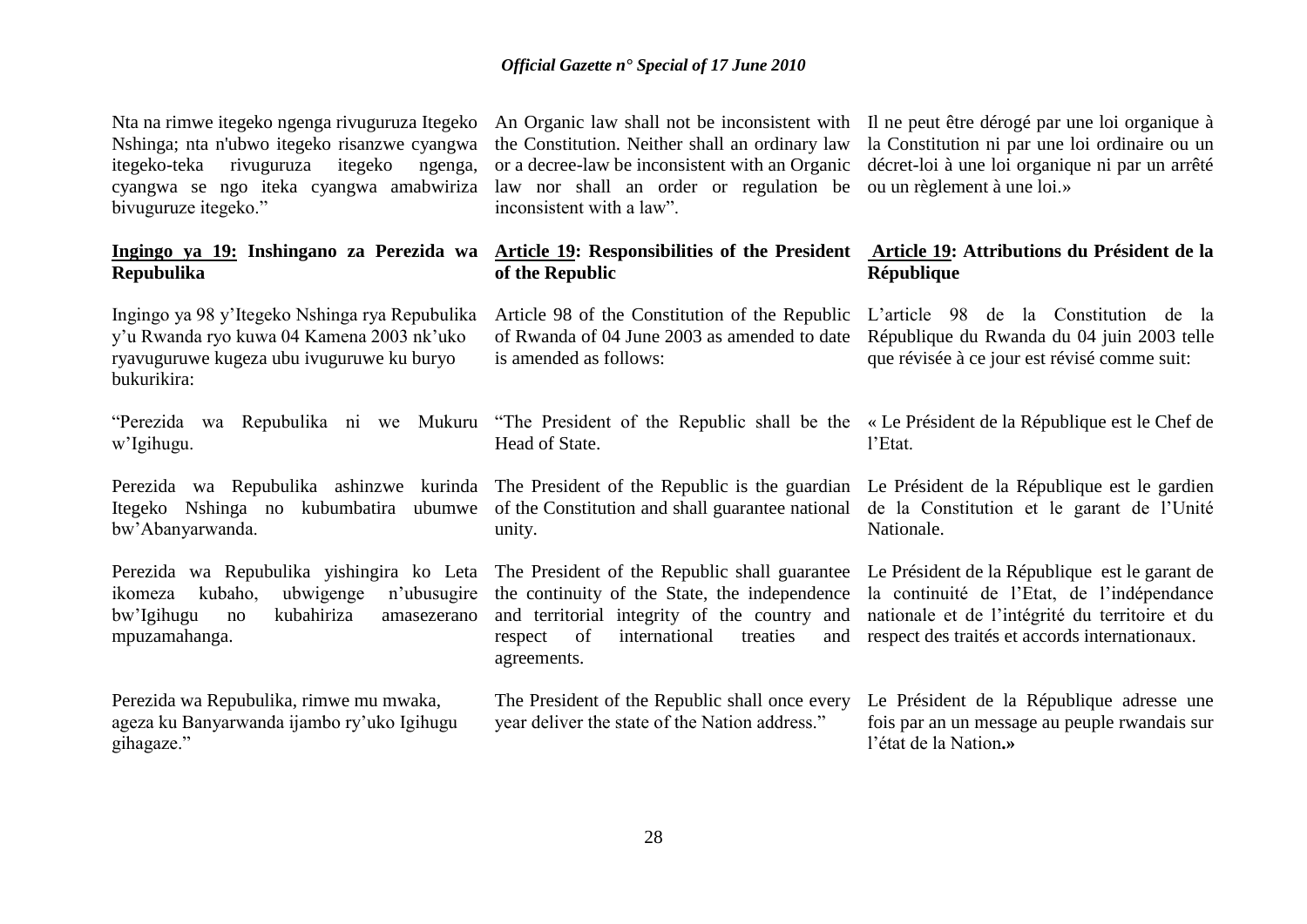| Ingingo ya 20: Itorwa rya Perezida wa Article 20: Election of the President of the Article 20: Election du Président de la<br><b>Repubulika</b>                                                                                                                                                                                       | <b>Republic</b>                                                                                                                                                                                                                                                                                              | République                                                                                 |
|---------------------------------------------------------------------------------------------------------------------------------------------------------------------------------------------------------------------------------------------------------------------------------------------------------------------------------------|--------------------------------------------------------------------------------------------------------------------------------------------------------------------------------------------------------------------------------------------------------------------------------------------------------------|--------------------------------------------------------------------------------------------|
| Ingingo ya 100 y'Itegeko Nshinga rya Article 100 of the Constitution of the Republic L'article 100 de la Constitution de la<br>Repubulika y'u Rwanda ryo kuwa 04 Kamena of Rwanda of 04 June 2003 as amended to date<br>nk'uko ryavuguruwe<br>kugeza<br>2003<br>ivuguruwe ku buryo bukurikira:                                        | ubu is amended as follows:                                                                                                                                                                                                                                                                                   | République du Rwanda du 04 juin 2003 telle<br>que révisée à ce jour est révisé comme suit: |
| "Perezida wa Repubulika atorwa ku buryo<br>butaziguye kandi mu ibanga. Uba Perezida wa<br>Repubulika ni uwarushije abandi amajwi.                                                                                                                                                                                                     | "The election of the President of the Republic « Le Président de la République est élu au<br>shall be by universal suffrage through a direct suffrage universel direct et au scrutin secret à<br>and secret ballot with a simple majority of the la majorité relative des suffrages exprimés.<br>votes cast. |                                                                                            |
| Komisiyo<br>y'Igihugu<br>y'Amatora<br>ibyavuye mu itora.                                                                                                                                                                                                                                                                              | itangaza The National Electoral Commission shall La<br>proclaim the results of the election.                                                                                                                                                                                                                 | Commission<br>Nationale<br>Electorale<br>proclame les résultats du scrutin.                |
| Mu gihe habaye impaka, Urukiko rw'Ikirenga In case of dispute, the Supreme Court shall En cas de contestation, la Cour Suprême<br>nirwo rugaragaza ku buryo budasubirwaho settle with regards to the final results of the tranche définitivement sur les résultats du<br>ibyavuye mu itora".                                          | election".                                                                                                                                                                                                                                                                                                   | scrutin.»                                                                                  |
| Ingingo ya 21: Igihe itora rya Perezida wa Article 21: Period for holding presidential Article<br>Repubulika ribera                                                                                                                                                                                                                   | elections                                                                                                                                                                                                                                                                                                    | élections<br>21:<br>Période<br>des<br>présidentielles                                      |
| Ingingo ya 102 y'Itegeko Nshinga rya Article 102 of the Constitution of the Republic L'article 102 de la Constitution de la<br>Repubulika y'u Rwanda ryo kuwa 04 Kamena of Rwanda of 04 June 2003 as amended to date République du Rwanda du 04 juin 2003 telle<br>nk'uko ryavuguruwe<br>2003<br>ivuguruwe ku buryo bukurikira:       | kugeza ubu is amended as follows:                                                                                                                                                                                                                                                                            | que révisée à ce jour est révisé comme suit:                                               |
| "Itora rya Perezida wa Repubulika rikorwa " Presidential elections shall be held not less "Les élections présidentielles ont lieu trente<br>hasigaye nibura iminsi mirongo itatu (30) kandi than thirty (30) days and not more than sixty jours (30) au moins et soixante (60) jours au<br>itarenga mirongo itandatu (60) mbere y'uko | (60) days before the expiry of the term of plus avant l'expiration du mandat du                                                                                                                                                                                                                              |                                                                                            |

Président en exercice. »

office of the incumbent President.»

manda ya Perezida uriho irangira".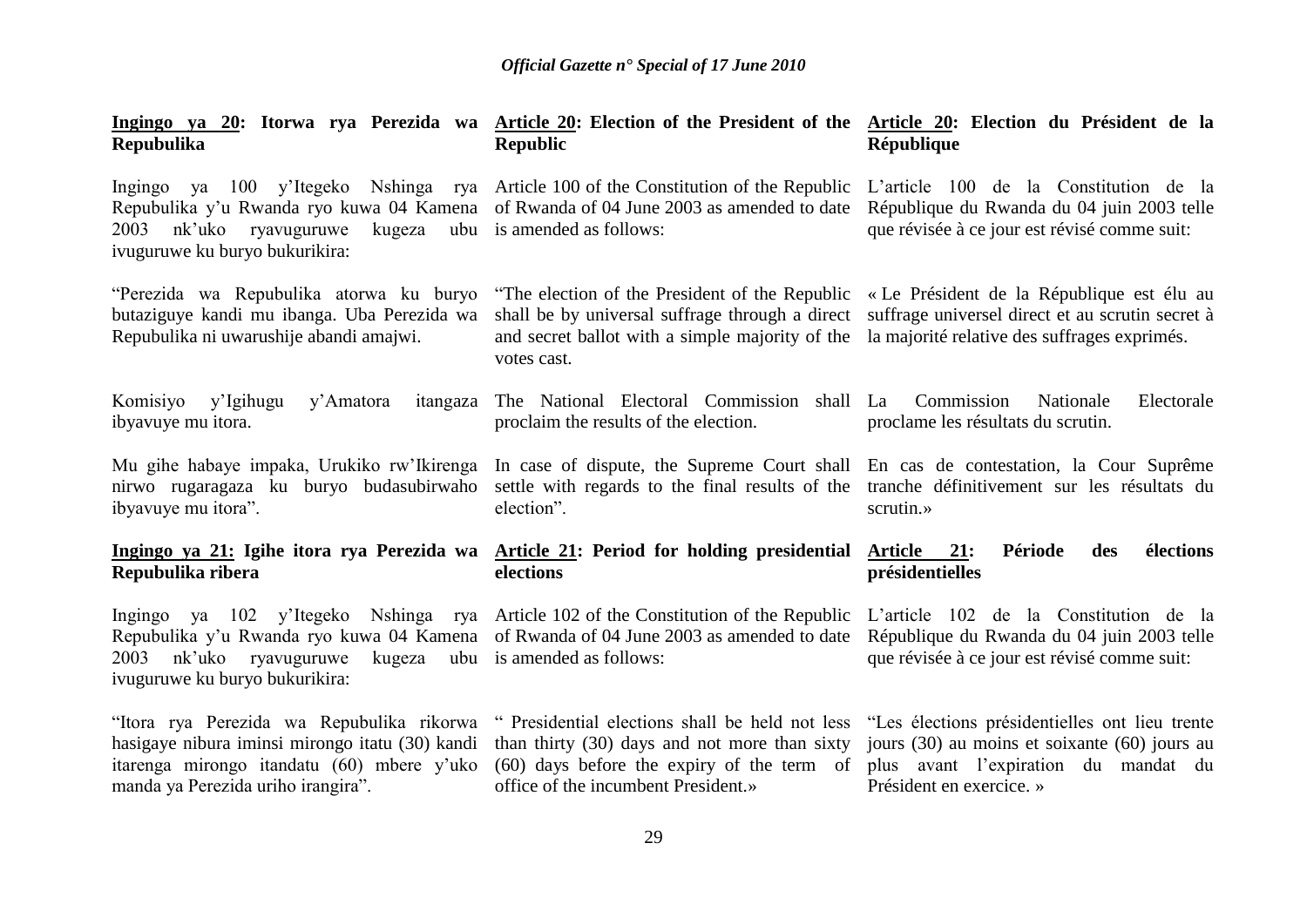#### **Ingingo ya 22: Imigendekere y"amatora**

Ingingo ya 103 y'Itegeko Nshinga rya Article 103 of the Constitution of the Republic L'article 103 de la Constitution de la Repubulika y'u Rwanda ryo kuwa 04 Kamena of Rwanda of 04 June 2003 as amended to date 2003 nk'uko ryavuguruwe kugeza ubu is amended as follows: ivuguruwe ku buryo bukurikira:

"Itegeko rigenga amatora riteganya uburyo bwo "The law relating to elections shall determine "La loi relative aux élections détermine la gutanga kandidatire ku mwanya wa Perezida wa the procedure for submitting presidential Repubulika, uko itora rikorwa, ibarura candidatures, the conduct of elections, the ry'amajwi, uburyo bwo gukemura impaka counting of ballots, modalities of resolving zivutse, gutangaza ibyavuye mu itora n'igihe election disputes and declaration of results as modalités de statuer sur les réclamations et les ntarengwa cyo kubitangaza. Iryo tegeko well as the time within which the results shall riteganya n'ibindi bya ngombwa kugira ngo amatora atungane kandi akorwe mu mucyo".

### **Article 22: Procedure for holding elections**

#### **Article 22: Procédure des élections**

République du Rwanda du 04 juin 2003 telle que révisée à ce jour est révisé comme suit:

be declared and other necessary matters to ensure that elections are conducted appropriately and held in transparency".

procédure à suivre pour la présentation des candidatures aux élections présidentielles, le déroulement du scrutin, le dépouillement, les délais limites pour la proclamation des résultats et prévoit toutes les autres dispositions nécessaires au bon déroulement du scrutin et dans la transparence ".

#### **Ingingo ya 23: Ishyirwa ry"umukono ku Article 23: Promulgation of laws mategeko**

2003 nk'uko ryavuguruwe kugeza ubu date is amended as follows: ivuguruwe ku buryo bukurikira:

"Perezida wa Repubulika ashyira umukono ku "The President of the Republic shall "Le Président de la République promulgue les mategeko yatowe bitarenze igihe cy'iminsi promulgate laws within thirty (30) days after lois dans les trente (30) jours qui suivent la mirongo itatu (30) uhereye ku munsi ayo he/ she receives them. mategeko yamugerejweho.

Repubulika y'u Rwanda ryo kuwa 04 Kamena of Rwanda of 04 June 2003 as amended to

Ingingo ya 108 y'Itegeko Nshinga rya Article 108 of the Constitution of the Republic L'article 108 de la Constitution de la République du Rwanda du 04 juin 2003 telle que révisée à ce jour est révisé comme suit:

**Article 23: Promulgation de lois**

date à laquelle il les a reçues.

Icyakora, mbere yo kuyashyiraho umukono, However, before the promulgation of laws, the Toutefois, avant leur promulgation, le Perezida wa Repubulika ashobora gusaba Inteko President of the Republic may request the Président de la République peut demander au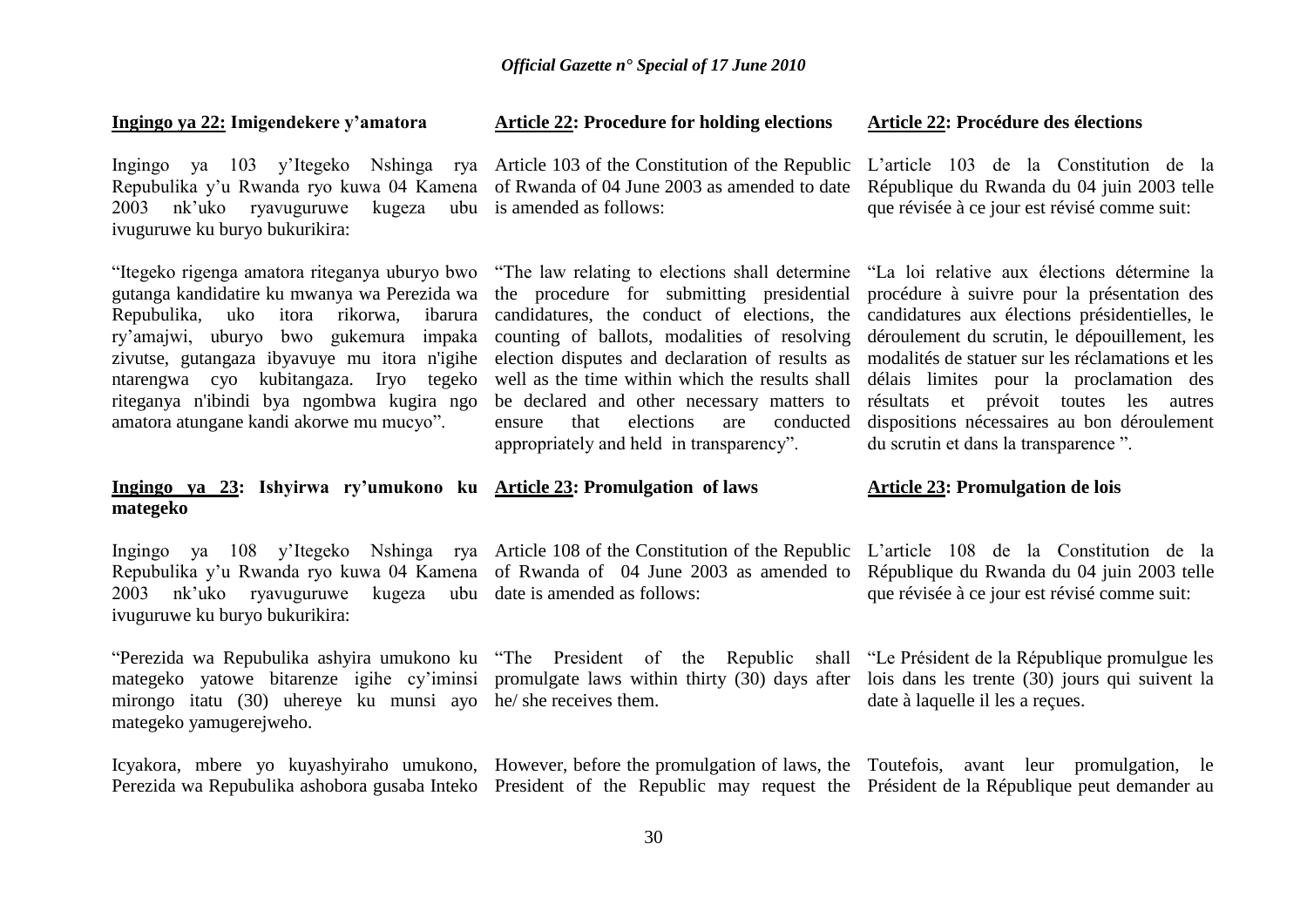Parlement de procéder à une deuxième

Parliament to reconsider them.

Ishinga Amategeko kuyasubiramo.

|                                                                                                                                                                                                                                                                                                                                       |                                                                                                                                                                                                                                                                                                                                            | lecture.                                                                                                                                                                                                                                                                                     |
|---------------------------------------------------------------------------------------------------------------------------------------------------------------------------------------------------------------------------------------------------------------------------------------------------------------------------------------|--------------------------------------------------------------------------------------------------------------------------------------------------------------------------------------------------------------------------------------------------------------------------------------------------------------------------------------------|----------------------------------------------------------------------------------------------------------------------------------------------------------------------------------------------------------------------------------------------------------------------------------------------|
| Muri icyo gihe, iyo Inteko Ishinga Amategeko<br>yongeye gutora itegeko ku bwiganze bwa bibiri<br>bya gatatu (2/3) ku byerekeye amategeko<br>asanzwe cyangwa bwa bitatu bya kane (3/4) ku<br>byerekeye amategeko ngenga, Perezida wa<br>Repubulika agomba kurishyiraho umukono mu<br>gihe cyavuzwe mu gika cya mbere cy'iyi<br>ngingo. | In such a case, should the Parliament adopt the<br>law by a majority of two thirds $(2/3)$ in the<br>case of ordinary laws and by a majority of<br>three-quarters $(3/4)$ in the case of the organic<br>laws, the President of the Republic shall<br>promulgate the law within the period referred<br>to in paragraph one of this Article. | Dans ce cas, si le Parlement vote la même loi<br>à la majorité des deux tiers $(2/3)$ pour les lois<br>ordinaires et des trois quarts $(3/4)$ pour les<br>lois organiques, le Président de la République<br>doit la promulguer dans le délai prévu à<br>l'alinéa premier du présent article. |
| Minisitiri w'Intebe ashyira umukono w'ingereka<br>yemejwe n'Inteko<br>ku mategeko<br>Ishinga<br>n'Amategeko-Teka ashyirwaho<br>Amategeko<br>umukono na Perezida wa Repubulika."                                                                                                                                                       | The Prime Minister shall countersign the laws<br>adopted by the Parliament and the Decree-laws<br>promulgated by the President of the Republic".                                                                                                                                                                                           | Le Premier Ministre contresigne les lois<br>adoptées par le Parlement et les Décrets-lois<br>promulgués<br>Président<br>par<br>le<br>de<br>- la<br>République".                                                                                                                              |
|                                                                                                                                                                                                                                                                                                                                       |                                                                                                                                                                                                                                                                                                                                            |                                                                                                                                                                                                                                                                                              |
| Ingingo ya 24: Ububasha bwa Perezida wa<br>Repubulika mu byerekeranye n'intambara                                                                                                                                                                                                                                                     | Article 24: Powers of the President of the<br>Republic in matters concerning war                                                                                                                                                                                                                                                           | Article 24: Pouvoirs du Président de la<br>République en matière de guerre                                                                                                                                                                                                                   |
| Ingingo ya 110 y'Itegeko Nshinga rya Article 110 of the Constitution of the Republic<br>Repubulika y'u Rwanda ryo kuwa 04 Kamena<br>nk'uko<br>ryavuguruwe<br>kugeza<br>2003<br>ivuguruwe ku buryo bukurikira:                                                                                                                         | of Rwanda of 04 June 2003 as amended to date<br>ubu is amended as follows:                                                                                                                                                                                                                                                                 | L'article110 de la Constitution de la<br>République du Rwanda du 04 juin 2003 telle<br>que révisée à ce jour est révisé comme suit:                                                                                                                                                          |
| "Perezida<br>wa Repubulika ni<br>w'Ikirenga w'Ingabo z'u Rwanda.                                                                                                                                                                                                                                                                      | Umugaba "The President of the Republic is the "Le Président de la République<br>Commander-in-Chief of the Rwanda Defence<br>Forces.                                                                                                                                                                                                        | est le<br>Commandant<br>Suprême<br>des<br>Forces<br>Rwandaises de Défense.                                                                                                                                                                                                                   |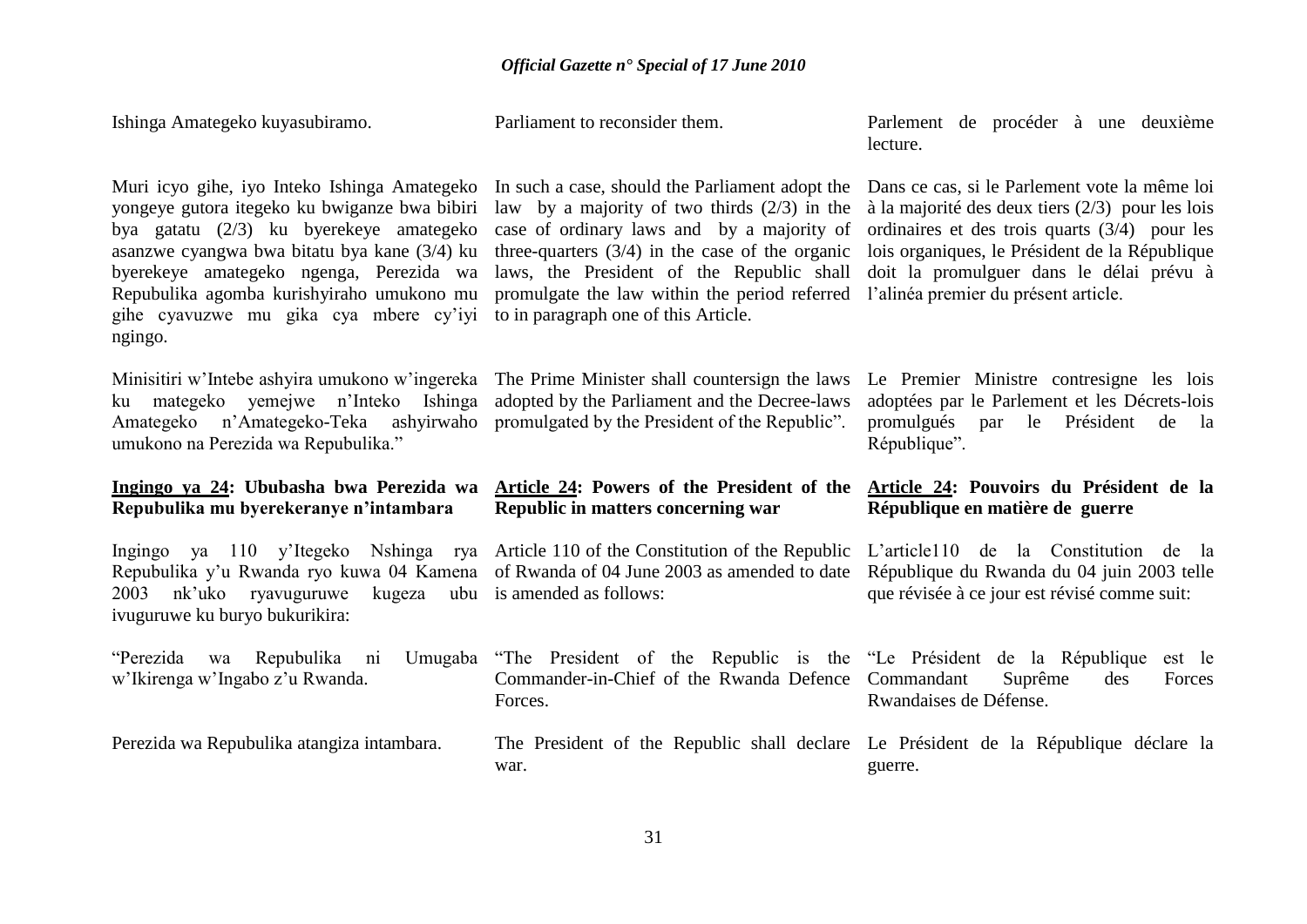Perezida wa Repubulika ashyira umukono ku The President of the Republic shall sign both Le Président de la République signe masezerano yo guhagarika no kurangiza armistice and peace agreements. intambara.

buteganywa n'Itegeko Nshinga mategeko".

#### **Ingingo ya 25: Ishyirwa ry"umukono ku Article 25: Signing Presidential Orders mateka ya Perezida**

Repubulika y'u Rwanda ryo kuwa 04 Kamena of Rwanda of 04 June 2003 as amended to date 2003 nk'uko ryavuguruwe kugeza ubu is amended as follows: ivuguruwe ku buryo bukurikira:

mateka ya Perezida yemejwe mu Nama Presidential Orders approved by the Cabinet. y'Abaminisitiri, ayo mateka agashyirwaho Such Orders shall be countersigned by the umukono na none na Minisitiri w'Intebe".

# **Repubulika ashyiraho umukono**

Ingingo ya 113 y'Itegeko Nshinga rya Article 113 of the Constitution of the Republic L'article 113 de la Constitution de la Repubulika y'u Rwanda ryo kuwa 04 Kamena of Rwanda of 04 June 2003 as amended to date 2003 nk'uko ryavuguruwe kugeza ubu is amended as follows: ivuguruwe ku buryo bukurikira:

mateka ya Perezida yemejwe n'Inama Presidential Orders approved by Cabinet arrêtés présidentiels approuvés en Conseil des y'Abaminisitiri yerekeye :

by'amage n'ibihe by'imidugararo mu buryo state of siege and a state of emergency in de siège et l'état d'urgence dans les accordance with the provisions of the conditions fixées par la Constitution et Constitution and other laws".

Ingingo ya 112 y'Itegeko Nshinga rya Article 112 of the Constitution of the Republic

"Perezida wa Repubulika ashyira umukono ku "The President of the Republic shall sign Prime Minister".

# **the Republic**

regarding:

l'armistice et les accords de paix.

Perezida wa Repubulika atangaza ibihe The President of the Republic shall declare a Le Président de la République déclare l'état d'autres lois".

#### **Article 25: Signature des arrêtés présidentiels**

L'article 112 de la Constitution de la République du Rwanda du 04 juin 2003 telle que révisée à ce jour est révisé comme suit:

"Le Président de la République signe les arrêtés présidentiels adoptés en Conseil des Ministres. Ces arrêtés sont contresignés par le Premier Ministre".

#### **Ingingo ya 26: Amateka Perezida wa Article 26: Orders signed by the President of Article 26: Arrêtés signés par le Président de la République**

République du Rwanda du 04 juin 2003 telle que révisée à ce jour est révisé comme suit:

"Perezida wa Repubulika ashyira umukono ku "The President of the Republic shall sign "Le Président de la République signe les Ministres concernant :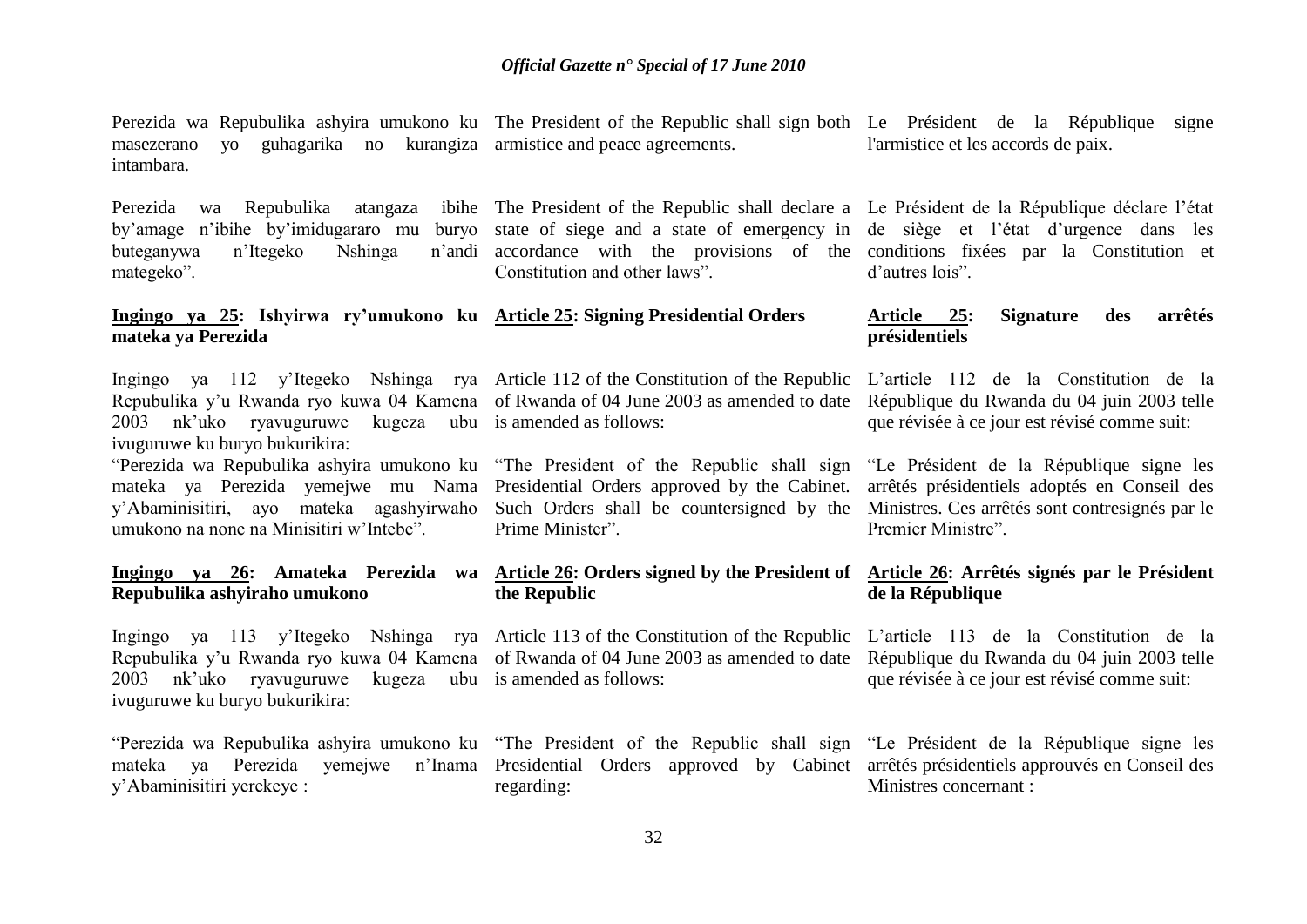- 1° gutanga imbabazi ku baciriwe imanza burundu n'urukiko;
- 2° gushyiraho ifaranga ry'Igihugu ;
- 3° gutanga imidari n'impeta by'ishimwe;
- 4° gushyira mu bikorwa amategeko iyo biri mu nshingano ze;
- 5° gushyiraho no kugena inshingano by'inzego z'imirimo za Perezidansi ya Repubulika, iza Sena, iz'Umutwe w'Abadepite n'iz'Urukiko rw'Ikirenga;
- 6° gushyira mu rwego rw'aba Ofisiye barangije amahugurwa y'ibanze abagira aba Ofisiye;
- 7° kuzamura mu ntera no gushyira mu myanya :
	- a) aba Ofisiye b'Ingabo z'u Rwanda bari ku rwego rwa jenerali;
	- b) aba Ofisiye bakuru b'Ingabo z'u Rwanda;
	- c) aba Ofisiye bato b'ingabo z'u Rwanda;
- 1° the grant of mercy:
- 2° issuance of national currency;
- 3° the award of national orders and decoration of honour;
- 4° the implementation of laws when it is his/her responsibility;
- 5° establishment and determination of responsibilities of organs of the Office of the President, the Senate, the Chamber of Deputies as well as of the Supreme Court;
- abasirikare, abapolisi n'abacungagereza army officers, police officers and prison 6° promotion to the rank of officers; wardens who have completed their basic course which promotes them to the rank of officers;
	- 7° promotion and appointment of the following officers:
	- a) officers of the Rwanda Defence Forces with the rank of General;
	- b) senior officers of the Rwanda Defence Forces;
	- c) junior officers of the Rwanda Defence Forces;

1° le droit de grâce;

- 2° la frappe de la monnaie ;
- 3° les décorations dans les Ordres Nationaux et décorations honorifiques;
- 4° l'exécution des lois lorsqu'il en est chargé ;
- 5° la création et la détermination des attributions des services de la Présidence de la République, du Sénat, de la Chambre des Députés ainsi que ceux de la Cour Suprême ;
- 6° la promotion au grade d'officiers, les militaires, les policiers et les gardiens des prisons qui terminent la formation de base qui les promeut au grade d'officiers ;
- 7° la promotion et la nomination:
- a) des officiers généraux des Forces Rwandaises de Défense;
- b) des officiers supérieurs des Forces Rwandaises de Défense;
- c) des officiers subalternes des Forces Rwandaises de Défense;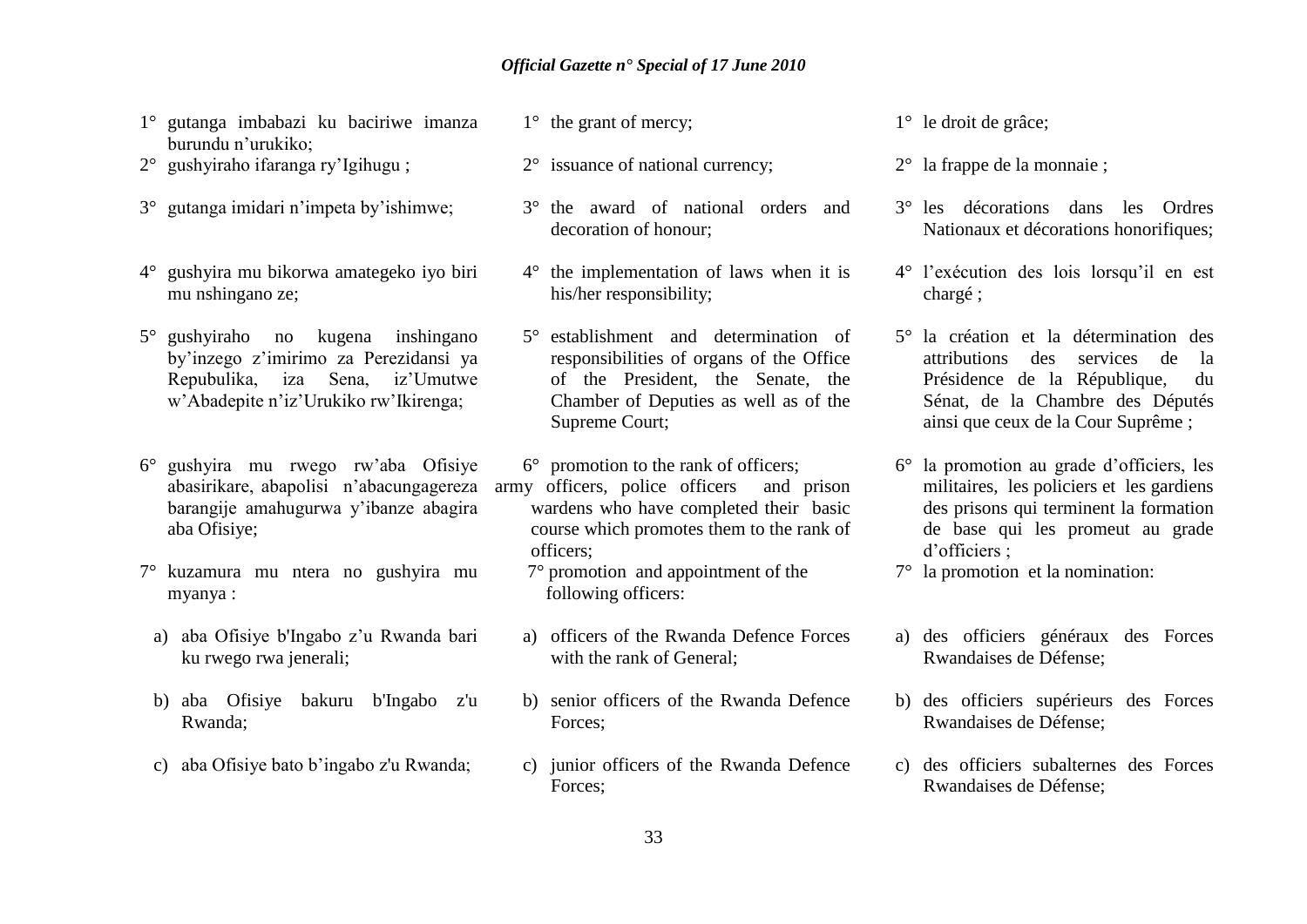- d) aba Komiseri ba Polisi y'u Rwanda;
- e) aba Ofisiye bakuru ba Polisi y'u Rwanda.
- f) Aba Ofisiye bato ba Polisi y'u Rwanda;
- g) Aba Ofisiye bakuru b'Urwego rw'Igihugu rushinzwe imicungire ya za Gereza.

Abandi basirikare, abapolisi n'abacungagereza bakanazamurwa mu ntera hakurikijwe amategeko abagenga.

- 8° gushyira no kuvana ku mirimo abacamanza n'abashinjacyaha bakurikira :
- a) Perezida, Visi Perezida n'abacamanza b'Urukiko rw'Ikirenga ;
- b) Perezida na Visi Perezida b'Urukiko Rukuru n'ab'Urukiko Rukuru rw'Ubucuruzi;
- c) Umushinjacyaha Mukuru n'Umushinjacyaha Mukuru Wungirije. 9° gushyiraho no kuvanaho abayobozi
- d) commissioners of the Rwanda National Police;
- e) senior officers of the Rwanda National Police;
- f) junior officers of the Rwanda National Police;
- g) senior officers of the National Prison Service.

Other military and police officers as well as the prison wardens shall be appointed and promoted in accordance with laws governing them.

8° appointment and removal from office of the following judges and prosecutors:

- a) the President, Vice President and judges of the Supreme Court;
- b) the President and the Vice President of the b) le Président et le Vice-Président de la High Court and the Commercial High Court;
- c) the Prosecutor General and the Deputy Prosecutor General.
- d) des Commissaires de la Police Nationale du Rwanda;
- e) des Officiers Supérieurs de la Police Nationale du Rwanda.
- f) des Officiers subalternes de la Police Nationale du Rwanda ;
- g) les officiers supérieurs du Service National des Prisons.

Les autres militaires, policiers et autres agents du Service National des Prisons sont nommés et promus conformément aux lois qui les régissent.

- 8° la nomination et la révocation des juges et des procureurs suivants:
- a) le Président, le Vice-Président et les juges de la Cour Suprême;
- Haute Cour et ceux de la Haute Cour de Commerce ;
- c) le Procureur Général et le Procureur Général Adjoint .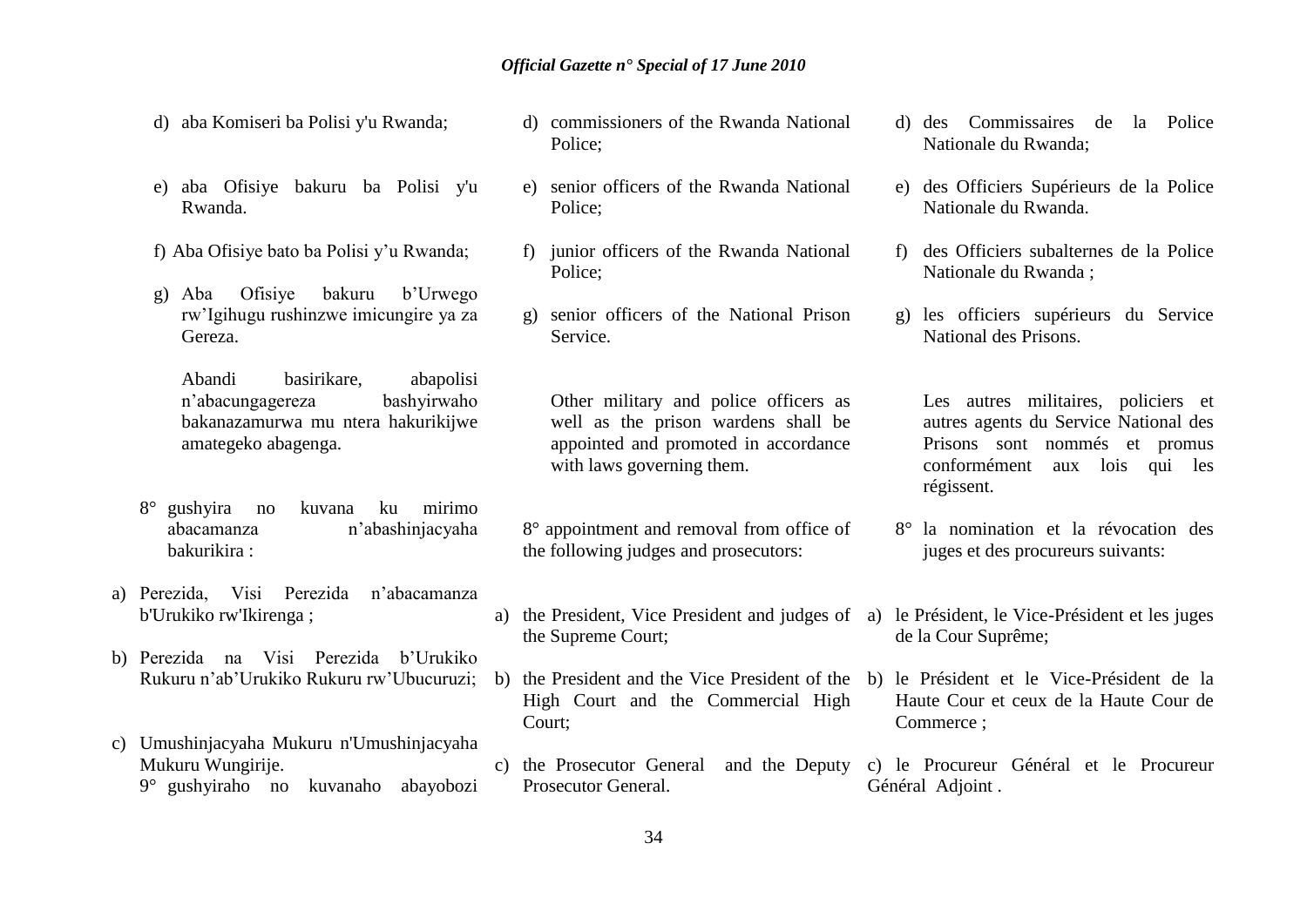bakurikira:

- a) Umuyobozi w'Ibiro bya Perezida wa Repubulika;
- b) Abaguverineri b'Intara;
- c) Abakomiseri ba za Komisiyo z'Igihugu, abakuru n'ababungirije b'inzego zihariye za Leta n'ab'ibigo bya Leta ndetse n'ibishamikiye kuri Leta bifite ubuzima gatozi;
- d) Abayobozi n'Abayobozi bungirije ba za Kaminuza za Leta n'ab'ibigo by'amashuri makuru ya Leta;
- e) Umunyamabanga wihariye wa Perezida wa Repubulika ;
- f) Abajyanama muri Perezidansi ya Repubulika ;
- g) Abahagarariye u Rwanda mu bihugu by'amahanga no mu miryango mpuzamahanga;
- h) Abayobozi b'imirimo muri Perezidansi ya Repubulika;
- i) Abanyamabanga Bakuru mu Nteko
- 9° appointment and removal of the following officials:
- a) the Director of Cabinet in the Office of the President of the Republic;
- b) Governors of Provinces ;
- c) Commissioners of National Commissions, heads and their deputies of Government specialized organs, public institutions and parastatal organisations which have legal personality;
- d) Rectors and Vice Rectors of Public Universities and institutions of higher learning;
- e) the Principal Private Secretary to the President of the Republic;
- f) Advisors in the Office of the President;
- g) Ambassadors and permanent representatives of Rwanda to international organisations;
- h) Heads of services in the Office of the President;
- 9° la nomination et la révocation des autorités suivantes :
- a) le Directeur de Cabinet du Président de la République ;
- b) les Gouverneurs de Provinces;
- c) les Commissaires des Commissions Nationales, les responsables et leurs adjoints des Organes spécialisés de l'Etat et des Etablissements publics et paraétatiques dotés de la personnalité juridique ;
- d) les Recteurs et Vice-Recteurs des Universités et des institutions publiques d'enseignement supérieur;
- e) le Secrétaire Particulier du Président de la République :
- f) les Conseillers à la Présidence de la République ;
- g) les Ambassadeurs et les représentants permanents auprès des pays étrangers et des organisations internationales ;
- h) les chefs de service à la Présidence de la République ;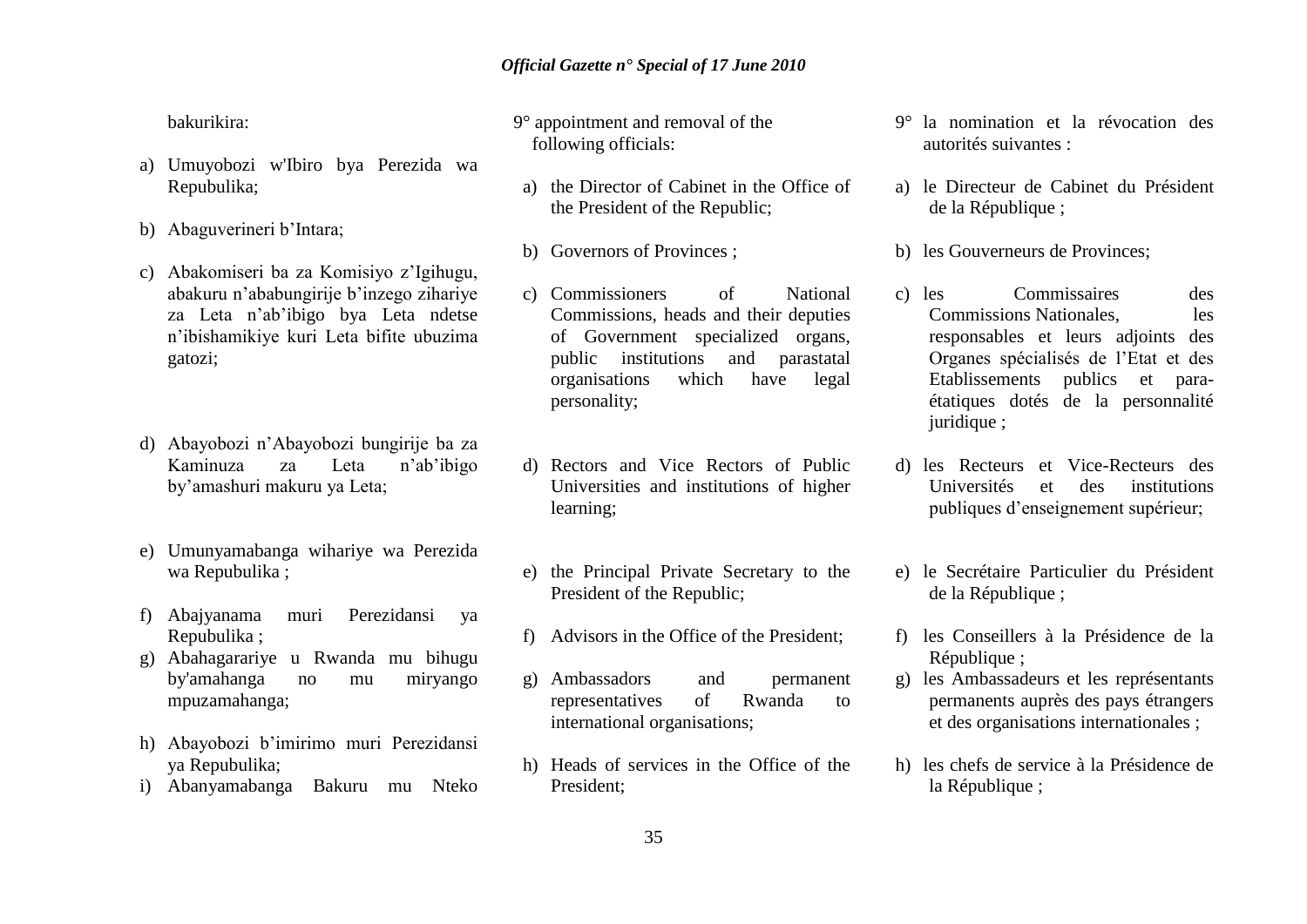Ishinga Amategeko n'ababungirije, Umunyamabanga Mukuru mu Rukiko rw'Ikirenga, Umunyamabanga Mukuru mu Bushinjyacyaha Bukuru, Abanyamabanga Bahoraho muri za Minisiteri n'Abanyamabanga Bakuru b'izindi nzego za Leta;

- j) abandi bayobozi b'inzego za Leta bagenwa n'itegeko;
- 10°Abagize Inama y'Ubuyobozi mu bigo bya Leta n'abahagarariye Leta mu bigo ifitemo imigabane."

#### **Ingingo ya 27: Abagize Guverinoma n"ishyirwaho ryabo**

Ingingo ya 116 y'Itegeko Nshinga rya Repubulika y'u Rwanda ryo kuwa 04 Kamena 2003 nk'uko ryavuguruwe kugeza ubu of Rwanda of 04 June 2003 as amended to date ivuguruwe ku buryo bukurikira:

"Guverinoma igizwe na Minisitiri w'Intebe, Abaminisitiri, Abanyamabanga ba Leta n'abandi bashobora kugenwa na Perezida wa Repubulika, bibaye ngombwa.

Minisitiri w'Intebe atoranywa, ashyirwaho kandi

- i) Clerks in Parliament and their deputies, Secretary General in Supreme Court, Secretary General in National Public Prosecution Authority, Permanent Secretaries in Ministries and Secretaries General in other public institutions;
- j) such other Heads of public institutions as the law may determine;
- 10° members of the Boards of Directors of Public enterprises and Parastatal organizations".

#### **Article 27: Composition of Cabinet and Article 27: Composition du Gouvernement appointment of its members**

Article 116 of the Constitution of the Republic is amended as follows:

"The Cabinet shall comprise of the Prime Minister, Ministers, Ministers of State and other members who may be determined, if necessary, by the President of the Republic.

- i) les Secrétaires Généraux du Parlement et leurs Adjoints, le Secrétaire Général de la Cour Suprême, le Secrétaire Général de l'Organe National de Poursuite Judiciaire, les Secrétaires Permanents des Ministères et les Secrétaires Généraux d'autres institutions de l'Etat ;
- les autres dirigeants des organes de l'Etat déterminés par la loi.
- 10°les membres du Conseil d'Administration dans les établissements publics et les représentants de l'Etat dans les sociétés parastatales**.»**

# **et nomination de ses membres**

L'article 116 de la Constitution de la République du Rwanda du 04 juin 2003 telle que révisée à ce jour est révisé comme suit:

"Le Gouvernement se compose du Premier Ministre, des Ministres, des Secrétaires d'Etat et d'autres membres que le Président de la République peut désigner, le cas échéant.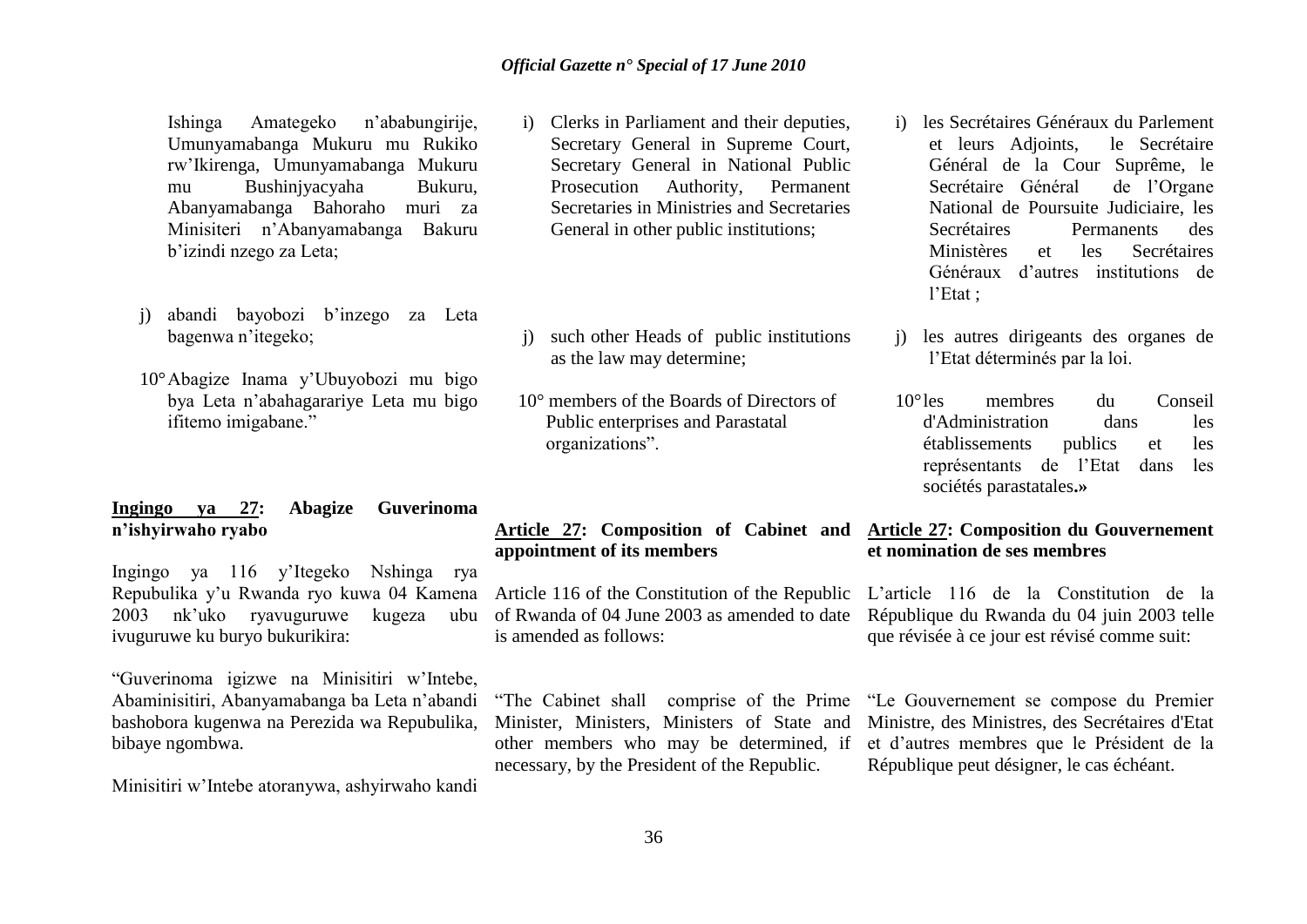avanwaho na Perezida wa Repubulika.

Abandi bagize Guverinoma bashyirwaho bakanakurwaho na Perezida wa Repubulika Other members of Cabinet shall be appointed ashyikirijwe amazina yabo na Minisitiri w'Intebe.

Abagize Guverinoma batoranywa mu mitwe ya politiki hakurikijwe imyanya yayo mu Mutwe Members of Cabinet shall be selected from Les membres du Gouvernement sont choisis w'Abadepite ariko bitabujije ko n'abafite ubushobozi batari mu mitwe ya politiki bashyirwa muri Guverinoma.

Icyakora, umutwe wa Politiki wabonye amajwi menshi mu matora y'Abadepite ntushobora However, a political organization holding the Toutefois, la formation politique majoritaire à kurenza mirongo itanu ku ijana (50%) by'abagize Guverinoma.

#### **Inging ya 28: Inshingano za Minisitiri w"Intebe**

Ingingo ya 118 y'Itegeko Nshinga rya Repubulika y'u Rwanda ryo kuwa 04 Kamena 2003 nk'uko ryavuguruwe kugeza ivuguruwe ku buryo bukurikira:

"Minisitiri w'Intebe:

The Prime Minister shall be nominated, Le Premier Ministre est choisi, nommé et appointed and removed from office by the démis de ses fonctions par le Président de la President of the Republic.

and removed from office by the President of the Republic upon proposal of the Prime **Minister** 

political organizations on the basis of the seats those organizations have in the Chamber of Deputies without excluding the possibility of appointing to Cabinet other competent people who do not belong to political organizations.

majority of seats in the Chamber of Deputies shall not exceed fifty per cent (50%) of all the members of the Cabinet.

#### **Article 28: Responsibilities of the Prime Minister**

Article 118 of the Constitution of the Republic of Rwanda of 04 June 2003 as amended to date is amended as follows:

"The Prime Minister shall:

République.

Les autres membres du Gouvernement sont nommés et démis par le Président de la République sur proposition du Premier Ministre.

au sein des formations politiques en tenant compte de la répartition des sièges à la Chambre des Députés sans pour autant exclure la possibilité de choisir d'autres personnes compétentes qui ne sont pas membres des formations politiques.

la Chambre des Députés ne peut pas avoir plus de cinquante pourcent (50%) de tous les membres du Gouvernement.

#### **Article 28: Attributions du Premier Ministre**

L'article 118 de la Constitution de la République du Rwanda du 04 juin 2003 telle que révisée à ce jour est révisé comme suit:

"Le Premier Ministre:

1° ayobora imikorere ya Guverinoma akurikije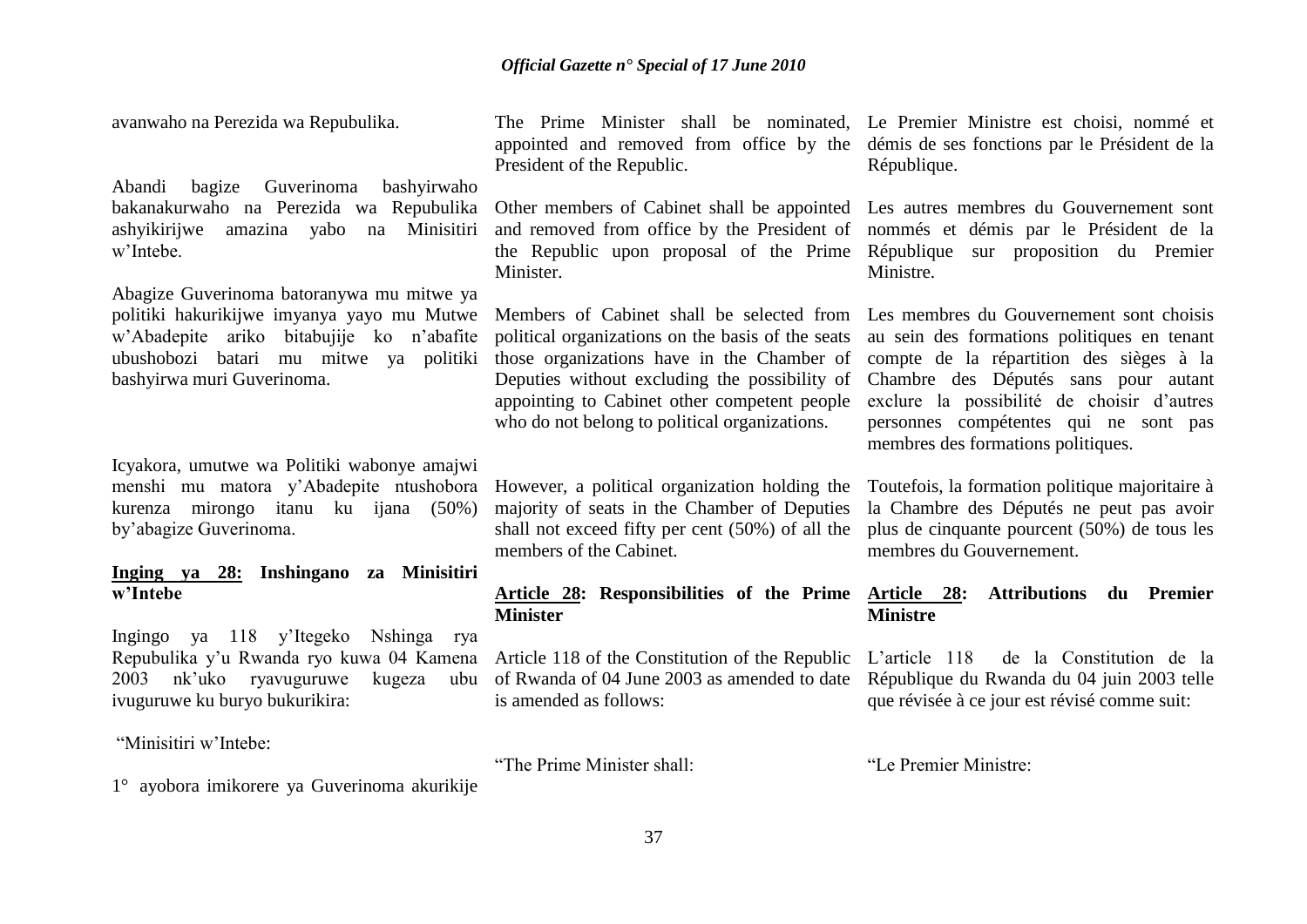Repubulika, akanakurikirana iyubahirizwa ry'amategeko;

- 2° ategura gahunda ya Guverinoma abigiyeho inama n'abandi bagize Guverinoma;
- 3° ashyikiriza Inteko Ishinga Amategeko gahunda ya Guverinoma bitarenze iminsi mirongo itatu (30) uhereye igihe yatangiriye imirimo ye;
- 4° agena inshingano z'Abaminisitiri, Abanyamabanga ba Leta n'abandi bagize Guverinoma;
- 5° ahamagaza Inama y'Abaminisitiri, ashyiraho urutonde rw'ibyigwa agishije inama abandi bagize Guverinoma, akabishyikiriza Perezida wa Repubulika n'abandi bagize Guverinoma nibura iminsi itatu (3) mbere y'uko inama iba, usibye ibibazo byihutirwa bisuzumwa n'inama zidasanzwe;
- 6° ayobora Inama y'Abaminisitiri; icyakora, iyo Perezida wa Repubulika yayijemo ni we uyiyobora;
- 7° ashyira umukono ku mateka ashyiraho
- accordance with broad guidelines given by the President of the Republic and shall ensure the implementation of laws ;
- 2° formulate Government programmes in 2° élabore le programme du Gouvernement consultation with other Cabinet members;
	- 3° present to the Parliament Government programmes within a period of thirty (30) days after assuming office;
- 4° assign duties to Ministers, Ministers of 4° fixe les attributions des Ministres, State and other Cabinet members ;
- convene Cabinet meetings, draw up the  $5^\circ$ agenda of the Cabinet in consultation with other members of the Cabinet and shall communicate it to the President of the Republic and other members of the Cabinet at least three (3) days before the meeting, except in matters of urgency which shall be considered by extraordinary meetings of the Cabinet;
- chair Cabinet meetings; however, when the  $6^{\circ}$ President of the Republic is in attendance, he/she shall chair;
- imirongo mikuru yatanzwe na Perezida wa 1° head the operation of Cabinet in 1° dirige l'action du Gouvernement suivant les grandes orientations définies par le Président de la République et assure le suivi de l'exécution des lois;
	- en concertation avec les autres membres du Gouvernement;
	- 3° présente au Parlement le programme du Gouvernement dans les trente (30) jours de son entrée en fonction;
	- Secrétaires d'Etat et autres membres du Gouvernement ;
	- 5° convoque le Conseil des Ministres, établit son ordre du jour en consultation avec les autres membres du Gouvernement et le communique au Président de la République et aux autres membres du Gouvernement au moins trois jours (3) avant la tenue du Conseil, sauf les cas d'urgence dévolus aux Conseils extraordinaires;
	- 6° préside le Conseil des Ministres ; toutefois, lorsque le Président de la République est présent, celui-ci en assure la présidence;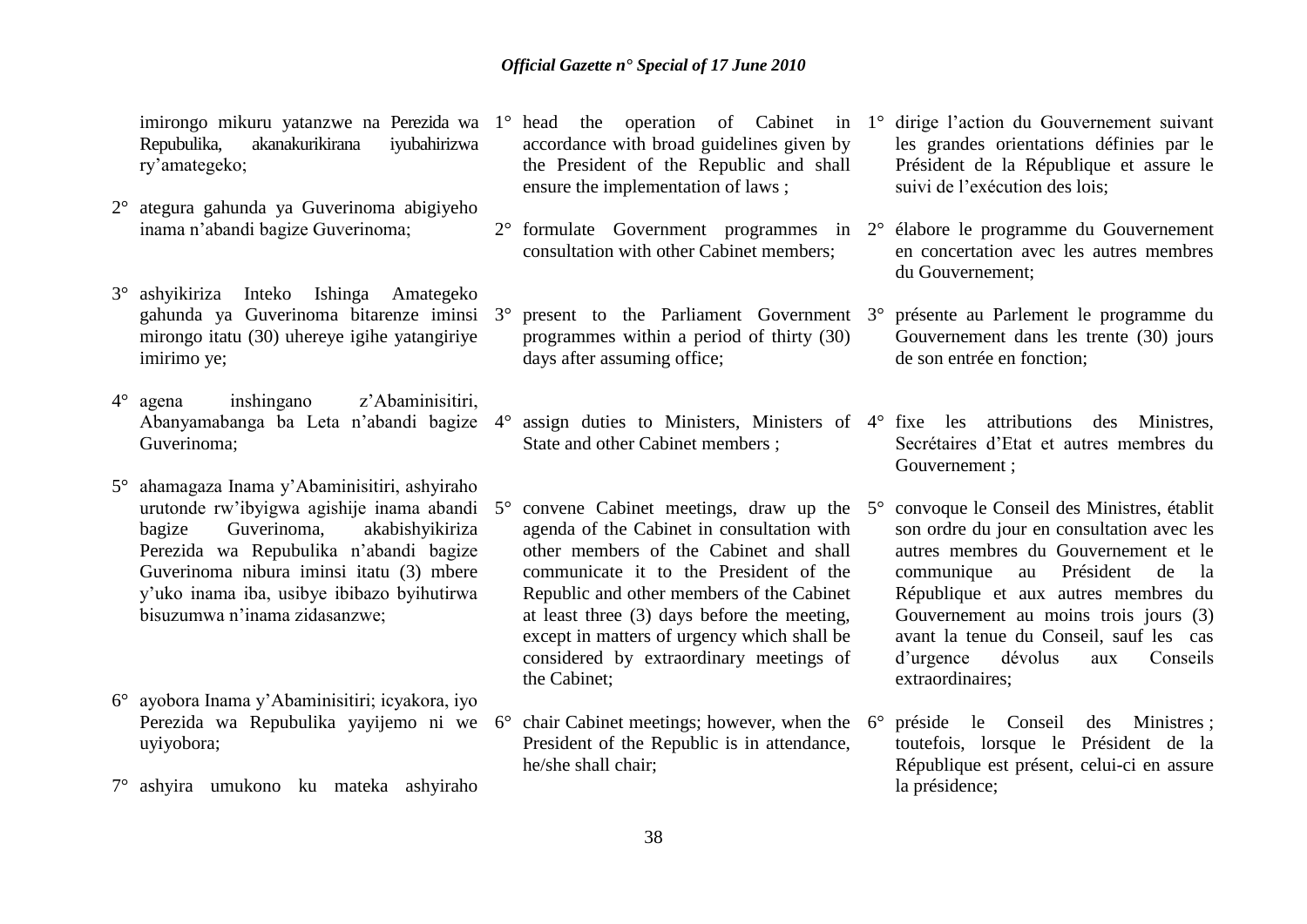akanagenga imitunganyirize n'inshingano by'inzego za Leta ziri mu nshingano ze;

- 8° ashyira umukono ku mateka yerekeye ishyirwa ku mirimo n'ivanwaho ry'abakozi bakuru bakurikira:
	- a) Umuyobozi w'Ibiro bya Minisitiri w'Intebe;
	- b) Abanyamabanga Nshingwabikorwa ba za Komisiyo z'Igihugu ;
	- c) Abajyanama n'Abakuru b'imirimo mu Biro bya Minisitiri w'Intebe;
	- d) abandi bakozi bakuru mu bigo bya Leta igihe ntaho biteganyijwe ukundi ;
	- e) Abayobozi Bakuru n'Abayobozi mu Nteko Ishinga Amategeko, mu Rukiko rw'Ikirenga, muri Serivisi za Minisitiri w'Intebe, mu Bushinjacyaha Bukuru, muri Minisiteri no mu zindi nzego za Leta;
	- f) Abashinjacyaha bo ku rwego rw'Igihugu, Abashinjacyaha bo ku rwego rwisumbuye n'Abashinjacyaha bo ku rwego rw'ibanze;
	- g) Abakozi bashyirwaho mu rwego rumwe
- $7^\circ$  sign Orders for establishing determining the organisation and responsibilities of public services under his/her authority;
	- sign appointment and termination Orders  $8^\circ$ for the following senior officers:
		- a) Director of Cabinet in the Office of the Prime Minister;
		- b) Executive Secretaries of National Commissions;
		- c) Advisors and Heads of Service in the Office of the Prime Minister;
		- d) Other Senior officers of Public Institutions where it is not provided otherwise;
		- e) Directors General and Directors within Parliament, Supreme Court, Office of the Prime Minister, National Public Prosecution Authority, Ministries and other public institutions ;
		- f) National Prosecutors, prosecutors at the intermediate level and prosecutors at the primary level;
- 7° signe les arrêtés portant création et déterminant l'organisation et les attributions des services de l'Etat rentrant dans ses attributions;
	- signe les arrêtés de nomination et de cessation de fonction des hauts fonctionnaires suivants:
		- a) le Directeur de Cabinet du Premier Ministre;
		- b) les Secrétaires Exécutifs des Commissions Nationales ;
		- c) les Conseillers et Chefs de Service dans les Services du Premier Ministre;
		- d) les autres hauts cadres des établissements publics sauf s'il en est disposé autrement ;
		- e) les Directeurs Généraux et Directeurs au sein du Parlement, de la Cour Suprême, des Services du Premier Ministre, de l'Organe National de Poursuite Judiciaire, des Ministères et autres institutions publiques ;
		- f) les Procureurs Nationaux, les Officiers de Poursuite Judiciaire au niveau de Grande Instance et ceux d'Instance de base;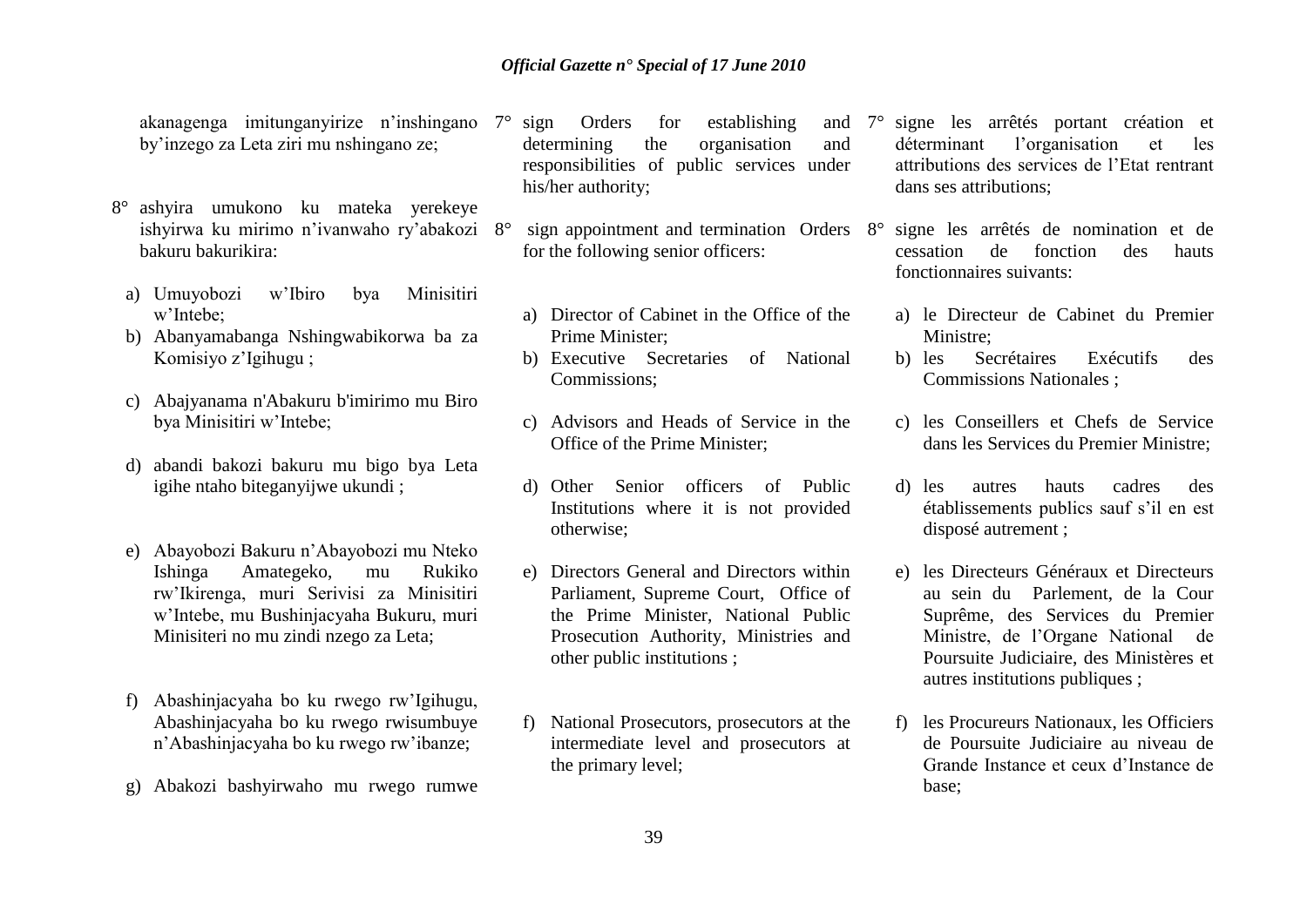n'abavuzwe muri iyi ngingo kimwe n'abandi bayobozi bateganywa n'itegeko iyo bibaye ngombwa.

Abandi bakozi bashyirwaho hakurikijwe amategeko yihariye".

#### **Ingingo ya 29: Ibyigwa n"Inama y"Abaminisitiri**

Ingingo ya 121 y'Itegeko Nshinga rya Repubulika y'u Rwanda ryo kuwa 04 Kamena Article 121 of the Constitution of the Republic 2003 nk'uko ryavuguruwe kugeza ubu ivuguruwe ku buryo bukurikira:

"Inama y'Abaminisitiri isuzuma:

- 1° imishinga y'amategeko n'iy'amategekoteka;
- 2° imishinga y'Amateka ya Perezida, aya Minisitiri w'Intebe, ay'Abaminisitiri, ay'Abanyamabanga ba Leta n'ay'abandi bagize Guverinoma**;**
- 3° ibindi byose iherwa ububasha n'Itegeko Nshinga n'andi mategeko.
- Iteka rya Perezida rigena Amateka

g) Public servants appointed at a similar level as those specified in this Article and any others as the law may specify where necessary.

Other public servants shall be appointed in Les autres fonctionnaires sont nommés accordance with specific laws".

### **Article 29: Items deliberated upon by the Cabinet**

of Rwanda of June 04, 2003 as amended to date is amended as follows:

"Cabinet shall deliberate upon the following:

- 1° bills and draft decree-laws;
- 2° drafts of Orders of the President, the Prime Minister, Ministers, Ministers of State and of other members of Cabinet;
- 3° any other matters in respect of which the Constitution and other laws vest responsibility in the Cabinet.

g) les fonctionnaires nommés à des fonctions de même rang que ceux cités dans le présent article et autres dirigeants déterminés par la loi si nécessaire.

conformément à des lois spécifiques".

#### **Article 29: Points examinés par le Conseil des Ministres**

L'article 121 de la Constitution de la République du Rwanda du 04 juin 2003 telle que révisée à ce jour est révisé comme suit:

"Le Conseil des Ministres délibère sur:

1° les projets de lois et de décrets-lois ;

- 2° les projets d'arrêtés présidentiels, du Premier Ministre, des Ministres, des Secrétaires d'Etat et d'autres membres du Gouvernement ;
- 3° toutes autres questions de sa compétence en vertu de la Constitution et d'autres lois.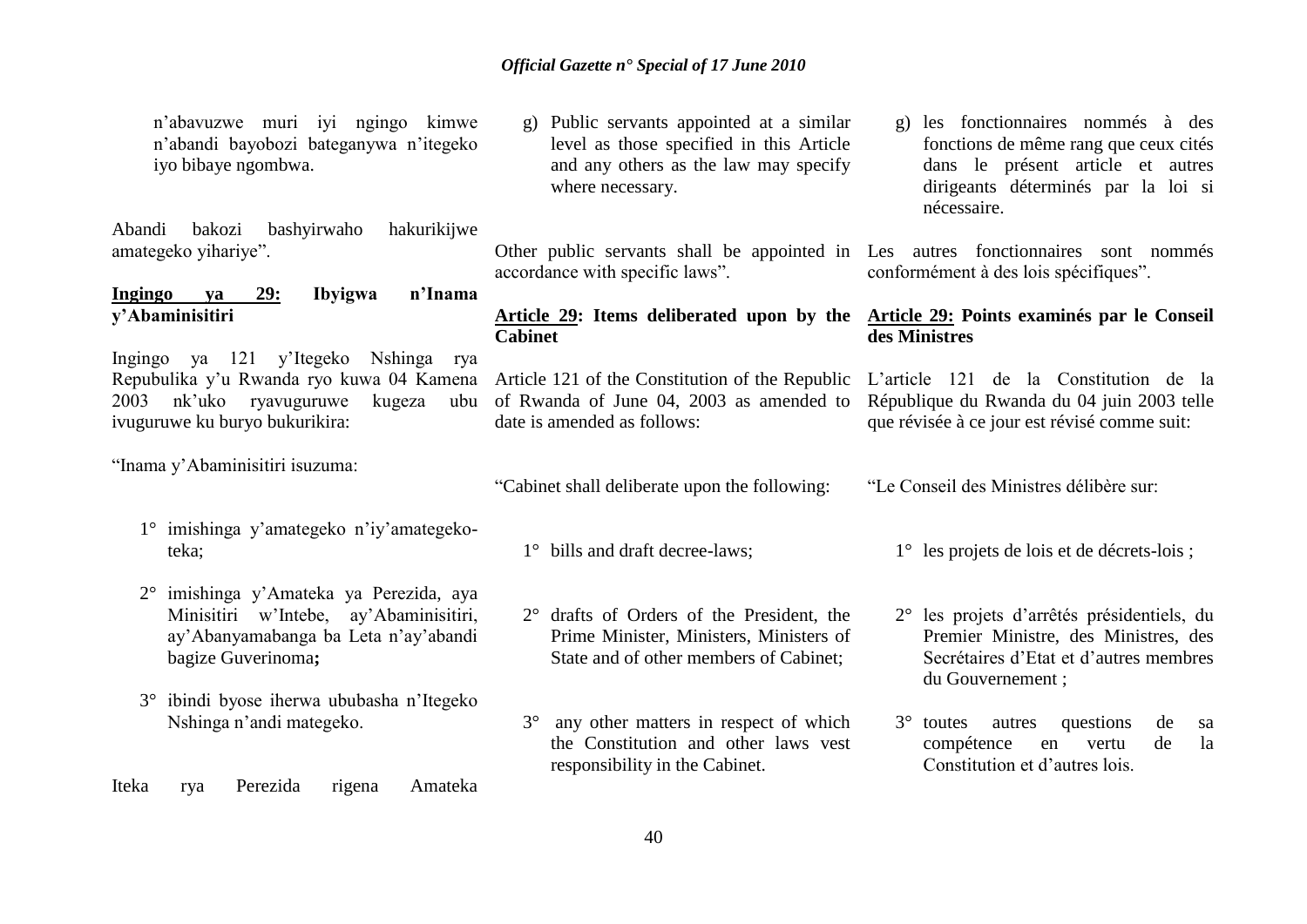n'ay'abandi bagize Guverinoma atanyuze mu Nama y'Abaminisitiri".

**Ingingo ya 30: Ibigenerwa abagize Guverinoma n"ibitabangikanwa n"imirimo Article 30: Benefits for members of the Article 30: Avantages dévolus aux yabo**

Ingingo ya 122 y'Itegeko Nshinga rya Repubulika y'u Rwanda ryo kuwa 04 Kamena 2003 nk'uko ryavuguruwe kugeza ubu of Rwanda of 04 June 2003 as amended to date ivuguruwe ku buryo bukurikira:

"Imirimo y'abagize Guverinoma ntibangikana no kuba mu bagize Inteko Ishinga Amategeko cyangwa gukora undi murimo uhemberwa.

Indi mirimo itabangikanywa no kuba mu bagize Guverinoma igenwa n'itegeko ngenga ryerekeye imyitwarire y'abayobozi.

Itegeko ngenga rigena ibigenerwa abagize Guverinoma."

#### **Ingingo ya 31: Kumenyesha Inteko Ishinga Amategeko ibikorwa bya Guverinoma**

Ingingo ya 134 y'Itegeko Nshinga rya

Ministerial Orders, State Minister's Orders and Orders of other members of Cabinet which shall be adopted without consideration by the sont pas soumis à l'adoption du Conseil des Cabinet".

> **Cabinet and incompatibilities with their office**

Article 122 of the Constitution of the Republic L'article 122 de la Constitution de la is amended as follows:

"The office of members of Cabinet is incompatible with membership of Parliament or any other remunerated activity.

Cabinet shall be determined by the Organic law on leadership code of conduct.

An Organic law shall determine benefits accorded to members of the Cabinet".

**Article 31: Informing the Parliament of Article 31: Information du Parlement des Government activities**

y'Abaminisitiri, ay'Abanyamabanga ba Leta A Presidential Order shall determine Un arrêté présidentiel détermine les Arrêtés des Ministres, des Secrétaires d'Etat et d'autres membres du Gouvernement qui ne Ministres.»

> du Gouvernement et **incompatibilités de leurs fonctions**

République du Rwanda du 04 juin 2003 telle que révisée à ce jour est révisé comme suit:

"Les fonctions de membre du Gouvernement sont incompatibles avec l'exercice d'un mandat parlementaire ou d'une autre activité rémunérée.

Other incompatibilities with being a member of Les autres incompatibilités avec les fonctions de membre du Gouvernement sont déterminées par la loi organique régissant le code de conduite des autorités.

> Une loi organique fixe les avantages alloués aux membres du Gouvernement".

## **activités du Gouvernement**

Repubulika y'u Rwanda ryo kuwa 04 Kamena Article 134 of the Constitution of the Republic L'article134 de la Constitution de la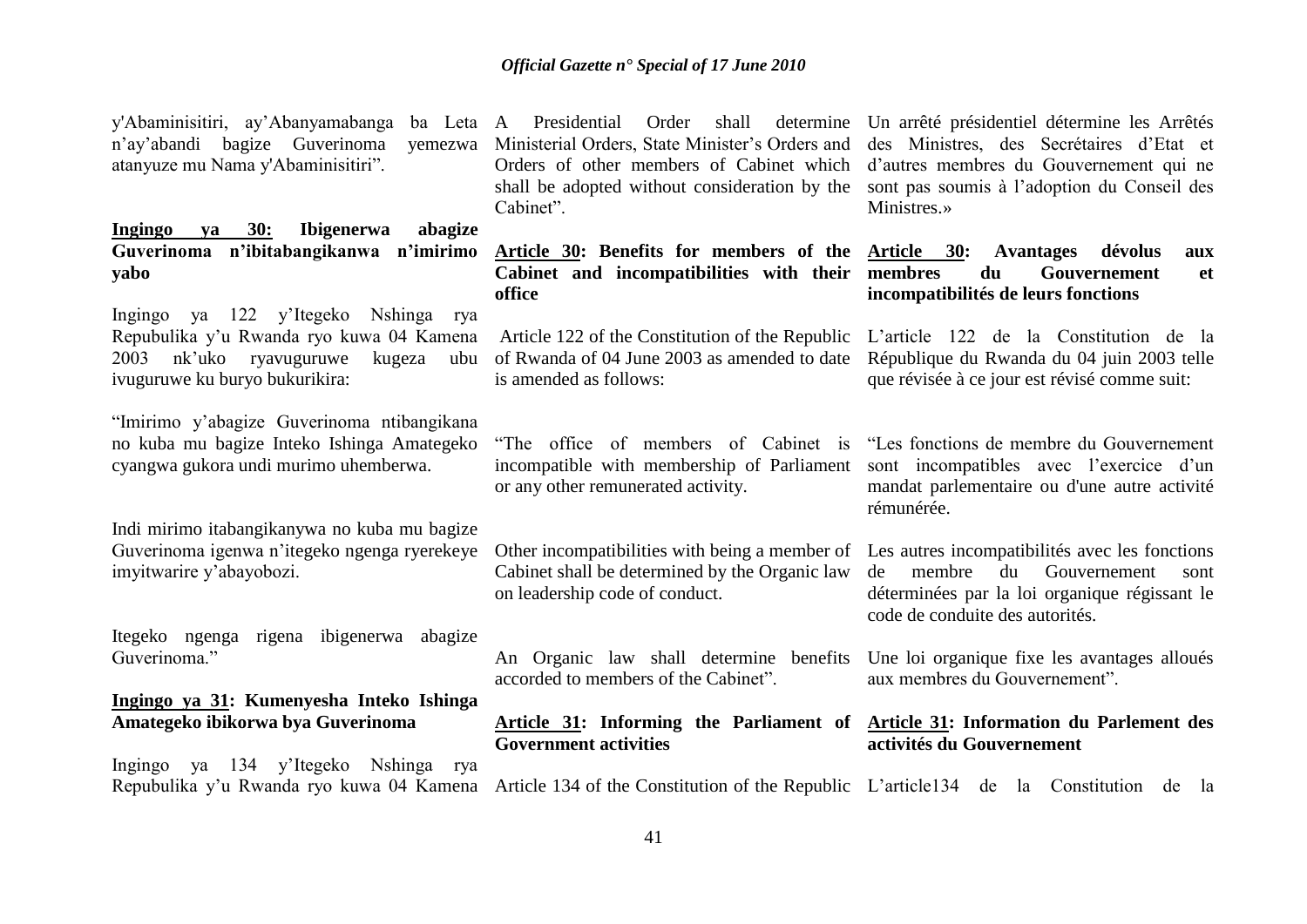2003 nk'uko ryavuguruwe kugeza ivuguruwe ku buryo bukurikira:

"Rimwe mu gihembwe cy'Inteko Ishinga Amategeko, Minisitiri w'Intebe aza gusobanurira Inteko Ishinga Amategeko, Imitwe yombi iteranye, ibikorwa bya Guverinoma**.** 

Minisitiri w'Intebe ashyikiriza Biro ya buri Mutwe w'Inteko Ishinga Amategeko ibyemezo by'Inama y'Abaminisitiri mu gihe kitarenze iminsi umunani (8) nyuma y'uko byemejwe.

Mu gihe cy'ibihembwe by'Inteko, Inama imwe buri cyumweru iharirwa ibibazo abagize Inteko Ishinga Amategeko babaza Guverinoma week shall be devoted to questions by members n'ibisubizo ibaha.

Guverinoma igomba guha Imitwe y'Inteko micungire n'ibikorwa byayo".

### **Ingingo ya 32: Manda y"abayobozi b"inkiko n"umurimo w"ubucamanza**

Ingingo ya 142 y'Itegeko Nshinga rya Repubulika y'u Rwanda ryo kuwa 04 Kamena Article 142 of the Constitution of the Republic L'article 142 de la Constitution de la 2003 nk'uko ryavuguruwe kugeza ubu ivuguruwe ku buryo bukurikira:

"Perezida na Visi Perezida b'Urukiko

is amended as follows:

"The Prime Minister shall, once in a session of "Une fois par session parlemementaire, le the Parliament, inform both Chambers of Premier Ministre informe le Parlement, les Parliament in a joint session, of government deux Chambres réunies, de l'action du activities.

The Prime Minister shall communicate Le Premier Ministre transmet au Bureau de decisions of the Cabinet to the Bureau of each Chamber of the Parliament within a period not exceeding eight (8) days after their approval.

During the session period, one sitting each of the Parliament addressed to the Cabinet and responses thereto.

Ishinga Amategeko ibisobanuro byose isabwe ku The Cabinet shall provide the Chambers of the Le Gouvernement est tenu de fournir aux Parliament with all necessary explanations required concerning its management and activities".

#### **Article 32: Term of office of the heads of Courts and judicial functions**

of Rwanda of 04 June 2003 as amended to date is amended as follows:

of Rwanda of 04 June 2003 as amended to date République du Rwanda du 04 juin 2003 telle que révisée à ce jour est révisé comme suit:

Gouvernement.

chaque Chambre du Parlement les décisions du Conseil des Ministres endéans huit (8) jours de leur adoption.

Durant les sessions, une séance par semaine est réservée aux questions formulées par les membres du Parlement au Gouvernement et aux réponses y relatives.

Chambres du Parlement toutes les explications qui lui sont demandées sur sa gestion et sur ses activités".

#### **Article 32: Mandat des responsables des juridictions et l"office du juge**

République du Rwanda du 04 juin 2003 telle que révisée à ce jour est révisé comme suit:

"The President and the Vice President of the « Le Président et le Vice-Président de la Cour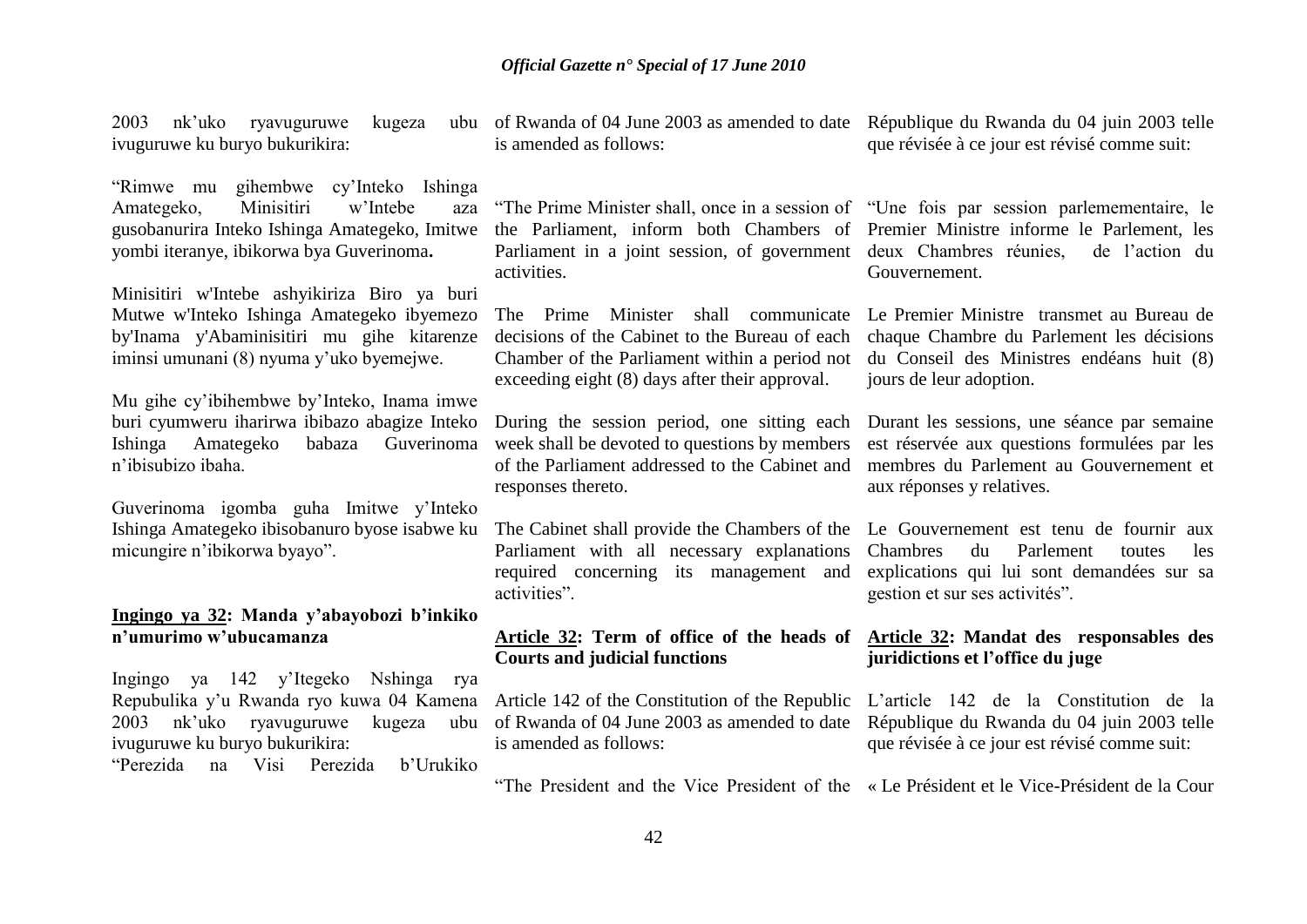| rw'Ikirenga bashyirirwaho igihe cya manda Supreme Court shall be appointed for an eight<br>imwe y'imyaka umunani (8).                                                                                                                           | (8) year term that is not renewable.                                                                                                                                                                                                                                                  | Suprême sont nommés pour un mandat<br>unique de huit (8) ans.                                                                                                                                                |
|-------------------------------------------------------------------------------------------------------------------------------------------------------------------------------------------------------------------------------------------------|---------------------------------------------------------------------------------------------------------------------------------------------------------------------------------------------------------------------------------------------------------------------------------------|--------------------------------------------------------------------------------------------------------------------------------------------------------------------------------------------------------------|
| Perezida w'Urukiko Rukuru, Visi Perezida<br>w'Urukiko Rukuru, Perezida w'Urukiko Rukuru<br>rw'Ubucuruzi na Visi Perezida w'Urukiko<br>Rukuru rw'Ubucuruzi bashyirirwaho igihe cya<br>manda y'imyaka itanu (5) gishobora kongerwa<br>rimwe gusa. | The President of High Court, the Vice Le Président de la Haute Cour, le Vice-<br>President of High Court, the President of the<br>Commercial High Court and the Vice President<br>of the Commercial High Court shall be<br>appointed for a five (5) year term renewable<br>only once. | Président de la Haute Cour, le Président de la<br>Haute Cour de Commerce et le Vice-<br>Président de la Haute Cour de Commerce sont<br>nommés pour un mandat de cinq (5) ans<br>renouvelable une seule fois. |
| Mu murimo wabo w'ubucamanza, abacamanza<br>bakurikiza itegeko kandi bakawukora mu<br>bwigenge batavugirwamo n'ubutegetsi cyangwa<br>ubuyobozi ubwo ari bwo bwose.                                                                               | In the exercise of their judicial functions,<br>judges shall remain subjet to the authority of<br>the law and remain independent from any other<br>power or authority.                                                                                                                | Dans l'exercice de leurs fonctions judiciaires,<br>les juges doivent s'en tenir à la loi et rester<br>indépendants de tout<br>autre pouvoir ou<br>autorité.                                                  |
| Ibyerekeye imyifatire myiza n'ubwangamugayo<br>by'abacamanza<br>biteganywa<br>n'amategeko<br>yihariye abireba.                                                                                                                                  | The code of ethics of judges shall be Le code d'éthique judiciaire est déterminé par<br>determined by specific laws.                                                                                                                                                                  | les lois spécifiques en la matière.                                                                                                                                                                          |
| Itegeko rigena sitati y'abacamanza n'abakozi The law on the status of judges and the judicial<br>b'inkiko rinateganya ibirebana na manda<br>y'abayobozi b'izindi nkiko".                                                                        | personnel shall also regulate the term of office<br>of heads of other Courts."                                                                                                                                                                                                        | La loi relative au statut des juges et du<br>personnel judicaire règle<br>également la<br>question du mandat des responsables des<br>autres juridictions.»                                                   |
| Ingingo ya 33: Ububasha n'inshingano Article 33: Jurisdiction and responsibilities<br>by'Urukiko rw'Ikirenga                                                                                                                                    | of the Supreme Court                                                                                                                                                                                                                                                                  | Article 33: Compétences et responsabilités<br>de la Cour Suprême                                                                                                                                             |
| Ingingo ya 145 y'Itegeko<br>Repubulika y'u Rwanda ryo kuwa 04 Kamena of Rwanda of 04 June 2003 as amended to date<br>nk'uko<br>2003<br>ryavuguruwe<br>ivuguruwe ku buryo bukurikira:                                                            | Nshinga rya Article 145 of the Constitution of the Republic<br>kugeza ubu is amended as follows:                                                                                                                                                                                      | L'article 145 de la Constitution de la<br>République du Rwanda du 04 juin 2003 telle<br>que révisée à ce jour est révisé comme suit:                                                                         |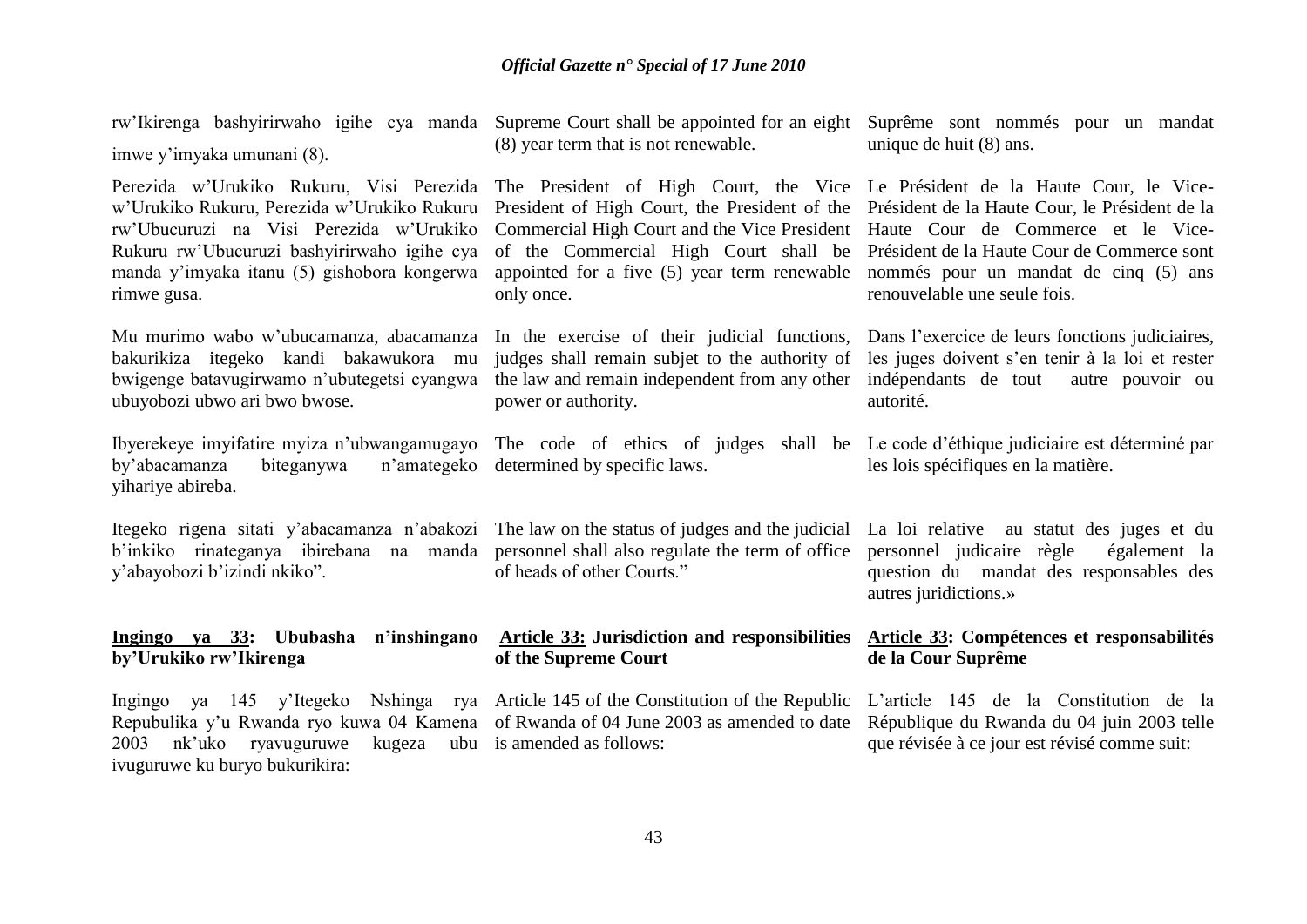"Urukiko rw'Ikirenga rushinzwe by'umwihariko ibi bikurikira:

- 1° kuburanisha mu mizi ibirego birebana n'ubujurire bw'imanza zaciwe ku rwego rwa mbere no ku rwego rwa kabiri n'Urukiko Rukuru, Urukiko Rukuru rw'Ubucuruzi ndetse n'Urukiko Rukuru rwa Gisirikare, mu buryo buteganyijwe n'amategeko;
- 2° gukurikirana ko inkiko zikurikiza amategeko, guhuza no kugenzura ibikorwa byazo;
- 3° gufata icyemezo ku birego birebana n'uko amasezerano mpuzamahanga, amategeko ngenga, amategeko n'amategeko-teka anyuranye n'Itegeko Nshinga;
- 4° gukemura, rubisabwe, impaka zerekeye inshingano zivutse hagati y'inzego za Leta;
- 5° guca imanza zerekeye amatora ya referendumu, aya Perezida wa Repubulika n'ay'abagize Inteko Ishinga Amategeko ;
- 6° kuburanisha mu manza z'inshinjabyaha mu rwego rwa mbere n'urwa nyuma Perezida wa Repubulika, Perezida wa

"The jurisdiction of the Supreme Court "La Cour Suprême est notamment chargée de: includes, inter alia:

- 1° hearing appeals against decisions of the High Court, Commercial High Court and the Military High Court rendered in their first or appellate degrees as provided for by the law;
- 2° ensuring that courts act in accordance with the law, coordinating and supervising their activities;
- 3° hearing petitions on the constitutionality of international treaties and agreements, organic laws, laws, decree-laws;
- 4° resolving upon request, disputes arising between different state organs, relating to the exercise of power;
- 5° hearing election petitions relating to referendum, presidential and legislative elections;
- 6° trying in the first and last instance criminal cases against the President of the Republic, the President of the

1° statuer au fond sur les affaires en

- appel jugées en premier et en deuxième degrés par la Haute Cour, la Haute Cour de Commerce et la Haute Cour Militaire dans les conditions prévues par la loi;
- 2° veiller à l'application de la loi par les cours et tribunaux, coordonner et contrôler leurs activités ;
- 3° statuer sur les recours en constitutionnalité des traités et accords internationaux, des lois organiques, des lois, des décrets-lois;
- 4° statuer, en cas de demande, sur les conflits d'attributions opposant les différentes institutions de l'Etat ;
- 5° juger du contentieux électoral relatif au référendum, aux élections présidentielles et législatives ;
- 6° juger au pénal, en premier et dernier ressort, le Président de la République, le Président du Sénat, le Président de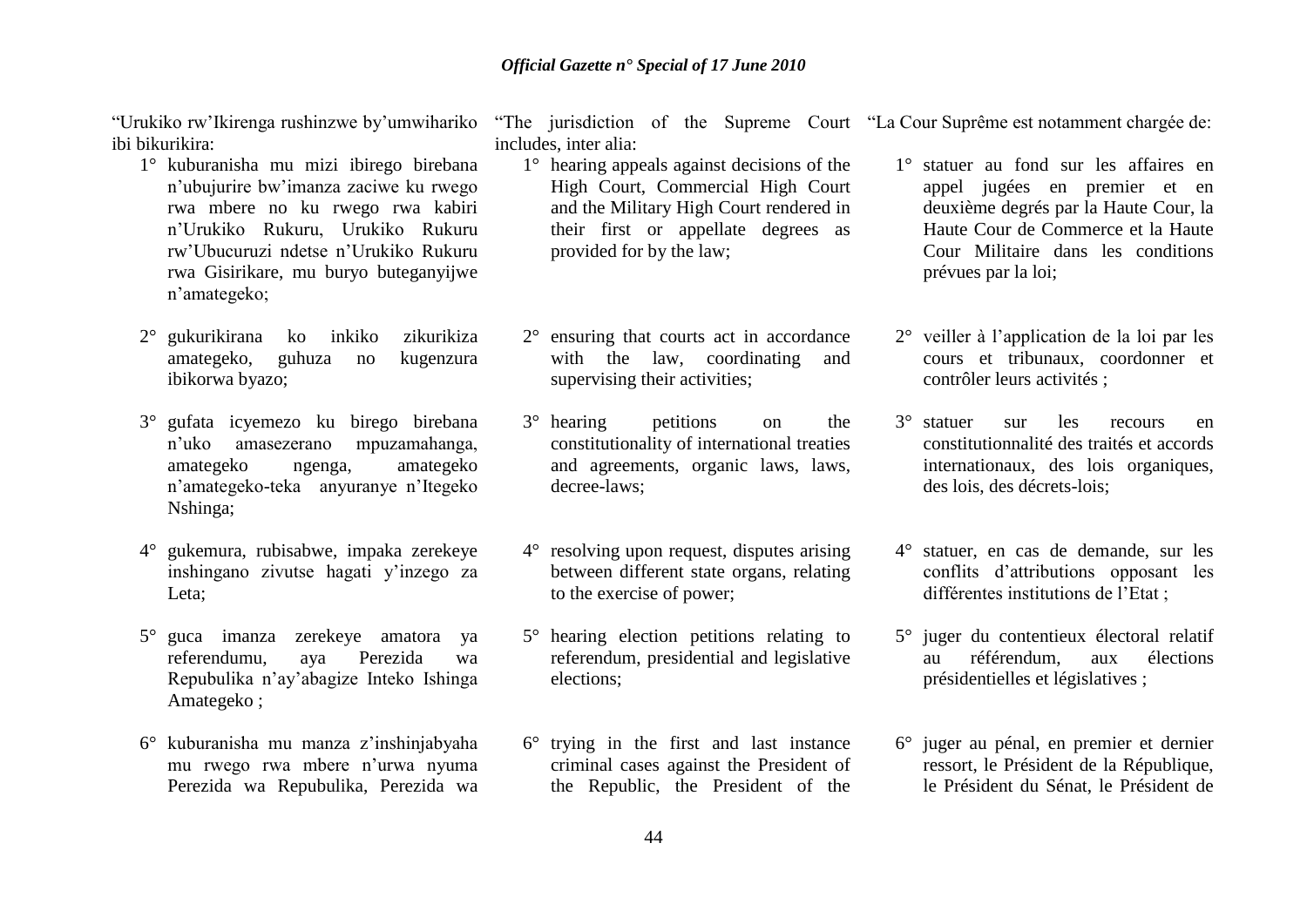Sena, Perezida w'Umutwe w'Abadepite, Perezida w'Urukiko rw'Ikirenga na Minisitiri w'Intebe;

- 7° kwakira indahiro ya Perezida wa Repubulika;
- 8° kuburanisha Perezida wa Repubulika kubera icyaha cyo kugambanira Igihugu cyangwa kwica Itegeko Nshinga bikomeye kandi nkana. Muri icyo gihe icyemezo cyo kumuregera Urukiko gifatwa n'abagize Umutwe w'Abadepite na Sena bateraniye hamwe binyuze mu matora ku bwiganze bwa bibiri bya gatatu (2/3) by'amajwi y'abagize buri Mutwe ;
- 9° kwemeza ko umwanya wa Perezida wa Repubulika udafite umuntu uwuriho igihe yapfuye, yeguye, yakatiwe igihano n'urukiko kubera icyaha cyo kugambanira Igihugu cyangwa kwica Itegeko Nshinga bikomeye kandi nkana;
- 10°ku birebana n'imiterere y'inzego z'ubucamanza, Urukiko rw'Ikirenga rushobora kugeza kuri Guverinoma umushinga wose w'ivugurura rigamije inyungu rusange;
- 11°kuburanisha ku rwego rwa mbere n'urwa nyuma impaka zishingiye ku cyemezo

Senate, the Speaker of the Chamber of Deputies, the President of the Supreme Court and the Prime Minister;

- 7° administering the oath of office of the President of the Republic;
- 8° trying the President of the Republic on charges of high treason or grave and deliberate violation of the Constitution. In such a case, the decision to file charges against the President of the Republic in the Supreme Court shall be taken through a vote of both Chambers of Parliament meeting in joint session, by a two-thirds (2/3) majority vote of members of each Chamber;
- 9° declaring vacant the office of the President of the Republic in case of the President's death, resignation or conviction and sentence for high treason or grave and deliberate violation of the Constitution ;
- 10° on matters relating to the organisation of the judiciary, the Supreme Court may propose to the Cabinet any reform in the public interest;
- 11°trying on first and the final degree disputes relating to the decision to

la Chambre des Députés, le Président de la Cour Suprême et le Premier Ministre;

- 7° recevoir le serment du Président de la République :
- 8° juger le Président de la République en cas de haute trahison ou de violation grave et délibérée de la Constitution. Dans ce cas, la décision de mise en accusation est votée par les deux Chambres réunies à la majorité des deux tiers (2/3) des membres de chaque Chambre;
- 9° constater la vacance du poste de Président de la République en cas de décès, de démission, de condamnation pour haute trahison ou de violation grave et délibérée de la Constitution;
- 10°en matière d'organisation du pouvoir judiciaire, la Cour Suprême peut proposer au Gouvernement tout projet de réforme qui lui paraît conforme à l`intérêt général;
- 11°juger en premier et en dernier ressort les contestations relatives à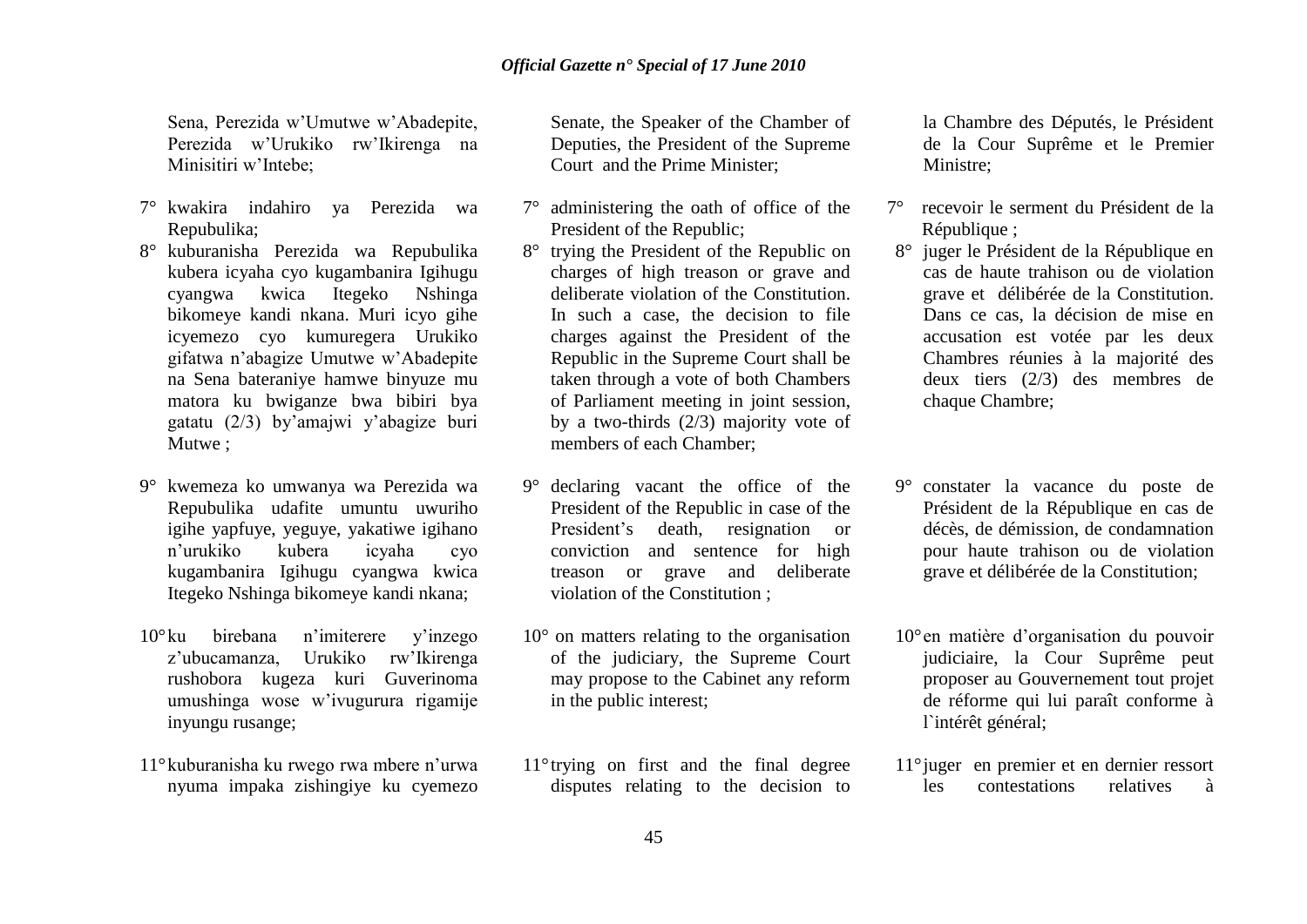cyo kwirukana Umudepite cyangwa Umusenateri;

12°gutanga ibisobanuro mpamo ku muco gakondo utanditse mu gihe amategeko yanditse ntacyo abivugaho.

Itegeko ngenga rigena imiterere, imikorere, An n'ububasha by'Urukiko rw'Ikirenga."

### **Ingingo ya 34: Ishyirwaho ry"abacamanza b"Urukiko rw"Ikirenga**

Ingingo ya 147 y'Itegeko Nshinga rya Article 147 of the Constitution of the Republic Repubulika y'u Rwanda ryo kuwa 04 Kamena of Rwanda of 04 June 2003 as amended to date République du Rwanda du 04 juin 2003 telle 2003 nk'uko ryavuguruwe kugeza ubu is amended as follows: ivuguruwe ku buryo bukurikira:

"Perezida, Visi Perezida n'abacamanza b'Urukiko rw'Ikirenga bashyirwaho n'Iteka rya Perezida bamaze kwemezwa na Sena. Perezida wa Repubulika abanza kugisha inama Inama y'Abaminisitiri n'Inama Nkuru y'Ubucamanza.

Perezida, Visi Perezida n'abacamanza The President, the Vice President and the Le Président, le Vice-Président et les juges de b'Urukiko rw'Ikirenga bashobora kuvanwa ku judges of the Supreme Court may be removed la Cour Suprême peuvent être relevés de leurs mirimo yabo kubera kwitwara nabi, from office on account of serious misconduct, kudashobora akazi cyangwa gukora ikosa incompetence or serious professional rikomeye ku kazi bisabwe n'Umutwe misconduct upon request by three fifths (3/5) à l'initiative des trois cinquièmes (3/5) des w'Abadepite cyangwa Sena ku bwiganze of either the Chamber of Deputies or the membres de la Chambre des Députés ou du

expel a Deputy or a Senator ;

- 12° providing authentic interpretation of custom which is unwritten where written laws are silent.
- An Organic law shall determine the organisation, functioning and jurisdiction of the Supreme Court."

# **Supreme Court**

judges of the Supreme Court shall be appointed by a Presidential Order after the approval by the Senate. The President of the Republic shall at first consult the Cabinet and the High d'abord le Conseil des Ministres et le Conseil Council of the Judiciary.

l'exclusion d'un Député ou d'un Sénateur ;

12°donner l'interprétation authentique de la coutume en cas de silence de la loi.

Une loi organique détermine l'organisation, le fonctionnement et les compétences de la Cour Suprême. »

#### **Article 34: Appointment of judges of the Article 34: Nomination des juges de la Cour Suprême**

L'article 147 de la Constitution de la que révisée à ce jour est révisé comme suit:

"The President, the Vice President and the "Le Président, le Vice-Président et les juges de la Cour Suprême sont nommés par arrêté présidentiel après leur approbation par le Sénat. Le Président de la République consulte Supérieur de la Magistrature.

> fonctions pour manque de dignité, incompétence ou faute professionnelle grave,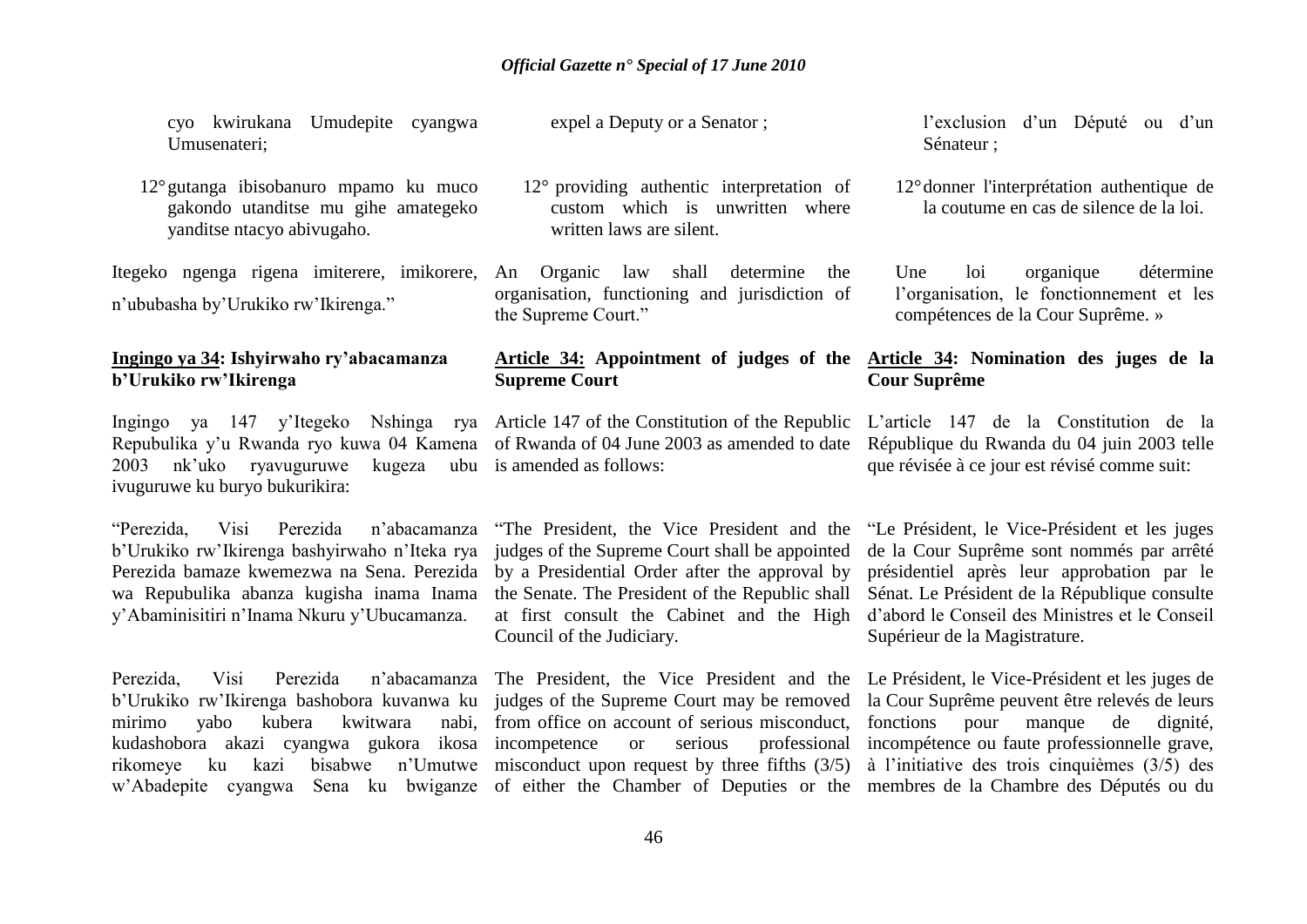bw'amajwi bwa bitatu bya gatanu (3/5), Senate and shall be removed by a two thirds Sénat ; la décision est prise par les deux bakavanwaho n'Inteko Ishinga Amategeko, (2/3) majority votes of each Chamber of the Chambres du Parlement réunies en session Imitwe yombi iteranye, ku bwiganze bwa bibiri Parliament, in a joint session. bya gatatu (2/3) by'amajwi y'abagize buri Mutwe<sup>"</sup>

#### **Ingingo ya 35: Urutonde rw"abakandida ku Article 35: List of candidates as judges of Article 35: Liste des candidats juges à la myanya** y'abacamanza **rw"Ikirenga b'Urukiko** the Supreme Court

Ingingo ya 148 y'Itegeko Nshinga rya Article 148 of the Constitution of the Republic L'article 148 de la Constitution de la Repubulika y'u Rwanda ryo kuwa 04 Kamena of Rwanda of 04 June 2003 as amended to date République du Rwanda du 04 juin 2003 telle 2003 nk'uko ryavuguruwe kugeza ubu is amended as follows: ivuguruwe ku buryo bukurikira :

"Perezida wa Repubulika amaze kugisha inama "The President of the Republic, after «Le Président de la République, après Inama y'Abaminisitiri n'Inama y'Ubucamanza ashyikiriza Sena urutonde Council of the Judiciary, shall submit to the le Conseil Supérieur de la Magistrature, rw'abakandida bangana y'abacamanza mu Rukiko rw'Ikirenga isabirwa equals that of vacant posts of judges of the dont le nombre équivaut à celui des postes kuzuzwa, kugira ngo ibemeze."

#### **Ingingo ya 36: Ihindurwa ry"Inyito**

Inyito y'agace ka B k'akiciro ka mbere The title of item B of sub-section one of L'intitulé du point B de la sous-section k'icyiciro cya 2 cy'Umutwe wa V w'Interuro ya section 2 in Chapter V of Title IV of the première de la section 2 du Chapitre V du IV y'Itegeko Nshinga rya Repubulika y'u Constitution of the Republic of Rwanda of 04 Titre IV de la Constitution de la République Rwanda ryo kuwa 04 Kamena 2003 nk'uko June 2003 as amended to date is amended as du Rwanda du 04 juin 2003 telle que révisée à ryavuguruwe kugeza ubu ivuguruwe ku buryo follows: bukurikira :

conjointe à la majorité de deux tiers (2/3) des membres de chaque Chambre.

## **Cour Suprême**

que révisée à ce jour est révisé comme suit :

consultation with the Cabinet and the High consultation avec le Conseil des Ministres et Senate a list of candidates whose number propose au Sénat une liste des candidats juges Supreme Court, for approval."

#### **Article 36**: **Change of the title**

vacants des juges à la Cour Suprême, pour approbation.»

#### **Article 36: Changement de l"intitulé**

ce jour est révisé comme suit :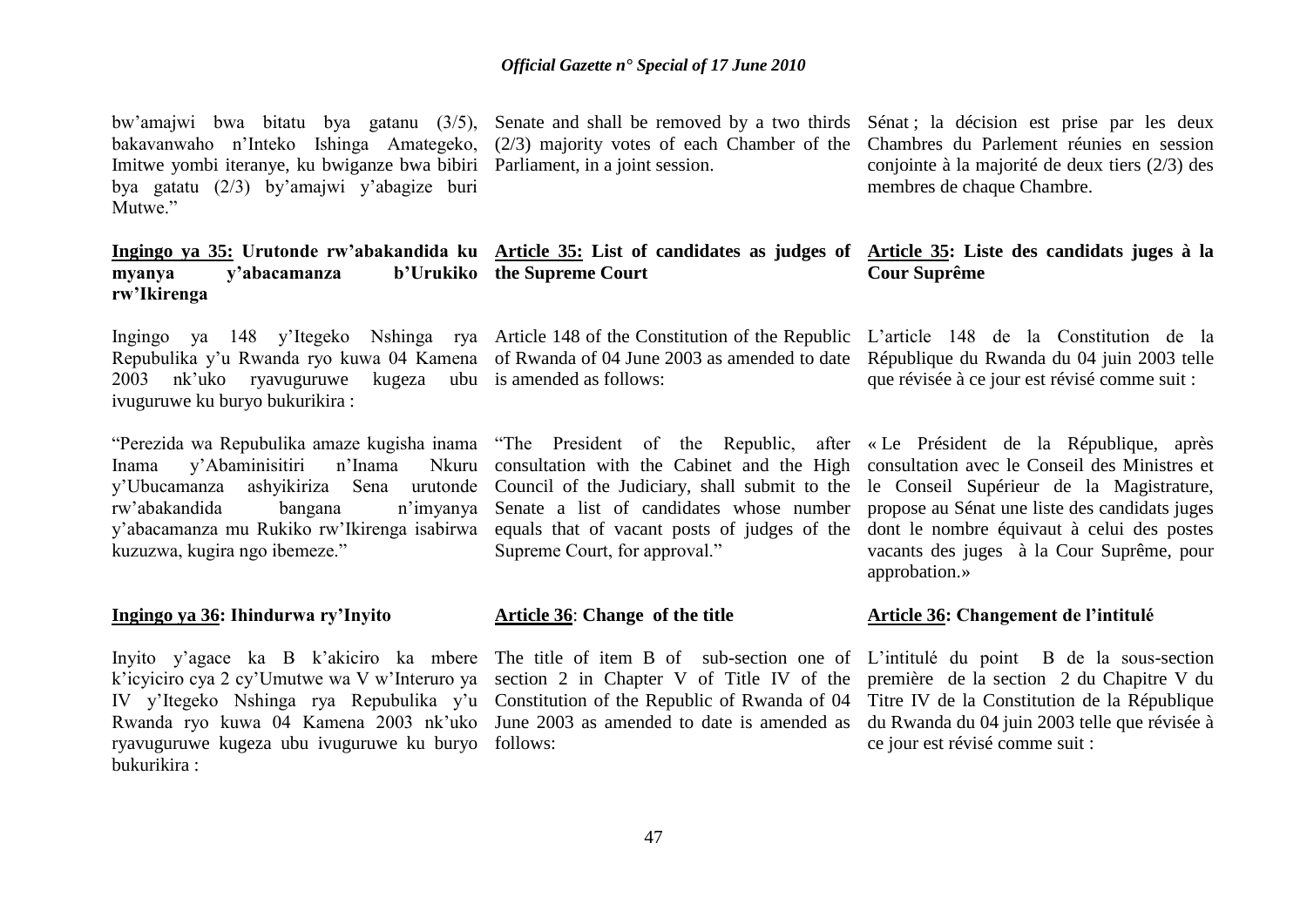**"B. Urukiko Rukuru"**

#### **Ingingo ya 37: Urukiko Rukuru**

Repubulika y'u Rwanda ryo kuwa 04 Kamena of Rwanda of 04 June 2003 as amended to date 2003 nk'uko ryavuguruwe kugeza ubu is amended as follows: ivuguruwe ku buryo bukurikira :

Igihugu cyose.

Urukiko Rukuru ruyoborwa na Perezida na Visi The High Court shall be headed by the La Haute Cour est dirigée par le Président et Perezida, bashyirwaho n'Iteka rya Perezida President-and-the-Vice-President-appointed-by le Vice-Président nommés par arrêté bamaze kwemezwa na Sena. Mu kugena a Presidential Order after their approval by the présidentiel après leur approbation par le abakandida kuri iyo myanya, Perezida wa Senate. The President of the Republic shall Sénat. Le Président de la République, après Repubulika abanza kugisha inama Inama submit to the Senate a list of candidates whose y'Abaminisitiri n'Inama Nkuru y'Ubucamanza. Urutonde rw'abakandida ashyikiriza Sena rugomba kungana n'imyanya y'abacamanza Cabinet and the High Council of the Judiciary. isabirwa kuzuzwa.

Urukiko Rukuru rufite ububasha kuburanisha mu rwego rwa mbere bimwe mu the first instance some types of felonies as well byaha by'ubugome, kimwe n'ibyaha byo mu as international or transboundaring offences as rwego mpuzamahanga n'ibyambuka imipaka may be determined by law. biteganywa n'itegeko.

Ruburanisha mu rwego rwa mbere imanza It shall in the first instance hear cases for Elle juge au premier degré les affaires pour zerekeye kwica ingingo ya 52, iya 53 n'iya 54 z'Itegeko Nshinga bikozwe n'imitwe ya politiki.

**"B. High Court"**

#### **Article 37: High Court**

Ingingo ya 149 y'Itegeko Nshinga rya Article 149 of the Constitution of the Republic

whose territorial jurisdiction is the whole correspond à toute l'étendue du territoire country.

number equals that of vacant posts of judges of the High Court after consultation with the

The High Court shall have jurisdiction to try in

Constitution committed by organizations.

**« B. Haute Cour »** 

#### **Article 37: Haute Cour**

L'article 149 de la Constitution de la République du Rwanda du 04 juin 2003 telle que révisée à ce jour est révisé comme suit :

"Hashyizweho Urukiko Rukuru; ifasi yarwo ni "There is hereby established a High Court « Il est institué une Haute Cour dont le ressort national.

> consultation du Conseil des Ministres et du Conseil Supérieur de la Magistrature,

> propose au Sénat une liste des candidats juges dont le nombre équivaut à celui des postes vacants des juges à la Haute Cour.

> La Haute Cour est compétente pour connaître au premier degré de certains crimes et des infractions à caractère international ou transfrontaliers définies par la loi.

violation of Articles 52, 53 and 54 of the violation par les formations politiques des political articles 52, 53 et 54 de la Constitution.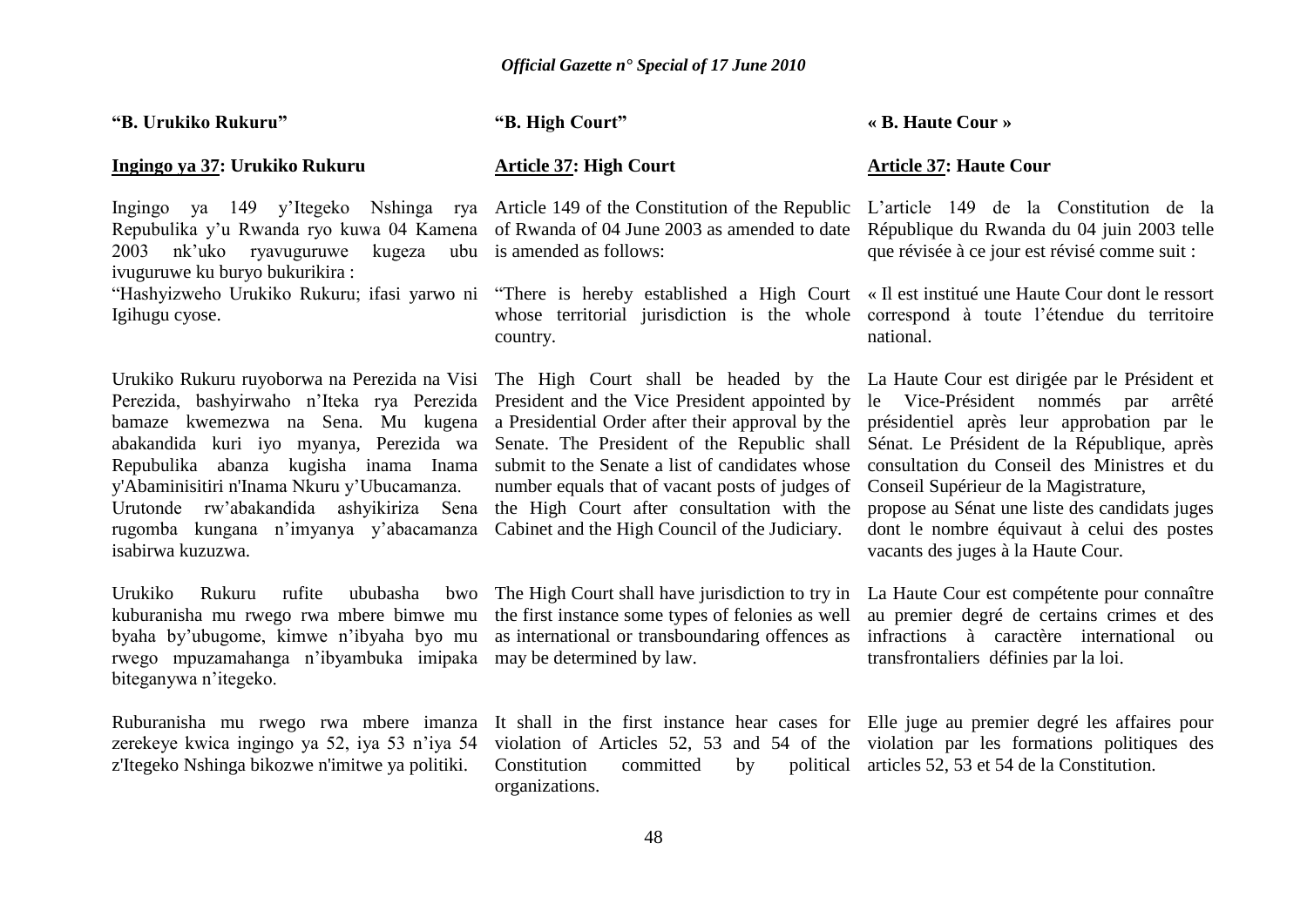Rushinzwe kandi kuburanisha mu rwego rwa It shall also hear in the first instance certain Elle est aussi compétente pour connaître au mbere zimwe mu manza zerekeranye n'iby'ubutegetsi, imitwe ya politiki, amatora kimwe n'izindi manza ziteganywa n'itegeko.

nyuma, mu buryo buteganyijwe n'amategeko, a last appellate court as the law may determine. imanza zaciwe n'izindi nkiko.

anyuranye y'Igihugu mu buryo buteganyijwe sit in different parts of the country as the law n'amategeko.

Perezida na Visi Perezida b'Urukiko Rukuru The President and the Vice President of the Le Président et le Vice-Président de la Haute bashobora kuvanwa ku mirimo yabo kubera High Court may be removed from office on kwitwara nabi, kudashobora akazi cyangwa account of serious misconduct, incompetence gukora ikosa rikomeye ku kazi, bisabwe or serious professional misconduct upon n'Umutwe w'Abadepite cyangwa Sena ku request by three fifths (3/5) of either the bwiganze bw'amajwi bwa bitatu bya gatanu Chamber of Deputies or the Senate and shall be Chambre des Députés ou du Sénat ; la  $(3/5)$ , bakavanwaho n'Inteko Amategeko, Imitwe yombi iteranye, ku each Chamber of the Parliament, in a joint Parlement réunies en session conjointe à la bwiganze bwa bibiri bya gatatu (2/3) by'amajwi session. y'abagize buri Mutwe."

n'imikorere byarwo."

administrative cases, cases involving political organisations, election petitions and other cases as the law may determine.

Ruburanisha mu rwego rw'ubujurire kandi bwa It shall hear appeals from subordinate courts as

Rufite ingereko zihariye zikorera mu mafasi It shall have specialized chambers, which will may determine.

Ishing removed by a two thirds  $(2/3)$  majority votes of

premier degré de certaines affaires administratives, celles relatives aux formations politiques, aux opérations électorales ainsi que d'autres affaires prévues par la loi.

Elle connaît en appel et en dernier ressort, dans les conditions définies par la loi, des affaires jugées par d'autres juridictions.

Elle est dotée de chambres détachées siégeant dans différents ressorts du pays selon les modalités définies par la loi.

Cour peuvent être relevés de leurs fonctions pour manque de dignité, incompétence ou faute professionnelle grave, à l'initiative des trois cinquièmes (3/5) des membres de la décision est prise par les deux Chambres du majorité de deux tiers (2/3) des membres de chaque Chambre.

Itegeko ngenga rigena imiterere, ububasha An organic law shall determine the Uneloiorganique détermine sonorganisation, organization, jurisdiction and functioning of sa compétence et son fonctionnement.»

| Ingingo ya 38: Inkiko Gacaca |  |  |  | <b>Artilce 38: Gacaca Courts</b> | <b>Article 38: Des juridictions Gacaca</b>                                                                                  |  |  |  |  |  |  |  |
|------------------------------|--|--|--|----------------------------------|-----------------------------------------------------------------------------------------------------------------------------|--|--|--|--|--|--|--|
|                              |  |  |  |                                  | Ingingo ya 152 y'Itegeko Nshinga rya Article 152 of the Constitution of the Republic L'article 152 de la Constitution de la |  |  |  |  |  |  |  |

the High Court."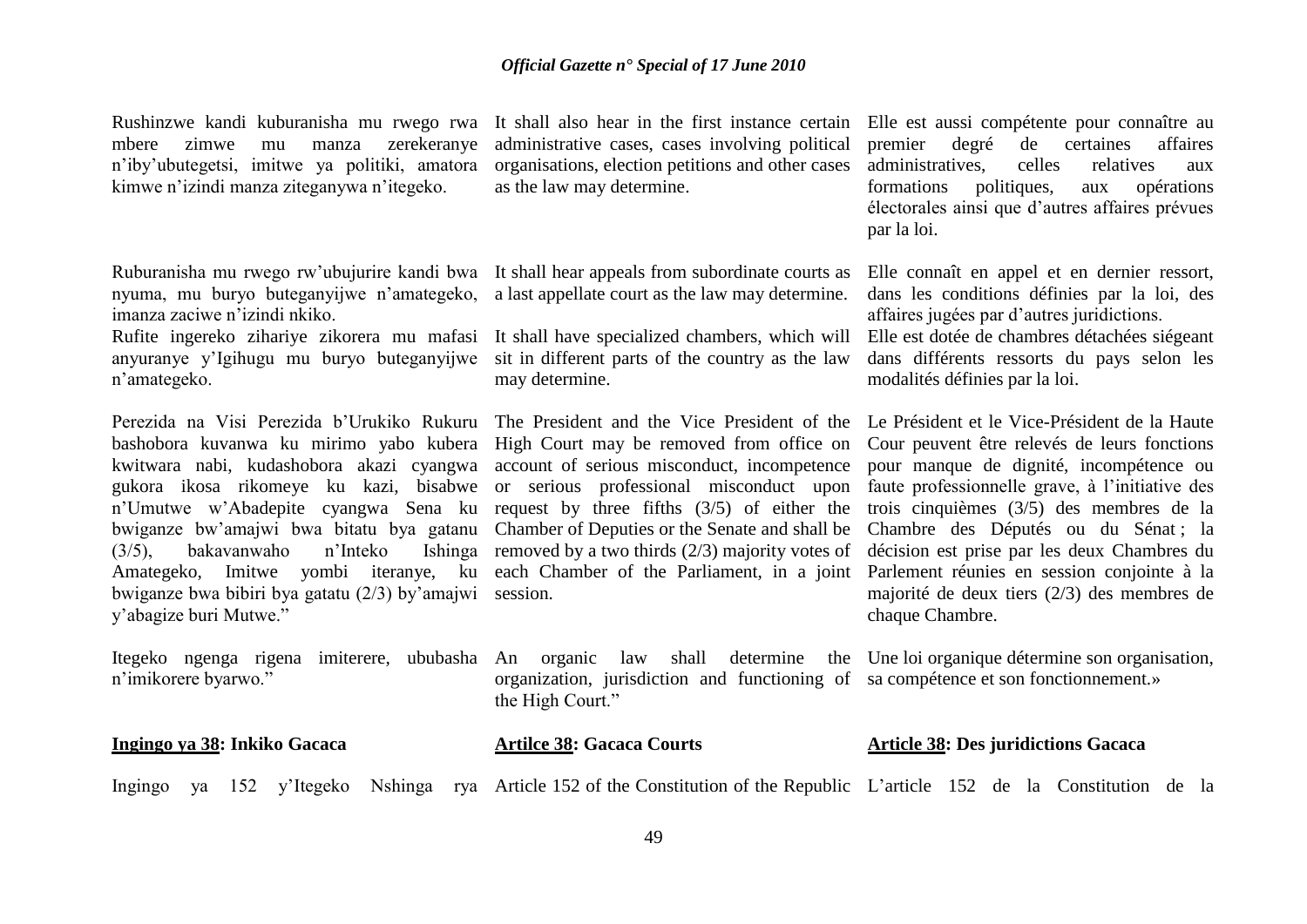2003 nk'uko ryavuguruwe kugeza ubu is amended as follows: ivuguruwe ku buryo bukurikira :

"Hashyizweho Inkiko Gacaca zishinzwe "There is hereby established Gacaca Courts gukurikirana no gucira imanza abakoze icyaha responsible for prosecuting and trying persons cya jenoside yakorewe Abatutsi n'ibindi byaha byibasiye inyokomuntu byakozwe hagati y'itariki ya mbere Ukwakira 1990 n'iya 31 Ukuboza 1994, uretse ibyaha amategeko ashinga izindi nkiko."

#### **Ingingo ya 39: Inkiko z"Ubucuruzi**

Ingingo ya 155 bis y'Itegeko Nshinga rya Article 155 bis of the Constitution of the L'article 155 bis de la Constitution de la Repubulika y'u Rwanda ryo kuwa 04 Kamena Republic of Rwanda of 04 June 2003 as 2003 nk'uko ryavuguruwe kugeza ubu amended to date is amended as follows: ivuguruwe ku buryo bukurikira :

"Hashyizweho inkiko z'ubucuruzi ziburanisha imanza z'ubucuruzi. Izo nkiko ni Urukiko Rukuru rw'Ubucuruzi n'Inkiko z'Ubucuruzi.

Perezida na Visi Perezida b'Urukiko Rukuru rw'Ubucuruzi bashyirwaho n'Iteka rya Perezida bamaze kwemezwa na Sena. Mu kugena Presidential Order after approval by the Senate. présidentiel après leur approbation par le abakandida kuri iyo myanya, Perezida wa Repubulika abanza kugisha inama Inama y'Abaminisitiri n'Inama Nkuru y'Ubucamanza.

Repubulika y'u Rwanda ryo kuwa 04 Kamena of Rwanda of 04 June 2003 as amended to date République du Rwanda du 4 juin 2003 telle

accused of the crime of genocide perpetrated against Tutsi and other crimes against humanity which were committed between October  $1<sup>st</sup>$  1990 and December  $31<sup>st</sup>$  1994 with the exception of cases jurisdiction in respect of which is vested in other courts."

#### **Article 39: Commercial Courts**

"There are hereby established the commercial courts competent to try commercial cases which are the Commercial High Court and the Commercial Courts.

The President and the Vice President of the Le Président et le Vice Président de la Haute Commercial High Court shall be appointed by The President of the Republic shall submit to the Senate a list of candidates whose number equals that of vacant posts of judges of the

que révisée à ce jour est révisé comme suit :

« Il est instituté des juridictions Gacaca chargées des poursuites et du jugement des personnes accusées du crime de génocide perpétré contre les Tutsi et d'autres crimes contre l'humanité commises entre le 1<sup>er</sup> octobre 1990 et le 31 décembre 1994, excepté ceux qui relèvent de la compétence d'autres juridictions.»

#### **Article 39: Juridictions de Commerce**

République du Rwanda du 04 juin 2003 telle que révisée à ce jour est révisé comme suit :

« Il est institué des juridictions de commerce pour juger les affaires commerciales. Ces juridictions sont la Haute Cour de Commerce et les Tribunaux de Commerce.

Urutonde rw'abakandida ashyikiriza Sena Commercial High Court and the Commercial propose au Sénat une liste des candidats juges Cour de Commerce sont nommés par arrêté Sénat. Le Président de la République, après consultation du Conseil des Ministres et du Supérieur de la Magistrature,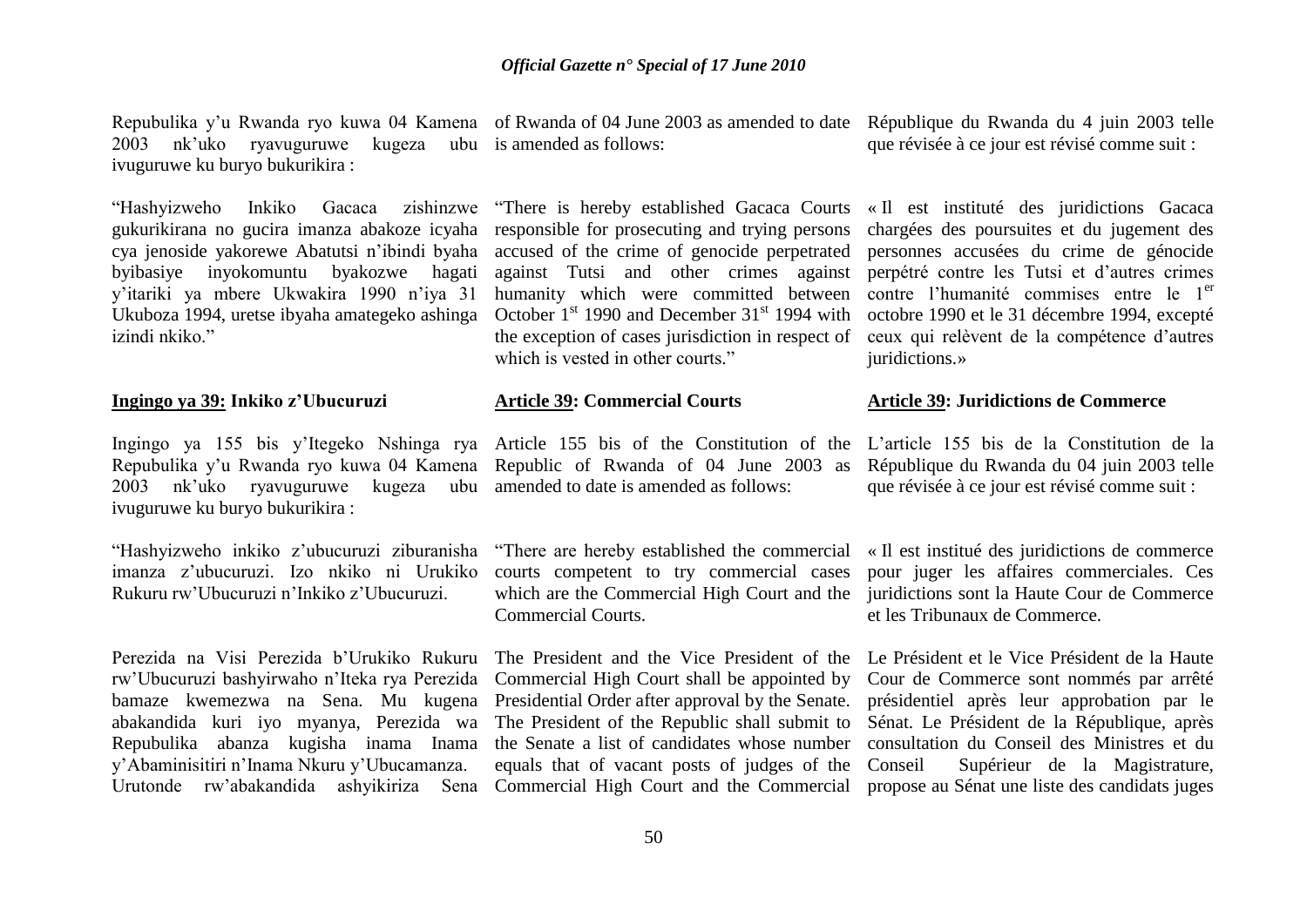Courts after consultation with the Cabinet and

dont le nombre équivaut à celui des postes

rugomba kungana n'imyanya y'abacamanza

ivuguruwe ku buryo bukurikira:

| isabirwa kuzuzwa                                                                                                                                                                                                                                                                                                                                                                                                                                  | the High Council of Judiciary.                                                                                                                                                                                                                                                                                                                                                                                                                                                   | à Haute Cour de<br>vacants des juges<br>Commerce et les Tribunaux de Commerce.                                                                                                                                                                                                                                                                                                                                |
|---------------------------------------------------------------------------------------------------------------------------------------------------------------------------------------------------------------------------------------------------------------------------------------------------------------------------------------------------------------------------------------------------------------------------------------------------|----------------------------------------------------------------------------------------------------------------------------------------------------------------------------------------------------------------------------------------------------------------------------------------------------------------------------------------------------------------------------------------------------------------------------------------------------------------------------------|---------------------------------------------------------------------------------------------------------------------------------------------------------------------------------------------------------------------------------------------------------------------------------------------------------------------------------------------------------------------------------------------------------------|
| z'ubucuruzi<br>Abandi<br>b'inkiko<br>bacamanza<br>bashyirwaho hakurikijwe amategeko abigenga.                                                                                                                                                                                                                                                                                                                                                     | Other judges of commercial courts shall be<br>appointed in accordance with relevant laws.                                                                                                                                                                                                                                                                                                                                                                                        | Les autres juges des juridictions de commerce<br>sont nommés conformément aux dispositions<br>légales y relatives.                                                                                                                                                                                                                                                                                            |
| Perezida na Visi Perezida b'Urukiko Rukuru<br>rw'Ubucuruzi bashobora kuvanwa ku mirimo<br>yabo kubera kwitwara nabi, kudashobora akazi<br>cyangwa gukora ikosa rikomeye ku kazi<br>bisabwe n'Umutwe w'Abadepite cyangwa Sena<br>ku bwiganze bw'amajwi bwa bitatu bya gatanu<br>n'Inteko<br>$(3/5)$ ,<br>bakavanwaho<br>Ishinga<br>Amategeko, Imitwe yombi iteranye, ku<br>bwiganze bwa bibiri bya gatatu (2/3) by'amajwi<br>y'abagize buri Mutwe. | The President and the Vice President of the Le Président et le Vice-Président de la Haute<br>Commercial High Court may be removed from<br>office on account of serious misconduct,<br>professional<br>serious<br>incompetence<br><sub>or</sub><br>misconduct upon request by three fifths $(3/5)$<br>of either the Chamber of Deputies or the<br>Senate and shall be removed by a two thirds<br>$(2/3)$ majority votes of each Chamber of the<br>Parliament, in a joint session. | Cour de Commerce peuvent être relevés de<br>leurs fonctions pour manque de dignité,<br>incompétence ou faute professionnelle grave,<br>à l'initiative des trois cinquièmes $(3/5)$ des<br>membres de la Chambre des Députés ou du<br>Sénat; la décision est prise par les deux<br>Chambres du Parlement réunies en session<br>conjointe à la majorité de deux tiers $(2/3)$ des<br>membres de chaque Chambre. |
| Itegeko ngenga rigena imiterere, imikorere<br>n'ububasha by'inkiko z'ubucuruzi."                                                                                                                                                                                                                                                                                                                                                                  | determine<br>An organic<br>law<br>shall<br>organization, functioning and jurisdiction of fonctionnement et la compétence des<br>commercial courts."                                                                                                                                                                                                                                                                                                                              | the Une loi organique détermine l'organisation, le<br>juridictions de commerce.»                                                                                                                                                                                                                                                                                                                              |
| Ingingo ya 40:Ishyirwaho n'inshingano<br>by'Inama Nkuru y'Ubucamanza                                                                                                                                                                                                                                                                                                                                                                              | <b>Article</b><br>40:<br><b>Establishment</b><br>responsibilities of the High Council of the Conseil Supérieur de la Magistrature<br><b>Judiciary</b>                                                                                                                                                                                                                                                                                                                            | and Article 40: Institution et attributions du                                                                                                                                                                                                                                                                                                                                                                |
| ya 157 y'Itegeko<br>Ingingo<br>Repubulika y'u Rwanda ryo kuwa 04 Kamena of Rwanda of 04 June 2003 as amended to date<br>nk'uko<br>ryavuguruwe<br>2003                                                                                                                                                                                                                                                                                             | Nshinga rya Article 157 of the Constitution of the Republic L'article 157 de la Constitution de la<br>kugeza ubu is amended as follows:                                                                                                                                                                                                                                                                                                                                          | République du Rwanda du 04 juin 2003 telle<br>que révisée à ce jour est révisé comme suit:                                                                                                                                                                                                                                                                                                                    |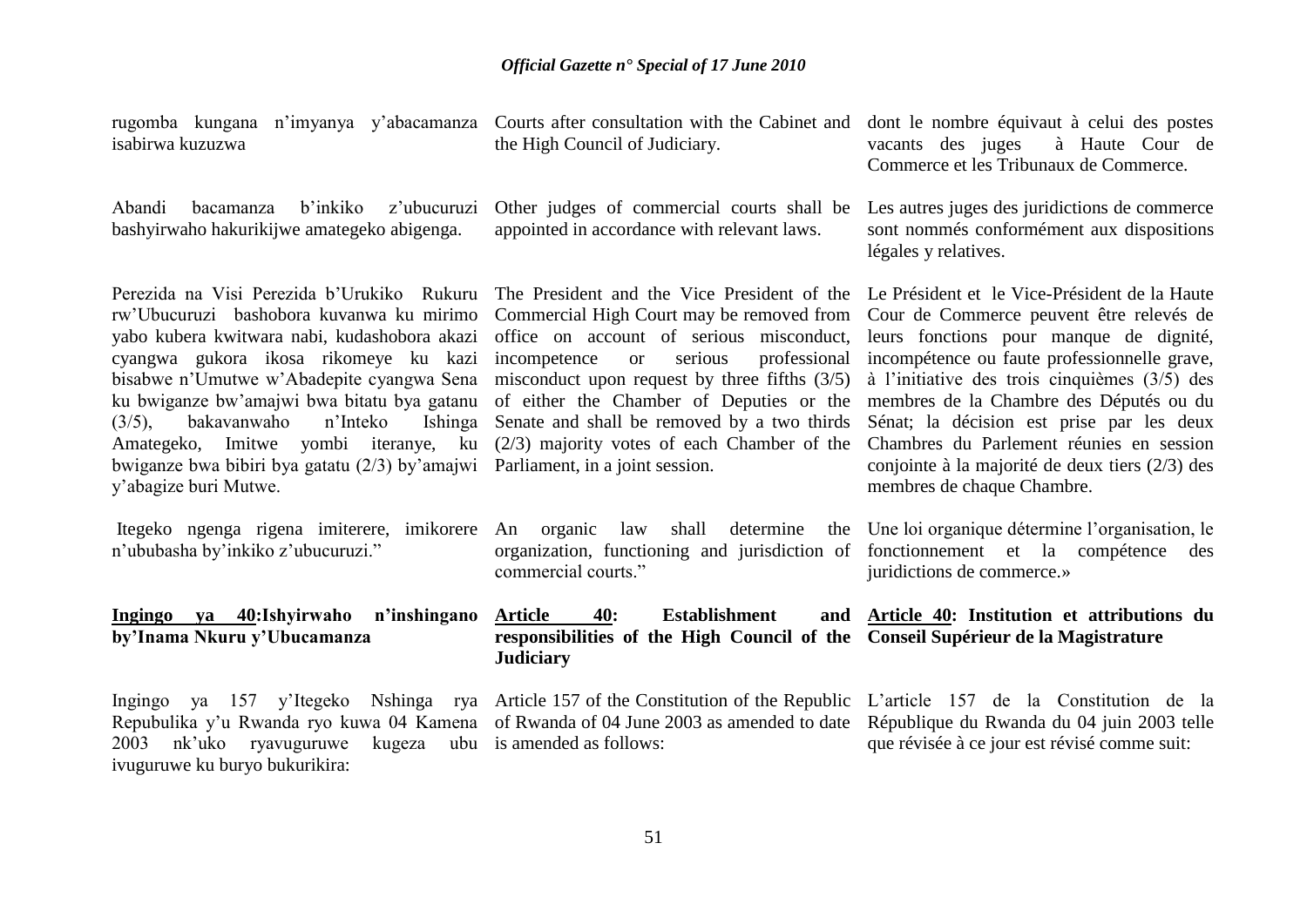"Hashyizweho Inama Nkuru y'Ubucamanza. Mu "There is hereby established a High Council of « Il est institué un Conseil Supérieur de la byo ishinzwe harimo:

- $1^\circ$  kwiga ibibazo byerekeye y'ubutabera no gutanga inama, ibyibwirije cyangwa ibisabwe, ku bibazo byose byerekeye imikorere y'ubutabera;
- 2° gufata ibyemezo ku ishyirwa ku mirimo, izamurwa mu ntera, ivanwa ku mirimo ry'abacamanza, ku migendekere y'umwuga w'abacamanza batari ab'Inkiko za Gisirikare, no gufata ibyemezo nk'urwego rushinzwe imyitwarire yabo uretse abashyirwaho n'izindi nzego;
- $3^{\circ}$  gutanga inama buri gihe ku mushinga uwo  $3^{\circ}$ ari wo wose wo gushyiraho urukiko rushya cyangwa werekeye amategeko ngengamikorere y'abacamanza cyangwa y'abakozi b'inkiko ishinzwe.

#### **Ingingo ya 41: Ishyirwaho ry"Urwego Article 41: Establishment of the National Article 41: Création de l"Organe National rw"Ubushinjacyaha Bukuru**

Ingingo ya 160 y'Itegeko Nshinga rya Article 160 of the Constitution of the Republic L'article160 de la Constitution de la Repubulika y'u Rwanda ryo ku wa 04 Kamena of Rwanda of 04 June 2003 as amended to date République du Rwanda du 04 juin 2003 telle 2003 nk'uko ryavuguruwe ivuguruwe ku buryo bukurikira:

the Judiciary. Its responsibilities shall include:

- $1^{\circ}$  to examine and, either on its own initiative,  $1^{\circ}$  étudier les questions relatives au or upon request, to give advice on matters relating to the functioning of the justice system;
- $2^{\circ}$  to take decisions relating to the  $2^{\circ}$  décider de la nomination, de la promotion appointment, promotion or removal from office of judges and management of the career in general and discipline of judges with the exception of judges of the military courts and act as a body in charge of their discipline save those appointed by other organs;
- to advise on all proposals relating to the  $3^\circ$ establishment of a new court or bill governing the status of judges and other judicial personnel for whom it is responsible.

## **Public Prosecution Authority**

kugeza ubu is amended as follows:

Magistrature chargé notamment de:

- fonctionnement de la justice, donner des avis, de son initiative ou sur demande, sur toute question intéressant l'administration de la justice;
- et de la révocation des juges et en général de la gestion de la carrière des juges des juridictions autres que militaires et statuer en tant qu'organe de discipline à leur égard, sauf en ce qui concerne ceux qui sont nommés par d'autres organes;
- 3° donner des avis sur tout projet ou toute proposition de création d'une nouvelle juridiction ou relatif au statut des juges ou du personnel judicaire relevant de sa compétence.

## **de Poursuite Judiciaire**

que révisée à ce jour est révisé comme suit:

"Hashyizweho Urwego rw'Ubushinjacyaha "There is hereby established a National Public "Il est institué un Organe National de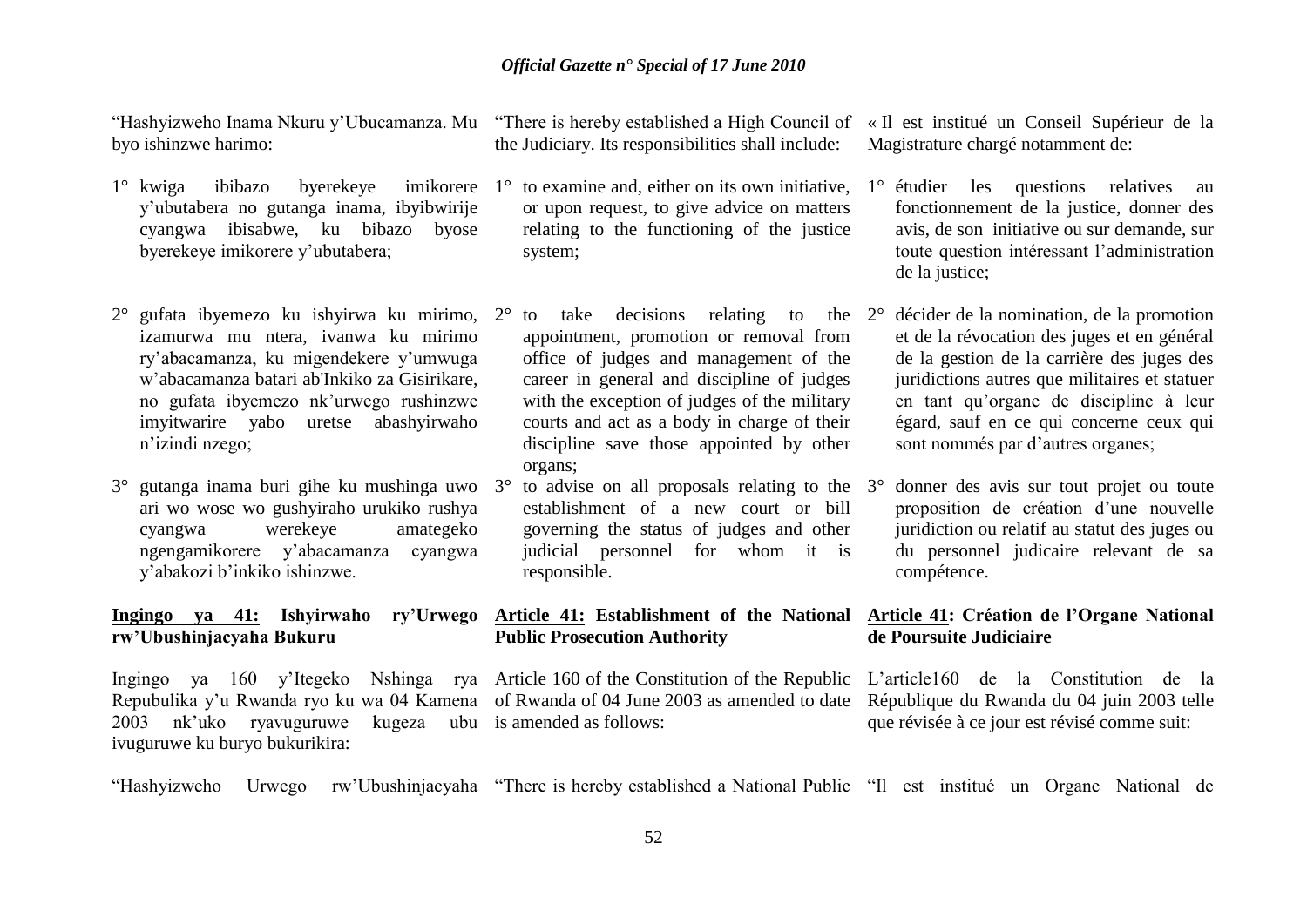Bukuru rushinzwe gukora iperereza no gukurikirana ibyaha mu gihugu hose.

Imiterere, imikorere n'ububasha by'Ubushinjacyaha Bukuru bigenwa n'itegeko ngenga.

Ibyerekeranye na sitati n'imyitwarire A law shall determine the status and the code y'abashinjacyaha bigengwa n'itegeko".

#### **Ingingo ya 42: Inzego zigize Ubushinjacyaha Article 42: Composition of National Public Bukuru**

2003 nk'uko ryavuguruwe ivuguruwe ku buryo bukurikira:

"Ubushinjacyaha Bukuru ni urwego rumwe. Rugizwe n'Ibiro by'Umushinjacyaha Mukuru, Ubushinjacyaha bwo ku rwego Rwisumbuye n'Ubushinjacyaha bwo ku rwego rw'Ibanze.

Urwego rw'Ibiro by'Umushinjacyaha Mukuru rugizwe n'Umushinjacyaha Mukuru, Umushinjacyaha Mukuru Wungirije n'Abashinjacyaha ku rwego rw'Igihugu.

The organisation, functioning and competence of the National Public Prosecution Authority shall be determined by an organic law.

of ethics of the prosecutors".

# **Prosecution Authority**

Ingingo ya 161 y'Itegeko Nshinga rya Article 161 of the Constitution of the Republic Repubulika y'u Rwanda ryo ku wa 04 Kamena of Rwanda of 04 June 2003 as amended to date kugeza ubu is amended as follows:

> "The National Prosecution Authority is a single institution. It shall comprise the Office of the constitue un organe unique. Il est composé du Prosecutor General, public prosecution at the Bureau du Procureur Général et un service de intermediate level and public prosecution at the poursuite judiciaire au niveau de Grande primary level.

> comprised of the Prosecutor General, the du Procureur Général, du Procureur Général Deputy Prosecutor General and National Adjoint et des Procureurs nationaux.Prosecutors.

> Prosecution Authority charged with the Poursuite Judiciaire chargé de l'instruction et de la poursuite des infractions sur toute l'étendue du territoire national.

> > L'organisation, le fonctionnement et la compétence de l'Organe National de Poursuite Judiciaire sont déterminés par une loi organique.

> > Une loi détermine le statut et le code d'ethique des Officiers de Poursuite Judiciaire.»

#### **Article 42:Composition de l"Organe National de Poursuite Judiciaire**

L'article 161 de la Constitution de la République du Rwanda du 04 juin 2003 telle que révisée à ce jour est révisé comme suit:

"L'Organe National de Poursuite Judiciaire Instance et de Base.

The Office of the Prosecutor General shall be Le Bureau du Procureur Général est composé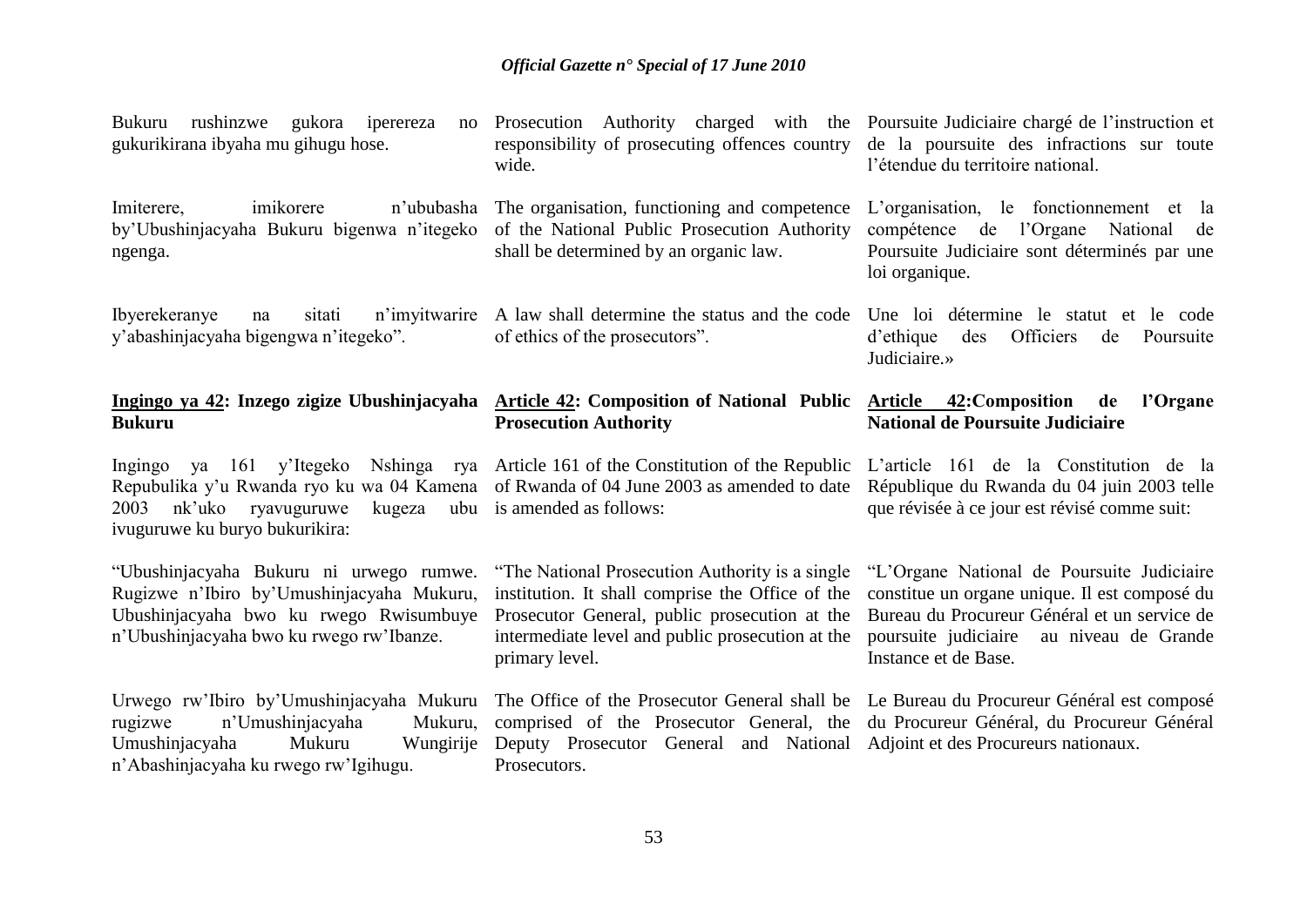| Umushinjacyaha Mukuru n'Umushinjacyaha The Prosecutor General and the Deputy Le Procureur Général et le Procureur Général<br>Mukuru Wungirije bashyirwaho n'Iteka rya Prosecutor General shall be appointed by a Adjoint sont nommés par arrêté présidentiel<br>Perezida bamaze kwemezwa na Sena. Mu Presidential Order upon approval by the après leur approbation par le Sénat. Le<br>kugena umukandida umwe kuri buri mwanya,<br>Perezida wa Repubulika abanza kugisha inama<br>y'Abaminisitiri<br>n'Inama<br>Nkuru<br>Inama<br>y'Ubushinjacyaha. | Senate. The President of the Republic shall Président de la République propose un seul<br>submit one candidate for each position after candidat à chaque poste après consultation du<br>consultation with the Cabinet and the High Conseil des Ministres et du Conseil Supérieur<br>Council of the National Public Prosecution de l'Organe National de Poursuite Judiciaire.<br>Authority. |                                                                                                                                    |
|------------------------------------------------------------------------------------------------------------------------------------------------------------------------------------------------------------------------------------------------------------------------------------------------------------------------------------------------------------------------------------------------------------------------------------------------------------------------------------------------------------------------------------------------------|--------------------------------------------------------------------------------------------------------------------------------------------------------------------------------------------------------------------------------------------------------------------------------------------------------------------------------------------------------------------------------------------|------------------------------------------------------------------------------------------------------------------------------------|
| Abandi bashinjacyaha bashyirwaho n'Iteka rya<br>Minisitiri w'Intebe nyuma yo<br>kwemezwa<br>n'Inama Nkuru y'Ubushinjacyaha.                                                                                                                                                                                                                                                                                                                                                                                                                          | Other prosecutors shall be appointed by the Les autres Officiers de Poursuite Judiciaire<br>Prime Minister's Order upon approval by the sont nommés par arrêté du Premier Ministre<br>High Council of the National Public après approbation du Conseil Supérieur de<br>Prosecution Authority.                                                                                              | l'Organe National de Poursuite Judiciaire.                                                                                         |
| Umushinjacyaha Mukuru n'Umushinjacyaha The Prosecutor General and the Deputy<br>Mukuru<br>Wungirije<br>y'imyaka itanu (5) ishobora kongerwa rimwe year term renewable only once.<br>gusa.                                                                                                                                                                                                                                                                                                                                                            | bashyirirwaho manda Prosecutor General are appointed for a five (5)                                                                                                                                                                                                                                                                                                                        | Le Procureur Général et le Procureur Général<br>Adjoint sont nommés pour un mandat de cinq<br>(5) ans renouvelable une seule fois. |
| Itegeko ryerekeye sitati y'abashinjacyaha rigena<br>ibirebana na manda y'abashinjacyaha bayobora<br>ubushinjacyaha ku rwego rwisumbuye."                                                                                                                                                                                                                                                                                                                                                                                                             | The law on the status of prosecutors shall La loi relative au statut des Officiers de<br>regulate the term of office of the Chief Poursuite Judiciaire règle la question du<br>Intermediate Prosecutors."                                                                                                                                                                                  | mandat des procureurs en chef au niveau de<br>grande instance.»                                                                    |
| Ingingo ya 43: Ishyirwaho ry'Inama Nkuru Article 43: Establishment of the High Article 43: Institution du Conseil Supérieur<br>y'Ubushinjacyaha                                                                                                                                                                                                                                                                                                                                                                                                      | Council of the National Public Prosecution de l'Organe National<br><b>Authority</b>                                                                                                                                                                                                                                                                                                        | de Poursuite<br><b>Judiciaire</b>                                                                                                  |
| Ingingo ya 165 y'Itegeko Nshinga rya Article 165 of the Constitution of the Republic L'article 165 de la Constitution de la<br>Repubulika y'u Rwanda ryo ku wa 04 Kamena of Rwanda of 04 June 2003 as amended to date République du Rwanda du 04 juin 2003 telle<br>nk'uko<br>ryavuguruwe<br>2003<br>kugeza<br>ivuguruwe ku buryo bukurikira:                                                                                                                                                                                                        | ubu is amended as follows:                                                                                                                                                                                                                                                                                                                                                                 | que révisée à ce jour est révisé comme suit:                                                                                       |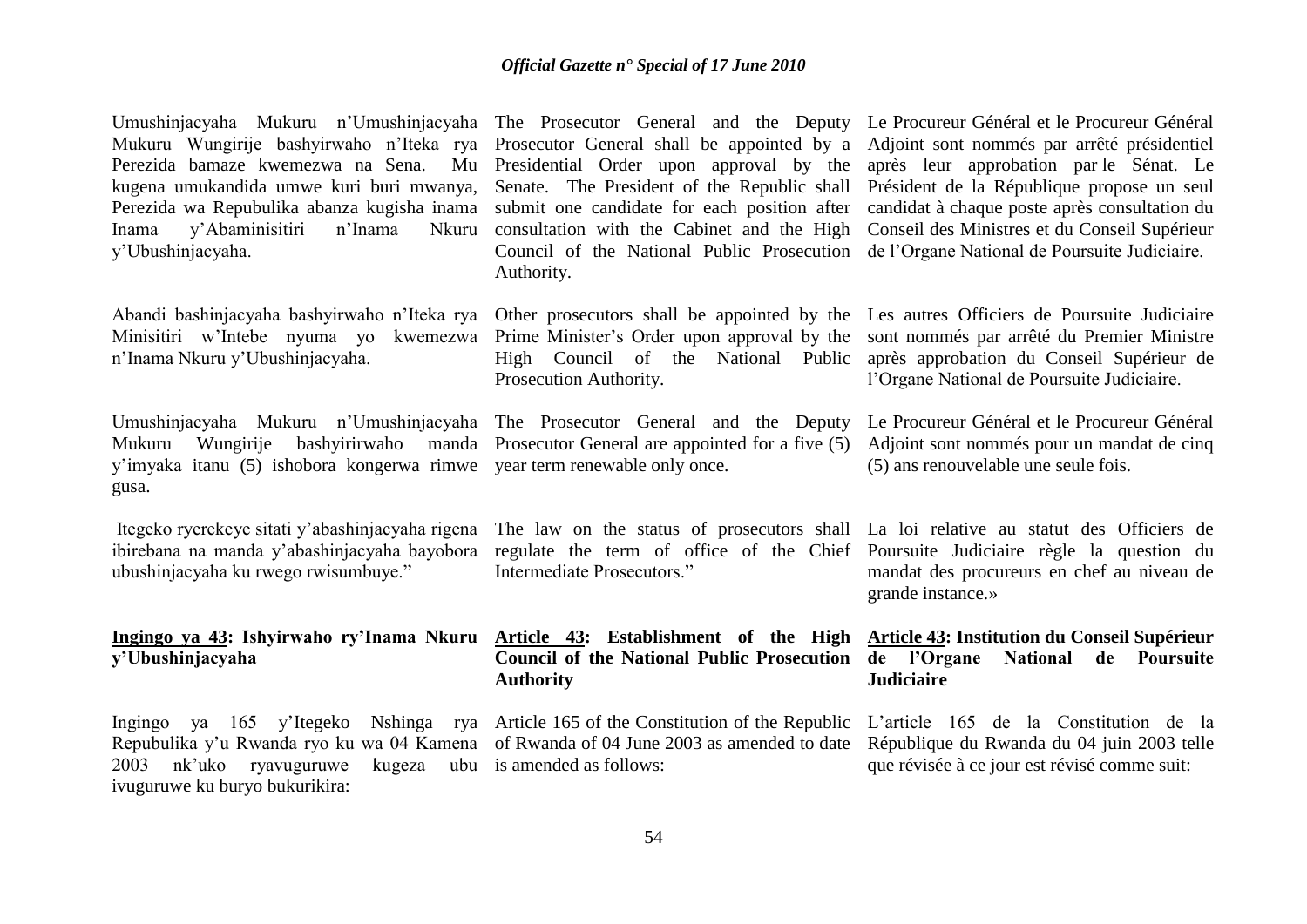| "Hashyizweho Inama Nkuru y'Ubushinjacyaha.                                                                                                                                                      | "There is hereby established a High Council of<br>the National Public Prosecution Authority.                                                                                     | "Il est institué un Conseil Supérieur de<br>l'Organe National de Poursuite Judiciaire.                                                                                      |
|-------------------------------------------------------------------------------------------------------------------------------------------------------------------------------------------------|----------------------------------------------------------------------------------------------------------------------------------------------------------------------------------|-----------------------------------------------------------------------------------------------------------------------------------------------------------------------------|
| Inshingano zayo ni ugutanga imirongo migari<br>ngenderwaho no gutuma habaho imikorere<br>myiza y'ubushinjacyaha mu gihugu cyose.                                                                | Its mission shall be to provide general policy<br>and to ensure the smooth<br>guidelines<br>functioning of prosecution services in the<br>whole country.                         | Sa mission est de donner<br>les lignes<br>directrices et d'assurer le bon fonctionnement<br>des services de l'Organe National de<br>Poursuite Judiciaire dans tout le pays. |
| Itegeko ngenga rigena imiterere, ububasha<br>n'imikorere by'Inama Nkuru<br>y'Ubushinjacyaha."                                                                                                   | shall<br>determine<br>organic<br>law<br>the<br>An<br>and functioning of the<br>organisation, powers<br>High Council of the<br>National Public<br>Prosecution Authority".         | Une loi organique détermine l'organisation, la<br>compétence et le fonctionnement du Conseil<br>Supérieur de l'Organe National de Poursuite<br>Judiciaire".                 |
| Ingingo ya 44: Indahiro y'abashinjacyaha                                                                                                                                                        | <b>Article 44: Oath of office of the Prosecutors</b>                                                                                                                             | Article 44: Prestation de serment des<br><b>Officiers de Poursuite Judiciaire</b>                                                                                           |
|                                                                                                                                                                                                 |                                                                                                                                                                                  |                                                                                                                                                                             |
| ya 166 y'Itegeko<br>Ingingo<br>Repubulika y'u Rwanda ryo ku wa 04 Kamena of Rwanda of 04 June 2003 as amended to date<br>nk'uko ryavuguruwe<br>kugeza<br>2003<br>ivuguruwe ku buryo bukurikira: | Nshinga rya Article 166 of the Constitution of the Republic<br>ubu is amended as follows:                                                                                        | L'article 166 de la Constitution de la<br>République du Rwanda du 04 juin 2003 telle<br>que révisée à ce jour est révisé comme suit:                                        |
| "Umushinjacyaha Mukuru n'Umushinjacyaha<br>Mukuru wungirije barahirira imbere ya Perezida<br>Inteko<br>Repubulika,<br>abagize<br>Ishinga<br>wa<br>Amategeko bahari.                             | "The Prosecutor General and the Deputy"<br>Prosecutor General shall take oath of office<br>before the President of the Republic in the<br>presence of the Members of Parliament. | « Le Procureur Général et le Procureur<br>Général Adjoint prêtent serment devant le<br>Président de la République en présence des<br>Membres du Parlement.                  |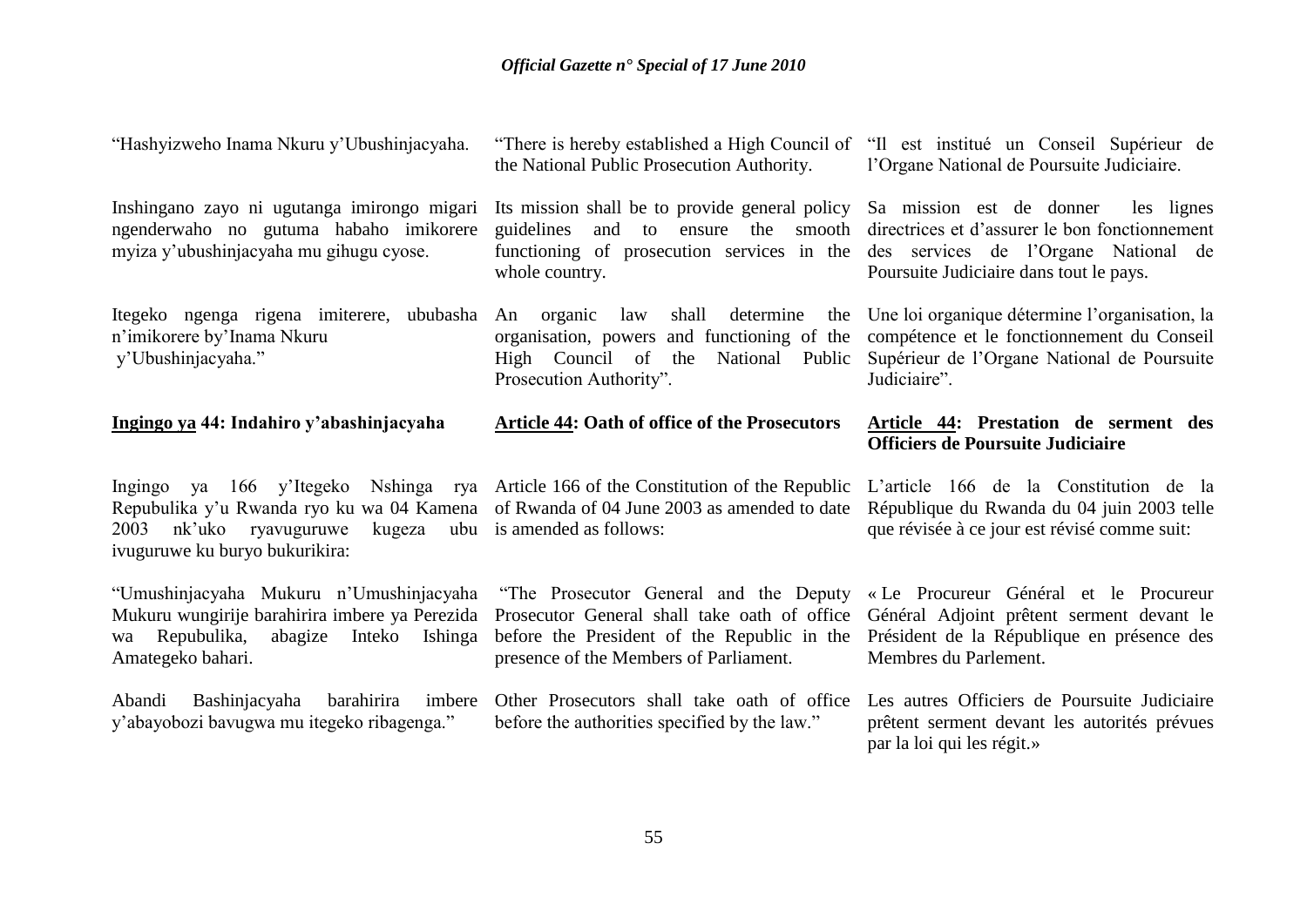| Ingingo ya 45: Inzego zishinzwe umutekano                                                                                                                                                                                                             | <b>Article 45: Security organs</b>                                                                                                        | Article 45: Organes de sécurité                                                                                                      |
|-------------------------------------------------------------------------------------------------------------------------------------------------------------------------------------------------------------------------------------------------------|-------------------------------------------------------------------------------------------------------------------------------------------|--------------------------------------------------------------------------------------------------------------------------------------|
| ya 169 y'Itegeko<br>Ingingo<br>Repubulika y'u Rwanda ryo ku wa 04 Kamena<br>nk'uko ryavuguruwe<br>kugeza<br>2003<br>ivuguruwe ku buryo bukurikira:                                                                                                    | Nshinga rya Article 169 of the Constitution of the Republic<br>of Rwanda of 04 June 2003 as amended to date<br>ubu is amended as follows: | L'article 169 de la Constitution de la<br>République du Rwanda du 04 juin 2003 telle<br>que révisée à ce jour est révisé comme suit: |
| "Leta ifite inzego zishinzwe umutekano<br>zikurikira:                                                                                                                                                                                                 | "The State shall have the following security "L'Etat dispose des organes de sécurité ci-<br>Organs:                                       | après :                                                                                                                              |
| $1^{\circ}$ Ingabo z'u Rwanda;                                                                                                                                                                                                                        | 1° the Rwanda Defence Forces;                                                                                                             | 1° les Forces Rwandaises de Défense;                                                                                                 |
| 2° Polisi y'u Rwanda;                                                                                                                                                                                                                                 | $2^{\circ}$ the Rwanda National Police;                                                                                                   | 2° la Police Nationale du Rwanda;                                                                                                    |
| 3° Urwego rw'Igihugu rushinzwe Iperereza<br>n'Umutekano.                                                                                                                                                                                              | 3° the National Intelligence and Security<br>Service.                                                                                     | $3^\circ$ le<br>Service<br>National<br>de<br>Renseignements et de Sécurité.                                                          |
| Itegeko rishobora<br>izindi<br>kugena<br>nzego<br>z'umutekano".                                                                                                                                                                                       | A law may determine other security organs".                                                                                               | Une loi peut déterminer d'autres organes de<br>sécurité".                                                                            |
| Ingingo ya 46: Amahame Polisi y'u Rwanda Article 46: Principles governing the Rwanda<br>igenderaho                                                                                                                                                    | <b>National Police</b>                                                                                                                    | Article 46: Principes régissant la Police<br><b>Nationale du Rwanda</b>                                                              |
| Ingingo ya 170 y'Itegeko Nshinga rya Article 170 of the Constitution of the Republic L'article 170 de la Constitution de la<br>Repubulika y'u Rwanda ryo ku wa 04 Kamena<br>nk'uko<br>ryavuguruwe<br>2003<br>kugeza<br>ivuguruwe ku buryo bukurikira: | of Rwanda of 04 June 2003 as amended to date<br>ubu is amended as follows:                                                                | République du Rwanda du 04 juin 2003 telle<br>que révisée à ce jour est révisé comme suit:                                           |
| "Polisi y'u Rwanda ifite ububasha mu gihugu<br>hose.                                                                                                                                                                                                  | "The Rwanda National Police shall exercise its<br>authority over the entire national territory.                                           | "La Police Nationale du Rwanda exerce ses<br>compétences sur l'ensemble du territoire<br>national.                                   |
| Igomba gukorera abaturage ishingiye cyane It shall serve the people particularly on the Elle doit servir le peuple notamment sur base                                                                                                                 |                                                                                                                                           |                                                                                                                                      |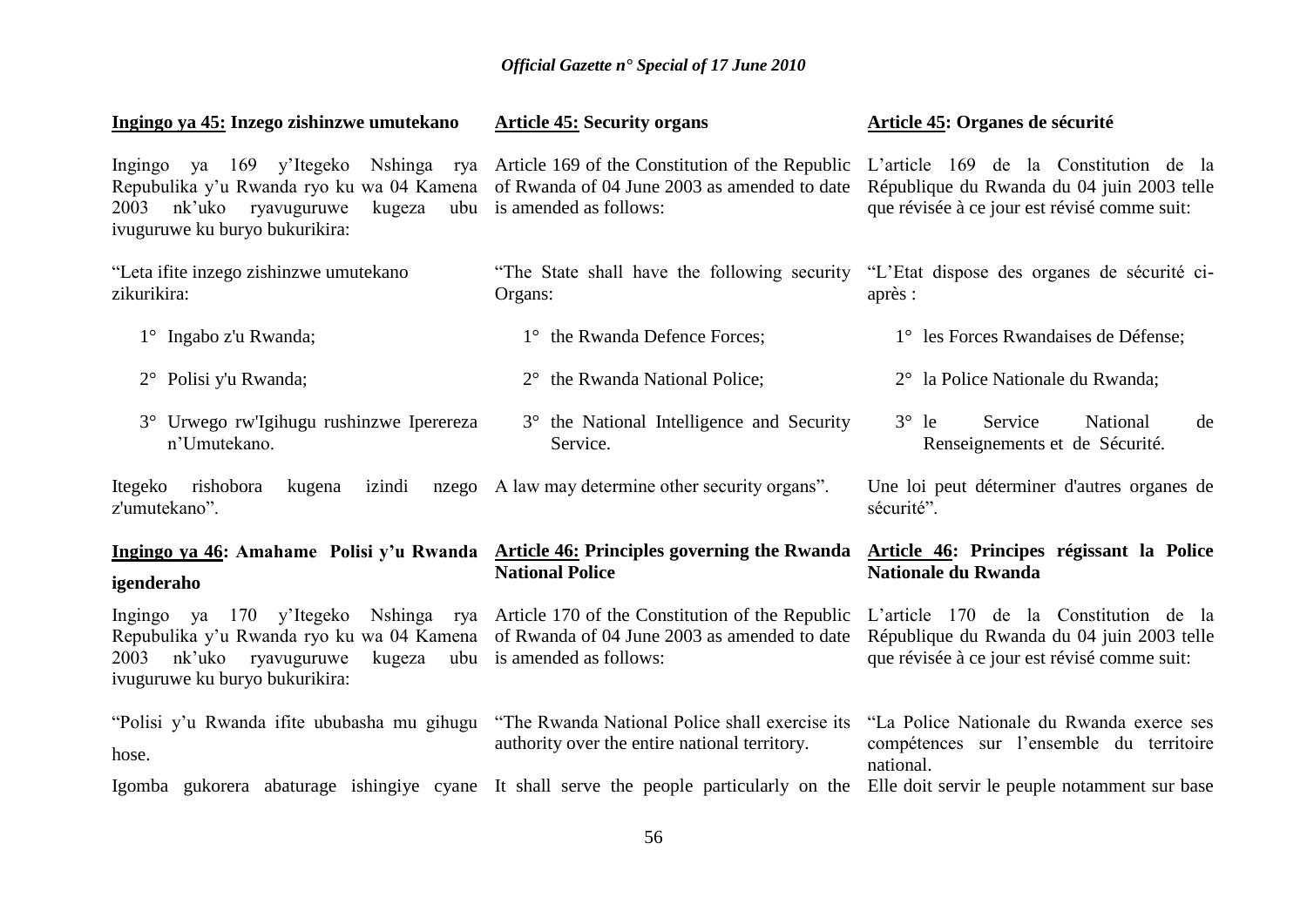| cyane ku mahame akurikira:                                                                                                                                                   | basis of the following principles:                                                                            | des principes suivants:                                                                                                                                  |
|------------------------------------------------------------------------------------------------------------------------------------------------------------------------------|---------------------------------------------------------------------------------------------------------------|----------------------------------------------------------------------------------------------------------------------------------------------------------|
| 1° kubumbatira uburenganzira bw'ibanze<br>buteganywa n'Itegeko Nshinga n'andi<br>mategeko;                                                                                   | guaranteed by the Constitution and<br>other laws;                                                             | $1^\circ$ safeguarding the fundamental rights $1^\circ$ la sauvegarde des droits fondamentaux<br>définis par la Constitution et par d'autres<br>$lois$ : |
| kubumbatira<br>umutekano<br>w'abantu<br>$2^{\circ}$<br>n'ibintu;                                                                                                             | property;                                                                                                     | $2^{\circ}$ protect the security of people and $2^{\circ}$ assurer la sécurité des biens et des<br>personnes;                                            |
| 3° kugira imikoranire myiza n'abaturage;                                                                                                                                     | $3^{\circ}$ harmonious collaboration with the $3^{\circ}$ bien collaborer avec la population;<br>community;   |                                                                                                                                                          |
| kugaragariza abaturage uburyo yuzuza<br>$4^{\circ}$<br>inshingano zayo;                                                                                                      | $4^{\circ}$ informing the population on how it $4^{\circ}$ tenir la<br>fulfils its mission;                   | population<br>informée<br>de<br>l'exécution de sa mission;                                                                                               |
| 5° kumva ko abaturage bafite uburenganzira<br>bwo kugenzura imikorere yayo.                                                                                                  | Police to the community.                                                                                      | $5^{\circ}$ accountability of the Rwanda National $5^{\circ}$ reconnaître à la population le droit de<br>contrôler son fonctionnement.                   |
| Itegeko rigena ububasha, inshingano,<br>imitunganyirize n'imikorere bya Polisi y'u<br>Rwanda".                                                                               | A law shall determine the powers, mission,<br>organisation and functioning of the Rwanda<br>National Police". | Une loi détermine la compétence, la mission,<br>l'organisation et le fonctionnement de la<br>Police Nationale du Rwanda.»                                |
| Ingingo ya 47: Ivanwaho ry'ingingo ya 171                                                                                                                                    | <b>Article 47: Repealing of Article 171</b>                                                                   | <b>Article 47: Abrogation de l'article 171</b>                                                                                                           |
| Ingingo ya 171 y'Itegeko Nshinga rya Article 171 of the Constitution of the Republic<br>Repubulika y'u Rwanda ryo ku wa 04 Kamena<br>2003<br>nk'uko<br>ryavuguruwe<br>kugeza | of Rwanda of 04 June 2003 as amended to date<br>ubu is hereby repealed.                                       | L'article 171 de la Constitution de la<br>République du Rwanda du 04 juin 2003 telle<br>que révisée à ce jour est abrogé.                                |

ivanyweho.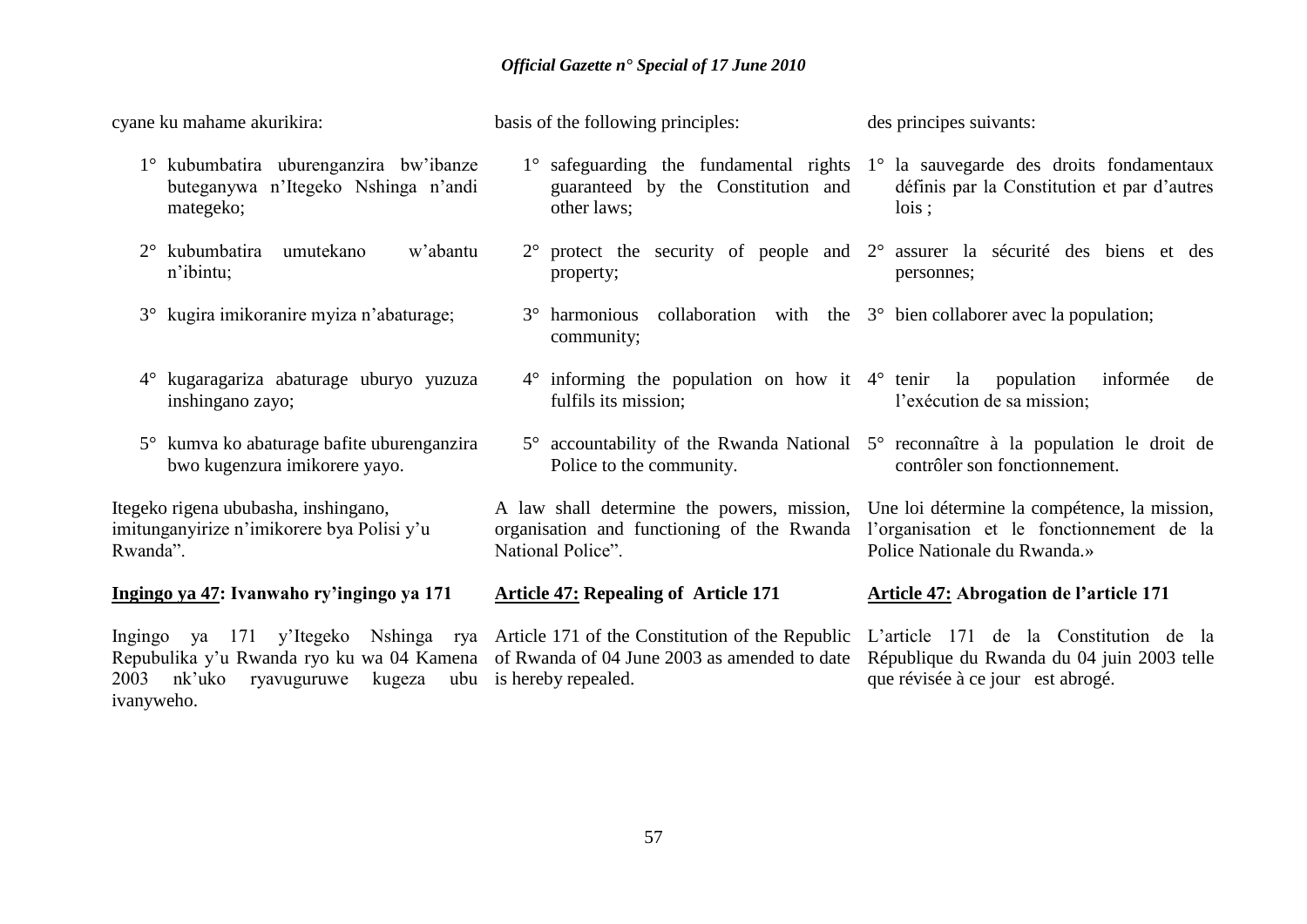| Ingingo ya 48: Ishyirwaho ry'Urwego<br>rw'Igihugu rushinzwe Iperereza<br>n'Umutekano                                                                                                                                                                        | Article 48: Establishment of the National<br><b>Intelligence and Security Service</b>                                                                                                                | <b>Article 48: Institution du Service National</b><br>de Renseignements et de Sécurité                                                        |
|-------------------------------------------------------------------------------------------------------------------------------------------------------------------------------------------------------------------------------------------------------------|------------------------------------------------------------------------------------------------------------------------------------------------------------------------------------------------------|-----------------------------------------------------------------------------------------------------------------------------------------------|
| Nshinga rya<br>Ingingo ya 172 y'Itegeko<br>Repubulika y'u Rwanda ryo ku wa 04 Kamena<br>nk'uko ryavuguruwe<br>kugeza<br>2003<br>ubu<br>ivuguruwe ku buryo bukurikira:                                                                                       | Article 172 of the Constitution of the Republic<br>of Rwanda of 04 June 2003 as amended to date<br>is amended as follows:                                                                            | L'article $172$<br>de la Constitution de la<br>République du Rwanda du 04 juin 2003 telle<br>que révisée à ce jour est révisé comme suit:     |
| "Hashyizweho Urwego rw'Igihugu rushinzwe<br>Iperereza n'Umutekano.                                                                                                                                                                                          | "There is hereby established a National<br>Intelligence and Security Service.                                                                                                                        | "Il est institué un Service National de<br>Renseignements et de Sécurité.                                                                     |
| Itegeko rigena ububasha, inshingano, imiterere, A law shall determine the powers, mission,<br>imikorere by'Urwego rw'Igihugu rushinzwe<br>Iperereza n'Umutekano".                                                                                           | organisation and functioning of the National<br>Intelligence and Security Service".                                                                                                                  | Une loi détermine la compétence, la mission,<br>l'organisation et le fonctionnement du Service<br>National de Renseignements et de Sécurité". |
|                                                                                                                                                                                                                                                             |                                                                                                                                                                                                      |                                                                                                                                               |
| Ingingo ya 49: Ingabo z'u Rwanda                                                                                                                                                                                                                            | <b>Article 49: Rwanda Defence Forces</b>                                                                                                                                                             | <b>Article 49: Forces Rwandaises de Défense</b>                                                                                               |
| Ingingo ya 173 y'Itegeko Nshinga rya Article 173 of the Constitution of the Republic<br>Repubulika y'u Rwanda ryo ku wa 04 Kamena of Rwanda of 04 June 2003 as amended to date<br>nk'uko<br>ryavuguruwe<br>2003<br>kugeza<br>ivuguruwe ku buryo bukurikira: | ubu is amended as follows:                                                                                                                                                                           | L'article $173$<br>de la Constitution de la<br>République du Rwanda du 04 juin 2003 telle<br>que révisée à ce jour est révisé comme suit:     |
| "Kurinda Igihugu bikorwa n'Ingabo z'Igihugu<br>z'umwuga zitwa "Ingabo z'u Rwanda.                                                                                                                                                                           | "National defence is the responsibility of a "La défense nationale est assurée par une<br>professional military force known as the armée nationale de profession dénommée<br>"Rwanda Defence Forces" | « Forces Rwandaises de Défense.»                                                                                                              |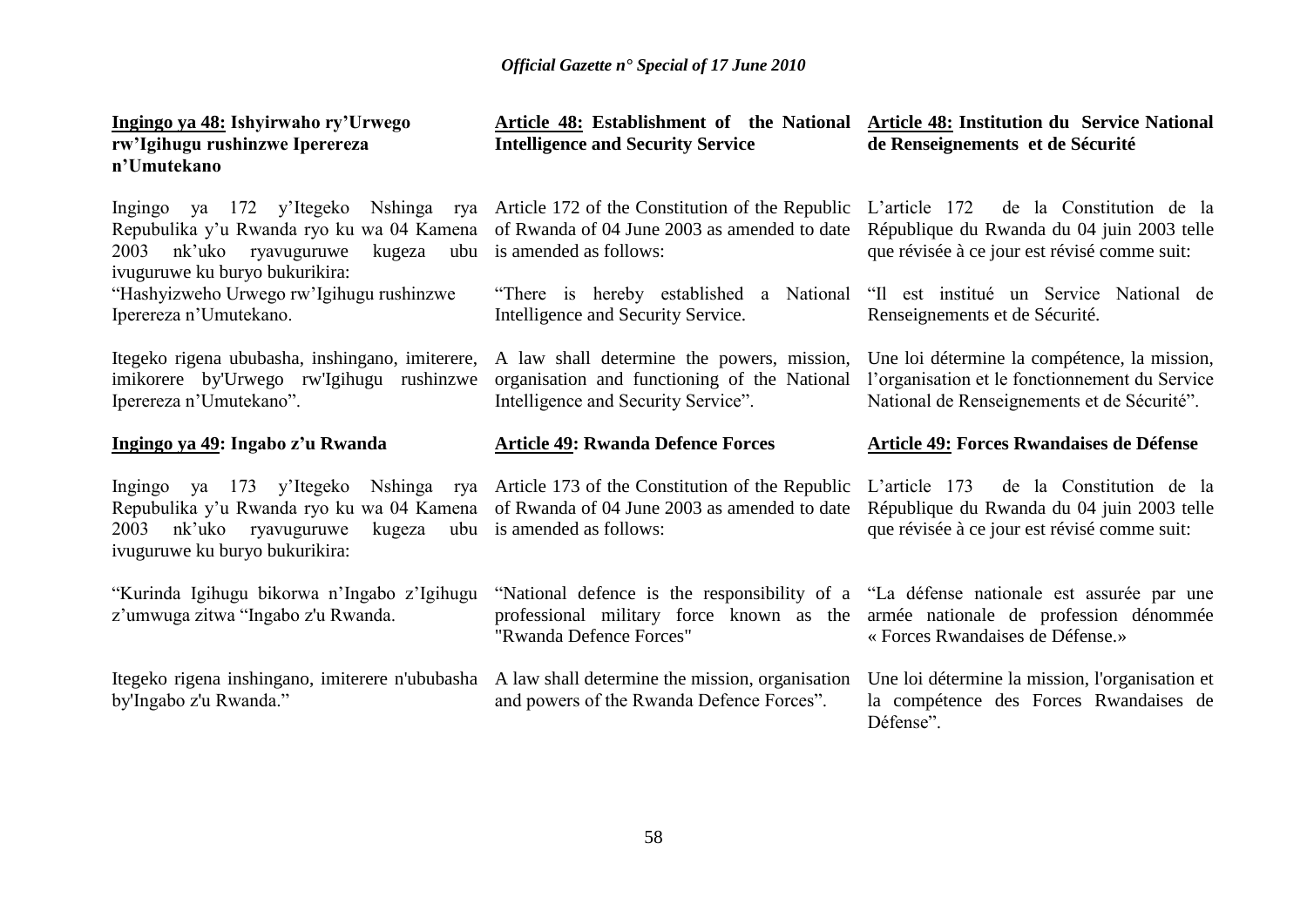|         | Ingingo ya 50: Ihindurwa ry'inyito y'Interuro Article 50: Change of short title of Title VIII Artilce 50: Modification de l'intitulé du |                   |  |
|---------|-----------------------------------------------------------------------------------------------------------------------------------------|-------------------|--|
| va VIII |                                                                                                                                         | <b>Titre VIII</b> |  |

Inyito y'interuro ya VIII y'Itegeko Nshinga rya The short title of Title VIII of the Constitution L'intitulé du Titre VIII de la Constitution de Repubulika y'u Rwanda ryo kuwa 04 Kamena of the Republic of Rwanda of 04 June 2003 as 2003 nk'uko ryavuguruwe kugeza ubu, amended to date is changed as follows: ihinduwe ku buryo bukurikira:

la République du Rwanda du 04 juin 2003 telle que révisée à ce jour est modifié comme suit:

| "INTERURO YA VIII: KOMISIYO "TITLE                                         |                       | NATIONAL « TITRE<br>VIII:                                    | VIII :                      | <b>COMMISSIONS</b> |
|----------------------------------------------------------------------------|-----------------------|--------------------------------------------------------------|-----------------------------|--------------------|
| Z'IGIHUGU, INZEGO ZIHARIYE, INAMA COMMISSIONS, SPECIAL ORGANS, NATIONALES, |                       |                                                              |                             | <b>ORGANES</b>     |
| Z'IGIHUGU N'IBIGO BYA LETA".                                               | <b>INSTITUTIONS".</b> | NATIONAL COUNCILS AND PUBLIC SPECIALISES, CONSEILS NATIONAUX | ET ETABLISSEMENTS PUBLICS». |                    |

### **Interuro ya VIII**

Umutwe wa I, uwa II, uwa III, uwa IV, uwa V, Chapters I, II, III, IV, V, VI, VII, VIII, IX, X Les chapitres I, II, III, IV, V, VI, VII, VIII, uwa VI, uwa VII, uwa VIII, uwa IX n'uwa X of Title VIII of the Constitution of the IX, X du Titre VIII de la Constitution de la y'Interuro ya VIII y'Itegeko Nshinga rya Republic of Rwanda of 04 June 2003 as Repubulika y'u Rwanda ryo kuwa 04 Kamena amended to date are hereby repealed. 2003 nk'uko ryavuguruwe kugeza ubu ivanyweho**.**

#### **Ingingo ya 52: Imitwe mishya igize Interuro Article 52: New chapters of Title VIII ya VIII**

**VIII**

Imitwe mishya igize Interuro ya VIII y'Itegeko The new chapters of the Title VIII of the Les nouveaux chapitres du Titre VIII de la Nshinga rya Repubulika y'u Rwanda ryo kuwa Constitution of the Republic of Rwanda of 04 04 Kamena 2003 nk'uko ryavuguruwe kugeza June 2003 as amended to date are as follows: ubu ni iyi ikurikira:

#### **Ingingo ya 51: Ivanwaho ry"imitwe igize Article 51: Repealing of chapters of Title Article 51: Abrogation des chapitres du Titre VIII**

République du Rwanda du 04 juin 2003 telle que révisée à ce jour sont abrogés.

#### **Article 52: Nouveaux chapitres du Titre VIII**

Constitution de la République du Rwanda du 04 juin 2003 telle que révisée à ce jour sont les suivants :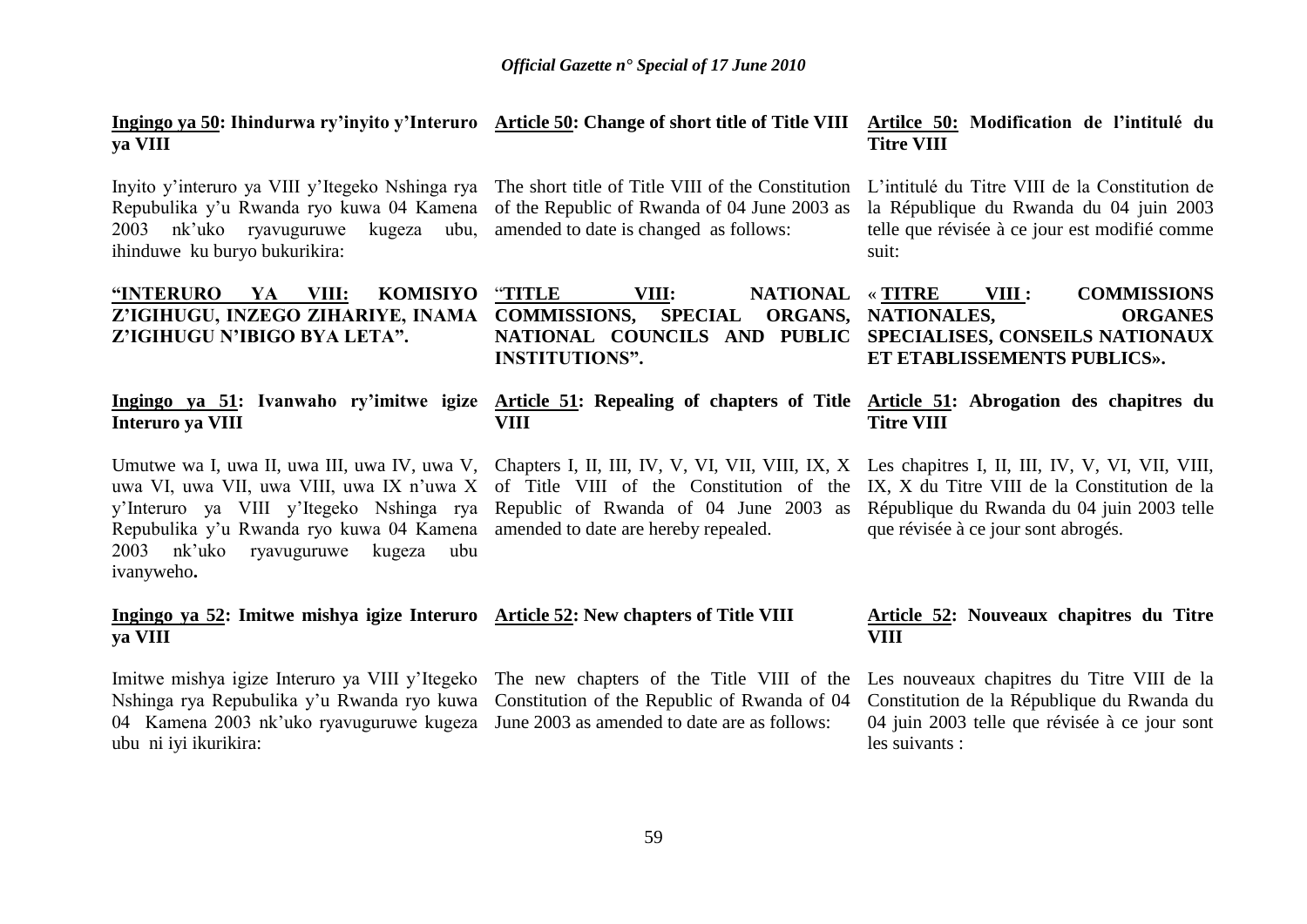| "UMUTWE<br>WA MBERE :<br><b>INGINGO</b><br><b>RUSANGE</b>                                                                                                                                    | <b>CHAPTER</b><br><b>GENERAL</b><br>ONE:<br><b>PROVISIONS</b>                                                                                                                                             | <b>CHAPITRE PREMIER: DISPOSITIONS</b><br><b>GENERALES</b>                                                                                                                       |
|----------------------------------------------------------------------------------------------------------------------------------------------------------------------------------------------|-----------------------------------------------------------------------------------------------------------------------------------------------------------------------------------------------------------|---------------------------------------------------------------------------------------------------------------------------------------------------------------------------------|
| <b>UMUTWE WA II: KOMISIYO Z'IGIHUGU</b>                                                                                                                                                      | <b>NATIONAL</b><br><b>CHAPTER</b><br>II:                                                                                                                                                                  | <b>CHAPITRE</b><br>II:<br><b>COMMISSIONS</b>                                                                                                                                    |
| <b>UMUTWE WA III: INZEGO ZIHARIYE</b>                                                                                                                                                        | <b>COMMISSIONS</b><br><b>CHAPTER III: SPECIAL ORGANS</b>                                                                                                                                                  | <b>NATIONALES</b><br><b>CHAPITRE</b><br><b>ORGANES</b><br>III:                                                                                                                  |
| UMUTWE WA IV: INAMA Z'IGIHUGU"                                                                                                                                                               | <b>CHAPTER IV: NATIONAL COUNCILS</b>                                                                                                                                                                      | <b>SPECIALISES</b><br><b>CHAPITRE</b><br><b>CONSEILS</b><br>IV:<br><b>NATIONAUX</b>                                                                                             |
| Umutwe wa mbere: Ingingo rusange                                                                                                                                                             | <b>Chapter One: General provisions</b>                                                                                                                                                                    | <b>Chapitre premier : Dispositions générales</b>                                                                                                                                |
| Ingingo ya 53: Ishyirwaho rya za Komisiyo<br>z'Igihugu, Inzego Zihariye, Inama z'Igihugu<br>n'Ibigo bya Leta                                                                                 | Article 53: Establishment of National<br><b>Commissions, Specialized Organs, National</b><br><b>Councils and Public Institutions</b>                                                                      | Article 53: Création des Commissions<br>Nationales, Organes Spécialisés, Conseils<br><b>Nationaux et Etablissements Publics</b>                                                 |
| Ingingo ya 176 y'Itegeko<br>Repubulika y'u Rwanda ryo ku wa 04 Kamena of Rwanda of 04 June 2003 as amended to date<br>nk'uko ryavuguruwe<br>kugeza<br>2003<br>ivuguruwe ku buryo bukurikira: | Nshinga rya Article 176 of the Constitution of the Republic<br>ubu is amended as follows:                                                                                                                 | L'article 176 de la Constitution de la<br>République du Rwanda du 04 juin 2003 telle<br>que révisée à ce jour est révisé comme suit:                                            |
| "Hashyizweho za Komisiyo z'Igihugu, Inzego<br>zihariye n'Inama z'Igihugu zishinzwe gufasha<br>gukemura<br>bikomeye<br>ibibazo<br>by'Igihugu<br>zikurikira:                                   | "The following"<br>National<br>Commissions,<br>Specialized Organs and National Councils with<br>responsibility of contributing in resolving<br>major issues facing the country are hereby<br>established: | "Il est institué des Commissions Nationales,<br>des Organes spécialisés et des Conseils<br>Nationaux ci-après chargés de contribuer à<br>régler des problèmes majeurs du pays : |
| 1° Komisiyo z'Igihugu:                                                                                                                                                                       | 1° National Commissions:                                                                                                                                                                                  | 1°Les Commissions Nationales:                                                                                                                                                   |
| a) Komisiyo y'Igihugu y'Uburenganzira<br>bwa Muntu;                                                                                                                                          | Commission<br>Human<br>a) National<br>for<br>Rights;                                                                                                                                                      | a) La Commission Nationale des Droits<br>de la Personne;                                                                                                                        |
| y'Ubumwe<br>b) Komisiyo<br>y'Igihugu                                                                                                                                                         | Reconciliation<br>b) National<br>Unity<br>and                                                                                                                                                             | b) La Commission Nationale de l'Unité                                                                                                                                           |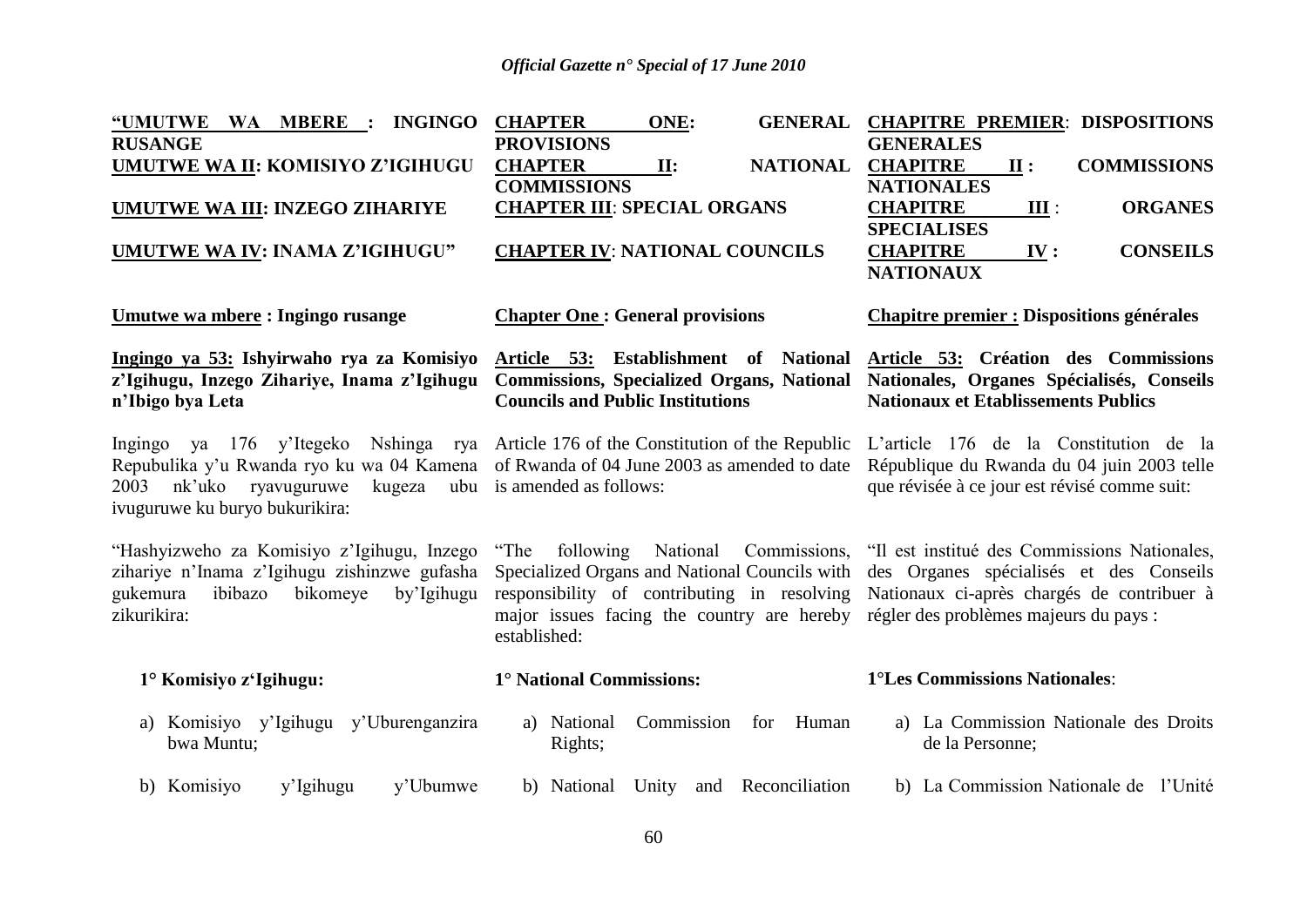n'Ubwiyunge;

- c) Komisiyo y'Igihugu yo Kurwanya Jenoside;
- d) Komisiyo y'Igihugu y'Amatora;
- e) omisiyo y'Igihugu ishinzwe Abakozi ba Leta.

#### **2° Inzego Zihariye:**

- a) Urwego rw'Umuvunyi;
- b) Urwego rw'Ubugenzuzi Bukuru bw'Imari ya Leta;
- c) Urwego rushinzwe Kugenzura Iyubahirizwa ry'Uburinganire n'Ubwuzuzanye bw'Abagore n'Abagabo mu Iterambere ry'Igihugu;
- d) Urwego rushinzwe Intwari z'Igihugu, Imidari n'Impeta by'ishimwe;

### **3° Inama z"Igihugu :**

- a) Inama y'Igihugu y'Abagore;
- b) Inama y'Igihugu y'Urubyiruko;
- c) Inama y'Igihugu y'Abantu bafite ubumuga.

#### Commission;

- c) National Commission to Fight against Genocide;
- d) National Electoral Commission;
- e) Public Service Commission.

#### 2° **Special Organs**:

- a) Office of the Ombudsman;
- b) Office of the Auditor General of State Finances;
- c) Gender Monitoring Office;
- d) Chancellery for Heroes and National Orders and Decorations of Honour;

#### 3° **National Councils :**

- a) National Women Council;
- b) National Youth Council;
- c) National Council of Persons with Disabilities.

### et la Réconciliation;

- c) La Commission Nationale de Lutte contre le Génocide;
- d) La Commission Nationale Electorale;
- e) La Commission de la Fonction Publique.

#### **2° Les Organes Spécialisés** :

- a) L'Office de l'Ombudsman ;
- b) L'Office de l'Auditeur Général des Finances de l'Etat ;
- c) L'Observatoire du « Gender »
- d) La Chancellerie des Héros et des Ordres Nationaux ;
- 3° **Les Conseils Nationaux** :
	- a) Le Conseil National des Femmes ;
	- b) Le Conseil National de la Jeunesse;
	- c) Le Conseil National des Personnes Handicapées.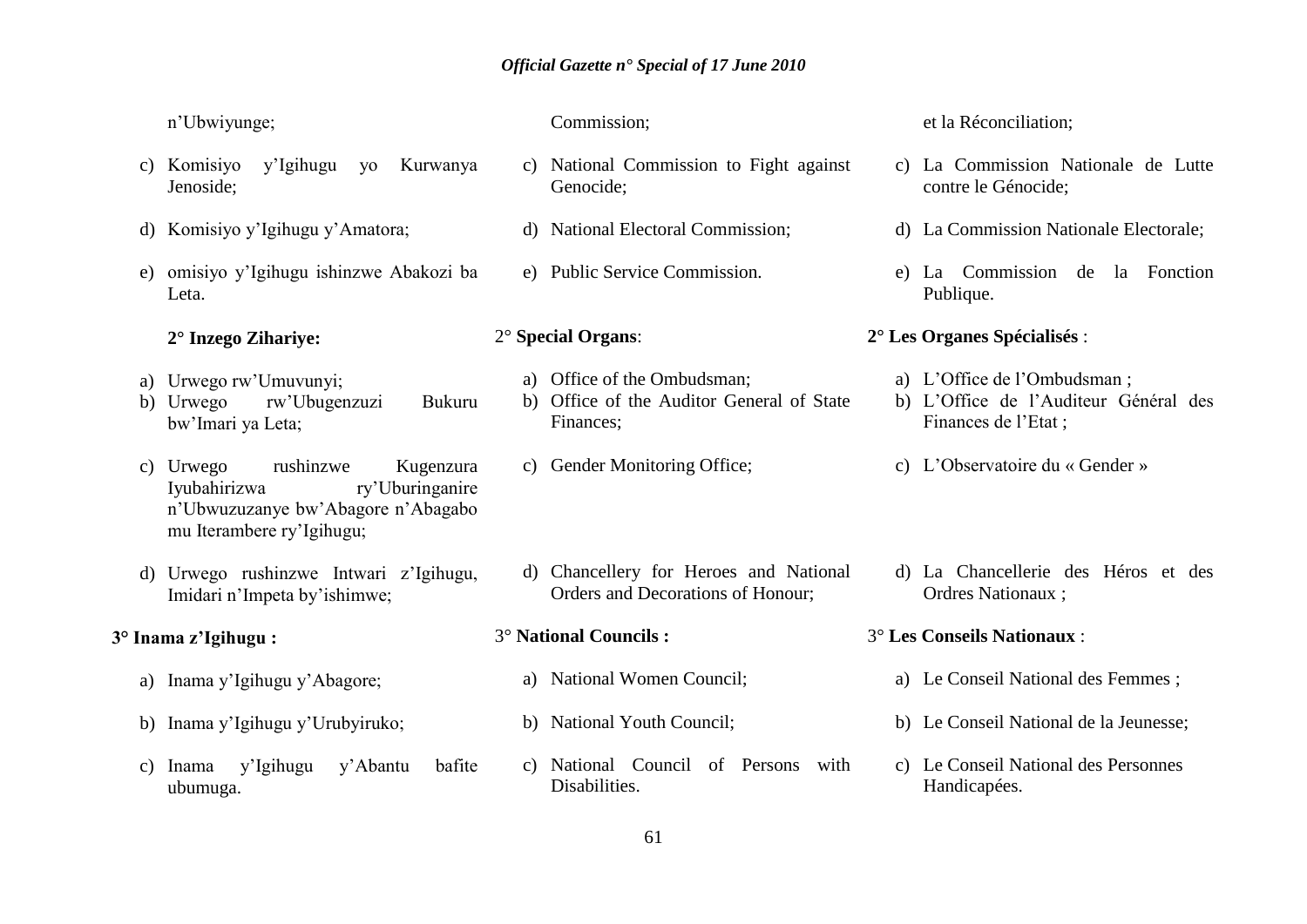Itegeko rishobora gushyiraho izindi Komisiyo, izindi Nzego Zihariye n'izindi Nama z'Igihugu igihe bibaye ngombwa. Iryo tegeko rinagena inshingano, imiterere n'imikorere byazo.

Itegeko ngenga rishyiraho amategeko rusange agenga ibigo bya Leta."

**Umutwe wa II : Komisiyo z"Igihugu**

#### **Ingingo ya 54: Komisiyo y"Igihugu y"Uburenganzira bwa Muntu**

Repubulika y'u Rwanda ryo ku wa 04 Kamena of Rwanda of 04 June 2003 as amended to date 2003 nk'uko ryavuguruwe kugeza ubu is amended as follows: ivuguruwe ku buryo bukurikira:

"Komisiyo y'Igihugu y'Uburenganzira bwa "The National Commission for Human Rights Muntu ni Komisiyo y'Igihugu yigenga ishinzwe is an independent national Commission by'umwihariko guteza imbere uburenganzira especially in charge of the promotion of human bwa Muntu.

Komisiyo y'Igihugu y'Uburenganzira bwa The National Commission for Human Rights La Commission Nationale des Droits de la Muntu ishyikiriza buri mwaka Inteko Ishinga Amategeko, Imitwe yombi, porogaramu na raporo z'ibikorwa byayo ikagenera kopi izindi nzego za Leta ziteganywa n'itegeko.

other Commissions, Specialized Organs and Organes Spécialisés et Conseils Nationaux other National Councils. That law shall peuvent être créés par une loi. Cette loi en determine their responsibilities, organisation and functioning.

An organic law shall establish general provisions governing Public Institutions".

**Chapter II: National Commissions** 

#### **Article 54: National Commission for Human Rights**

Ingingo ya 177 y'Itegeko Nshinga rya Article 177 of the Constitution of the Republic L'article 177 de la Constitution de la

rights.

shall submit each year its program and activity Personne adresse chaque année son report to both Chambers of Parliament in joint programme et rapport annuel d'activités au session and provide copies thereof to other State Organs as may be determined by the law.

When deemed necessary, a law may establish En cas de besoin, d'autres Commissions, détermine la mission, l'organisation et le fonctionnement.

> Une loi organique fixe les dispositions générales applicables aux Etablissements Publics."

#### **Chapitre II: Commissions Nationales**

#### **Article 54: Commission Nationale des Droits de la Personne**

République du Rwanda du 04 juin 2003 telle que révisée à ce jour est révisé comme suit:

"La Commission Nationale des Droits de la Personne est une commission nationale indépendante spécialement chargée de la promotion des droits de la personne.

Parlement, les deux Chambres réunies, et en réserve copie aux autres organes de l'Etat déterminés par la loi.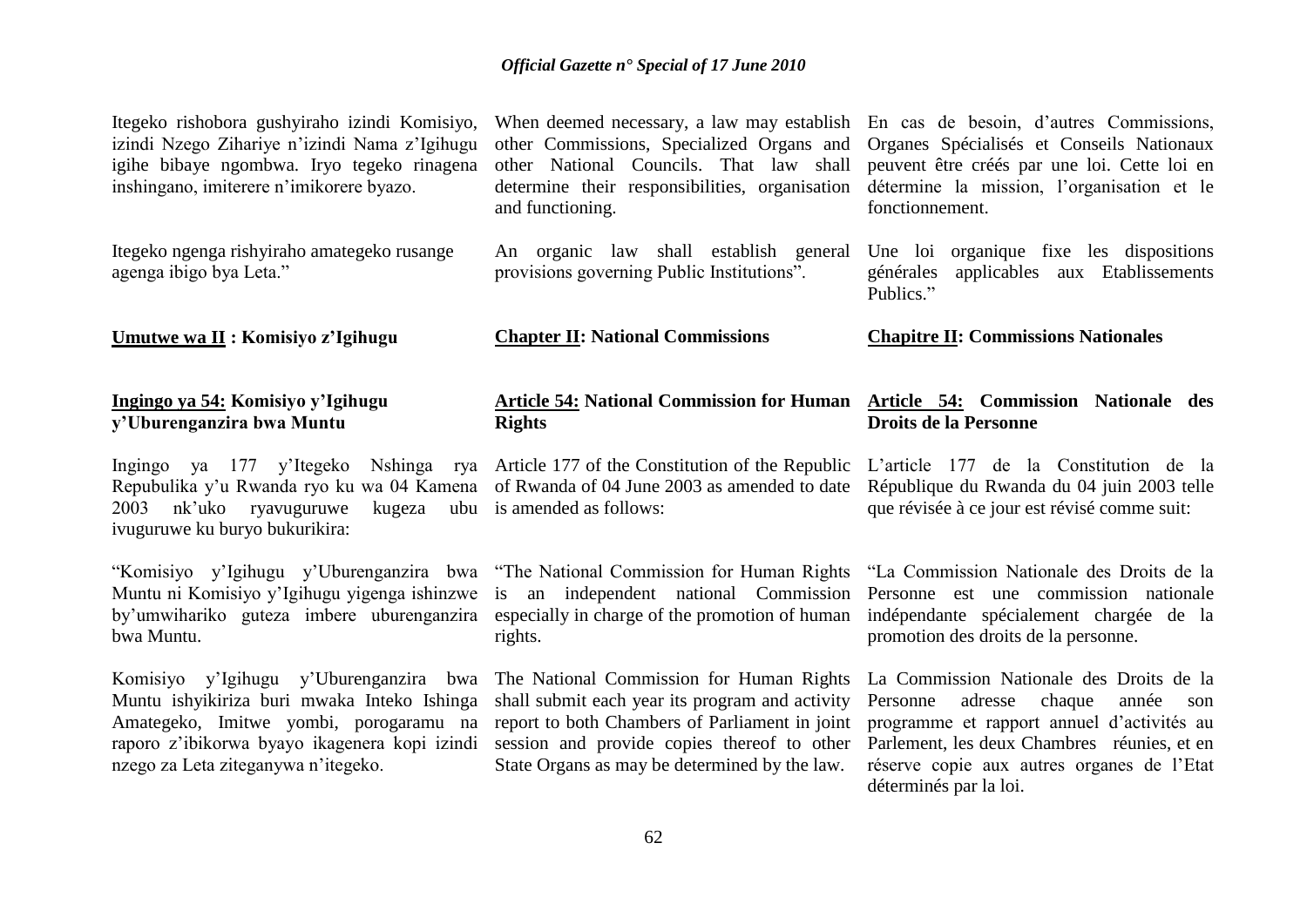by'iyo Komisiyo".

Itegeko rigena inshingano, imiterere n'imikorere A law shall determine responsibilities, Une loi détermine la mission, l'organisation organization and functioning of this et le fonctionnement de cette Commission". Commission".

**Ingingo va 55: Komisiyo y"Ubumwe n"Ubwiyunge Article 55: National Unity Article** 55: National Unity **Reconciliation Commission Article 55: Commission Nationale de l"Unité et la Réconciliation**

Ingingo ya 178 y'Itegeko Nshinga rya Article 178 of the Constitution of the Republic L'article 178 de la Constitution de la 2003 nk'uko ryavuguruwe ivuguruwe ku buryo bukurikira:

"Komisiyo y'Igihugu y'Ubumwe n'Ubwiyunge "The National Unity and Reconciliation "La Commission Nationale de l'Unité et la ni Komisiyo y'Igihugu yigenga by'umwihariko gushimangira n'ubwiyunge bw'Abanyarwanda.

Komisiyo y'Igihugu y'Ubumwe n'Ubwiyunge ishyikiriza buri mwaka Perezida wa Repubulika na Sena porogaramu na raporo z'ibikorwa byayo ikagenera kopi izindi nzego za Leta ziteganywa n'itegeko.

Itegeko rigena inshingano, imiterere n'imikorere A law shall determine the responsibilities, by'iyo Komisiyo".

Repubulika y'u Rwanda ryo ku wa 04 Kamena of Rwanda of 04 June 2003 as amended to date République du Rwanda du 04 juin 2003 telle kugeza ubu is amended as follows:

> Commission is an independent national commission responsible in particular for the promotion of unity and reconciliation of consolidation de l'Unité et la réconciliation Rwandans.

> > The National Unity and Reconciliation Commission shall submit each year its program and activity report to the President of the Republic and the Senate and provide copies thereof to other State organs as may be determined by the law.

organization and functioning of Commission".

que révisée à ce jour est révisé comme suit:

Réconciliation est une commission nationale indépendante spécialement chargée de la des Rwandais.

La Commission Nationale de l'Unité et la Réconciliation adresse chaque année son programme et rapport d'activités au Président de la République et au Sénat et en réserve copie aux autres organes de l'Etat déterminés par la loi.

Une loi détermine la mission, l'organisation et le fonctionnement de cette Commission".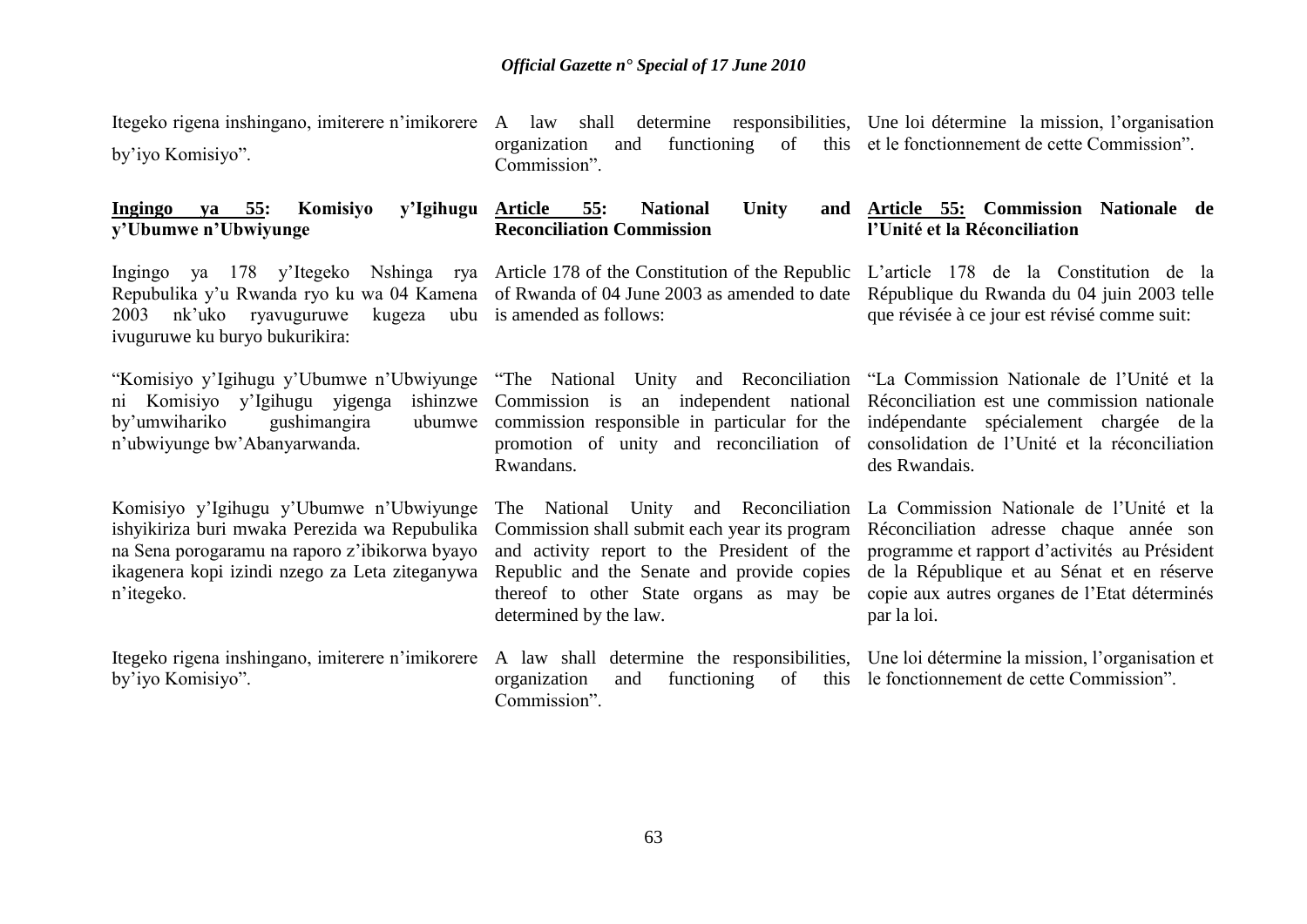| Ingingo ya 56: Komisiyo y'Igihugu yo<br>kurwanya Jenoside                                                                                                                                                                                                                                         | <b>Article 56 : National Commission to Fight</b><br>against Genocide                                                                                                                                                                                                                                                                 | <b>Article 56: Commission Nationale de Lutte</b><br>contre le Génocide                                                                                                                                                                                                                                                                      |
|---------------------------------------------------------------------------------------------------------------------------------------------------------------------------------------------------------------------------------------------------------------------------------------------------|--------------------------------------------------------------------------------------------------------------------------------------------------------------------------------------------------------------------------------------------------------------------------------------------------------------------------------------|---------------------------------------------------------------------------------------------------------------------------------------------------------------------------------------------------------------------------------------------------------------------------------------------------------------------------------------------|
| Ingingo ya 179 y'Itegeko Nshinga rya Article 179 of the Constitution of the Republic<br>Repubulika y'u Rwanda ryo ku wa 04 Kamena<br>nk'uko ryavuguruwe<br>kugeza<br>2003<br>ivuguruwe ku buryo bukurikira:                                                                                       | of Rwanda of 04 June 2003 as amended to date<br>ubu is amended as follows:                                                                                                                                                                                                                                                           | L'article 179 de la Constitution de la<br>République du Rwanda du 04 juin 2003 telle<br>que révisée à ce jour est révisé comme suit:                                                                                                                                                                                                        |
| "Komisiyo y'Igihugu yo kurwanya Jenoside ni<br>y'Igihugu<br>ishinzwe<br>Komisiyo<br>yigenga<br>by'umwihariko ibyerekeranye no kwibuka no<br>kurinda jenoside no kuvuganira abacitse ku<br>icumu rya jenoside yakorewe Abatutsi haba mu<br>gihugu cyangwa hanze yacyo.                             | "The National Commission to Fight against<br>independent<br>Genocide<br>$\frac{1}{1}$<br>national<br>an<br>commission especially in charge of matters<br>related to commemoration and prevention of<br>genocide and advocacy for the cause of<br>survivors of the genocide against the Tutsi both<br>within and outside the country. | "La Commission Nationale de lutte contre le<br>Génocide est une commission nationale<br>indépendante chargée spécialement de la<br>conservation de la mémoire du génocide, de<br>la prévention du génocide et du plaidoyer en<br>faveur des rescapés du génocide perpétré<br>contre les Tutsi à l'intérieur comme à<br>l'extérieur du pays. |
| Komisiyo y'Igihugu yo Kurwanya Jenoside The National Commission to Fight against<br>ishyikiriza<br>mwaka<br>Inteko<br>Ishinga<br>buri<br>Imitwe yombi, na Guverinoma<br>Amategeko,<br>z'ibikorwa byayo<br>na raporo<br>porogaramu<br>ikagenera kopi izindi nzego za Leta ziteganywa<br>n'itegeko. | Genocide shall submit each year its program<br>and activity report to both Chambers of<br>Parliament in joint session and to the Cabinet<br>and provide a copy thereof to other State<br>organs as may be determined by the law.                                                                                                     | La Commission Nationale de Lutte contre le<br>Génocide<br>adresse<br>chaque<br>année<br>son<br>et rapport d'activités<br>programme<br>au<br>Parlement, les deux Chambres réunies, et au<br>Gouvernement et en réserve copie aux autres<br>organes de l'Etat déterminés par la loi.                                                          |
| Itegeko rigena inshingano, imiterere n'imikorere<br>by'iyo Komisiyo".                                                                                                                                                                                                                             | A law shall determine the responsibilities,<br>organization<br>functioning<br>this<br>and<br>of<br>Commission".                                                                                                                                                                                                                      | Une loi détermine la mission, l'organisation et<br>le fonctionnement de cette Commission".                                                                                                                                                                                                                                                  |
| 57:<br>Komisiyo<br><b>Ingingo</b><br>ya<br>y'Amatora                                                                                                                                                                                                                                              | y'Igihugu Article 57: National Electoral Commission                                                                                                                                                                                                                                                                                  | <b>Commission</b><br><b>Nationale</b><br><b>Article</b><br>57:<br><b>Electorale</b>                                                                                                                                                                                                                                                         |
| y'Itegeko<br>Ingingo<br>180<br>ya                                                                                                                                                                                                                                                                 | Nshinga rya Article 180 of the Constitution of the Republic L'article 180 de la Constitution de la                                                                                                                                                                                                                                   |                                                                                                                                                                                                                                                                                                                                             |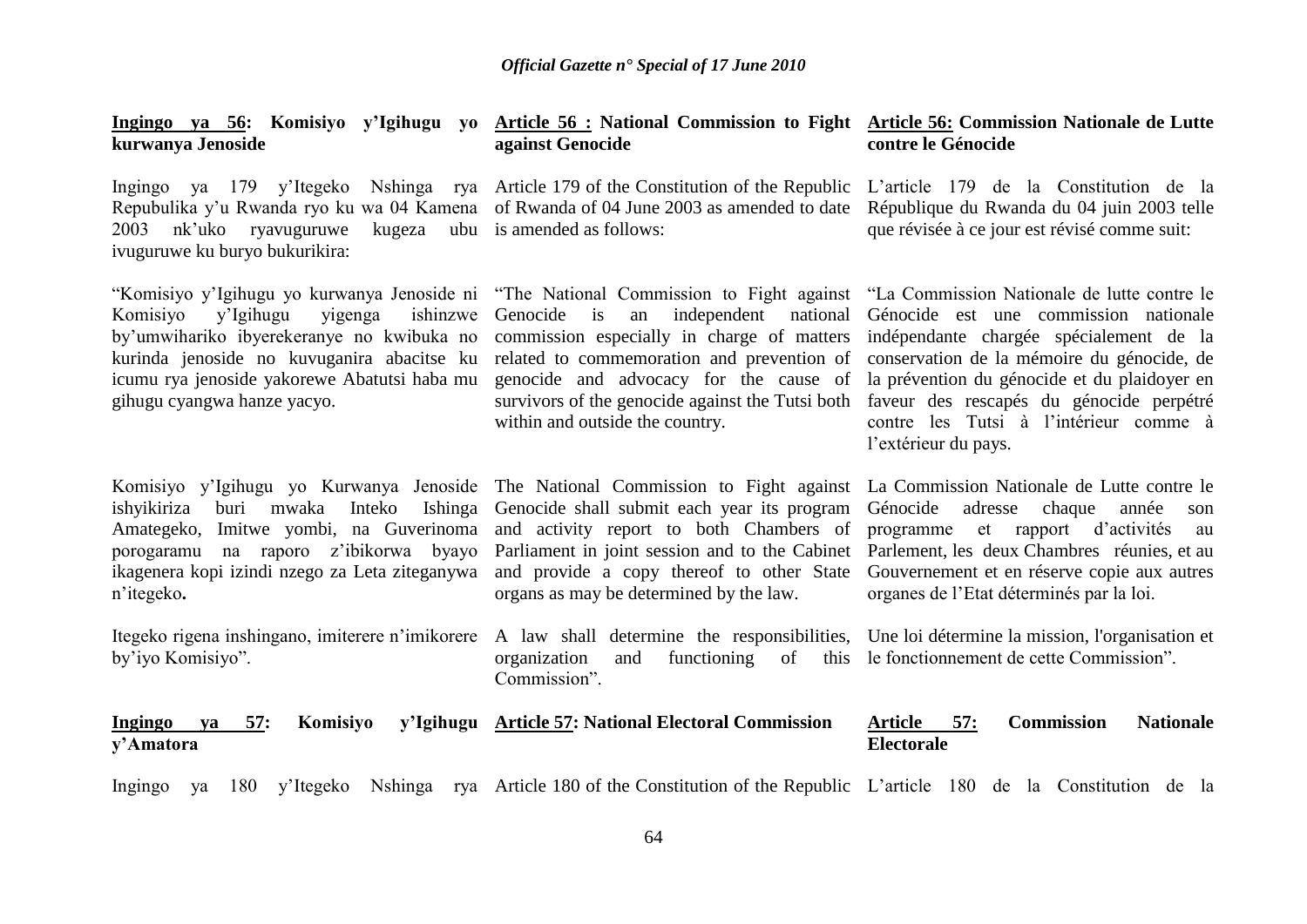Repubulika y'u Rwanda ryo ku wa 04 Kamena of Rwanda of 04 June 2003 as amended to date République du Rwanda du 04 juin 2003 telle 2003 nk'uko ryavuguruwe kugeza ubu is amended as follows: ivuguruwe ku buryo bukurikira:

"Komisiyo y'Igihugu y'Amatora ni Komisiyo "The National Electoral Commission is an "La Commission Nationale Electorale est une yigenga ishinzwe ibyerekeranye n'amatora independent commission responsible for local, y'abayobozi b'Inzego z'ibanze, ay'abagize Inteko Ishinga Amategeko, aya Perezida wa referendum and other elections determined by référendaires et autres élections prévues par la Repubulika, aya referendumu n'ay'abandi the law. bagenwa n'itegeko.

Komisiyo y'Igihugu y'Amatora ishyikiriza buri The National Electoral Commission shall La Commission Nationale Electorale adresse mwaka Perezida wa Repubulika porogaramu na submit each year its program and activity raporo z'ibikorwa byayo, izindi nzego ziteganywa n'itegeko zikagenerwa kopi.

Itegeko rigena inshingano, imiterere n'imikorere A law shall determine the responsibilities, Une loi détermine la mission, l'organisation et by'iyo Komisiyo".

presidential elections

report to the President of the Republic and provide a copy thereof to other State organs as may be determined by the law.

organization and functioning of

que révisée à ce jour est révisé comme suit:

indépendante chargée des élections locales, législatives, présidentielles, loi.

> chaque année le programme et le rapport d'activités au Président de la République et en réserve copie aux autres organes de l'Etat déterminés par la loi.

le fonctionnement de cette Commission".

#### **Ingingo ya 58: Komisiyo ishinzwe Abakozi ba Article 58: Public Service Commission Leta Publique**

Commission".

Ingingo ya 181 y'Itegeko Nshinga rya Article 181 of the Constitution of the Republic L'article 181 de la Constitution de la Repubulika y'u Rwanda ryo ku wa 04 Kamena of Rwanda of 04 June 2003 as amended to date 2003 nk'uko ryavuguruwe kugeza ubu is amended as follows: ivuguruwe ku buryo bukurikira:

# **Article 58: Commission de la Fonction**

République du Rwanda du 04 juin 2003 telle que révisée à ce jour est révisé comme suit:

"Komisiyo ishinzwe Abakozi ba Leta ni "The Public Service Commission is an "La Commission de la Fonction Publique est Komisiyo yigenga ifite mu nshingano zayo independent commission responsible for une commission indépendante chargée-de kugenzura uko inzego za Leta zishyira mu ensuring that policies, principles and laws superviser la mise en application des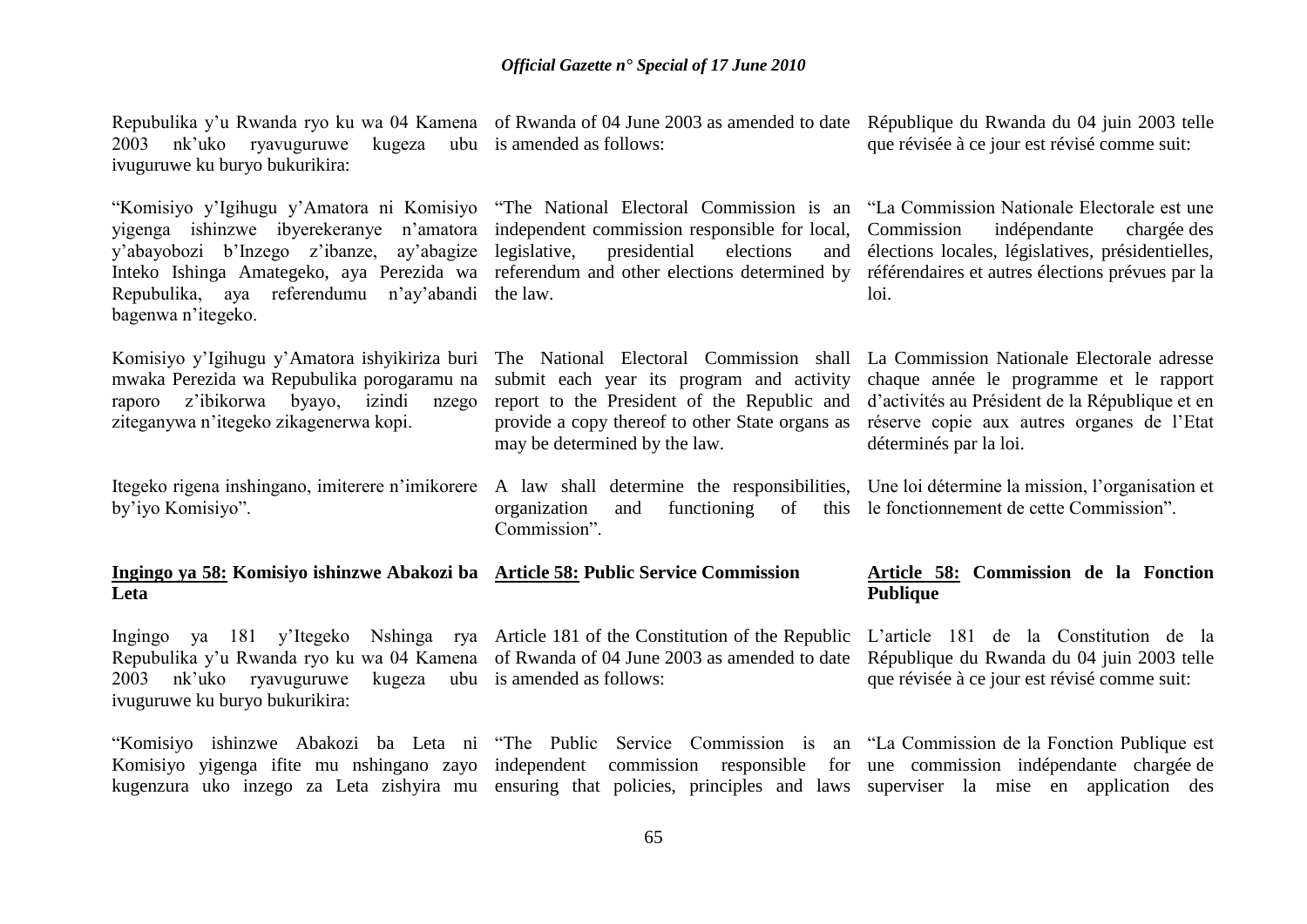bikorwa politiki, amahame n'amategeko ajyanye no gushaka no gucunga Abakozi ba Leta. Komisiyo igeza raporo ku Nteko Ishinga Amategeko na Guverinoma.

Itegeko rigena inshingano, imiterere n'imikorere A law shall determine the responsibilities, Une loi détermine la mission, l'organisation et by'iyo Komisiyo".

#### **Umutwe wa III : Inzego zihariye**

#### **Ingingo ya 59: Urwego rw"Umuvunyi**

Ingingo ya 182 y'Itegeko Nshinga rya Article 182 of the Constitution of the Republic Repubulika y'u Rwanda ryo ku wa 04 Kamena of Rwanda of 04 June 2003 as amended to date  $2003$  nk'uko ryavuguruwe ivuguruwe ku buryo bukurikira:

"Urwego rw'Umuvunyi ni urwego rw'Igihugu "The Office of the Ombudsman is an rwigenga mu mikorere yarwo. Mu byo independent public institution. It shall inter alia rushinzwe harimo gukumira no kurwanya be responsible for preventing and fighting akarengane, ruswa n'ibyaha bifitanye isano na yo against injustice, corruption and other related no kwakira inyandiko zigaragaza imitungo crimes and receiving true declaration of assets nyakuri y'abantu bagenwa n'itegeko.

Urwego rw'Umuvunyi rushyikiriza buri mwaka The Office of Ombudsman shall submit each L'Office de l'Ombudsman adresse chaque Perezida wa Repubulika n'Inteko Ishinga year its program and activity report to the année son-programme et rapport d'activités

effect by all Government institutions.

its activity report to the Parliament and the Cabinet.

organization and functioning of this le fonctionnement de cette Commission". Commission".

#### **Chapter III : Special Organs**

#### **Article 59: Office of the Ombudsman**

kugeza ubu is amended as follows:

of the persons determined by the law.

governing Public Service recruitments and politiques, principes et la règlementation administration are adhered to and put into relatifs au recrutement et à l'administration des agents de l'Etat.

The Public Service Commission shall submit La Commission de la Fonction Publique adresse le rapport d'activités au Parlement et au Gouvernement.

#### **Chapitre III : Organes Spécialisés**

#### **Article 59: Office de l"Ombudsman**

L'article 182 de la Constitution de la République du Rwanda du 04 juin 2003 telle que révisée à ce jour est révisé comme suit:

"L'Office de l'Ombudsman est une institution publique indépendante dans l'exercice de ses attributions. Il est chargé notamment de prévenir et combattre l'injustice, la corruption et les infractions connexes et de recevoir la déclaration sur l'honneur des biens et patrimoines des personnes déterminées par la loi.

Amategeko, Imitwe yombi, porogaramu na President-of-the-Republic and-both-Chambers au Président de la République et au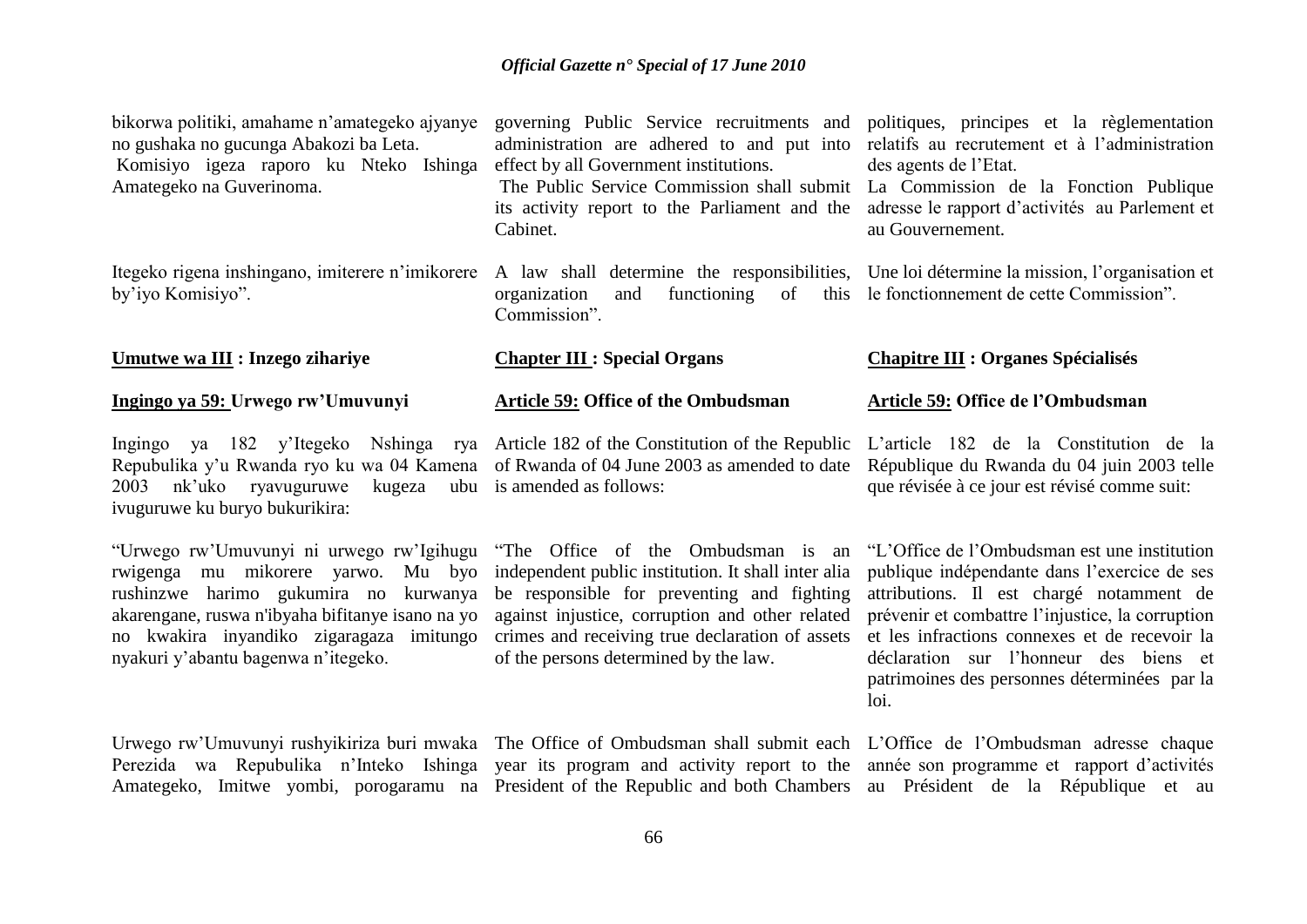raporo z'ibikorwa byayo izindi nzego za Leta of Parliament in joint session and provide a Parlement, les deux Chambres réunies, et en ziteganywa n'itegeko zikagenerwa kopi.

Itegeko rigena inshingano, ububasha, imiterere A law shall determine the responsibilities, n'imikorere y'urwo rwego".

### **Bukuru bw"Imari ya Leta**

Ingingo ya 183 y'Itegeko Nshinga rya Article 183 of the Constitution of the Republic 2003 nk'uko ryavuguruwe kugeza ubu is amended as follows: ivuguruwe ku buryo bukurikira:

"Urwego rw'Ubugenzuzi Bukuru bw'Imari ya "The Office of the Auditor General is an Leta ni urwego rw'Igihugu rwigenga rushinzwe independent public institution responsible for ubugenzuzi bw'imicungire y'imari n'umutungo the auditing of state finances and property. bya Leta.

Itegeko rigena inshingano, imiterere n'imikorere A law shall determine the responsibilities, by'urwo rwego"**.**

#### **Ingingo ya 61 : Raporo y"Umugenzuzi Article 61: Report of Auditor General of Mukuru w"Imari ya Leta**

Ingingo ya 184 y'Itegeko Nshinga rya Article 184 of the Constitution of the Republic Repubulika y'u Rwanda ryo ku wa 04 Kamena of Rwanda of 04 June 2003 as amended to date 2003 nk'uko ryavuguruwe kugeza ubu is amended as follows: ivuguruwe ku buryo bukurikira:

copy thereof to other State organs as may be réserve copie aux autres organes de l'Etat determined by the law.

powers, organization and functioning of this Office".

#### **Ingingo ya 60: Urwego rw"Ubugenzuzi Article 60: Office of the Auditor General of Article 60: Office de l"Auditeur Général State Finances**

**State Finances**

Repubulika y'u Rwanda ryo ku wa 04 Kamena of Rwanda of 04 June 2003 as amended to date

déterminés par la loi.

Une loi détermine la mission, la compétence, l'organisation et le fonctionnement de cet Office".

### **des Finances de l"Etat**

L'article 183 de la Constitution de la République du Rwanda du 04 juin 2003 telle que révisée à ce jour est révisé comme suit:

"L'Office de l'Auditeur Général des Finances de l'Etat est une institution publique indépendante chargée de l'audit des finances et du patrimoine de l'Etat.

Une loi détermine la mission, l'organisation et le fonctionnement de cet Office. »

#### **Article 61: Rapport de l"Auditeur Général des Finances de l"Etat**

L'article 184 de la Constitution de la République du Rwanda du 04 juin 2003 telle que révisée à ce jour est révisé comme suit:

organisation and functioning of this Office".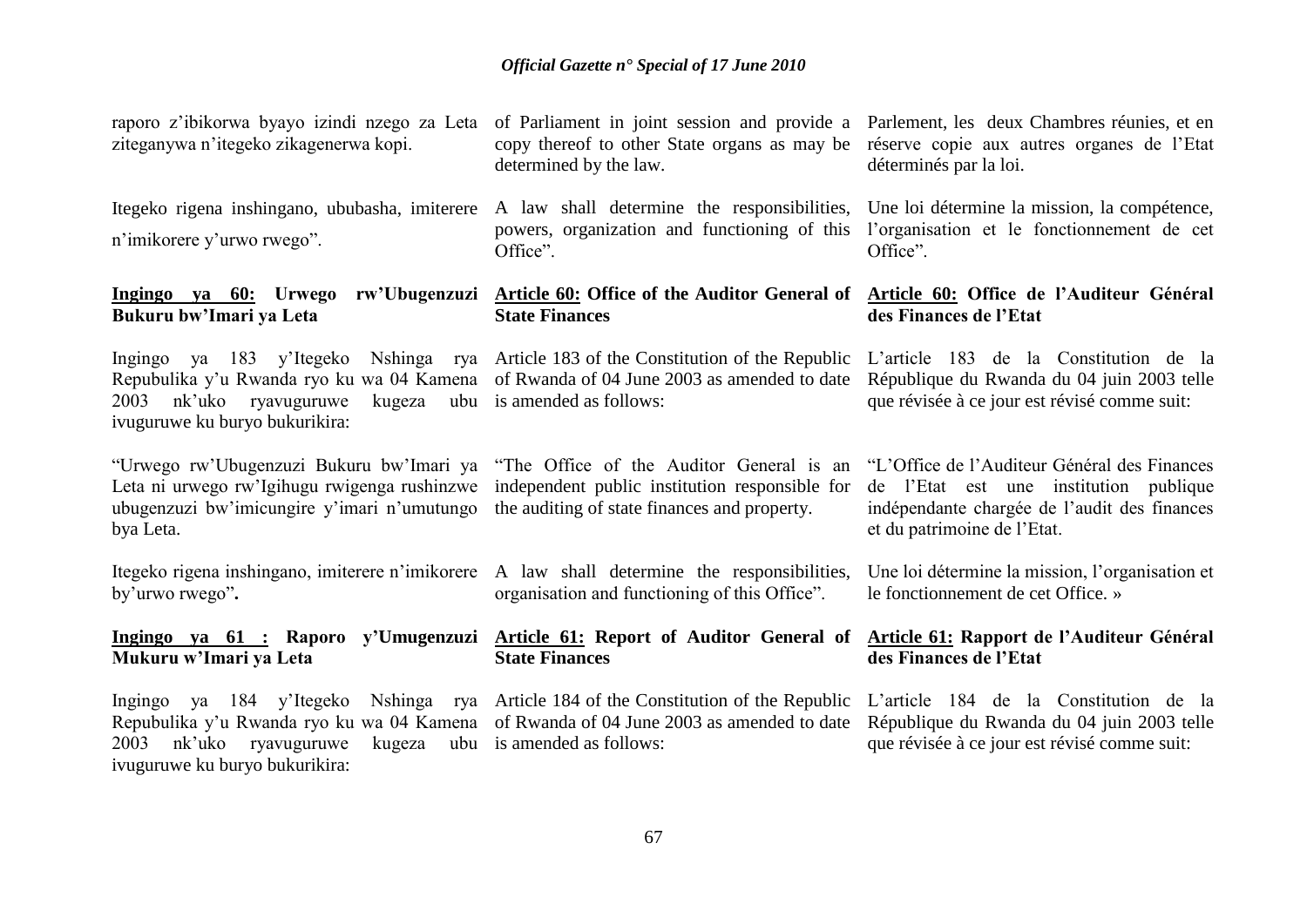"Haseguriwe ibivugwa mu ngingo ya 79 y'Itegeko Nshinga, Urwego rw'Umugenzuzi Mukuru w'Imari ya Leta rushyikiriza Inteko Ishinga Amategeko, Imitwe yombi, raporo yuzuye ku ifoto y'umutungo wa Leta irimo imikoreshereze y'imari ya Leta y'umwaka ushize mbere y'itangira ry'igihembwe following year, a complete report on the cyagenewe gusuzuma ingengo y'imari ya Leta y'umwaka ukurikiye. Iyo raporo igomba previous year. This report must indicate the l'Etat de l'exercice écoulé. Ce rapport doit kugaragaza uburyo imari yakoreshejwe, manner in which the budget was utilized, amafaranga yakoreshejwe bitari ngombwa unnecessary expenses which were incurred or cyangwa hadakurikijwe amategeko, niba expenses which were contrary to the law and harabaye inyerezwa cyangwa isesagura whether there was misappropriation or general ry'umutungo rusange.

Kopi y'iyo raporo ishyikirizwa Perezida wa A copy of the report shall be submitted to the Une copie de ce rapport est adressée au Repubulika, Guverinoma, Perezida w'Urukiko President of the Republic, the Cabinet, the rw'Ikirenga n'Umushinjacyaha Mukuru.

Mu gihe kitarenze amezi atandatu (6), Inteko Ishinga Amategeko imaze gushyikirizwa raporo y'Umugenzuzi Mukuru ivugwa muri iyi ngingo, iyijyaho impaka ikanayifataho ibyemezo within six (6) months. bikwiye.

Inzego n'abayobozi bagenerwa kopi ya raporo y'Umugenzuzi Mukuru w'Imari ya Leta of the annual report of the Auditor General is bagomba gushyira mu bikorwa ibiyikubiyemo bafata ibyemezo bikwiye, ku makosa n'ibindi bitakurikijwe iyo raporo yerekanye.

Constitution, the Office of the Auditor General of State Finances shall submit each year to both Chambers of Parliament in joint session prior to the commencement of the session devoted to the examination of the budget of the balance sheet of the State budget of the squandering of public funds.

President of Supreme Court and the Prosecutor General.

The Parliament, after receiving the report of the Auditor General referred to in this Article shall examine it and take appropriate decisions

Institutions and public officials to which a copy addressed are obliged to implement its recommendations by taking appropriate measures as regards irregularities and other shortcomings which were disclosed.

"Subject to the provisions of Article 79 of the "Sous réserve des dispositions de l'article 79 de la Constitution, l'Office de l'Auditeur Général des Finances de l'Etat soumet chaque année, avant l'ouverture de la session consacrée à l'examen du budget de l'année suivante, au Parlement, les deux Chambres réunies, le rapport sur le bilan des finances de l'Etat qui comprend l'exécution du budget de notamment préciser la manière dont les comptes ont été gérés, les dépenses faites à tort ou irrégulièrement ou s'il y a eu détournement ou dilapidation des deniers publics.

> de la République, au Gouvernement, au Président de la Cour Suprême et au Procureur Général.

> Dans un délai ne dépassant pas six (6) mois, à dater de la réception du rapport de l'Office de l'Auditeur Général prévu au présent article, le Parlement l'examine et prend des décisions appropriées.

Les institutions et autorités destinataires de la copie du rapport de l'Auditeur Général sont tenues d'y donner suite en prenant les mesures qui s'imposent en ce qui concerne notamment les irrégularités et manquements constatés.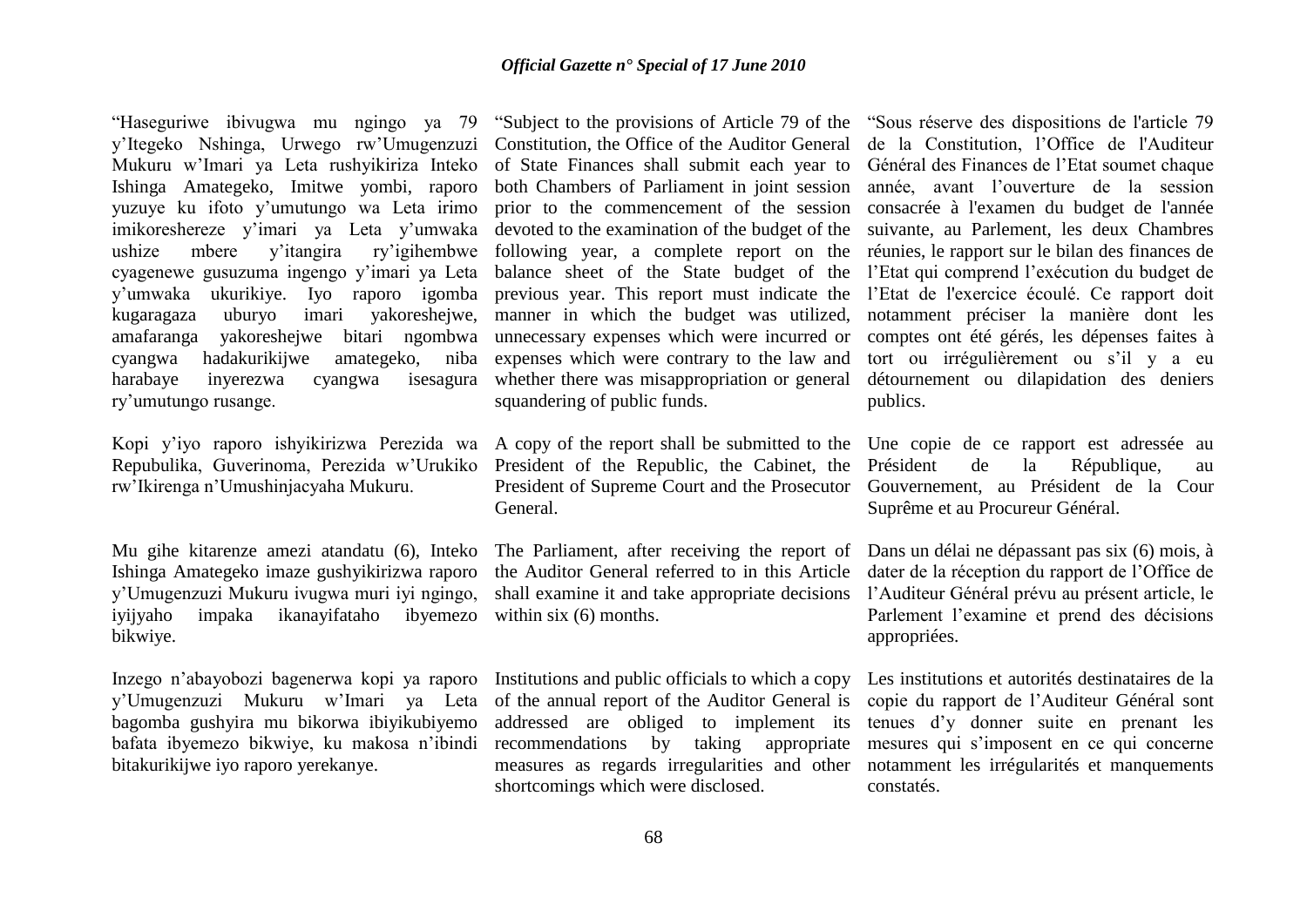Inteko Ishinga Amategeko ishobora gusaba urwo rwego gukora ubugenzuzi bw'imari mu nzego za Leta cyangwa imikoreshereze y'amafaranga yatanzwe na Leta.

rwego."

### **Ingingo ya 62: Urwego rushinzwe kugenzura Article 62: Gender Monitoring Office Iyubahirizwa ry'Uburinganire n"Ubwuzuzanye bw"Abagore n"Abagabo mu Iterambere ry"Igihugu**

Repubulika y'u Rwanda ryo ku wa 04 Kamena of Rwanda of 04 June 2003 as amended to date 2003 nk'uko ryavuguruwe kugeza ubu is amended as follows: ivuguruwe ku buryo bukurikira:

"Urwego rushinzwe kugenzura Iyubahirizwa "Gender Monitoring Office is an independent "L'Observatoire du «Gender» est une ry'Uburinganire n'Ubwuzuzanye bw'Abagore public institution. n'Abagabo mu Iterambere ry'Igihugu ni urwego rw'Igihugu rwigenga mu mikorere yarwo.

Urwego rushinzwe kugenzura Iyubahirizwa ry'Uburinganire n'Ubwuzuzanye bw'Abagore n'Abagabo mu Iterambere ry'Igihugu Cabinet and provide a copy thereof to other rushyikiriza buri mwaka Guverinoma State organs as may be determined by the law. porogaramu na raporo z'ibikorwa byarwo, izindi nzego za Leta ziteganywa n'itegeko zikagenerwa kopi.

Itegeko rigena inshingano, imiterere n'imikorere A law shall determine the responsibilities, by'urwo rwego".

out a financial audit of State institutions or d'effectuer toute vérification financière dans with regard to the use of funds provided by the les services de l'Etat ou concernant State.

functioning of this Office."

The Parliament may request this Office to carry Le Parlement peut charger l'Office l'utilisation des fonds alloués par l'Etat.

Itegeko rigena imiterere n'imikorere y'urwo A law shall determine the organisation and Une loi determine l'organisation et le fonctionnement de cet Office. »

#### **Article 62: Observatoire du «Gender»**

Ingingo ya 185 y'Itegeko Nshinga rya Article 185 of the Constitution of the Republic L'article 185 de la Constitution de la

République du Rwanda du 04 juin 2003 telle que révisée à ce jour est révisé comme suit:

institution publique indépendante.

year its program and activity report to the

Gender Monitoring Office shall submit each L'Observatoire du « Gender » adresse chaque année au Gouvernement son programme et rapport d'activités et en réserve copie aux autres organes de l'Etat déterminés par la loi.

organisation and functioning of this Office". Une loi détermine la mission, l'organisation et le fonctionnement de cet Observatoire.»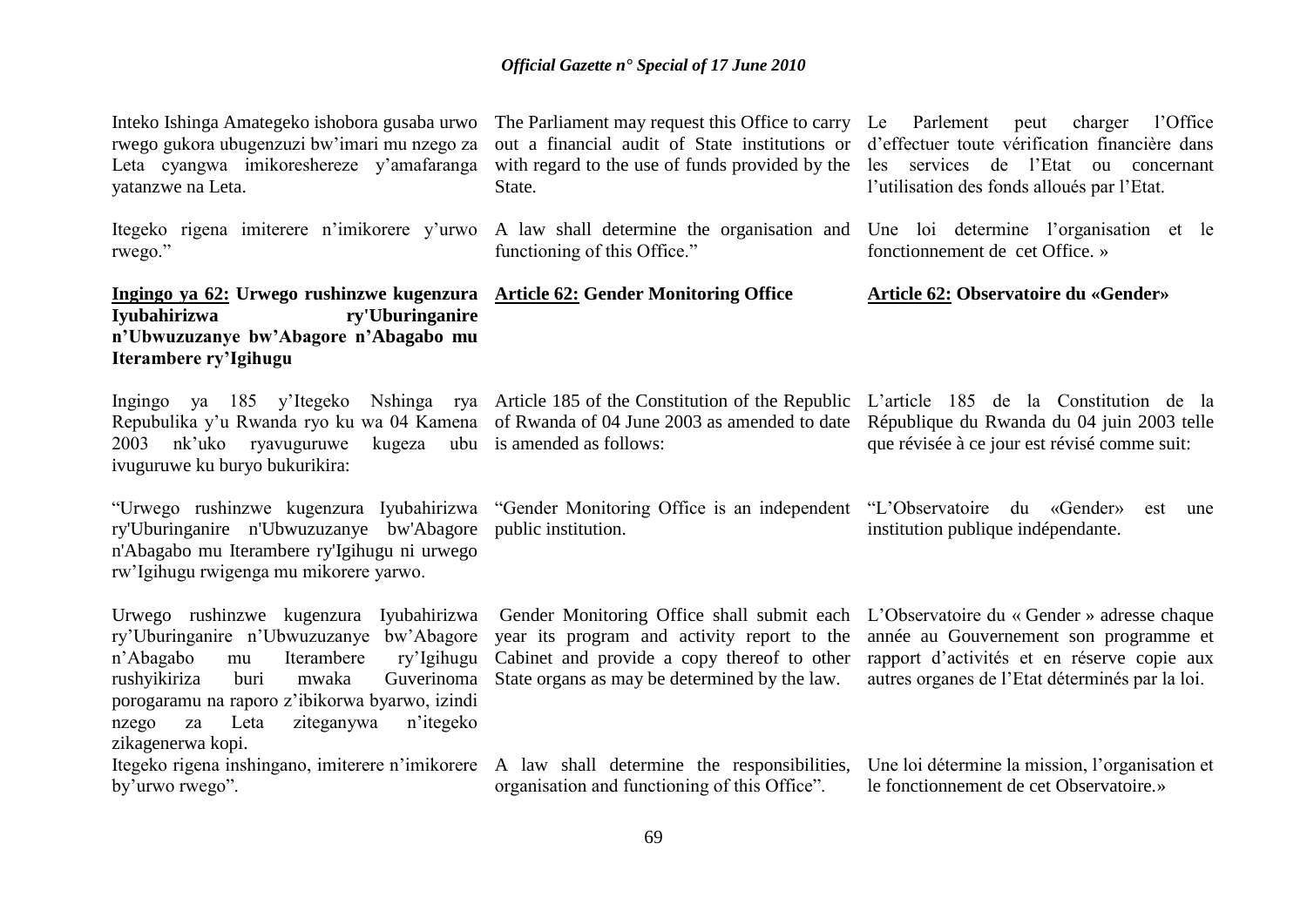**Ingingo ya 63: Urwego rw'Igihugu rushinzwe Article 63: Chancellery for Heroes, Article 63: Chancellerie des Héros et des**  Intwari z'Igihugu, Imidari **by'ishimwe National Orders and Decorations of Honour Ordres Nationaux**

Repubulika y'u Rwanda ryo ku wa 04 Kamena of Rwanda of 04 June 2003 as amended to date 2003 nk'uko ryavuguruwe kugeza ubu is amended as follows: ivuguruwe ku buryo bukurikira:

Ingingo ya 186 y'Itegeko Nshinga rya Article 186 of the Constitution of the Republic L'article 186 de la Constitution de la

République du Rwanda du 04 juin 2003 telle que révisée à ce jour est révisé comme suit:

"Urwego rw'Igihugu rushinzwe Intwari "The Chancellery for Heroes, National Orders z'Igihugu, Imidari n`Impeta by'ishimwe ni and Decorations of Honour is an independent Nationaux est une institution publique urwego rw'Igihugu rwigenga mu mikorere public institution. It is responsible for indépendante. Elle est chargée d'identifier, yarwo. Rushinzwe kugaragaza, gushimira no identifying, granting awards, honouring récompenser et honorer les Rwandais ou les kurata Abanyarwanda cyangwa Abanyamahanga baranzwe n'ubutwari n'ibindi bikorwa bihebuje characterized by heroism and other acts of byagiriye u Rwanda akamaro ku buryo biba bravery serving as good examples. urugero rwiza.

Urwego rw'Igihugu rushinzwe Intwari z'Igihugu, The Chancellery for Heroes, National Orders La Chancellerie des Héros et des Ordres Imidari n'Impeta by'Ishimwe rushyikiriza buri mwaka Perezida wa Repubulika porogaramu na raporo z'ibikorwa byayo izindi nzego ziteganywa n'itegeko zikagenerwa kopi.

Itegeko rigena inshingano, imiterere n'imikorere A law shall determine the responsibilities, Une loi détermine la mission, l'organisation et by'urwo rwego".

Rwandans and foreigners who were étrangers qui se sont illustrés par l'héroïsme

"La Chancellerie des Héros et des Ordres et autres actes d'éclat en faveur du Rwanda de façon exemplaire.

and Decorations of Honour shall submit each Nationaux adresse chaque année au Président year its program and activity report to the de la République son programme et le rapport President of the Republic and provide a copy d'activités et en réserve copies aux autres thereof to other State organs as may be organes de l'Etat déterminés par la loi. determined by the law."

organisation and functioning Chancellery".

of the le fonctionnement de la Chancellerie.»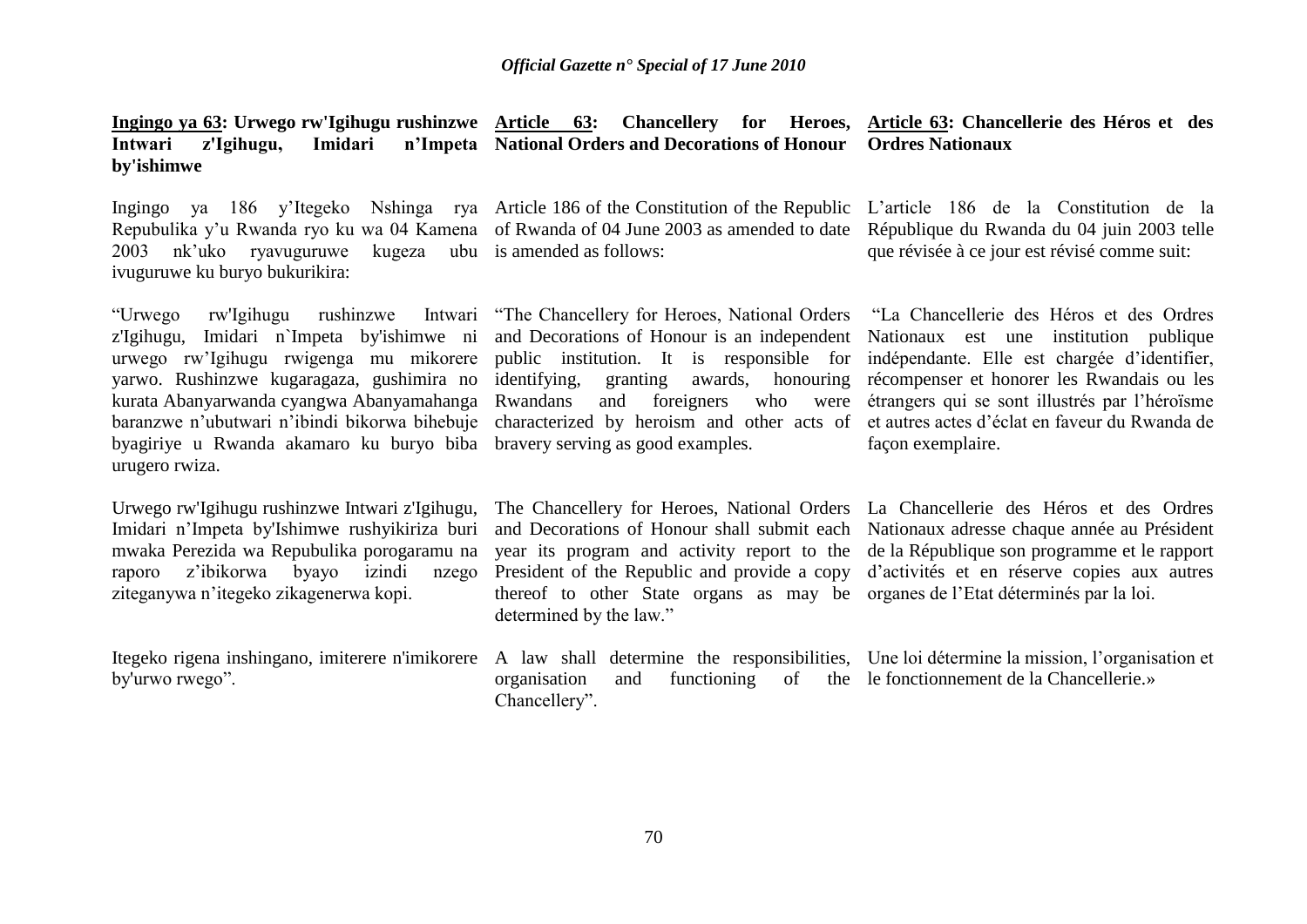| Umutwe wa IV: Inama z'Igihugu                                                                                                                                                                                                                            | <b>Chapter IV: National Councils</b>                                                                                   | <b>Chapitre IV : Conseils Nationaux</b>                                                                                                         |
|----------------------------------------------------------------------------------------------------------------------------------------------------------------------------------------------------------------------------------------------------------|------------------------------------------------------------------------------------------------------------------------|-------------------------------------------------------------------------------------------------------------------------------------------------|
| Ingingo ya 64: Inama y'Igihugu y'Abagore                                                                                                                                                                                                                 | <b>Article 64: National Women Council</b>                                                                              | <b>Article 64: Conseil National des Femmes</b>                                                                                                  |
| Ingingo ya 187 y'Itegeko Nshinga rya Article 187 of the Constitution of the Republic<br>Repubulika y'u Rwanda ryo ku wa 04 Kamena of Rwanda of 04 June 2003 as amended to date<br>nk'uko ryavuguruwe<br>kugeza<br>2003<br>ivuguruwe ku buryo bukurikira: | ubu is amended as follows:                                                                                             | L'article 187 de la Constitution de la<br>République du Rwanda du 04 juin 2003 telle<br>que révisée à ce jour est révisé comme suit:            |
| "Inama y'Igihugu y'Abagore ni urwego<br>rwigenga mu mikorere yarwo.                                                                                                                                                                                      | "The National Women Council is<br>an<br>independent institution in its management.                                     | "Le Conseil National des Femmes est un<br>organe doté d'une autonomie de gestion.                                                               |
| Itegeko rigena inshingano imiterere, imikorere,<br>n'imikoranire yayo n'izindi nzego za Leta".                                                                                                                                                           | A law shall determine its responsibilities,<br>organisation, functioning and relationship with<br>other State organs". | détermine<br>loi<br>sa mission,<br>Une<br>son<br>organisation, son fonctionnement ainsi que<br>ses rapports avec les autres organes de l'Etat". |
|                                                                                                                                                                                                                                                          |                                                                                                                        |                                                                                                                                                 |
| $65$ :<br><b>Ingingo</b><br><b>Inama</b><br>ya                                                                                                                                                                                                           | y'Igihugu Article 65 : National Youth Council                                                                          | <b>Article 65: Conseil National de la Jeunesse</b>                                                                                              |
| y'Urubyiruko                                                                                                                                                                                                                                             |                                                                                                                        |                                                                                                                                                 |
| Ingingo ya 188 y'Itegeko Nshinga rya Article 188 of the Constitution of the Republic<br>Repubulika y'u Rwanda ryo ku wa 04 Kamena of Rwanda of 04 June 2003 as amended to date<br>nk'uko ryavuguruwe<br>kugeza<br>2003<br>ivuguruwe ku buryo bukurikira: | ubu is amended as follows:                                                                                             | L'article 188 de la Constitution de la<br>République du Rwanda du 04 juin 2003 telle<br>que révisée à ce jour est révisé comme suit:            |
| "Inama y'Igihugu y'Urubyiruko ni urwego<br>rwigenga mu mikorere yarwo.                                                                                                                                                                                   | "The<br>National<br>Youth<br>Council<br>is<br>an<br>independent institution in its management.                         | "Le Conseil National de la Jeunesse est un<br>organe doté d'une autonomie de gestion.                                                           |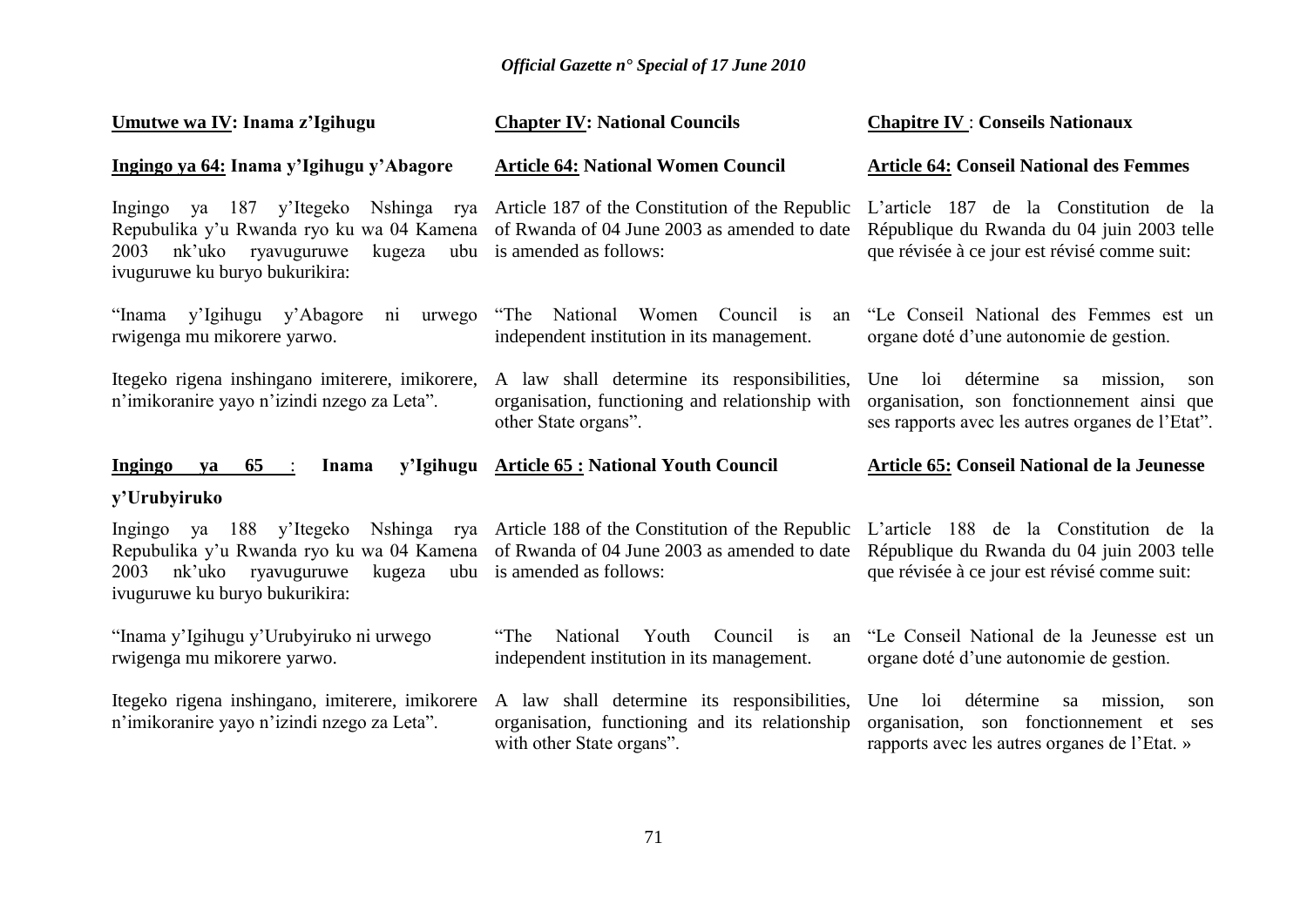#### **Ingingo ya 66 : Inama y"Igihugu y"Abantu bafite ubumuga**

Itegeko Nshinga rya Repubulika y'u Rwanda The Constitution of the Republic of Rwanda of ryo ku wa 04 Kamena 2003 nk'uko 04 June 2003 as amended to date is hereby ryavuguruwe kugeza ubu ryongewemo ingingo complemented by article 188 bis as follows: ya 188 bis iteye ku buryo bukurikira:

"Inama y'Igihugu y'Abantu bafite ubumuga ni urwego rwigenga mu mikorere yarwo.

Itegeko rigena inshingano, imiterere, imikorere n'imikoranire yayo n'izindi nzego za Leta".

#### **Ingingo ya 67: Ivanwaho ry"Interuro ya IX**

2003 nk'uko ryavuguruwe kugeza ubu hereby repealed. ivanyweho.

### **bis**

Repubulika y'u Rwanda ryo ku wa 04 Kamena Republic of Rwanda of 04 June 2003 as 2003 nk'uko ryavuguruwe kugeza ubu amended to date is hereby repealed. ivanyweho.

#### **Article 66: National Council of Persons with Article 66: Conseil National des Personnes Disabilities Handicapées**

Disabilities is an independent institution in its management.

A law shall determine its responsibilities, organisation and functioning and its relationship with other State organs".

#### **Article 67 : Repealing the Title IX**

Interuro ya IX y'Itegeko Nshinga rya Title IX of the Constitution of the Republic of Le Titre IX de la Constitution de la Repubulika y'u Rwanda ryo ku wa 04 Kamena Rwanda of 04 June 2003 as amended to date is

### **Ingingo ya 68: Ivanwaho ry"ingingo ya 186 Article 68: Repealing of Article 186 bis**

Ingingo ya 186 bis y'Itegeko Nshinga rya Article 186 bis of the Constitution of the

La Constitution de la République du Rwanda du 04 juin 2003 telle que révisée à ce jour est complétée par l'article 188 bis ainsi libellé:

"The National Council of Persons with **«** Le Conseil National des Personnes Handicapées est un organe doté d'une autonomie de gestion.

> Une loi détermine sa mission, son organisation, son fonctionnement et ses rapports avec les autres organes de l'Etat. »

#### **Article 67 : Abrogation du Titre IX**

République du Rwanda du 04 juin 2003 telle que révisée à ce jour est abrogé.

#### **Article 68: Abrogation de l"article 186 bis**

L'article 186 bis de la Constitution de la République du Rwanda du 04 juin 2003 telle que révisée à ce jour est abrogé.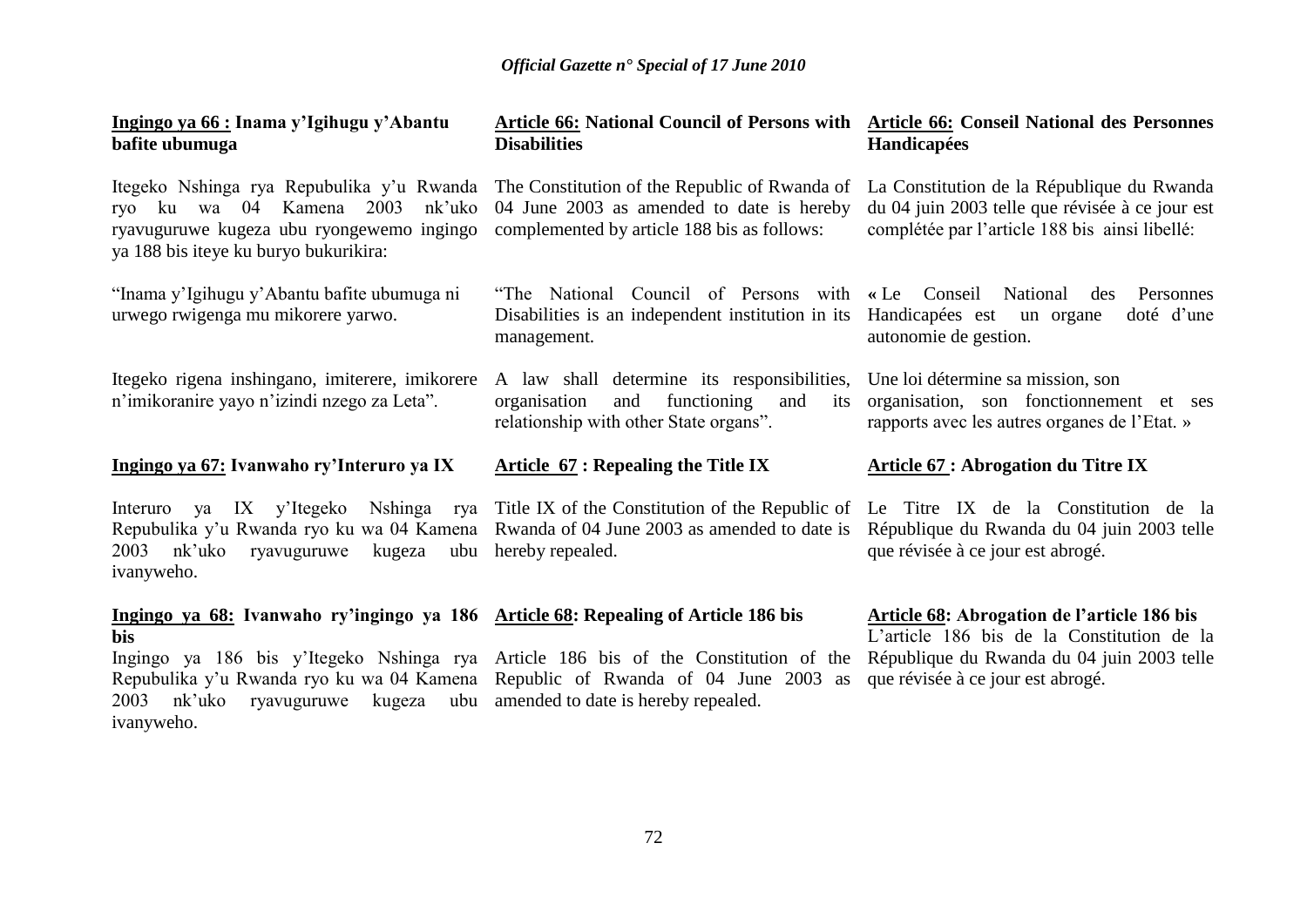# *Official Gazette n° Special of 17 June 2010*

### **Ingingo ya 69 : Ingingo z"inzibacyuho**

Ingingo ya 202 y'Itegeko Nshinga rya Article 202 of the Constitution of the Republic Repubulika y'u Rwanda ryo ku wa 04 Kamena of Rwanda of 04 June 2003 as amended to date 2003 nk'uko ryavuguruwe ivuguruwe ku buryo bukurikira:

"Iri Tegeko Nshinga rivanyeho kandi risimbuye Itegeko Shingiro rya Repubulika y'u Rwanda Fundamental Law of the Republic of Rwanda ryagengaga inzibacyuho, nk'uko ryavuguruwe kugeza ubu.

Mu gihe atarahindurwa, amategeko akurikizwa All laws in force shall remain applicable as ubu akomeza kubahirizwa mu ngingo zayo zose zitanyuranyije n'iri Vugururwa ry' Itegeko amendment of the Constitution. Nshinga.

Amategeko ngenga adateganyijwe n' Itegeko Nshinga agomba kuba yahinduwe amategeko asanzwe mu gihe kitarenze imyaka itatu (3)".

# **Ingingo ya 70: Igihe Ivugururwa ritangira gukurikizwa**

Iri Vugururwa ry'Itegeko Nshinga ritangira gukurikizwa ku munsi rishyiriweho umukono na Perezida wa Repubulika kandi ritangazwa mu Igazeti ya Leta ya Repubulika y'u Rwanda.

## **Article 69: Transitional provisions**

kugeza ubu is amended as follows:

"This Constitution abrogates and replaces the governing the transitional period as amended to date.

long as their provisions are consistent with this

Organic laws not provided for in the Les lois organiques non prévues par la Constitution as such shall be modified into Constitution doivent être modifiées en lois ordinary laws within a period not exceeding ordinaires dans un délai n'excédant pas trois three (3) years".

### **Article 70: Commencement**

This Amendment of the Constitution shall La présente Révision de la Constitution entre come into force on the date of its promulgation en vigueur le jour de sa signature par le by the President of the Republic and shall be Président de la République et est publiée au published in the Official Gazette of the Journal Officiel de la République du Rwanda.Republic of Rwanda.

#### **Article 69: Dispositions transitoires**

L'article 202 de la Constitution de la République du Rwanda du 04 juin 2003 telle que révisée à ce jour est révisé comme suit:

"La présente Constitution abroge et remplace la Loi Fondamentale de la République Rwandaise régissant la période de transition telle que révisée à ce jour.

Aussi longtemps qu'elles ne sont pas encore modifiées, les lois en vigueur demeurent applicables dans toutes leurs dispositions qui ne sont pas contraires à la présente Révision de la Constitution.

(3) ans".

### **Article 70: Entrée en vigueur**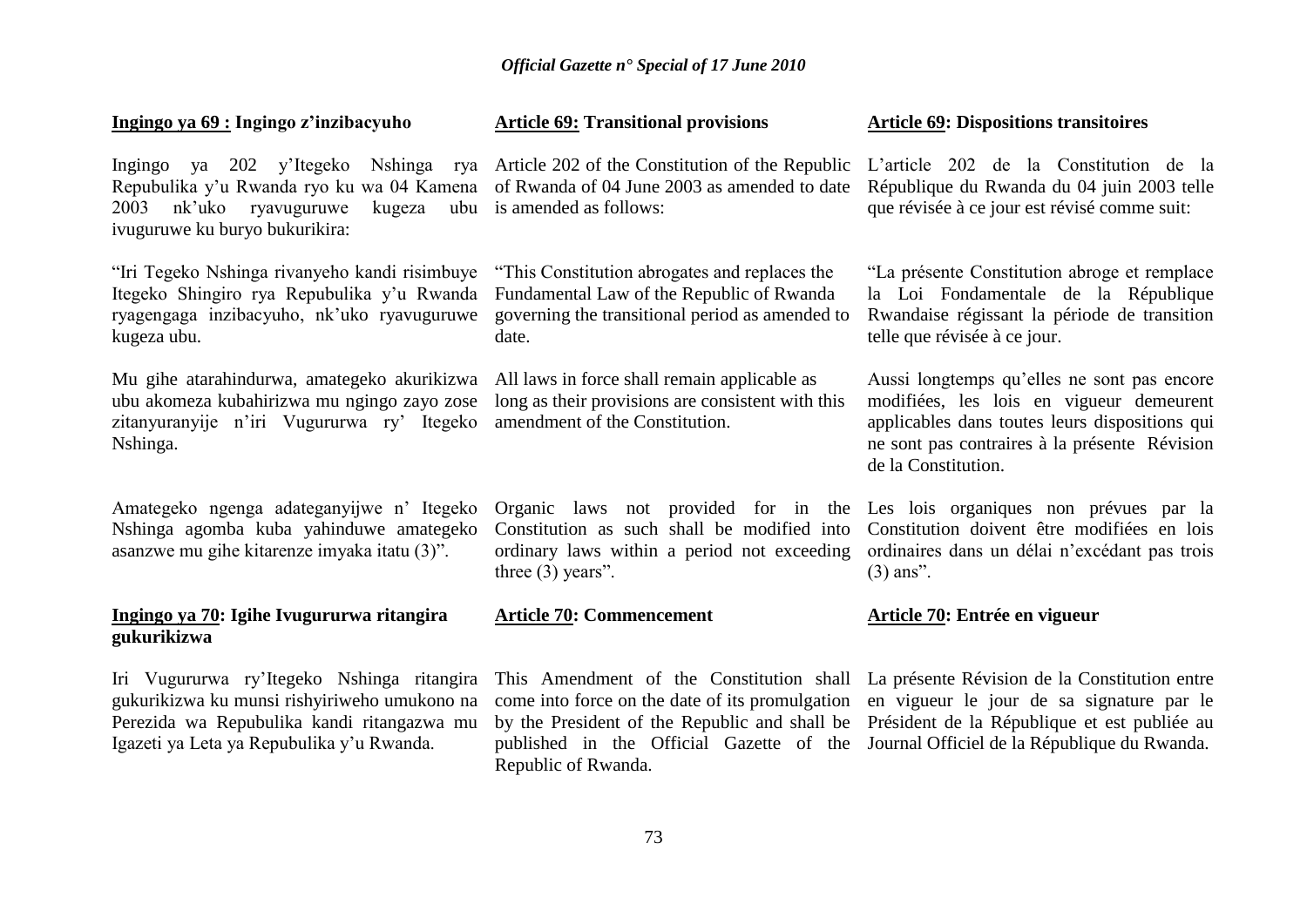Kigali, kuwa 17/06/2010

Kigali, on 17/06/2010

Kigali, le 17/06/2010

**(sé)**

**KAGAME Paul** Perezida wa Repubulika **(sé)**

**KAGAME Paul** President of the Republic **(sé)**

**KAGAME Paul** Président de la République

**(sé)**

**(sé)**

**MAKUZA Bernard** Prime Minister

**MAKUZA Bernard** Minisitiri w'Intebe

**Bibonywe kandi bishyizweho Ikirango cya Repubulika:**

**Seen and sealed with the Seal of the** 

**Republic:**

**MAKUZA Bernard** Premier Ministre

**(sé)**

**Vu et scellé par le Sceau de la République :**

**(sé)**

**(sé)**

**KARUGARAMA Tharcisse** Minisitiri w'Ubutabera/Intumwa Nkuru ya Leta

**KARUGARAMA Tharcisse** Minister of Justice/Attorney General

**KARUGARAMA Tharcisse** Ministre de la Justice/ Garde des Sceaux

**(sé)**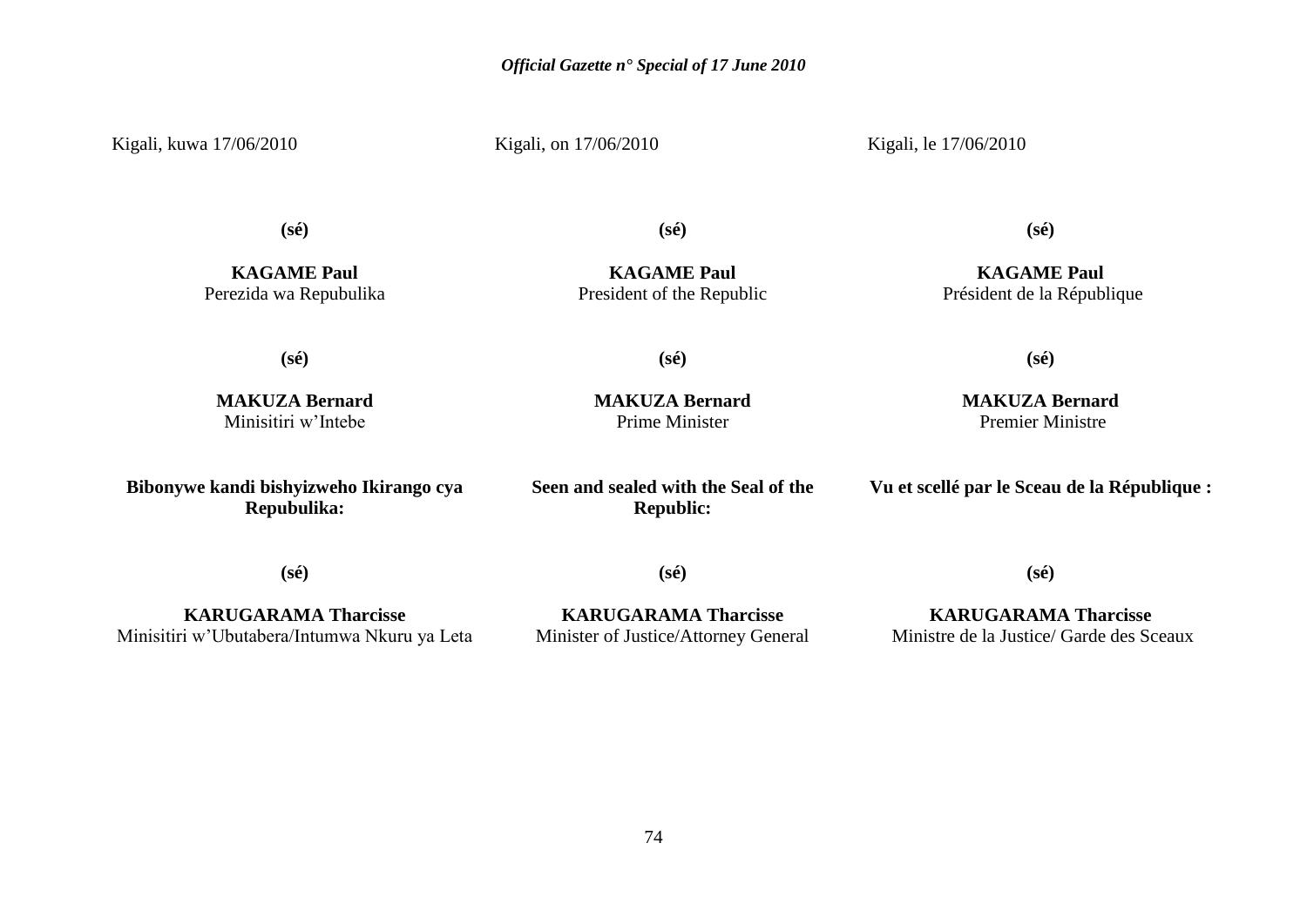### *Official Gazette n° Special of 17 June 2010* **IKIGUZI CY"IGAZETI YA LETA YA SUBSCRIPTION AND ADVERTISING RATES REPUBULIKA Y"U RWANDA N"ICY"INYANDIKO ZIYITANGARIZWAMO**

Hakurikijwe Iteka rya Perezida n° 62/01 ryo kuwa By Presidential Order n°62/01 of 05/12/2008 and Référence faite à l'Arrêté Présidentiel n°62/01 05/12/2008 n'Iteka rya Minisitiri n° 01/03.04 ryo Ministerial Order n° 01/03.04 of 01/01/2009 du 05/12/2008 et à l'Arrêté Ministériel n° kuwa 01/01/2009 ashyiraho ikiguzi cy'Igazeti ya concerning subscription and advertising rates for the 01/03.04 du 01/01/2009 portant fixation du tarif Leta ya Repubulika y'u Rwanda n'icy'inyandiko Official Gazette of the Republic of Rwanda; ziyitangarizwamo ;

Ikiguzi cy'Igazeti ya Leta ya Repubulika y'u The Subscription and advertising rates for the Official Le tarif des abonnements et insertions au Journal Rwanda n'icy'inyandiko ziyitangarizwamo Gazette of the Republic of Rwanda shall be fixed as gishyizweho ku buryo bukurikira : follows:

#### **A. Ikiguzi cy"umwaka wose**

| -Mu Rwanda                   | 50 000 Frs |
|------------------------------|------------|
| -Mu bihugu bidukikije        | 60 000 Frs |
| -Mu bindi bihugu by' Afurika | 61 000 Frs |
| -Mu Burayi                   | 65 000 Frs |
| -Muri Amerika na Aziya       | 68 000 Frs |
| -Muri Oseyaniya              | 72 000 Frs |

#### **B. Ikiguzi cya buri numero: 1000 FRW**

## **C. Ikiguzi cy"inyandiko ziyitangarizwamo**

kuri buri rupapuro rwandikishije imashini cyangwa typed, whether by computer or typewriter. orudinateri.

Ku nyandiko ituzuye urupapuro rumwe, hakoreshwa uburyo bwo kubara imirongo: umurongo umwe ni amafaranga y'u Rwanda magana atanu na makumyabiri n'atanu (525).

## **A. Annual subscription:** - Rwanda 50, 000 Frw - Bordering Countries 60, 600 Frw - Other Countries in Africa 61, 000 Frw - European Countries 65, 000 Frw - American and Asian Countries 68, 000 Frw - Oceania 72, 000 Frw

#### **B. Retail price per copy : 1000 FRW**

#### **C. Advertising rates:**

Amafaranga ibihumbi cumi na bine (14.000 Frw) Fourteen Thousand (14,000) Rwandan Francs per page

For inserts of less than one page, the price shall be five hundred twenty five (525) Rwanda Francs for one line.

#### **TARIF DES ABONNEMENTS ET DES INSERTIONS**

des abonnements et d'insertions au Journal Officiel de la République du Rwanda ;

Officiel de la République du Rwanda est fixé comme suit :

#### **A.Abonnement annuel :**

| -Rwanda                | 50 000 Frw |
|------------------------|------------|
| -Pays limitrophes      | 60 000 Frw |
| -Autres pays d'Afrique | 61 000 Frw |
| -Europe                | 65 000 Frw |
| -Amérique et Asie      | 68 000 Frw |
| -Océanie               | 72 000 Frw |

#### **B. Prix de détail au numéro : 1000 FRW**

#### **C. Prix des insertions :**

Quatorze mille (14 000) Francs chaque page de texte dactylographié ou écrit à l'ordinateur.

Pour l'insertion d'un texte de moins d'une page, le prix est de cinq cent vingt-cinq (525) francs rwandais par ligne.